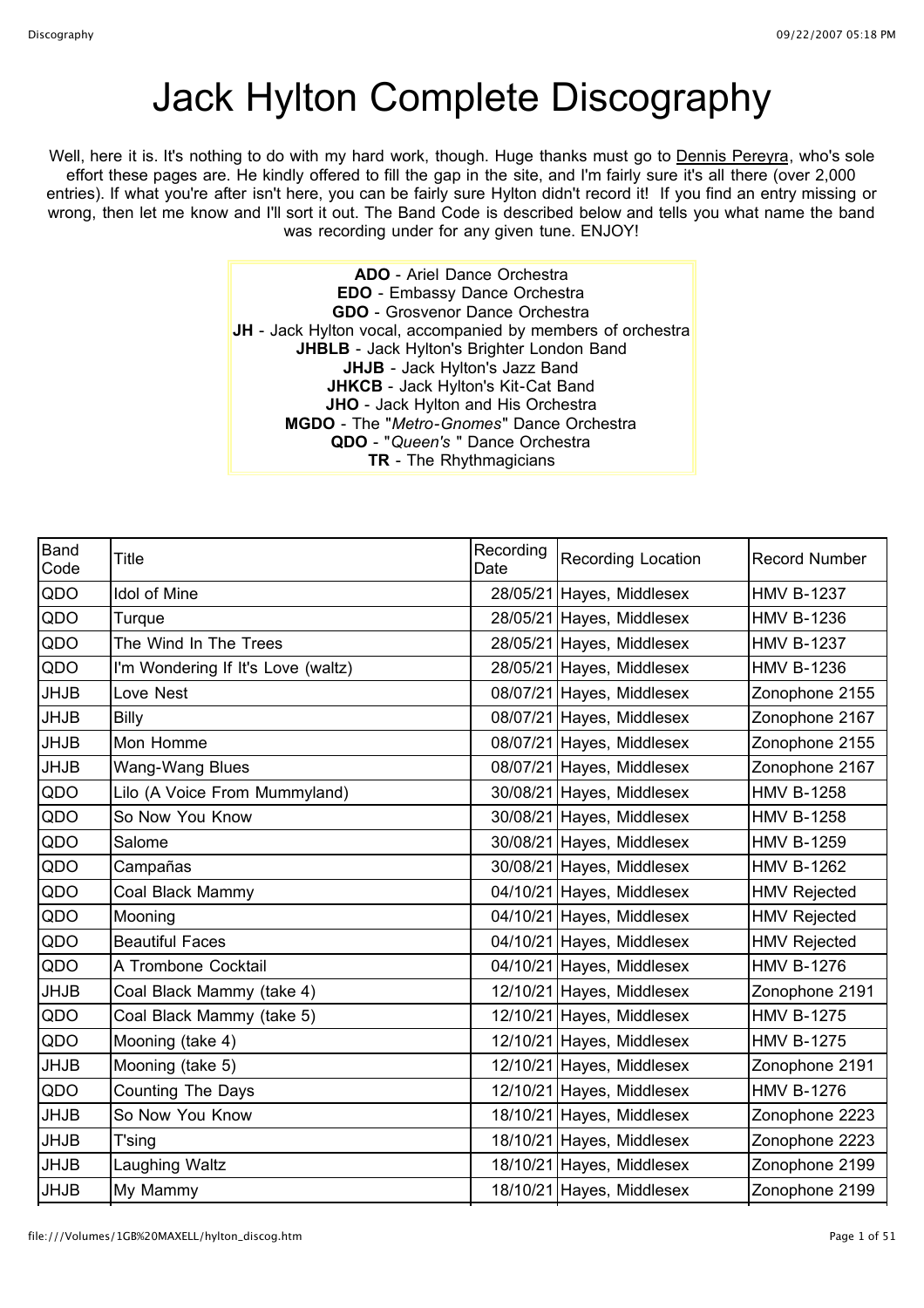| QDO         | Circulation (waltz)                  | 27/10/21 Hayes, Middlesex | <b>HMV B-1286</b>     |
|-------------|--------------------------------------|---------------------------|-----------------------|
| QDO         | Gossiping (waltz)                    | 27/10/21 Hayes, Middlesex | <b>HMV B-1286</b>     |
| QDO         | Silver Star (waltz)                  | 27/10/21 Hayes, Middlesex | <b>HMV B-1287</b>     |
| QDO         | Sweet And Low (waltz)                | 27/10/21 Hayes, Middlesex | <b>HMV B-1287</b>     |
| QDO         | <b>Beautiful Faces</b>               | 15/11/21 Hayes, Middlesex | <b>HMV B-1298</b>     |
| QDO         | Why?                                 | 15/11/21 Hayes, Middlesex | <b>HMV B-1298</b>     |
| QDO         | The Bull Frog Patrol                 | 15/11/21 Hayes, Middlesex | <b>HMV B-1299</b>     |
| QDO         | Come Along                           | 15/11/21 Hayes, Middlesex | <b>HMV B-1299</b>     |
| QDO         | Drifting Along With The Tide         | 13/02/22 Hayes, Middlesex | <b>HMV B-1330</b>     |
| QDO         | J'en ai marre                        | 13/02/22 Hayes, Middlesex | <b>HMV B-1330</b>     |
| QDO         | Palais de Danse                      | 13/02/22 Hayes, Middlesex | <b>HMV B-1329</b>     |
| QDO         | <b>True Love</b>                     | 02/03/22 Hayes, Middlesex | <b>HMV B-1342</b>     |
| QDO         | Arabian Love                         | 02/03/22 Hayes, Middlesex | <b>HMV B-1352</b>     |
| QDO         | The Lady Of The Rose (waltz)         | 02/03/22 Hayes, Middlesex | <b>HMV B-1340</b>     |
| QDO         | Please Do It Again                   | 13/04/22 Hayes, Middlesex | <b>HMV B-1351</b>     |
| QDO         | Little Miss Springtime               | 13/04/22 Hayes, Middlesex | <b>HMV B-1352</b>     |
| QDO         | And Her Mother Came Too              | 13/04/22 Hayes, Middlesex | <b>HMV B-1351</b>     |
| QDO         | <b>Tell Tale Eyes</b>                | 07/06/22 Hayes, Middlesex | <b>HMV B-1364</b>     |
| QDO         | Singing                              | 07/06/22 Hayes, Middlesex | <b>HMV B-1364</b>     |
| QDO         | Hawaiian Eyes (waltz medley)         | 07/06/22 Hayes, Middlesex | <b>HMV B-1365</b>     |
| QDO         | Tigern                               | 27/06/22 Hayes, Middlesex | <b>HMV X-1536</b>     |
| QDO         | Tidkulan                             | 27/06/22 Hayes, Middlesex | <b>HMV X-1536</b>     |
| QDO         | If Winter Comes                      | 27/06/22 Hayes, Middlesex | <b>HMV B-1386</b>     |
| QDO         | Billy                                | 27/06/22 Hayes, Middlesex | <b>HMV B-1402</b>     |
| <b>JHJB</b> | Roaming                              | 05/07/22 Hayes, Middlesex | Zonophone 2248        |
| <b>JHJB</b> | Ma!                                  | 05/07/22 Hayes, Middlesex | Zonophone 2248        |
| <b>JHJB</b> | Say It With Music                    | 05/07/22 Hayes, Middlesex | Zonophone 2260        |
| JHJB        | Singing                              | 05/07/22 Hayes, Middlesex | Zonophone<br>Rejected |
| QDO         | In Romany (issued as Pamela Baselow) | 19/07/22 Hayes, Middlesex | <b>HMV C-1085</b>     |
| <b>JHJB</b> | <b>Rosy Cheeks</b>                   | 19/07/22 Hayes, Middlesex | Zonophone 2260        |
| QDO         | Evergreen Eve                        | 19/07/22 Hayes, Middlesex | <b>HMV B-1386</b>     |
| QDO         | Jenny                                | 16/08/22 Hayes, Middlesex | <b>HMV B-1387</b>     |
| QDO         | Limehouse Blues                      | 16/08/22 Hayes, Middlesex | <b>HMV B-1387</b>     |
| QDO         | Robinson Crusoe's Isle               | 16/08/22 Hayes, Middlesex | <b>HMV B-1389</b>     |
| QDO         | Phi-Phi                              | 15/09/22 Hayes, Middlesex | <b>HMV B-1401</b>     |
| QDO         | Honey Love                           | 15/09/22 Hayes, Middlesex | <b>HMV B-1401</b>     |
| QDO         | Pourquoi? (waltz)                    | 15/09/22 Hayes, Middlesex | <b>HMV B-1402</b>     |
| JHJB        | Singing                              | 20/09/22 Hayes, Middlesex | Zonophone 2284        |
| JHJB        | Stumbling                            | 20/09/22 Hayes, Middlesex | Zonophone 2271        |
| <b>JHJB</b> | Limehouse Blues                      | 20/09/22 Hayes, Middlesex | Zonophone 2272        |
| JHJB        | <b>Winter Rose</b>                   | 20/09/22 Hayes, Middlesex | Zonophone 2272        |
| <b>JHJB</b> | Dear Old Southland                   | 20/09/22 Hayes, Middlesex | Zonophone 2271        |
| QDO         | Dancing Time                         | 29/09/22 Hayes, Middlesex | <b>HMV B-1403</b>     |
| QDO         | Shufflin' Along                      | 29/09/22 Hayes, Middlesex | <b>HMV B-1403</b>     |
| QDO         | The Camel Walk                       | 06/10/22 Hayes, Middlesex | <b>HMV B-1409</b>     |
|             |                                      |                           |                       |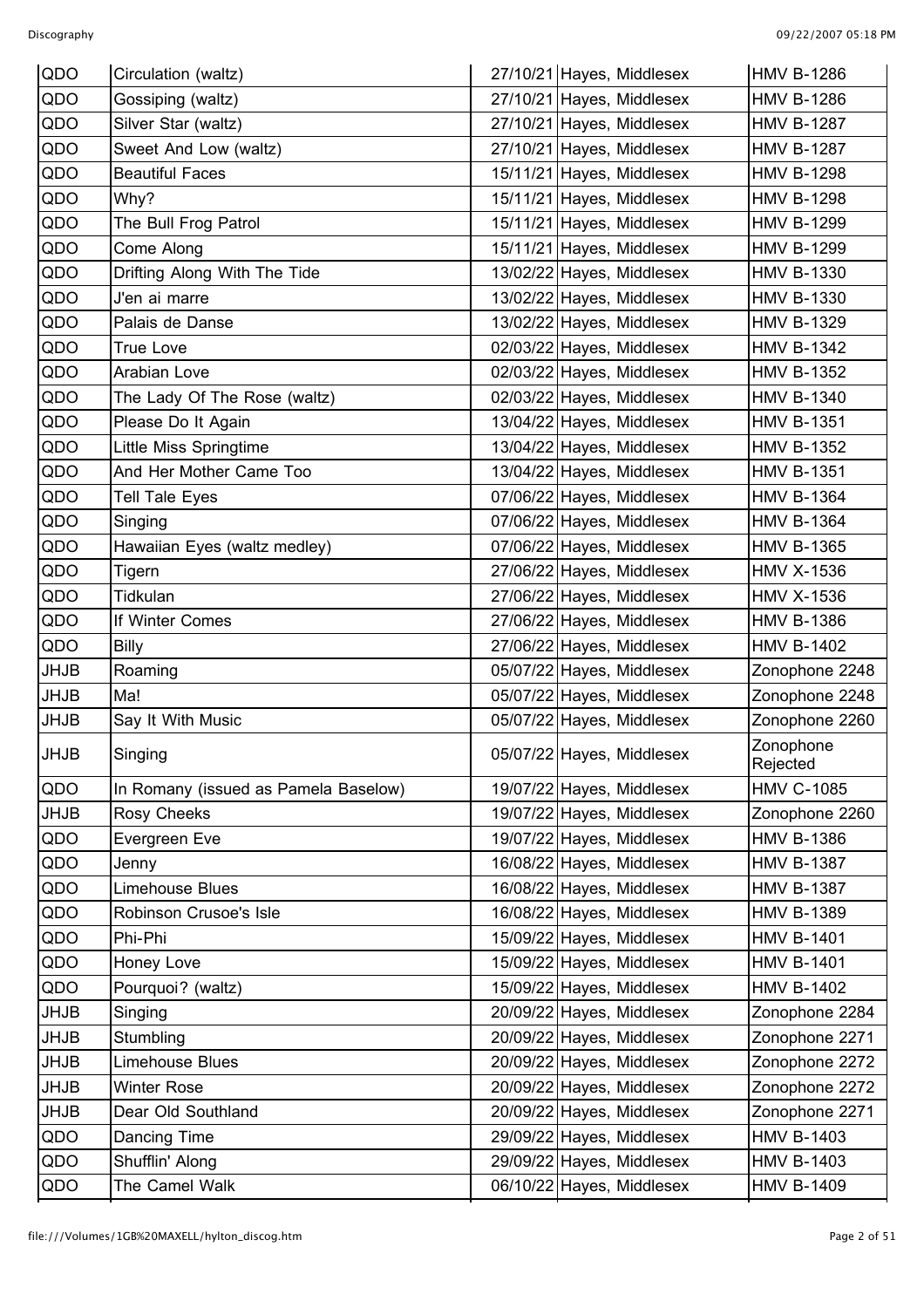| QDO         | El Tango de Amor                           | 06/10/22 Hayes, Middlesex | HMV ("For Paris")     |
|-------------|--------------------------------------------|---------------------------|-----------------------|
| QDO         | Carne de Cabaret                           | 06/10/22 Hayes, Middlesex | HMV ("For Paris")     |
| <b>JHJB</b> | Deedle Deedle Dum                          | 06/10/22 Hayes, Middlesex | Zonophone 2284        |
| QDO         | Sally                                      | 11/10/22 Hayes, Middlesex | <b>HMV B-1409</b>     |
| QDO         | Loving As We Do                            | 11/10/22 Hayes, Middlesex | <b>HMV B-1426</b>     |
| QDO         | Caravan                                    | 06/11/22 Hayes, Middlesex | <b>HMV B-1426</b>     |
| QDO         | Uncle Sambo                                | 06/11/22 Hayes, Middlesex | <b>HMV B-1425</b>     |
| QDO         | Eleanore                                   | 06/11/22 Hayes, Middlesex | <b>HMV B-1425</b>     |
| <b>JHJB</b> | Wana                                       | 14/11/22 Hayes, Middlesex | Zonophone 2298        |
| <b>JHJB</b> | Kitten On The Keys                         | 14/11/22 Hayes, Middlesex | Zonophone 2310        |
| <b>EDO</b>  | Kitten On The Keys                         | 14/11/22 Hayes, Middlesex | <b>Ariel 3506</b>     |
| <b>JHJB</b> | I Ain't Nobody's Darling                   | 14/11/22 Hayes, Middlesex | Zonophone 2298        |
| <b>EDO</b>  | Loving As We Do                            | 14/11/22 Hayes, Middlesex | Zonophone 2310        |
| ADO         | Loving As We Do                            | 14/11/22 Hayes, Middlesex | <b>Ariel 3506</b>     |
| QDO         | My Sweet Hortense                          | 22/11/22 Hayes, Middlesex | <b>HMV B-1438</b>     |
| QDO         | I Ain't Nobody's Darling                   | 22/11/22 Hayes, Middlesex | <b>HMV Rejected</b>   |
| QDO         | Someone's Losing You                       | 22/11/22 Hayes, Middlesex | <b>HMV Rejected</b>   |
| QDO         | Where The Bamboo Babies Grow               | 22/11/22 Hayes, Middlesex | <b>HMV Rejected</b>   |
| JHO         | I Ain't Nobody's Darling                   | 20/12/22 Hayes, Middlesex | <b>HMV B-1524</b>     |
| JHO         | Oh! Star Of Eve                            | 20/12/22 Hayes, Middlesex | <b>HMV B-1523</b>     |
| GDO         | Dear Dream Rose Of Mine                    | 20/12/22 Hayes, Middlesex | Zonophone<br>Rejected |
| JHO         | Where The Bamboo Babies Grow               | 29/12/22 Hayes, Middlesex | <b>HMV B-1525</b>     |
| JHO         | From Top To Toe                            | 29/12/22 Hayes, Middlesex | <b>HMV Rejected</b>   |
| JHO         | Who Tied The Can On The Old Dog's Tail?    | 29/12/22 Hayes, Middlesex | <b>HMV B-1524</b>     |
| GDO         | Oh! Star Of Eve (Intro. "If Winter Comes") | 09/01/23 Hayes, Middlesex | Zonophone 2343        |
| GDO         | Hot Lips                                   | 09/01/23 Hayes, Middlesex | Zonophone 2324        |
| GDO         | Evergreen Eve                              | 09/01/23 Hayes, Middlesex | Zonophone 2324        |
| GDO         | Dancing Time (Intro. "Shimmy With Me")     | 09/01/23 Hayes, Middlesex | Zonophone 2343        |
| JHO         | Sheba                                      | 11/01/23 Hayes, Middlesex | <b>HMV B-1525</b>     |
| JHO         | Dancing Honeymoon                          | 11/01/23 Hayes, Middlesex | <b>HMV B-1523</b>     |
| GDO         | Dear Dream Rose Of Mine                    | 15/01/23 Hayes, Middlesex | Zonophone 2323        |
| GDO         | Some Day Soon                              | 15/01/23 Hayes, Middlesex | Zonophone 2323        |
| GDO         | Gliding                                    | 15/01/23 Hayes, Middlesex | Zonophone 2357        |
| <b>OHU</b>  | Russian Rose                               | 14/02/23 Hayes, Middlesex | <b>HMV B-1562</b>     |
| GDO         | Dearie, If You Knew                        | 14/02/23 Hayes, Middlesex | Zonophone 2357        |
| JHO         | From Top To Toe                            | 19/02/23 Hayes, Middlesex | <b>HMV B-1562</b>     |
| <b>OHL</b>  | Lonely                                     | 19/02/23 Hayes, Middlesex | <b>HMV Rejected</b>   |
| JHO         | Tampa Bay                                  | 19/02/23 Hayes, Middlesex | <b>HMV B-1587</b>     |
| JHO         | March Winds                                | 19/02/23 Hayes, Middlesex | <b>HMV Rejected</b>   |
| JHO         | Lonely                                     | 06/03/23 Hayes, Middlesex | <b>HMV B-1587</b>     |
| JHO         | Greenwich Witch                            | 06/03/23 Hayes, Middlesex | <b>HMV B-1588</b>     |
| JHO         | Just Like A Thief                          | 06/03/23 Hayes, Middlesex | <b>HMV B-1588</b>     |
| JHO         | Batavia                                    | 15/03/23 Hayes, Middlesex | <b>HMV B-1594</b>     |
| JHO         | En Douce                                   | 15/03/23 Hayes, Middlesex | <b>HMV B-1594</b>     |
| JHO         | Eleanor                                    | 13/04/23 Hayes, Middlesex | <b>HMV B-1643</b>     |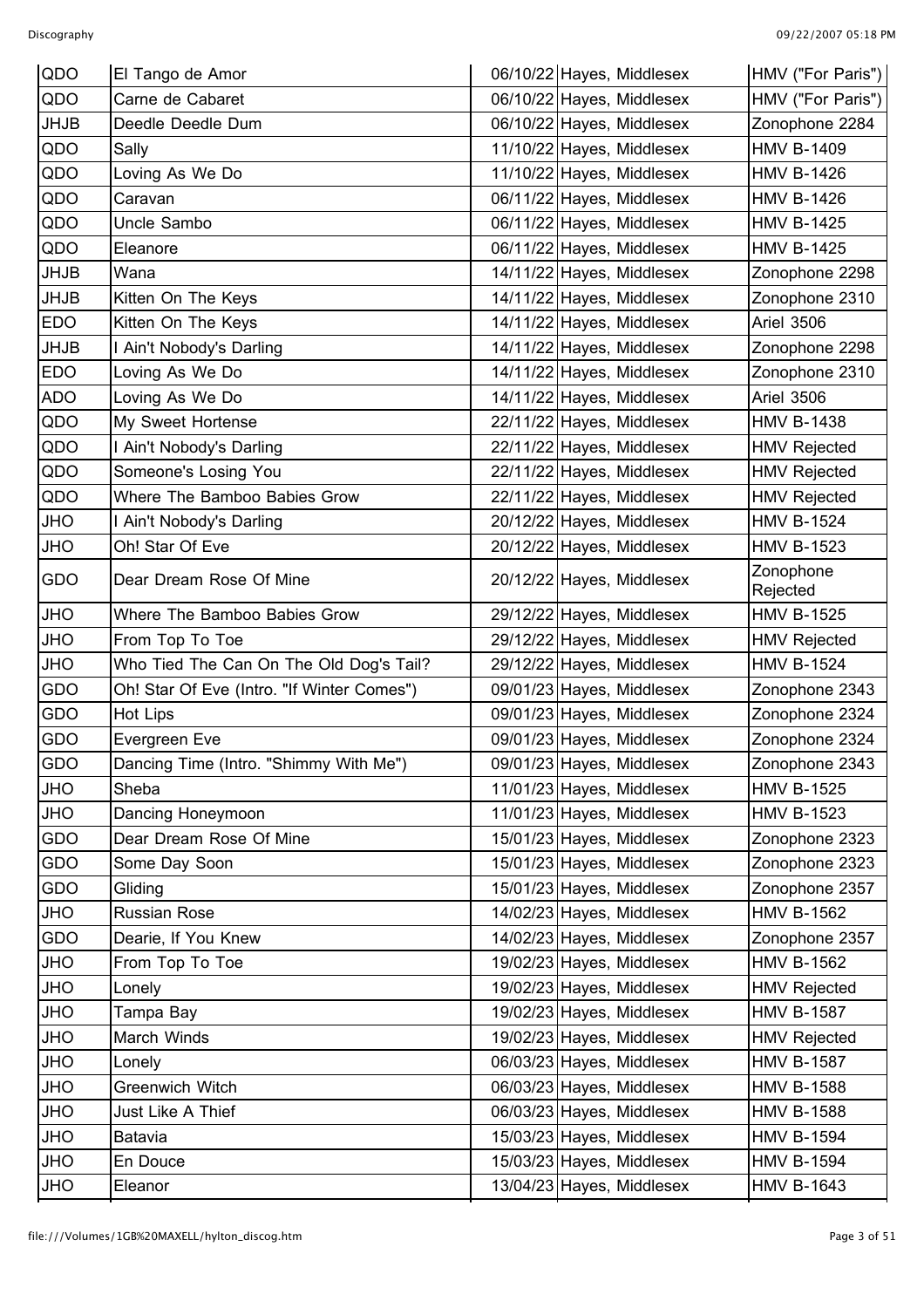| <b>JHO</b> | Lovin' Sam (The Sheik Of Alabam')                                   | 13/04/23 Hayes, Middlesex | <b>HMV B-1643</b>      |
|------------|---------------------------------------------------------------------|---------------------------|------------------------|
| <b>JHO</b> | Shores Of Minnetonka                                                | 03/05/23 Hayes, Middlesex | <b>HMV B-1652</b>      |
| JHO        | Sweetheart (I'm So Glad That I Met You)                             | 03/05/23 Hayes, Middlesex | <b>HMV B-1653</b>      |
| <b>JHO</b> | Innocent Lonesome Blue Baby                                         | 03/05/23 Hayes, Middlesex | <b>HMV B-1653</b>      |
| JHO        | Singing/In Romany/Jenny ("Experimental, using<br>special machine")) | 09/05/23 Hayes, Middlesex | <b>HMV Rejected</b>    |
| JHO        | Everybody Loves You                                                 | 06/06/23 Hayes, Middlesex | <b>HMV B-1667</b>      |
| JHO        | <b>Susannah's Squeaking Shoes</b>                                   | 06/06/23 Hayes, Middlesex | <b>HMV B-1667</b>      |
| GDO        | Fate                                                                | 12/06/23 Hayes, Middlesex | Zonophone 2356         |
| GDO        | Runnin' Wild                                                        | 12/06/23 Hayes, Middlesex | Zonophone 2370         |
| GDO        | Toot, Toot, Tootsie (Goo'bye)                                       | 12/06/23 Hayes, Middlesex | Zonophone 2370         |
| GDO        | Just Like A Thief                                                   | 12/06/23 Hayes, Middlesex | Zonophone 2356         |
| JHO        | Someone                                                             | 10/07/23 Hayes, Middlesex | <b>HMV B-1680</b>      |
| <b>JHO</b> | Joyce                                                               | 10/07/23 Hayes, Middlesex | <b>HMV Rejected</b>    |
| JHO        | Nelly Kelly, I Love You                                             | 10/07/23 Hayes, Middlesex | <b>HMV Rejected</b>    |
| JHO        | <b>Sunkist Rose</b>                                                 | 17/07/23 Hayes, Middlesex | <b>HMV B-1680</b>      |
| JHO        | Honey, Dat's All (matrix Bb-3288-2)                                 | 17/07/23 Hayes, Middlesex | <b>HMV B-1727</b>      |
| JHO        | Tell-Tale Twilight (waltz)                                          | 17/07/23 Hayes, Middlesex | <b>HMV B-1681</b>      |
| JHO        | Have You Seen My Gal?                                               | 17/07/23 Hayes, Middlesex | <b>HMV B-1681</b>      |
| GDO        | Yes! We Have No Bananas                                             | 27/08/23 Hayes, Middlesex | Zonophone 2371         |
| GDO        | Seven And Eleven Blues                                              | 27/08/23 Hayes, Middlesex | Zonophone 2371         |
| GDO        | When You And I Were Dancing                                         | 27/08/23 Hayes, Middlesex | Zonophone 2384         |
| JHO        | Louisville Lou                                                      | 03/09/23 Hayes, Middlesex | <b>HMV B-1690</b>      |
| JHO        | Seven And Eleven Blues                                              | 03/09/23 Hayes, Middlesex | <b>HMV B-1701</b>      |
| JHO        | Never Again                                                         | 03/09/23 Hayes, Middlesex | <b>HMV B-1691</b>      |
| <b>JHO</b> | Honey, Dat's All (matrix Bb-3383-2)                                 | 03/09/23 Hayes, Middlesex | <b>HMV B-1727</b>      |
| JHO        | <b>Broadway Blues</b>                                               | 04/09/23 Hayes, Middlesex | <b>HMV B-1690</b>      |
| <b>JHO</b> | <b>Rippling Tide</b>                                                | 04/09/23 Hayes, Middlesex | <b>HMV B-1692</b>      |
| <b>JHO</b> | Joyce                                                               | 04/09/23 Hayes, Middlesex | <b>HMV B-1691</b>      |
| GDO        | When You And I Were Dancing                                         | 10/09/23 Hayes, Middlesex | Zonophone<br>Rejected? |
| <b>JHO</b> | <b>Bonnie</b>                                                       | 10/09/23 Hayes, Middlesex | <b>HMV B-1692</b>      |
| JHO        | Non-Stop Dancing Craze                                              | 10/09/23 Hayes, Middlesex | <b>HMV B-1693</b>      |
| JHO        | <b>Russian Blues</b>                                                | 10/09/23 Hayes, Middlesex | <b>HMV B-1693</b>      |
| GDO        | That Red-Head Gal                                                   | 10/09/23 Hayes, Middlesex | Zonophone 2384         |
| GDO        | Saw Mill River Road                                                 | 19/09/23 Hayes, Middlesex | Zonophone 2385         |
| QDO        | Annabelle                                                           | 19/09/23 Hayes, Middlesex | Zonophone 2394         |
| QDO        | Swingin' Down The Lane                                              | 19/09/23 Hayes, Middlesex | Zonophone 2394         |
| GDO        | Joyce                                                               | 19/09/23 Hayes, Middlesex | Zonophone 2385         |
| JHO        | House Of David Blues                                                | 19/09/23 Hayes, Middlesex | <b>HMV B-1702</b>      |
| JHO        | <b>Blue Grass Blues</b>                                             | 19/09/23 Hayes, Middlesex | <b>HMV B-1702</b>      |
| JHO        | <b>Blue Trot Blues</b>                                              | 19/09/23 Hayes, Middlesex | <b>HMV B-1701</b>      |
| JHO        | Somewhere In Naples                                                 | 22/10/23 Hayes, Middlesex | <b>HMV B-1726</b>      |
| JHO        | Southern Rose                                                       | 22/10/23 Hayes, Middlesex | <b>HMV B-1726</b>      |
| QDO        | Who Did You Fool After All?                                         | 24/10/23 Hayes, Middlesex | Zonophone 2395         |
| QDO        | No No Nora                                                          | 24/10/23 Hayes, Middlesex | Zonophone 2409         |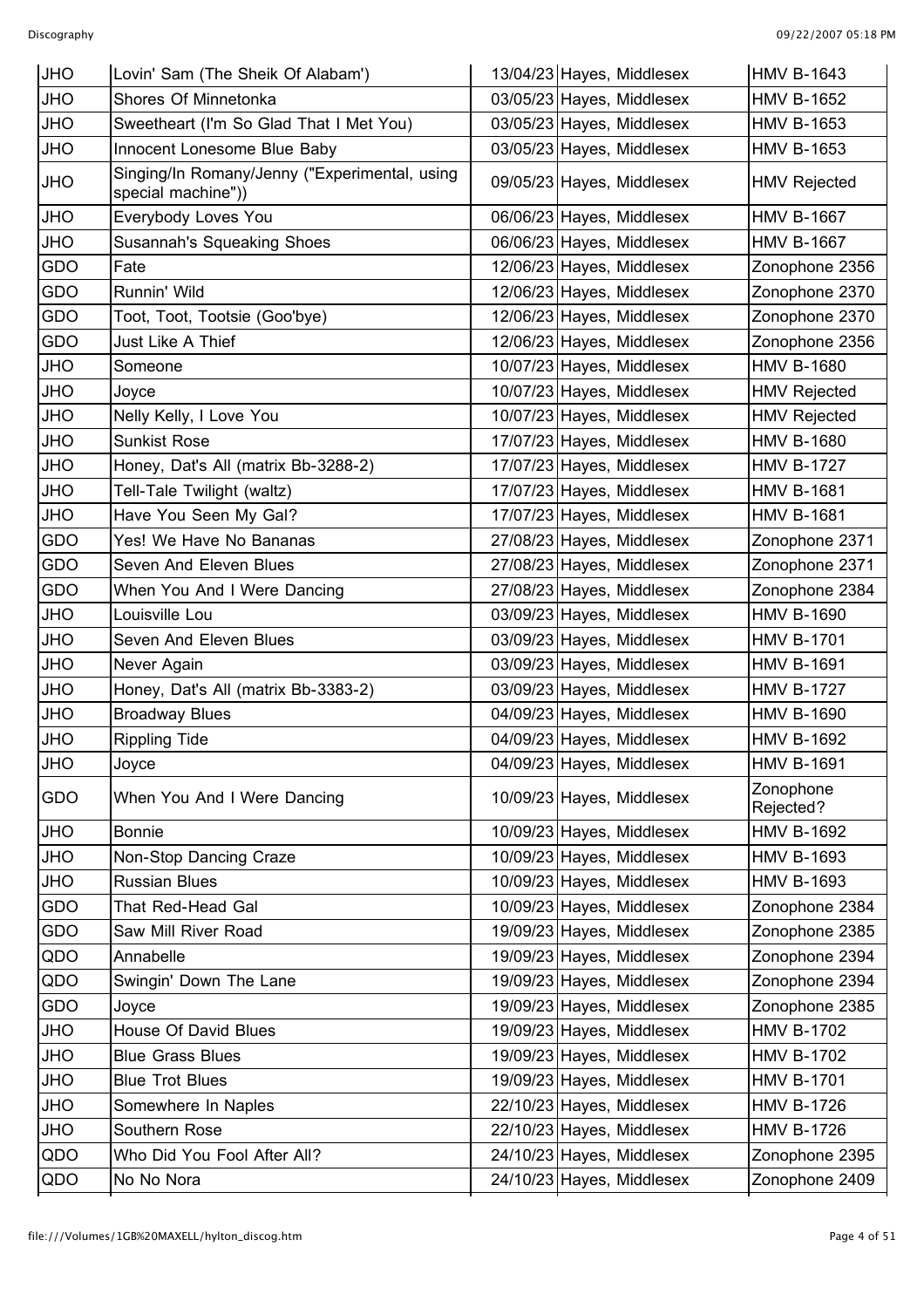| QDO         | Love Tales                              | 24/10/23 Hayes, Middlesex | Zonophone 2409        |
|-------------|-----------------------------------------|---------------------------|-----------------------|
| QDO         | My Sweetie Went Away                    | 24/10/23 Hayes, Middlesex | Zonophone 2395        |
| <b>OHU</b>  | Night Night - Bohemian Song             | 24/10/23 Hayes, Middlesex | <b>HMV B-1727</b>     |
| <b>JHO</b>  | Moon Love                               | 17/12/23 Hayes, Middlesex | <b>HMV B-1743</b>     |
| JHO         | Why Did You Fool After All?             | 17/12/23 Hayes, Middlesex | <b>HMV B-1762</b>     |
| JHO         | When You And I Were Dancing             | 17/12/23 Hayes, Middlesex | <b>HMV B-1743</b>     |
| JHO         | Felix Kept On Walking                   | 14/01/24 Hayes, Middlesex | <b>HMV B-1758</b>     |
| JHO         | Just Keep On Dancing                    | 14/01/24 Hayes, Middlesex | <b>HMV B-1762</b>     |
| <b>OHU</b>  | Why Robinson Crusoe Got The Blues       | 14/01/24 Hayes, Middlesex | <b>HMV B-1758</b>     |
| <b>MGDO</b> | Cootamundra                             | 17/01/24 Hayes, Middlesex | Zonophone ???         |
| <b>MGDO</b> | I'm Going                               | 17/01/24 Hayes, Middlesex | Zonophone 2527        |
| <b>MGDO</b> | Wodonga                                 | 17/01/24 Hayes, Middlesex | Zonophone ???         |
| <b>MGDO</b> | Croa-Jingo-Long                         | 17/01/24 Hayes, Middlesex | Zonophone ???         |
| <b>MGDO</b> | Kismet                                  | 17/01/24 Hayes, Middlesex | Zonophone ???         |
| <b>MGDO</b> | Aussie-Land                             | 17/01/24 Hayes, Middlesex | Zonophone ???         |
| GDO         | Dreamy Honolulu (waltz)                 | 17/01/24 Hayes, Middlesex | Zonophone 2502        |
| JHO         | Ritzi Mitzi                             | 30/01/24 Hayes, Middlesex | <b>HMV B-1781</b>     |
| JHO         | Syncopation On The Brain                | 30/01/24 Hayes, Middlesex | <b>HMV Rejected</b>   |
| JHO         | Doo-Dah Blues                           | 30/01/24 Hayes, Middlesex | <b>HMV B-1775</b>     |
| <b>OHU</b>  | Syncopation On The Brain                | 04/02/24 Hayes, Middlesex | <b>HMV B-1775</b>     |
| <b>MGDO</b> | Sleepy Seas (waltz)                     | 04/02/24 Hayes, Middlesex | Zonophone 2435        |
| <b>JHO</b>  | Askepots Bruderfœrd                     | 04/02/24 Hayes, Middlesex | <b>HMV X-1951</b>     |
| <b>MGDO</b> | Down Wagga Way                          | 04/02/24 Hayes, Middlesex | Zonophone 2435        |
| <b>MGDO</b> | Snowy River                             | 04/02/24 Hayes, Middlesex | Zonophone ???         |
| <b>JHO</b>  | Säj mej vem du umgås med                | 18/02/24 Hayes, Middlesex | <b>HMV X-1956</b>     |
| JHO         | Om igen                                 | 18/02/24 Hayes, Middlesex | <b>HMV X-1956</b>     |
| <b>OHL</b>  | Kirkilis Shimmy                         | 18/02/24 Hayes, Middlesex | HMV ("For<br>Prague") |
| <b>OHL</b>  | Kayz Muzika                             | 18/02/24 Hayes, Middlesex | HMV ("For<br>Prague") |
| <b>OHL</b>  | Synku, ach Synocku                      | 18/02/24 Hayes, Middlesex | HMV ("For<br>Prague") |
| JHO         | The Oom-Pah Trot                        | 19/02/24 Hayes, Middlesex | <b>HMV B-1791</b>     |
| JHO         | Sudanese                                | 19/02/24 Hayes, Middlesex | <b>HMV B-1793</b>     |
| JHO         | Why Worry Blues                         | 19/02/24 Hayes, Middlesex | <b>HMV Rejected</b>   |
| <b>OHU</b>  | Well, I Am Surprised!                   | 13/03/24 Hayes, Middlesex | <b>HMV B-1791</b>     |
| JHO         | Wembling At Wembley                     | 13/03/24 Hayes, Middlesex | <b>HMV Rejected</b>   |
| JHO         | How's Bonzo?                            | 13/03/24 Hayes, Middlesex | <b>HMV B-1793</b>     |
| JHO         | Why Worry Blues                         | 17/03/24 Hayes, Middlesex | <b>HMV B-1829</b>     |
| JHO         | Du lille Spanska fluga                  | 17/03/24 Hayes, Middlesex | <b>HMV X-1957</b>     |
| JHO         | Monna Vanna                             | 17/03/24 Hayes, Middlesex | <b>HMV X-1957</b>     |
| JHO         | Chacun sa vie                           | 31/03/24 Hayes, Middlesex | <b>HMV X-1967</b>     |
| <b>OHU</b>  | On dit ça                               | 31/03/24 Hayes, Middlesex | <b>HMV X-1967</b>     |
| JHO         | Quand les femmes font comme les enfants | 31/03/24 Hayes, Middlesex | <b>HMV X-1966</b>     |
| JHO         | Die Mädel von Java                      | 31/03/24 Hayes, Middlesex | <b>HMV X-1966</b>     |
| JHO         | Kanariefuglen                           | 07/04/24 Hayes, Middlesex | <b>HMV X-1968</b>     |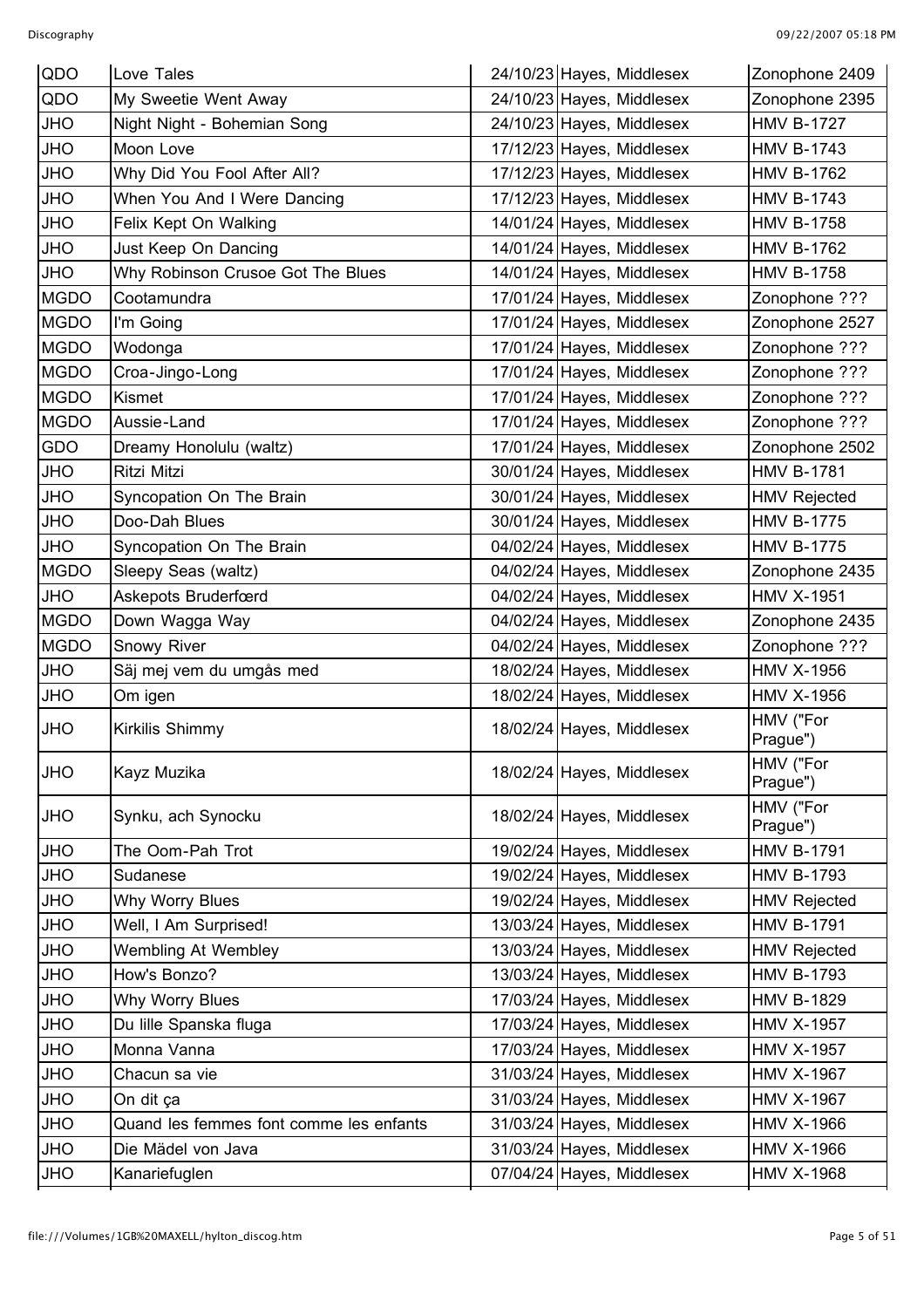| <b>JHO</b>   | Kvinden er en Gåde                 | 07/04/24 Hayes, Middlesex | <b>HMV X-1968</b>      |
|--------------|------------------------------------|---------------------------|------------------------|
| JHO          | Bedstemor                          | 07/04/24 Hayes, Middlesex | <b>HMV X-1969</b>      |
| JHO          | Det skal jeg først til at lære     | 07/04/24 Hayes, Middlesex | <b>HMV X-1969</b>      |
| JHO          | La Javanette                       | 07/04/24 Hayes, Middlesex | <b>HMV X-1970</b>      |
| <b>OHU</b>   | Wembling At Wembley                | 09/04/24 Hayes, Middlesex | <b>HMV B-1809</b>      |
| JHO          | Do Shrimps Make Good Mothers?      | 09/04/24 Hayes, Middlesex | <b>HMV B-1809</b>      |
| JHO          | It's Too Late Now                  | 09/04/24 Hayes, Middlesex | <b>HMV B-1846</b>      |
| JHO          | Riviera Rose (waltz)               | 09/04/24 Hayes, Middlesex | <b>HMV B-1808</b>      |
| JHO          | Cara (Five-Step)                   | 09/05/24 Hayes, Middlesex | <b>HMV B-1829</b>      |
| JHO          | And That's Not All                 | 09/05/24 Hayes, Middlesex | <b>HMV B-1830</b>      |
| JHO          | Chili-Bom-Bom                      | 09/05/24 Hayes, Middlesex | <b>HMV B-1830</b>      |
| JHO          | Don't Love You                     | 15/05/24 Hayes, Middlesex | <b>HMV B-1838</b>      |
| <b>OHU</b>   | Let's Go To Wembley                | 15/05/24 Hayes, Middlesex | <b>HMV B-1838</b>      |
| <b>OHU</b>   | Foolish Jazz Band                  | 15/05/24 Hayes, Middlesex | HMV ("For<br>Belgium") |
| JHO          | Zaira                              | 15/05/24 Hayes, Middlesex | HMV ("For<br>Belgium") |
| JHO          | Det ligger i skläten               | 02/07/24 Hayes, Middlesex | <b>HMV X-2036</b>      |
| JHO          | Kom sum du ä'                      | 02/07/24 Hayes, Middlesex | <b>HMV X-2036</b>      |
| <b>OHU</b>   | Man kan aldrig få för mycket       | 02/07/24 Hayes, Middlesex | <b>HMV X-2035</b>      |
| JHO          | They Love It                       | 02/07/24 Hayes, Middlesex | <b>HMV B-1866</b>      |
| JHO          | <b>Bombay Rose</b>                 | 02/07/24 Hayes, Middlesex | <b>HMV B-1866</b>      |
| JHO          | It Ain't Gonna Rain No Mo'         | 07/07/24 Hayes, Middlesex | <b>HMV B-1878</b>      |
| JHO          | Darlingest                         | 07/07/24 Hayes, Middlesex | <b>HMV B-1878</b>      |
| JHO          | Sappho                             | 07/07/24 Hayes, Middlesex | <b>HMV B-1875</b>      |
| <b>JHO</b>   | Behert dich Gott                   | 16/07/24 Hayes, Middlesex | HMV ("For<br>Germany") |
| <b>JHO</b>   | Ich mochte Träumen                 | 16/07/24 Hayes, Middlesex | HMV ("For<br>Germany") |
| JHO          | My Time Is Your Time               | 16/07/24 Hayes, Middlesex | <b>HMV B-1875</b>      |
| JHO          | Sailli di Maschere                 | 19/08/24 Hayes, Middlesex | HMV ("For Italy")      |
| <b>OHL</b>   | Johnson One-Step                   | 19/08/24 Hayes, Middlesex | HMV ("For Italy")      |
| JHO          | It Had To Be You                   | 19/08/24 Hayes, Middlesex | <b>HMV B-1887</b>      |
| GDO          | <b>Riley's Cowshed</b>             | 15/09/24 Hayes, Middlesex | Zonophone 2502         |
| <b>JHBLB</b> | Hinkey Dinkey Parlay Voo           | 15/09/24 Hayes, Middlesex | Zonophone 2492         |
| <b>JHBLB</b> | What Do You Sunday, Mary?          | 15/09/24 Hayes, Middlesex | Zonophone 2492         |
| <b>OHU</b>   | I'm Gonna Bring A Watermelon       | 24/09/24 Hayes, Middlesex | <b>HMV B-1899</b>      |
| <b>OHU</b>   | When The Music Dies Away           | 24/09/24 Hayes, Middlesex | <b>HMV B-1899</b>      |
| JHO          | The Road Hog                       | 24/09/24 Hayes, Middlesex | <b>HMV B-1905</b>      |
| JHO          | I'm Wonderful                      | 17/10/24 Hayes, Middlesex | <b>HMV B-1905</b>      |
| JHO          | Je cherche apres Titine            | 17/10/24 Hayes, Middlesex | <b>HMV B-1908</b>      |
| <b>MGDO</b>  | The World Is Mine (For I Have You) | 17/10/24 Hayes, Middlesex | Zonophone 2527         |
| JHO          | Sahara                             | 20/11/24 Hayes, Middlesex | <b>HMV B-1925</b>      |
| <b>OHL</b>   | <b>Follow The Swallow</b>          | 20/11/24 Hayes, Middlesex | <b>HMV B-1940</b>      |
| JHO          | I Wonder What's Become Of Sally?   | 20/11/24 Hayes, Middlesex | <b>HMV B-1925</b>      |
| JHO          | She Loves Me                       | 23/12/24 Hayes, Middlesex | <b>HMV B-1940</b>      |
| JHO          | In Between The Showers             | 23/12/24 Hayes, Middlesex | <b>HMV B-1939</b>      |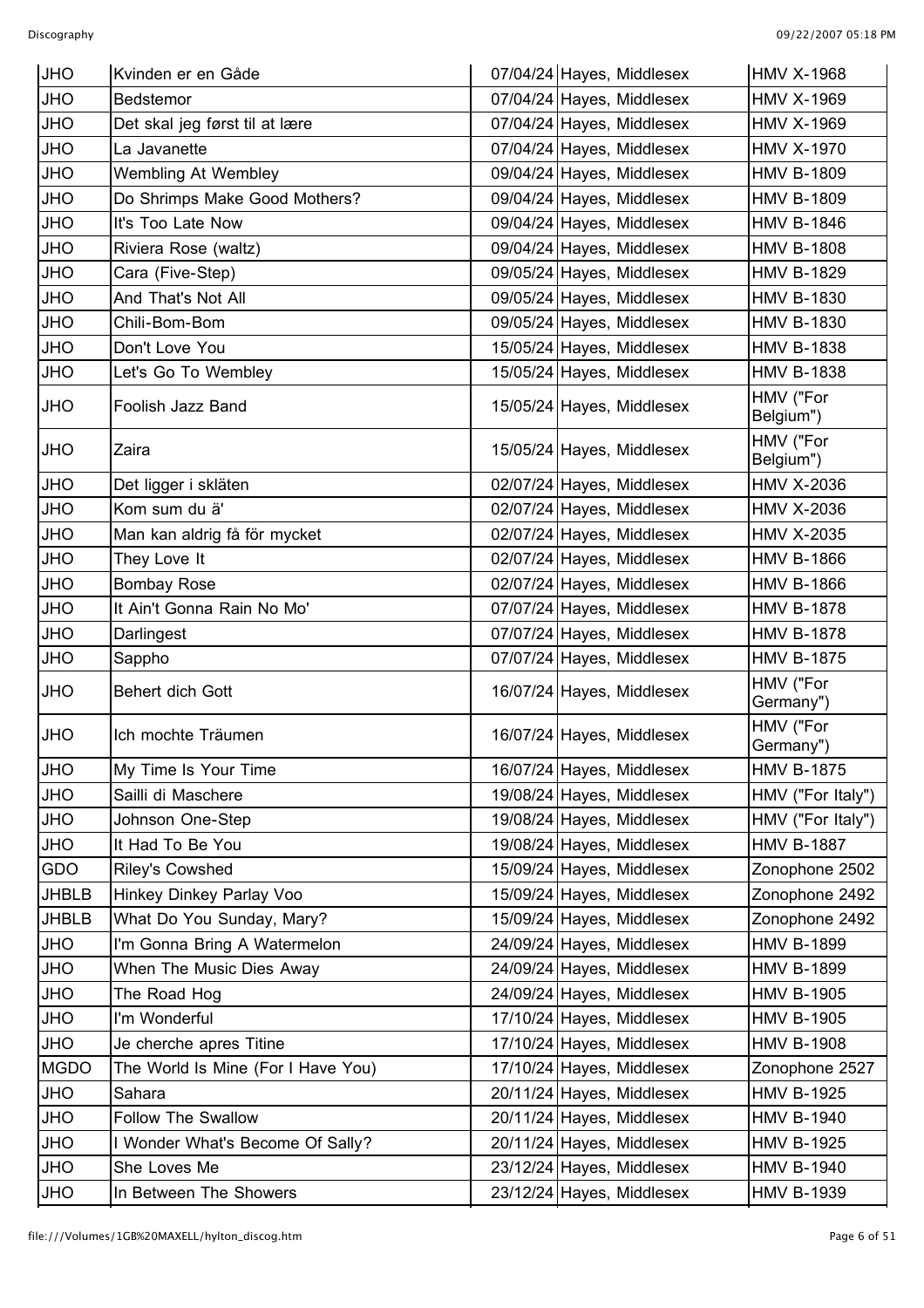| <b>JHO</b> | The Golden West (waltz)                      | 23/12/24 Hayes, Middlesex<br><b>HMV B-1939</b>   |  |
|------------|----------------------------------------------|--------------------------------------------------|--|
| <b>JHO</b> | Alt kan Varkes!                              | 14/01/25 Hayes, Middlesex<br><b>HMV X-2151</b>   |  |
| JHO        | Er der Pjank I Tagblatiken                   | 14/01/25 Hayes, Middlesex<br><b>HMV X-2151</b>   |  |
| JHO        | Mimosa                                       | 14/01/25 Hayes, Middlesex<br><b>HMV X-2197</b>   |  |
| <b>JHO</b> | Blå Pärlen                                   | 14/01/25 Hayes, Middlesex<br><b>HMV X-2197</b>   |  |
| JHO        | Opicts lov                                   | 15/01/25 Hayes, Middlesex<br><b>HMV X-2198</b>   |  |
| JHO        | Till blånende Ocean                          | 15/01/25 Hayes, Middlesex<br><b>HMV X-2198</b>   |  |
| <b>JHO</b> | In Carolina                                  | 15/01/25 Hayes, Middlesex<br><b>HMV B-1943</b>   |  |
| <b>JHO</b> | Heart-Broken Rose                            | 15/01/25 Hayes, Middlesex<br><b>HMV B-1956</b>   |  |
| JHO        | I've Got A Feeling For Ophelia               | 15/01/25 Hayes, Middlesex<br><b>HMV B-1943</b>   |  |
| <b>JHO</b> | Eat More Fruit                               | 29/01/25 Hayes, Middlesex<br><b>HMV B-1959</b>   |  |
| JHO        | Rose Of The Moonlight                        | 29/01/25 Hayes, Middlesex<br><b>HMV B-1959</b>   |  |
| JHO        | When She's In Red                            | 29/01/25 Hayes, Middlesex<br><b>HMV B-1956</b>   |  |
| <b>OHU</b> | Sweet Little You                             | 16/02/25 Hayes, Middlesex<br><b>HMV B-1974</b>   |  |
| <b>OHU</b> | I Can't Stop Babying You                     | 16/02/25 Hayes, Middlesex<br><b>HMV B-1980</b>   |  |
| JHO        | I'll Take Her Back If She Wants To Come Back | 16/02/25 Hayes, Middlesex<br><b>HMV B-1974</b>   |  |
| JHO        | Red Hot Mama                                 | 20/02/25 Hayes, Middlesex<br><b>HMV B-1969</b>   |  |
| <b>OHU</b> | Kongo Kate                                   | 20/02/25 Hayes, Middlesex<br><b>HMV B-1969</b>   |  |
| JHO        | In The Town Where I Was Born                 | 20/02/25 Hayes, Middlesex<br><b>HMV B-1980</b>   |  |
| JHO        | Oh! Flo                                      | 06/03/25 Hayes, Middlesex<br><b>HMV B-2023</b>   |  |
| <b>OHU</b> | Will You Remember Me?                        | 06/03/25 Hayes, Middlesex<br><b>HMV B-1990</b>   |  |
| JHO        | Everybody Loves My Baby                      | 06/03/25 Hayes, Middlesex<br><b>HMV B-1990</b>   |  |
| JHO        | Couldn't We Keep On Dancing?                 | 03/04/25 Hayes, Middlesex<br><b>HMV B-2003</b>   |  |
| <b>OHU</b> | The Big Tune                                 | 03/04/25 Hayes, Middlesex<br><b>HMV B-2010</b>   |  |
| JHO        | Come A Little Closer                         | 03/04/25 Hayes, Middlesex<br><b>HMV B-2003</b>   |  |
| JHO        | Garden Of Lies                               | 16/04/25 Hayes, Middlesex<br><b>HMV B-2010</b>   |  |
| <b>JHO</b> | Dublinola                                    | 16/04/25 Hayes, Middlesex<br><b>HMV B-2009</b>   |  |
| <b>JHO</b> | Leander                                      | 16/04/25 Hayes, Middlesex<br><b>HMV B-2009</b>   |  |
| JHO        | What A Life (When No-One Loves You)          | 22/04/25 Hayes, Middlesex<br><b>HMV B-2023</b>   |  |
| JHO        | I Know That Someone Loves Me                 | 22/04/25 Hayes, Middlesex<br><b>HMV B-2024</b>   |  |
| <b>OHU</b> | Give Me Just A Little Bit Of Love            | 22/04/25 Hayes, Middlesex<br><b>HMV B-2024</b>   |  |
| JHO        | <b>Temple Bells</b>                          | 08/05/25 Hayes, Middlesex<br><b>HMV B-2030</b>   |  |
| JHO        | <b>Bouquet</b>                               | 08/05/25 Hayes, Middlesex<br><b>HMV B-2030</b>   |  |
| <b>OHU</b> | You're So Near And Yet So Far                | 11/05/25 Hayes, Middlesex<br><b>HMV B-2059</b>   |  |
| JHO        | No One                                       | 11/05/25 Hayes, Middlesex<br><b>HMV B-2059</b>   |  |
| JHO        | Who?                                         | 11/05/25 Hayes, Middlesex<br><b>HMV B-2056</b>   |  |
| <b>OHU</b> | Yearning                                     | 26/05/25 Hayes, Middlesex<br><b>HMV B-2056</b>   |  |
| JHO        | Tell All The World (I Love You)              | 26/05/25 Hayes, Middlesex<br><b>HMV B-2067</b>   |  |
| JHO        | We're Back Together Again                    | 26/05/25 Hayes, Middlesex<br><b>HMV Rejected</b> |  |
| <b>OHL</b> | We're Back Together Again                    | 29/05/25 Hayes, Middlesex<br><b>HMV B-2067</b>   |  |
| JHO        | Don't Bring Lulu                             | 29/05/25 Hayes, Middlesex<br><b>HMV Rejected</b> |  |
| JHO        | The Farmer Took Another Load Away            | 29/05/25 Hayes, Middlesex<br><b>HMV B-2063</b>   |  |
| <b>OHL</b> | No Wonder (I Love You)                       | 29/05/25 Hayes, Middlesex<br><b>HMV B-2064</b>   |  |
| JHO        | Pango Pango Maid                             | 12/06/25 Hayes, Middlesex<br><b>HMV B-2063</b>   |  |
| <b>OHU</b> | Isn't She The Sweetest Thing?                | 12/06/25 Hayes, Middlesex<br><b>HMV B-2064</b>   |  |
| JHO        | Lonely And Blue                              | 12/06/25 Hayes, Middlesex<br><b>HMV Rejected</b> |  |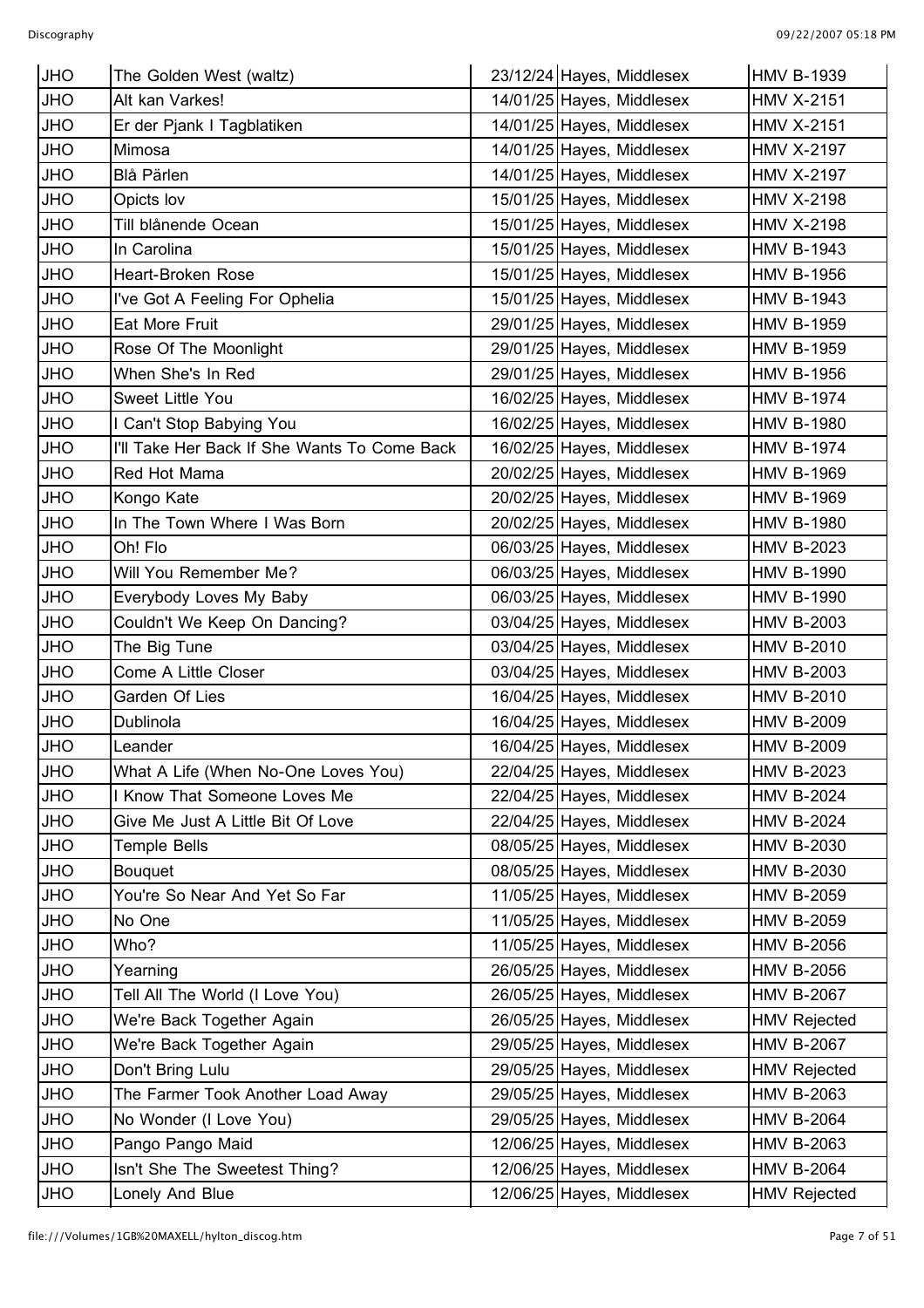| <b>JHO</b> | Ah-Ha!                                             | 24/06/25 Hayes, Middlesex | <b>HMV Rejected</b> |
|------------|----------------------------------------------------|---------------------------|---------------------|
| <b>JHO</b> | Feelin' Kind O' Blue (first HMV electrical record) | 24/06/25 Hayes, Middlesex | <b>HMV B-2072</b>   |
| <b>JHO</b> | Why Don't My Dreams Come True? (waltz)             | 24/06/25 Hayes, Middlesex | <b>HMV Rejected</b> |
| <b>JHO</b> | Yes Sir, That's My Baby                            | 30/06/25 Hayes, Middlesex | <b>HMV B-2110</b>   |
| <b>JHO</b> | She's Driving Me Wild                              | 30/06/25 Hayes, Middlesex | <b>HMV B-2088</b>   |
| <b>JHO</b> | Who Told You?                                      | 30/06/25 Hayes, Middlesex | <b>HMV B-2072</b>   |
| <b>JH</b>  | Ukulele Lady                                       | 09/07/25 Hayes, Middlesex | <b>HMV Rejected</b> |
| <b>JH</b>  | I'll See You In My Dreams                          | 09/07/25 Hayes, Middlesex | <b>HMV Rejected</b> |
| <b>JH</b>  | June Night                                         | 09/07/25 Hayes, Middlesex | <b>HMV Rejected</b> |
| <b>JHO</b> | I'll See You In My Dreams                          | 14/07/25 Hayes, Middlesex | <b>HMV Rejected</b> |
| <b>JHO</b> | Sally's Come Back                                  | 14/07/25 Hayes, Middlesex | <b>HMV B-2146</b>   |
| <b>JHO</b> | High Street, Africa                                | 14/07/25 Hayes, Middlesex | <b>HMV Rejected</b> |
| <b>JHO</b> | In The Garden Of Tomorrow                          | 22/07/25 Hayes, Middlesex | <b>HMV B-2110</b>   |
| <b>JHO</b> | Adelai                                             | 22/07/25 Hayes, Middlesex | <b>HMV Rejected</b> |
| <b>JHO</b> | Babette (waltz)                                    | 22/07/25 Hayes, Middlesex | <b>HMV B-2088</b>   |
| <b>JHO</b> | Fantasia Orientale                                 | 22/07/25 Hayes, Middlesex | <b>HMV Rejected</b> |
| <b>JHO</b> | <b>Hylton Medley</b>                               | 04/09/25 Hayes, Middlesex | <b>HMV Rejected</b> |
| <b>JHO</b> | Mercenary Mary                                     | 04/09/25 Hayes, Middlesex | <b>HMV B-2118</b>   |
| <b>JHO</b> | You Forgot To Remember (waltz)                     | 04/09/25 Hayes, Middlesex | <b>HMV B-2118</b>   |
| <b>JHO</b> | The King Isn't King Any More                       | 07/09/25 Hayes, Middlesex | <b>HMV Rejected</b> |
| <b>JHO</b> | Paddlin' Madelin' Home                             | 07/09/25 Hayes, Middlesex | <b>HMV Rejected</b> |
| <b>JHO</b> | Sunny Havana                                       | 07/09/25 Hayes, Middlesex | <b>HMV Rejected</b> |
| <b>JHO</b> | I'm Tired Of Everything But You                    | 09/09/25 Hayes, Middlesex | <b>HMV Rejected</b> |
| <b>JHO</b> | Sing Your Cares Away                               | 09/09/25 Hayes, Middlesex | <b>HMV Rejected</b> |
| <b>JHO</b> | Land Of Dreams Come True (waltz)                   | 09/09/25 Hayes, Middlesex | <b>HMV B-2123</b>   |
| <b>JHO</b> | Stamboul                                           | 17/09/25 Hayes, Middlesex | <b>HMV B-2121</b>   |
| <b>JHO</b> | Chick, Chick, Chicken                              | 17/09/25 Hayes, Middlesex | <b>HMV B-2121</b>   |
| <b>JHO</b> | Some Other Day, Some Other Girl                    | 17/09/25 Hayes, Middlesex | <b>HMV B-2123</b>   |
| <b>JHO</b> | I'm Tired Of Everything But You                    | 25/09/25 Hayes, Middlesex | <b>HMV B-2147</b>   |
| <b>JHO</b> | <b>Honest And Truly</b>                            | 25/09/25 Hayes, Middlesex | <b>HMV B-2147</b>   |
| <b>JHO</b> | Tie A String Around Your Finger                    | 25/09/25 Hayes, Middlesex | <b>HMV B-2143</b>   |
| <b>JHO</b> | Paradise                                           | 25/09/25 Hayes, Middlesex | <b>HMV B-2244</b>   |
| <b>JHO</b> | <b>Hylton Medley</b>                               | 02/10/25 Hayes, Middlesex | <b>HMV B-2143</b>   |
| <b>JHO</b> | Paddlin' Madelin' Home                             | 02/10/25 Hayes, Middlesex | <b>HMV B-2163</b>   |
| <b>JHO</b> | Sunny Havana                                       | 02/10/25 Hayes, Middlesex | <b>HMV B-2146</b>   |
| <b>JHO</b> | Mercenary Mary - Selection, Part 1                 | 02/10/25 Hayes, Middlesex | <b>HMV C-1221</b>   |
| <b>JHO</b> | Mercenary Mary - Selection, Part 2                 | 02/10/25 Hayes, Middlesex | <b>HMV C-1221</b>   |
| <b>JHO</b> | A Cup Of Coffee, A Sandwich And You                | 14/10/25 Hayes, Middlesex | <b>HMV B-2162</b>   |
| <b>JHO</b> | When The Bloom Is On The Heather                   | 14/10/25 Hayes, Middlesex | <b>HMV B-2163</b>   |
| <b>JHO</b> | Molly                                              | 14/10/25 Hayes, Middlesex | <b>HMV B-2162</b>   |
| <b>JHO</b> | As The Days Go By                                  | 19/10/25 Hayes, Middlesex | <b>HMV B-2164</b>   |
| <b>JHO</b> | Every Sunday Afternoon                             | 19/10/25 Hayes, Middlesex | <b>HMV B-2164</b>   |
| <b>JHO</b> | The Baby Looks Like Me                             | 27/10/25 Hayes, Middlesex | <b>HMV B-2188</b>   |
| <b>JHO</b> | Sweet Man                                          | 27/10/25 Hayes, Middlesex | <b>HMV B-2189</b>   |
| <b>JHO</b> | Lillian                                            | 27/10/25 Hayes, Middlesex | <b>HMV B-2188</b>   |
| <b>JHO</b> | One Smile                                          | 27/10/25 Hayes, Middlesex | <b>HMV B-2189</b>   |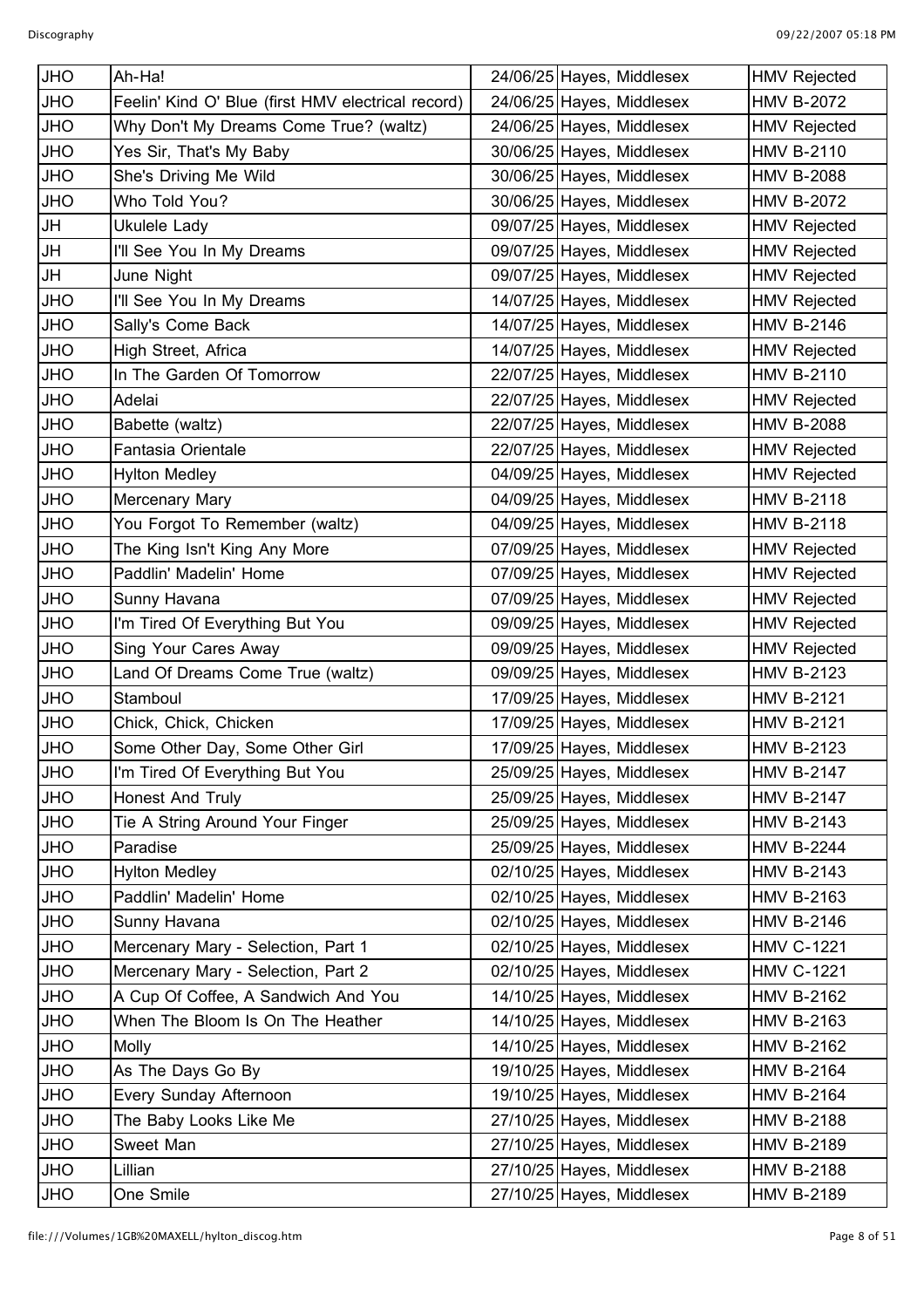| <b>JHO</b>   | Want A Little Lovin'                     | 30/10/25 Hayes, Middlesex      | <b>HMV B-2184</b>   |
|--------------|------------------------------------------|--------------------------------|---------------------|
| <b>JHO</b>   | Freshie                                  | 30/10/25 Hayes, Middlesex      | <b>HMV B-2184</b>   |
| <b>JHO</b>   | <b>His Master's Voice</b>                | 30/10/25 Hayes, Middlesex      | <b>HMV Rejected</b> |
| <b>JHO</b>   | Brown Eyes, Why Are You Blue?            | 11/11/25 Hayes, Middlesex      | <b>HMV Rejected</b> |
| <b>JHO</b>   | She Showed Him This, She Showed Him That | 11/11/25 Hayes, Middlesex      | <b>HMV B-2208</b>   |
| <b>OHL</b>   | My Girl's Fond Of Tulips                 | 16/11/25 Hayes, Middlesex      | <b>HMV B-2208</b>   |
| <b>JHO</b>   | Everybody Home Is Asking For You         | 16/11/25 Hayes, Middlesex      | <b>HMV B-2209</b>   |
| <b>JHO</b>   | <b>Just Around The Corner</b>            | 16/11/25 Hayes, Middlesex      | <b>HMV B-2209</b>   |
| <b>JHO</b>   | I Wonder Where My Baby Is Tonight?       | 26/11/25 Kingsway Hall, London | <b>HMV Rejected</b> |
| <b>JHO</b>   | Where Does The Candlelight Go?           | 26/11/25 Kingsway Hall, London | <b>HMV Rejected</b> |
| <b>JHO</b>   | That Certain Party                       | 26/11/25 Kingsway Hall, London | <b>HMV Rejected</b> |
| <b>JHO</b>   | I Wonder Where My Baby Is Tonight?       | 11/12/25 Hayes, Middlesex      | <b>HMV B-2243</b>   |
| <b>JHO</b>   | Where Does The Candlelight Go?           | 11/12/25 Hayes, Middlesex      | <b>HMV B-2244</b>   |
| <b>JHO</b>   | That Certain Party                       | 11/12/25 Hayes, Middlesex      | <b>HMV B-2243</b>   |
| <b>JHO</b>   | Brown Eyes, Why Are You Blue?            | 11/12/25 Hayes, Middlesex      | <b>HMV Rejected</b> |
| <b>JHO</b>   | Don't Wait Too Long                      | 16/12/25 Hayes, Middlesex      | <b>HMV B-2245</b>   |
| <b>JHO</b>   | Lonesome Me                              | 16/12/25 Hayes, Middlesex      | <b>HMV B-2245</b>   |
| <b>JHO</b>   | I'm Sitting On Top Of The World          | 16/12/25 Hayes, Middlesex      | <b>HMV B-2250</b>   |
| <b>JHO</b>   | Hey Hey And Hee Hee                      | 30/12/25 Hayes, Middlesex      | <b>HMV B-2254</b>   |
| <b>JHO</b>   | Too Too                                  | 30/12/25 Hayes, Middlesex      | <b>HMV B-2250</b>   |
| <b>JHO</b>   | Close In My Arms                         | 30/12/25 Hayes, Middlesex      | <b>HMV B-2254</b>   |
| <b>JHO</b>   | Down Paradise Way                        | 04/01/26 Hayes, Middlesex      | <b>HMV B-2249</b>   |
| <b>JHO</b>   | Cutie                                    | 04/01/26 Hayes, Middlesex      | <b>HMV B-2249</b>   |
| <b>JHO</b>   | I'm So Terribly In Love With You         | 04/01/26 Hayes, Middlesex      | <b>HMV B-2264</b>   |
| <b>JHO</b>   | Ukulele Lullaby                          | 06/01/26 Hayes, Middlesex      | <b>HMV B-2265</b>   |
| <b>JHO</b>   | Nobody's Business                        | 06/01/26 Hayes, Middlesex      | <b>HMV B-2265</b>   |
| <b>JHO</b>   | My Girl's Got Long Hair                  | 06/01/26 Hayes, Middlesex      | <b>HMV B-5016</b>   |
| <b>JHO</b>   | Sleepy-Time Gal                          | 12/01/26 Hayes, Middlesex      | <b>HMV B-5000</b>   |
| <b>JHO</b>   | Memory's Melody (waltz)                  | 12/01/26 Hayes, Middlesex      | <b>HMV B-2264</b>   |
| <b>JHO</b>   | You Must Have A Little Bit Of Fun        | 12/01/26 Hayes, Middlesex      | <b>HMV B-5000</b>   |
| JHO          | In The Swim At Miami                     | 15/01/26 Hayes, Middlesex      | <b>HMV B-2258</b>   |
| JHO          | Why Don't You Say So?                    | 15/01/26 Hayes, Middlesex      | <b>HMV B-5014</b>   |
| <b>OHL</b>   | Along The Old Lake Trail                 | 15/01/26 Hayes, Middlesex      | <b>HMV B-2258</b>   |
| JHO          | Night                                    | 11/02/26 Hayes, Middlesex      | <b>HMV B-5012</b>   |
| JHO          | Tin Can Fusiliers                        | 11/02/26 Hayes, Middlesex      | <b>HMV B-5012</b>   |
| <b>OHL</b>   |                                          | 11/02/26 Hayes, Middlesex      | <b>HMV B-5014</b>   |
|              | Polly Put The Kettle On                  |                                |                     |
| <b>OHL</b>   | Surabaya Maid                            | 11/02/26 Hayes, Middlesex      | <b>HMV B-5019</b>   |
| <b>JHKCB</b> | The Selfish Giant - Part 1               | 19/02/26 Hayes, Middlesex      | <b>HMV C-1253</b>   |
| <b>JHKCB</b> | The Selfish Giant - Part 2               | 19/02/26 Hayes, Middlesex      | <b>HMV C-1253</b>   |
| JHO          | Mignonette (waltz)                       | 19/02/26 Hayes, Middlesex      | <b>HMV B-5016</b>   |
| <b>OHL</b>   | <b>Student Prince Serenade</b>           | 25/02/26 Hayes, Middlesex      | <b>HMV B-5023</b>   |
| JHO          | I Love To Be In Laughterland             | 25/02/26 Hayes, Middlesex      | <b>HMV B-5023</b>   |
| JHO          | When I Said Goodbye To Maryland          | 25/02/26 Hayes, Middlesex      | <b>HMV Rejected</b> |
| <b>JHO</b>   | <b>Ukulele Baby</b>                      | 25/02/26 Hayes, Middlesex      | <b>HMV B-5019</b>   |
| <b>OHL</b>   | Medley of Leslie Stuart's Songs - Part 1 | 12/03/26 Hayes, Middlesex      | <b>HMV B-5033</b>   |
| <b>JHO</b>   | Medley of Leslie Stuart's Songs - Part 2 | 12/03/26 Hayes, Middlesex      | <b>HMV B-5033</b>   |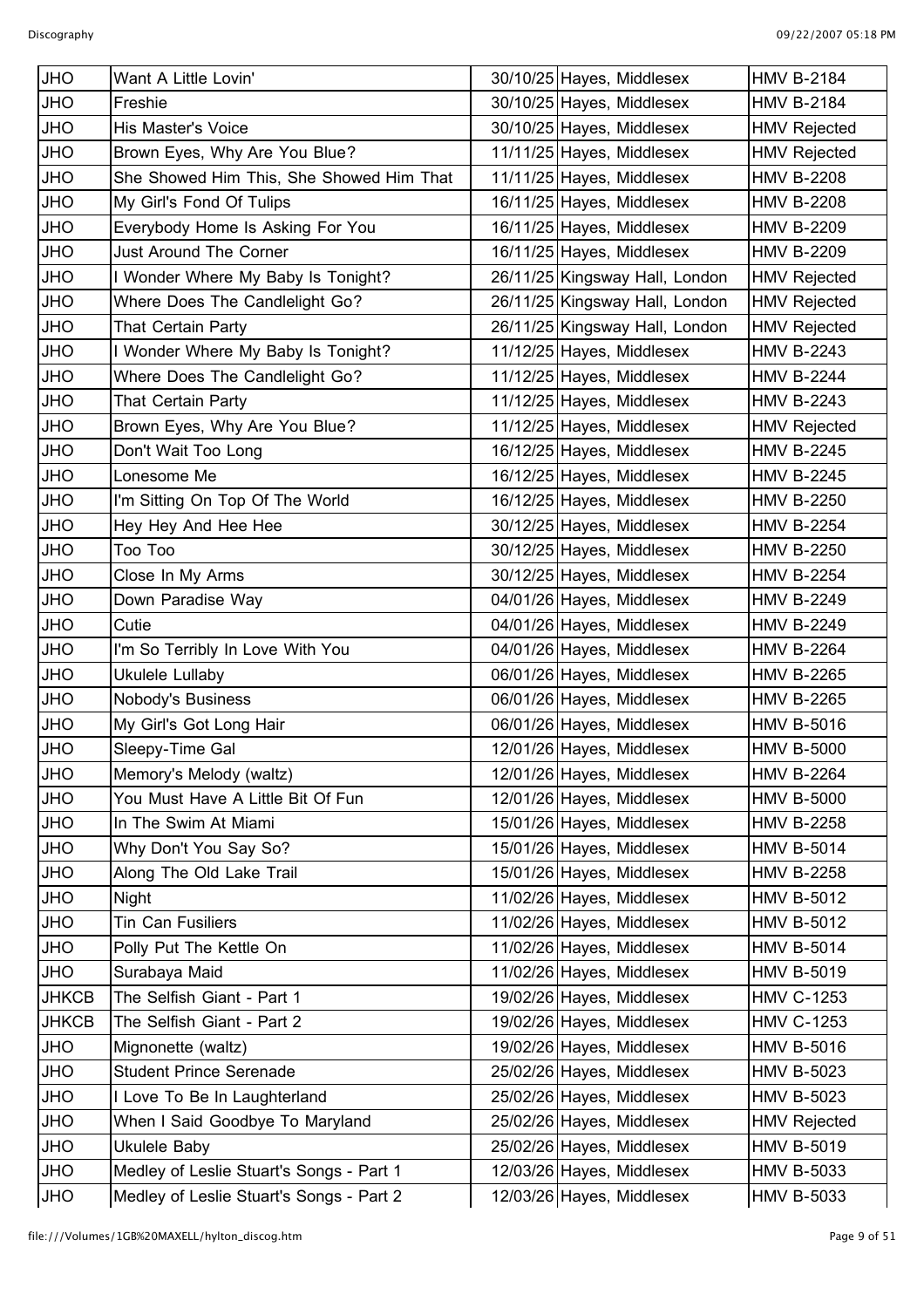| <b>JHO</b> | Thanks For The Buggy Ride                                  | 12/03/26 Hayes, Middlesex      | <b>HMV B-5040</b>               |
|------------|------------------------------------------------------------|--------------------------------|---------------------------------|
| <b>JHO</b> | Nothing Else To Do                                         | 19/03/26 Hayes, Middlesex      | <b>HMV B-5041</b>               |
| JHO        | When You See That Aunt Of Mine                             | 19/03/26 Hayes, Middlesex      | <b>HMV B-5040</b>               |
| <b>JHO</b> | Fleur d'amour                                              | 19/03/26 Hayes, Middlesex      | <b>HMV B-5041</b>               |
| <b>JHO</b> | Lady, Be Good - Selection, Part 1                          | 29/03/26 Hayes, Middlesex      | <b>HMV B-5042</b>               |
| JHO        | Lady, Be Good - Selection, Part 2                          | 29/03/26 Hayes, Middlesex      | <b>HMV B-5042</b>               |
| <b>JHO</b> | Valentine                                                  | 29/03/26 Hayes, Middlesex      | <b>HMV B-5054</b>               |
| JHO        | <b>Behind The Clouds</b>                                   | 09/04/26 Hayes, Middlesex      | <b>HMV B-5044</b>               |
| JHO        | Goodnight (I'll See You In The Morning)                    | 09/04/26 Hayes, Middlesex      | <b>HMV Rejected</b>             |
| <b>JHO</b> | Just A Cottage Small                                       | 09/04/26 Hayes, Middlesex      | <b>HMV B-5044</b>               |
| <b>JHO</b> | Lady, Be Good - Selection, Part 1                          | 14/04/26 Hayes, Middlesex      | <b>HMV C-1261</b>               |
| JHO        | Lady, Be Good - Selection, Part 2                          | 14/04/26 Hayes, Middlesex      | <b>HMV C-1261</b>               |
| <b>JHO</b> | When I Said Goodbye To Maryland                            | 21/04/26 Hayes, Middlesex      | <b>HMV B-5059</b>               |
| JHO        | So Does Your Old Mandarin                                  | 21/04/26 Hayes, Middlesex      | <b>HMV B-5054</b>               |
| JHO        | Oh! Miss Hannah                                            | 21/04/26 Hayes, Middlesex      | <b>HMV B-5055</b>               |
| JHO        | Pretty Little Baby                                         | 21/04/26 Hayes, Middlesex      | <b>HMV B-5055</b>               |
| JHO        | I Love To Be In Laughter Land ("loud record for<br>J.H.'') | 21/04/26 Hayes, Middlesex      | <b>HMV Private</b><br>Recording |
| JHO        | When It's June Down There                                  | 23/04/26 Hayes, Middlesex      | <b>HMV B-5056</b>               |
| <b>JHO</b> | Rose Of Samarkand                                          | 23/04/26 Hayes, Middlesex      | <b>HMV B-5056</b>               |
| <b>JHO</b> | Oh, That Sweetie                                           | 23/04/26 Hayes, Middlesex      | <b>HMV B-5059</b>               |
| JHO        | Have You Forgotten Yvonne?                                 | 08/06/26 Hayes, Middlesex      | <b>HMV B-5086</b>               |
| <b>JHO</b> | <b>Blinky Moon Bay</b>                                     | 08/06/26 Hayes, Middlesex      | <b>HMV B-5086</b>               |
| <b>JHO</b> | Currants                                                   | 08/06/26 Hayes, Middlesex      | <b>HMV B-5090</b>               |
| JHO        | <b>Under The Ukulele Tree</b>                              | 11/06/26 Hayes, Middlesex      | <b>HMV B-5087</b>               |
| <b>JHO</b> | The Pump Song                                              | 11/06/26 Hayes, Middlesex      | <b>HMV B-5093</b>               |
| <b>JHO</b> | Tune Up The Uke                                            | 11/06/26 Hayes, Middlesex      | <b>HMV B-5087</b>               |
| <b>JHO</b> | Lonely Acres                                               | 16/06/26 Kingsway Hall, London | <b>HMV B-5090</b>               |
| JHO        | Summer Rain Brings The Roses Again                         | 16/06/26 Kingsway Hall, London | <b>HMV Rejected</b>             |
| JHO        | Jack In The Box                                            | 16/06/26 Kingsway Hall, London | <b>HMV B-5095</b>               |
| <b>JHO</b> | Say That You Love Me                                       | 18/06/26 Hayes, Middlesex      | <b>HMV B-5092</b>               |
| <b>JHO</b> | Somebody's Lonely                                          | 18/06/26 Hayes, Middlesex      | <b>HMV B-5093</b>               |
| JHO        | So Is Your Old Lady                                        | 18/06/26 Hayes, Middlesex      | <b>HMV B-5092</b>               |
| <b>JHO</b> | Couldn't You Care?                                         | 28/06/26 Hayes, Middlesex      | <b>HMV B-5098</b>               |
| <b>JHO</b> | Only For You                                               | 28/06/26 Hayes, Middlesex      | <b>HMV B-5098</b>               |
| JHO        | I'm Taking That Baby Home                                  | 28/06/26 Hayes, Middlesex      | <b>HMV B-5099</b>               |
| <b>JHO</b> | Summer Rain Brings The Roses Again                         | 01/07/26 Kingsway Hall, London | <b>HMV B-5096</b>               |
| <b>JHO</b> | In A Monastery Garden                                      | 01/07/26 Kingsway Hall, London | <b>HMV Rejected</b>             |
| JHO        | Wimmin - Aah!                                              | 01/07/26 Kingsway Hall, London | <b>HMV B-5099</b>               |
| <b>JHO</b> | Songs Of The Fair - Part 1                                 | 13/07/26 Hayes, Middlesex      | <b>HMV B-5106</b>               |
| JHO        | Songs Of The Fair - Part 2                                 | 13/07/26 Hayes, Middlesex      | <b>HMV B-5106</b>               |
| JHO        | Blue Bonnet, You Make Me Feel Blue                         | 13/07/26 Hayes, Middlesex      | <b>HMV B-5113</b>               |
| <b>JHO</b> | By The Tamarisk                                            | 13/08/26 Kingsway Hall, London | <b>HMV B-5132</b>               |
| JHO        | Poor Papa                                                  | 13/08/26 Kingsway Hall, London | <b>HMV B-5110</b>               |
| JHO        | I'd Climb The Highest Mountain                             | 13/08/26 Kingsway Hall, London | <b>HMV B-5110</b>               |
| JHO        | Do You?                                                    | 17/08/26 Hayes, Middlesex      | <b>HMV B-5113</b>               |
|            |                                                            |                                |                                 |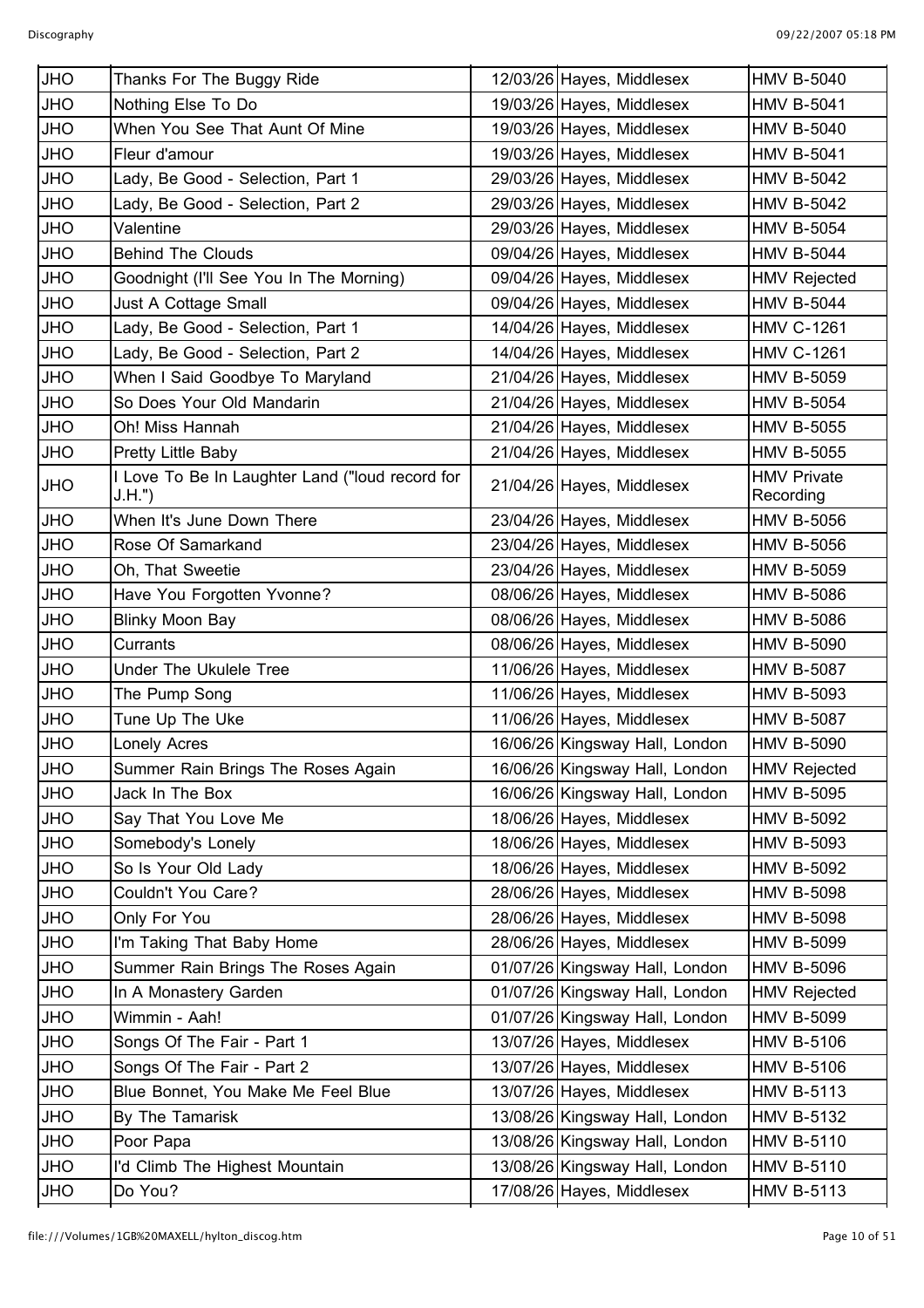| <b>JHO</b> | Oh! My Bundle Of Love                                    |          | 17/08/26 Hayes, Middlesex      | <b>HMV B-5112</b>   |
|------------|----------------------------------------------------------|----------|--------------------------------|---------------------|
| <b>JHO</b> | Gentlemen Prefer Blondes                                 |          | 17/08/26 Hayes, Middlesex      | <b>HMV B-5112</b>   |
| <b>OHL</b> | When The Red, Red Robin Comes Bob, Bob,<br>Bobbin' Along |          | 18/08/26 Kingsway Hall, London | <b>HMV B-5115</b>   |
| <b>JHO</b> | Don't Let Nobody                                         |          | 18/08/26 Kingsway Hall, London | <b>HMV B-5115</b>   |
| <b>JHO</b> | Ya Gotta Know How To Love                                |          | 18/08/26 Kingsway Hall, London | <b>HMV B-5116</b>   |
| <b>JHO</b> | Am I Wasting My Time On You?                             |          | 20/08/26 Kingsway Hall, London | <b>HMV B-5116</b>   |
| <b>OHL</b> | Sunny                                                    |          | 20/08/26 Kingsway Hall, London | <b>HMV B-5129</b>   |
| <b>OHL</b> | Who?                                                     |          | 20/08/26 Kingsway Hall, London | <b>HMV B-5129</b>   |
| <b>OHL</b> | Sonny Boy                                                | 16/09/26 | Small Queen's Hall,<br>London  | <b>HMV B-5139</b>   |
| <b>OHL</b> | <b>Just A Kiss</b>                                       | 16/09/26 | Small Queen's Hall,<br>London  | <b>HMV B-5131</b>   |
| <b>OHL</b> | Shake A Little Shoulder                                  | 16/09/26 | Small Queen's Hall,<br>London  | <b>HMV B-5131</b>   |
| <b>JHO</b> | My Dream Of The Big Parade                               | 16/09/26 | Small Queen's Hall,<br>London  | <b>HMV B-5139</b>   |
| <b>OHL</b> | That's What I Say                                        | 16/09/26 | Small Queen's Hall,<br>London  | <b>HMV B-5209</b>   |
| <b>JHO</b> | Two Little Bluebirds                                     | 16/09/26 | Small Queen's Hall,<br>London  | <b>HMV B-5132</b>   |
| <b>JHO</b> | Me Too                                                   | 15/10/26 | Small Queen's Hall,<br>London  | <b>HMV B-5148</b>   |
| <b>OHL</b> | <b>Rising Sun</b>                                        | 15/10/26 | Small Queen's Hall,<br>London  | <b>HMV B-5148</b>   |
| <b>JHO</b> | Lavender (waltz)                                         | 15/10/26 | Small Queen's Hall,<br>London  | <b>HMV B-5168</b>   |
| <b>JHO</b> | Don't Forget                                             | 22/10/26 | Small Queen's Hall,<br>London  | <b>HMV B-5159</b>   |
| <b>JHO</b> | Palace Of Dreams                                         | 22/10/26 | Small Queen's Hall,<br>London  | <b>HMV B-5159</b>   |
| <b>JHO</b> | Who'll Mend A Broken Heart                               | 22/10/26 | Small Queen's Hall,<br>London  | <b>HMV B-5161</b>   |
| <b>OHL</b> | <b>Swords And Sabres</b>                                 | 27/10/26 | Small Queen's Hall,<br>London  | <b>HMV B-5160</b>   |
| <b>OHL</b> | <b>Babying You</b>                                       | 27/10/26 | Small Queen's Hall,<br>London  | <b>HMV B-5160</b>   |
| OHU        | Because I Love You (waltz)                               | 27/10/26 | Small Queen's Hall,<br>London  | <b>HMV B-5161</b>   |
| <b>OHL</b> | I Couldn't Blame You                                     | 01/11/26 | Small Queen's Hall,<br>London  | <b>HMV B-5171</b>   |
| <b>OHL</b> | Dreamily (waltz)                                         | 01/11/26 | Small Queen's Hall,<br>London  | <b>HMV B-5171</b>   |
| <b>JHO</b> | The Hylton Minstrels - Part 1                            | 04/11/26 | Small Queen's Hall,<br>London  | <b>HMV C-1301</b>   |
| JHO        | The Hylton Minstrels - Part 2                            | 04/11/26 | Small Queen's Hall,<br>London  | <b>HMV C-1301</b>   |
| <b>OHL</b> | Try Again Tomorrow                                       |          | 12/11/26 Hayes, Middlesex      | <b>HMV B-5168</b>   |
| JHO        | Mama's Gone Young, Papa's Gone Old                       |          | 12/11/26 Hayes, Middlesex      | <b>HMV B-5170</b>   |
| JHO        | Alabama Stomp                                            |          | 12/11/26 Hayes, Middlesex      | <b>HMV B-5170</b>   |
| JHO        | Lay Me Down To Sleep In Carolina                         |          | 12/11/26 Hayes, Middlesex      | <b>HMV Rejected</b> |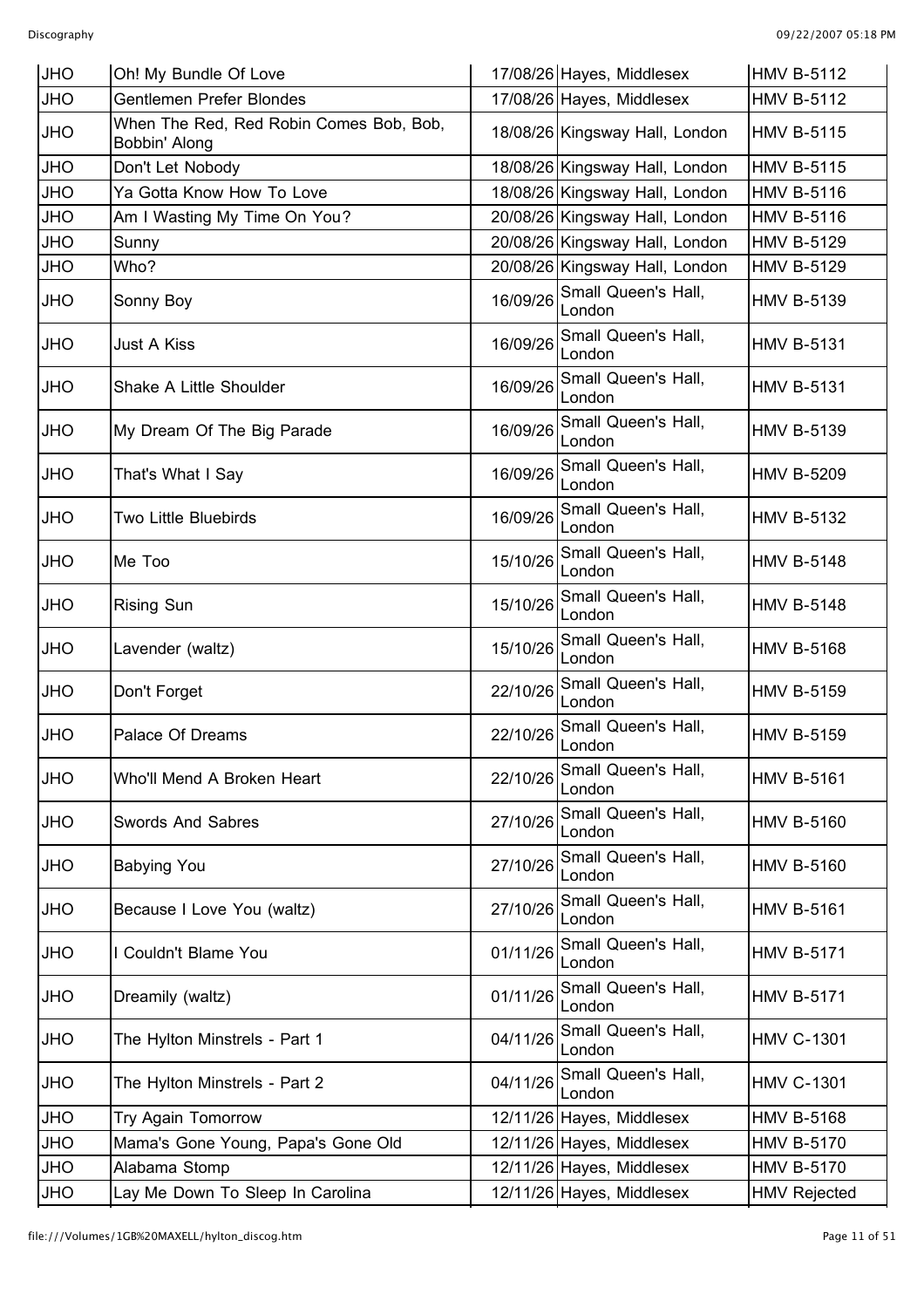| <b>JHO</b> | Why Did You Leave When I Love You?                   | 16/11/26 | Small Queen's Hall,<br>London | <b>HMV B-5177</b>   |
|------------|------------------------------------------------------|----------|-------------------------------|---------------------|
| <b>JHO</b> | Then All The World Is Mine                           | 16/11/26 | Small Queen's Hall,<br>London | <b>HMV B-5188</b>   |
| OHU        | I Must Have Forty Winks                              | 16/11/26 | Small Queen's Hall,<br>London | <b>HMV B-5177</b>   |
| <b>OHL</b> | The More We Are Together                             | 23/11/26 | Small Queen's Hall,<br>London | <b>HMV B-5183</b>   |
| <b>OHL</b> | I've Never Seen A Straight Banana                    | 23/11/26 | Small Queen's Hall,<br>London | <b>HMV B-5197</b>   |
| <b>OHU</b> | Ukulele Dream Man                                    | 23/11/26 | Small Queen's Hall,<br>London | <b>HMV Rejected</b> |
| <b>OHL</b> | The Whole Town's Talking                             | 30/11/26 | Small Queen's Hall,<br>London | <b>HMV B-5186</b>   |
| <b>OHL</b> | <b>Waiting For The Rainbow</b>                       | 30/11/26 | Small Queen's Hall,<br>London | <b>HMV B-5184</b>   |
| <b>OHL</b> | Jog, Jog, Joggin' Along                              | 30/11/26 | Small Queen's Hall,<br>London | <b>HMV B-5183</b>   |
| <b>JHO</b> | Mama's Gone Young, Papa's Gone Old                   | 30/11/26 | Small Queen's Hall,<br>London | <b>HMV Rejected</b> |
| <b>OHL</b> | Mandy                                                | 09/12/26 | Small Queen's Hall,<br>London | <b>HMV B-5189</b>   |
| <b>OHU</b> | Hello! Bluebird                                      | 09/12/26 | Small Queen's Hall,<br>London | <b>HMV B-5189</b>   |
| <b>OHL</b> | Just A Little Longer                                 | 09/12/26 | Small Queen's Hall,<br>London | <b>HMV Rejected</b> |
| <b>OHU</b> | The Three Bears - Part 1                             | 30/12/26 | Small Queen's Hall,<br>London | <b>HMV C-1309</b>   |
| <b>OHL</b> | The Three Bears - Part 2                             | 30/12/26 | Small Queen's Hall,<br>London | <b>HMV C-1309</b>   |
| <b>JHO</b> | Valse Moderne                                        | 30/12/26 | Small Queen's Hall,<br>London | <b>HMV Rejected</b> |
| <b>JHO</b> | I've Never Seen A Straight Banana                    | 31/12/26 | Small Queen's Hall,<br>London | <b>HMV B-5197</b>   |
| <b>OHL</b> | Andante cantabile - Part 1                           | 31/12/26 | Small Queen's Hall,<br>London | <b>HMV Rejected</b> |
| <b>OHL</b> | Andante cantabile - Part 2                           | 31/12/26 | Small Queen's Hall,<br>London | HMV Rejected        |
| <b>OHL</b> | Lay Me Down To Sleep In Carolina                     | 31/12/26 | Small Queen's Hall,<br>London | <b>HMV Rejected</b> |
| <b>OHL</b> | <b>Meadow Lark</b>                                   | 13/01/27 | Small Queen's Hall,<br>London | HMV B-5199          |
| <b>OHL</b> | Gone Again Gal                                       | 13/01/27 | Small Queen's Hall,<br>London | HMV Rejected        |
| <b>OHL</b> | Just A Little Lady                                   | 13/01/27 | Small Queen's Hall,<br>London | HMV B-5199          |
| JHO        | Dance Suite - No. 3 (Blues) (Leighton Lucas)         | 18/01/27 | Small Queen's Hall,<br>London | <b>HMV Rejected</b> |
| <b>OHL</b> | Dance Suite - No. 2 (Waltz) (Leighton Lucas)         | 18/01/27 | Small Queen's Hall,<br>London | HMV Rejected        |
| JHO        | Dance Suite - No. 4 (Charleston) (Leighton<br>Lucas) | 18/01/27 | Small Queen's Hall,<br>London | <b>HMV Rejected</b> |
|            |                                                      |          | <b>Cmall Ougan's Hall</b>     |                     |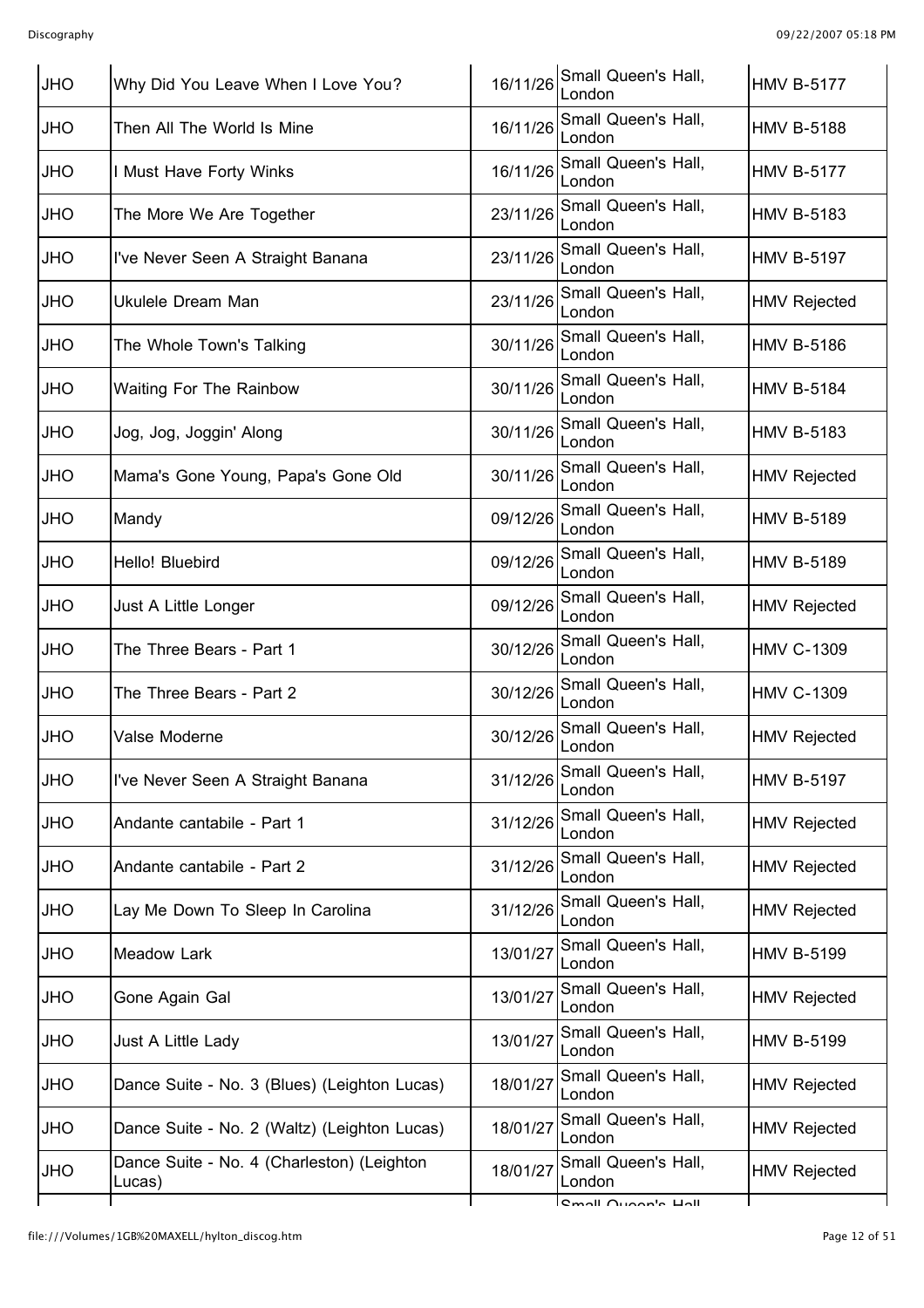| <b>JHO</b> |                                                              | On The Beach At Waikiki Blues |  |                                     | SITIALI QUEETTS FIAIL,<br>25/01/27<br>London | <b>HMV B-5217</b>   |
|------------|--------------------------------------------------------------|-------------------------------|--|-------------------------------------|----------------------------------------------|---------------------|
| <b>OHL</b> | Rhythm Is The Thing                                          |                               |  | 25/01/27                            | Small Queen's Hall,<br>London                | <b>HMV B-5207</b>   |
| <b>JHO</b> | Blue Eyes, Be True                                           |                               |  | 25/01/27                            | Small Queen's Hall,<br>London                | <b>HMV Rejected</b> |
| <b>JHO</b> | Just A Little Longer                                         |                               |  | 26/01/27                            | Small Queen's Hall,<br>London                | <b>HMV Rejected</b> |
| <b>JHO</b> | Valse Moderne                                                |                               |  | 26/01/27                            | Small Queen's Hall,<br>London                | <b>HMV Rejected</b> |
| <b>OHL</b> | Lay Me Down To Sleep In Carolina                             |                               |  | 26/01/27                            | Small Queen's Hall,<br>London                | <b>HMV B-5209</b>   |
| <b>JHO</b> | A New One For Two                                            |                               |  | 26/01/27                            | Small Queen's Hall,<br>London                | <b>HMV B-5210</b>   |
| <b>JHO</b> | Always Some New Baby                                         |                               |  | 27/01/27                            | Small Queen's Hall,<br>London                | <b>HMV B-5210</b>   |
| <b>JHO</b> | It Doesn't Matter Who She Is                                 |                               |  | 27/01/27                            | Small Queen's Hall,<br>London                | <b>HMV B-5208</b>   |
| <b>JHO</b> | Blame It On The Waltz (waltz)                                |                               |  | 27/01/27                            | Small Queen's Hall,<br>London                | <b>HMV B-5211</b>   |
| <b>JHO</b> | Do The Black Bottom With Me                                  |                               |  | 04/02/27                            | Small Queen's Hall,<br>London                | <b>HMV B-5217</b>   |
| <b>JHO</b> | Flat-Tyred Papa, Mama's Gonna Give You Air                   |                               |  | 04/02/27                            | Small Queen's Hall,<br>London                | <b>HMV B-5221</b>   |
| <b>JHO</b> | Dance Suite - No. 1 (Fox Trot) (Leighton Lucas)              |                               |  | 04/02/27                            | Small Queen's Hall,<br>London                | <b>HMV Rejected</b> |
| <b>JHO</b> | Lantern Of Love                                              |                               |  |                                     | 11/02/27 Hayes, Middlesex                    | <b>HMV Rejected</b> |
| <b>OHL</b> | Shepherd Of The Hills<br>(take 2) (Chappie d'Amato<br>vocal) |                               |  | 11/02/27 Hayes, Middlesex           |                                              | <b>HMV B-5207</b>   |
| <b>JHO</b> | Baby                                                         |                               |  | 11/02/27 Hayes, Middlesex           |                                              | <b>HMV Rejected</b> |
| JHO        | Shepherd Of The Hills<br>(take 3) (Jack Hylton<br>vocal)     |                               |  | 02/03/27 Small Queen's Hall, London |                                              | <b>HMV B-5207</b>   |
| <b>JHO</b> | What Does It Matter?<br>(waltz)                              |                               |  | 02/03/27 Small Queen's Hall, London |                                              | <b>HMV B-5232</b>   |
| <b>JHO</b> | Lantern Of Love                                              |                               |  | 02/03/27 Small Queen's Hall, London |                                              | <b>HMV B-5216</b>   |
| <b>OHL</b> | Baby                                                         |                               |  | 02/03/27 Small Queen's Hall, London |                                              | <b>HMV B-5216</b>   |
| <b>OHL</b> | It All Depends On You                                        |                               |  | 04/03/27 Small Queen's Hall, London |                                              | <b>HMV B-5232</b>   |
| <b>OHL</b> | Sing                                                         |                               |  | 04/03/27 Small Queen's Hall, London |                                              | <b>HMV B-5245</b>   |
| <b>OHL</b> | It                                                           |                               |  | 04/03/27 Small Queen's Hall, London |                                              | <b>HMV B-5235</b>   |
| <b>OHL</b> | The Desert Song (waltz)                                      |                               |  | 04/03/27 Small Queen's Hall, London |                                              | <b>HMV B-5235</b>   |
| <b>JHO</b> | <b>Nesting Time</b>                                          |                               |  | 21/04/27 Small Queen's Hall, London |                                              | <b>HMV B-5266</b>   |
| <b>OHL</b> | There's A Little White<br>House                              |                               |  | 21/04/27 Small Queen's Hall, London |                                              | <b>HMV Rejected</b> |
| <b>OHL</b> | Ting-A-Ling (waltz)                                          |                               |  | 21/04/27 Small Queen's Hall, London |                                              | <b>HMV B-5266</b>   |
| <b>OHL</b> | Syncopated City                                              |                               |  | 29/04/27 Small Queen's Hall, London |                                              | <b>HMV B-5264</b>   |
| <b>OHL</b> | Blue Pipes Of Pan                                            |                               |  | 29/04/27 Small Queen's Hall, London |                                              | <b>HMV B-5264</b>   |
| <b>OHL</b> | I've Learnt A Lot                                            |                               |  | 29/04/27 Small Queen's Hall, London |                                              | <b>HMV B-5265</b>   |
| <b>OHL</b> | Does She Love Me?<br>Positively, Absolutely                  |                               |  | 03/05/27 Small Queen's Hall, London |                                              | <b>HMV B-5291</b>   |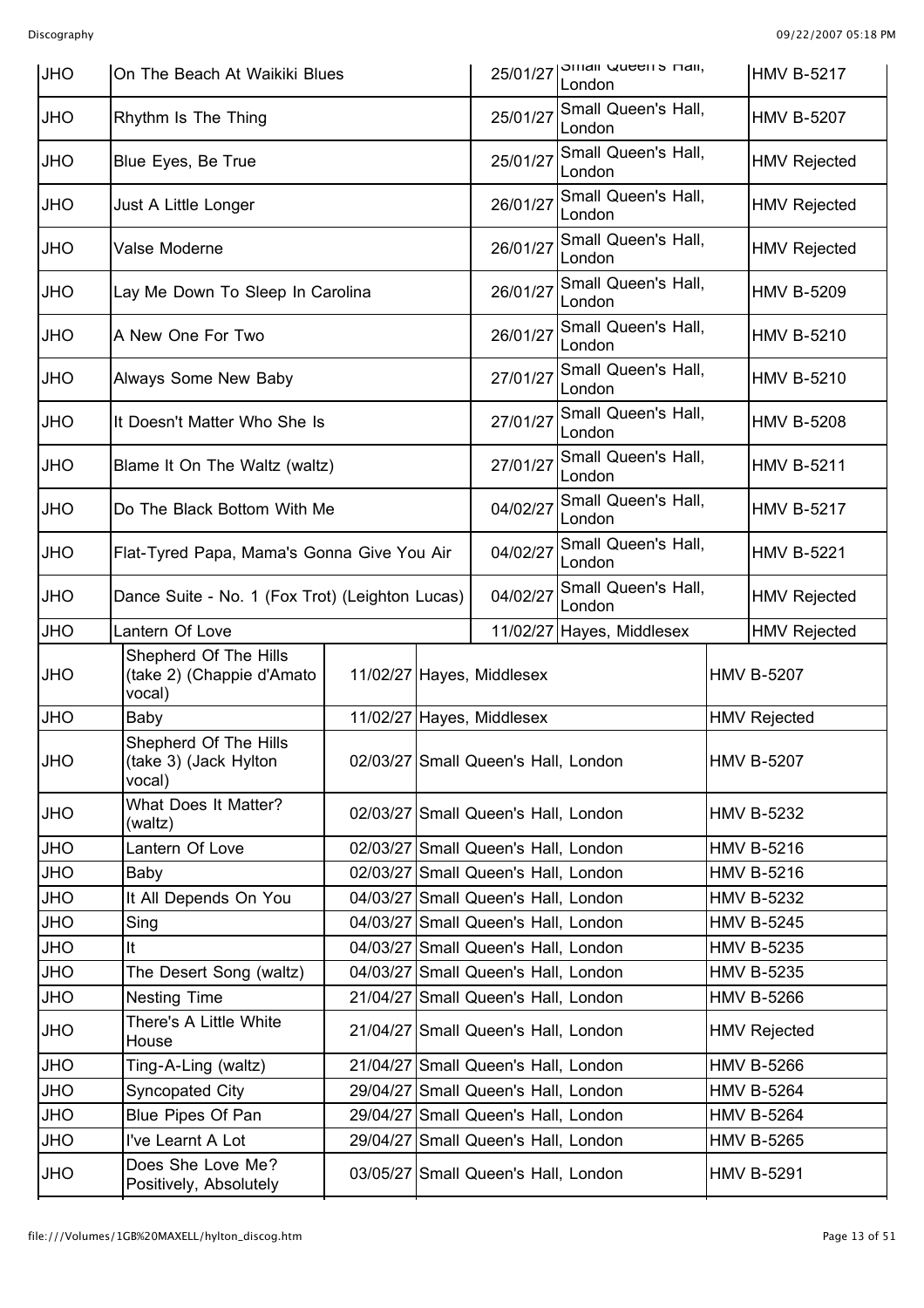| <b>JHO</b> | What Do I Care What<br>Somebody Said?                           | 03/05/27 Small Queen's Hall, London | <b>HMV Rejected</b> |
|------------|-----------------------------------------------------------------|-------------------------------------|---------------------|
| <b>JHO</b> | My Little Bunch Of<br>Happiness                                 | 03/05/27 Small Queen's Hall, London | <b>HMV B-5291</b>   |
| <b>JHO</b> | Shalimar (waltz)                                                | 05/05/27 Kensington Cinema, London  | <b>HMV B-5267</b>   |
| <b>OHL</b> | I'm Looking Over A Four-<br>Leaf Clover                         | 05/05/27 Kensington Cinema, London  | <b>HMV B-5267</b>   |
| <b>OHL</b> | Da-Da-Da                                                        | 03/06/27 Small Queen's Hall, London | <b>HMV Rejected</b> |
| <b>JHO</b> | Crazy Words - Crazy Tune                                        | 03/06/27 Small Queen's Hall, London | <b>HMV Rejected</b> |
| <b>OHL</b> | There's A Little White<br>House                                 | 14/06/27 Small Queen's Hall, London | <b>HMV B-5309</b>   |
| <b>JHO</b> | Da-Da-Da                                                        | 14/06/27 Small Queen's Hall, London | <b>HMV B-5296</b>   |
| <b>JHO</b> | Cuddle Up                                                       | 16/06/27 Small Queen's Hall, London | <b>HMV B-5298</b>   |
| <b>OHL</b> | My Heart Stood Still (take<br>2)                                | 16/06/27 Small Queen's Hall, London | <b>HMV B-5296</b>   |
| <b>OHL</b> | My Heart Stood Still (take<br>??)                               | 30/06/27 Small Queen's Hall, London | <b>HMV B-5296</b>   |
| <b>JHO</b> | A Tree In The Park                                              | 30/06/27 Small Queen's Hall, London | <b>HMV B-5309</b>   |
| <b>JHO</b> | Maybe It's Me                                                   | 19/07/27 Small Queen's Hall, London | <b>HMV B-5314</b>   |
| <b>OHL</b> | Following You Around                                            | 19/07/27 Small Queen's Hall, London | Electrola EG-629    |
| <b>JHO</b> | Lucky Day                                                       | 19/07/27 Small Queen's Hall, London | <b>HMV B-5314</b>   |
| <b>JHO</b> | Clonk-er-ty-Clonk                                               | 19/07/27 Small Queen's Hall, London | <b>HMV B-5321</b>   |
| <b>OHL</b> | Himazas                                                         | 15/08/27 Small Queen's Hall, London | <b>HMV B-5321</b>   |
| <b>JHO</b> | Hallelujah                                                      | 15/08/27 Small Queen's Hall, London | <b>HMV B-5332</b>   |
| <b>JHO</b> | Sometimes I'm Happy                                             | 15/08/27 Small Queen's Hall, London | <b>HMV B-5332</b>   |
| <b>JHO</b> | The Girl Friend -<br>Selection, Part 1                          | 17/08/27 Hayes, Middlesex           | <b>HMV B-5323</b>   |
| <b>OHL</b> | The Girl Friend -<br>Selection, Part 2                          | 17/08/27 Hayes, Middlesex           | <b>HMV B-5323</b>   |
| <b>JHO</b> | I'm In Love Again                                               | 17/08/27 Hayes, Middlesex           | <b>HMV B-5340</b>   |
| <b>OHL</b> | When You Played The<br>Organ And I Sang "The<br>Rosary" (waltz) | 19/08/27 Kensington Cinema, London  | <b>HMV B-5316</b>   |
| <b>JHO</b> | When Day Is Done                                                | 19/08/27 Kensington Cinema, London  | <b>HMV B-5316</b>   |
| <b>OHL</b> | Like A Virginia Creeper                                         | 22/08/27 Small Queen's Hall, London | <b>HMV B-5340</b>   |
| <b>OHL</b> | Me And Jane In A 'Plane                                         | 22/08/27 Small Queen's Hall, London | <b>HMV B-5336</b>   |
| <b>OHL</b> | Clap Yo' Hands                                                  | 22/08/27 Small Queen's Hall, London | <b>HMV Rejected</b> |
| <b>OHL</b> | Anybody But You                                                 | 22/08/27 Small Queen's Hall, London | <b>HMV B-5358</b>   |
| <b>OHL</b> | Do-Do-Do                                                        | 22/08/27 Small Queen's Hall, London | <b>HMV Rejected</b> |
| <b>JHO</b> | Bye-Bye, Pretty Baby                                            | 31/08/27 Small Queen's Hall, London | <b>HMV B-5348</b>   |
| <b>OHL</b> | Why Are There Tears In<br>Your Eyes? (waltz)                    | 31/08/27 Small Queen's Hall, London | <b>HMV B-5348</b>   |
| <b>OHL</b> | Ain't That A Grand And<br><b>Glorious Feeling?</b>              | 31/08/27 Small Queen's Hall, London | <b>HMV B-5336</b>   |
| <b>OHL</b> | Clap Yo' Hands                                                  | 08/09/27 Small Queen's Hall, London | <b>HMV B-5346</b>   |
| <b>JHO</b> | Do-Do-Do                                                        | 08/09/27 Small Queen's Hall, London | <b>HMV B-5346</b>   |
| <b>OHL</b> | Gonna Get A Girl                                                | 08/09/27 Small Queen's Hall, London | <b>HMV B-5358</b>   |
| <b>OHL</b> | <b>Barbara</b>                                                  | 16/09/27 Hayes, Middlesex           | <b>HMV B-5388</b>   |
|            | Hara Am I Drakan                                                |                                     |                     |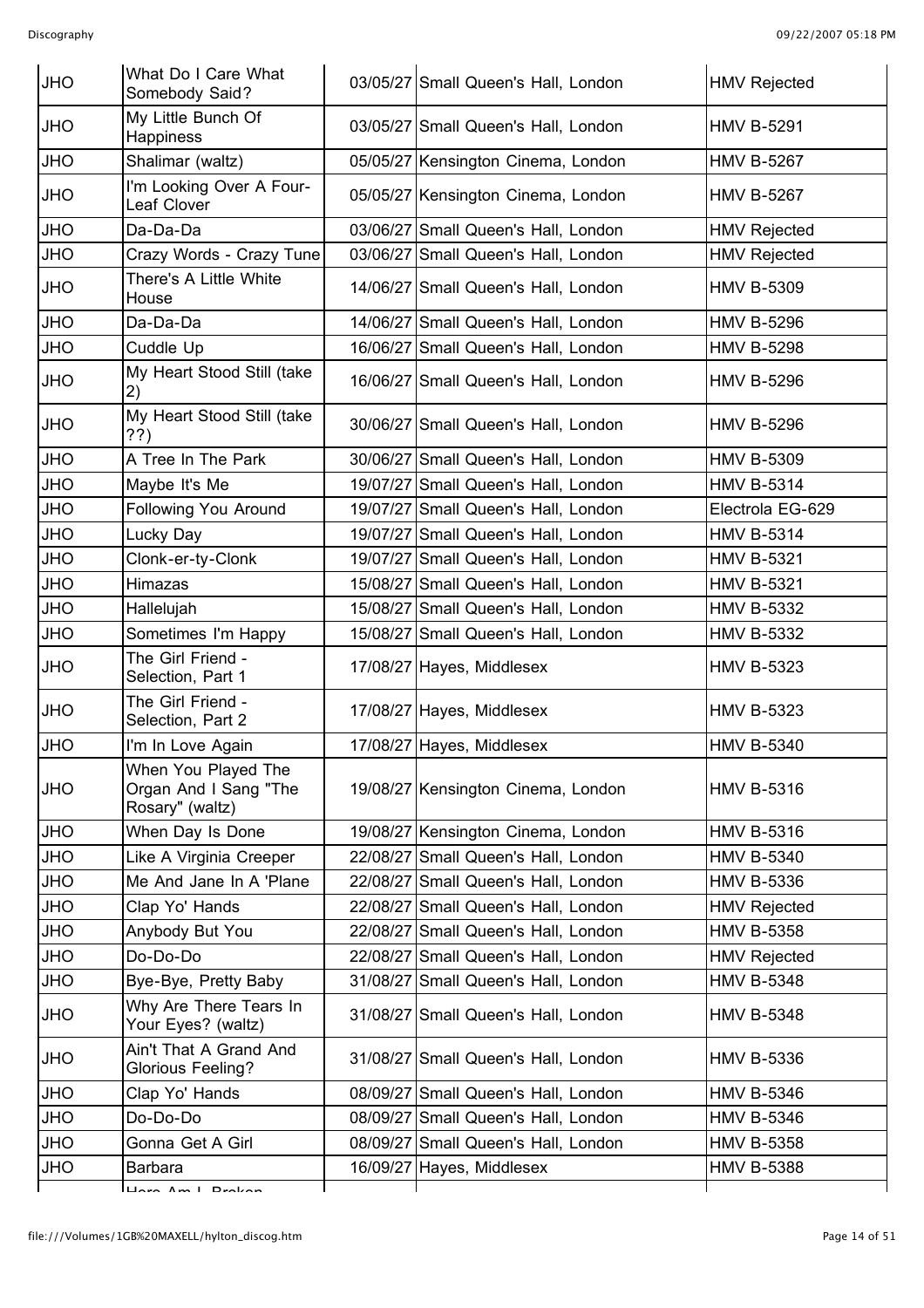| <b>JHO</b> | <b>NULLE AILLI, DIUKEIL</b><br>Hearted               | 16/09/27 Hayes, Middlesex           | <b>HMV B-5360</b>   |
|------------|------------------------------------------------------|-------------------------------------|---------------------|
| <b>JHO</b> | Dancing Tambourine                                   | 16/09/27 Hayes, Middlesex           | <b>HMV B-5362</b>   |
| <b>OHL</b> | The Devil Is Afraid Of<br>Music                      | 16/09/27 Hayes, Middlesex           | <b>HMV B-5360</b>   |
| <b>OHL</b> | Oh, Doris, Where Do<br>Youu Live?                    | 21/09/27 Hayes, Middlesex           | <b>HMV B-5362</b>   |
| <b>JHO</b> | Souvenirs                                            | 21/09/27 Hayes, Middlesex           | <b>HMV B-5356</b>   |
| <b>JHO</b> | Le-a-nore                                            | 21/09/27 Hayes, Middlesex           | <b>HMV B-5356</b>   |
| <b>OHL</b> | Just The Same                                        | 28/09/27 Small Queen's Hall, London | <b>HMV Rejected</b> |
| <b>OHL</b> | Leanora                                              | 28/09/27 Small Queen's Hall, London | <b>HMV B-5370</b>   |
| <b>OHL</b> | When I Met Sally                                     | 29/09/27 Hayes, Middlesex           | <b>HMV B-5370</b>   |
| <b>OHL</b> | Pardon The Glove                                     | 29/09/27 Hayes, Middlesex           | <b>HMV B-5378</b>   |
| <b>JHO</b> | Buffalo Rhythm                                       | 29/09/27 Hayes, Middlesex           | <b>HMV Rejected</b> |
| <b>JHO</b> | Creole Lullaby                                       | 04/10/27 Hayes, Middlesex           | <b>HMV B-5388</b>   |
| <b>JHO</b> | What Do We Do On A<br>Dew-Dew-Dewy Day?              | 04/10/27 Hayes, Middlesex           | <b>HMV B-5371</b>   |
| <b>JHO</b> | What Would I Do For A<br>Girl Like You?              | 04/10/27 Hayes, Middlesex           | <b>HMV Rejected</b> |
| <b>JHO</b> | <b>Gentlemen Prefer Blues</b>                        | 04/10/27 Hayes, Middlesex           | <b>HMV B-5371</b>   |
| <b>JHO</b> | I'm Seeking A Ladybird                               | 13/10/27 Small Queen's Hall, London | <b>HMV B-5379</b>   |
| <b>JHO</b> | Are You Happy?                                       | 13/10/27 Small Queen's Hall, London | <b>HMV B-5387</b>   |
| <b>OHL</b> | Marvellous                                           | 13/10/27 Small Queen's Hall, London | <b>HMV B-5387</b>   |
| <b>OHL</b> | <b>Buffalo Rhythm</b>                                | 24/10/27 Hayes, Middlesex           | <b>HMV B-5379</b>   |
| <b>OHL</b> | <b>Just The Same</b>                                 | 24/10/27 Hayes, Middlesex           | <b>HMV B-5378</b>   |
| <b>OHL</b> | Under The Moon                                       | 24/10/27 Hayes, Middlesex           | <b>HMV Rejected</b> |
| <b>JHO</b> | You Tell Him                                         | 24/10/27 Hayes, Middlesex           | <b>HMV B-5393</b>   |
| <b>JHO</b> | I'm In Heaven When I See<br>You Smile, Diane (waltz) | 04/11/27 Hayes, Middlesex           | <b>HMV B-5393</b>   |
| <b>JHO</b> | There's One Little Girl<br>Who Loves Me              | 04/11/27 Hayes, Middlesex           | <b>HMV B-5400</b>   |
| <b>OHL</b> | On The Topmost Tree In<br>Tennessee                  | 04/11/27 Hayes, Middlesex           | <b>HMV B-5400</b>   |
| <b>JHO</b> | Remember (waltz)                                     | 11/11/27 New Gallery Cinema, London | <b>HMV B-5390</b>   |
| OHU        | Just Once Again                                      | 11/11/27 New Gallery Cinema, London | <b>HMV B-5390</b>   |
| <b>OHL</b> | "Les Millions d'Arlequin"<br>Serenade (waltz)        | 11/11/27 New Gallery Cinema, London | <b>HMV B-5391</b>   |
| <b>OHL</b> | "Les Millions d'Arlequin"<br>Serenade (waltz)        | 11/11/27 New Gallery Cinema, London | Zonophone 6049      |
| <b>OHL</b> | A Persian Rosebud                                    | 11/11/27 New Gallery Cinema, London | <b>HMV B-5391</b>   |
| <b>JHO</b> | A Persian Rosebud                                    | 11/11/27 New Gallery Cinema, London | Zonophone 6049      |
| OHU        | Either You Do Or You<br>Don't                        | 16/11/27 Hayes, Middlesex           | <b>HMV B-5405</b>   |
| <b>OHL</b> | Just An Hour Of Love                                 | 16/11/27 Hayes, Middlesex           | <b>HMV B-5405</b>   |
| <b>OHL</b> | The Song Is Ended<br>(waltz)                         | 16/11/27 Hayes, Middlesex           | <b>HMV B-5406</b>   |
| <b>OHL</b> | Little Boy Blues                                     | 24/11/27 Small Queen's Hall, London | <b>HMV Rejected</b> |
| <b>OHL</b> | Is She My Girl Friend?                               | 24/11/27 Small Queen's Hall, London | <b>HMV Rejected</b> |
| JHO        | I'll Say To You                                      | 24/11/27 Small Queen's Hall, London | <b>HMV Rejected</b> |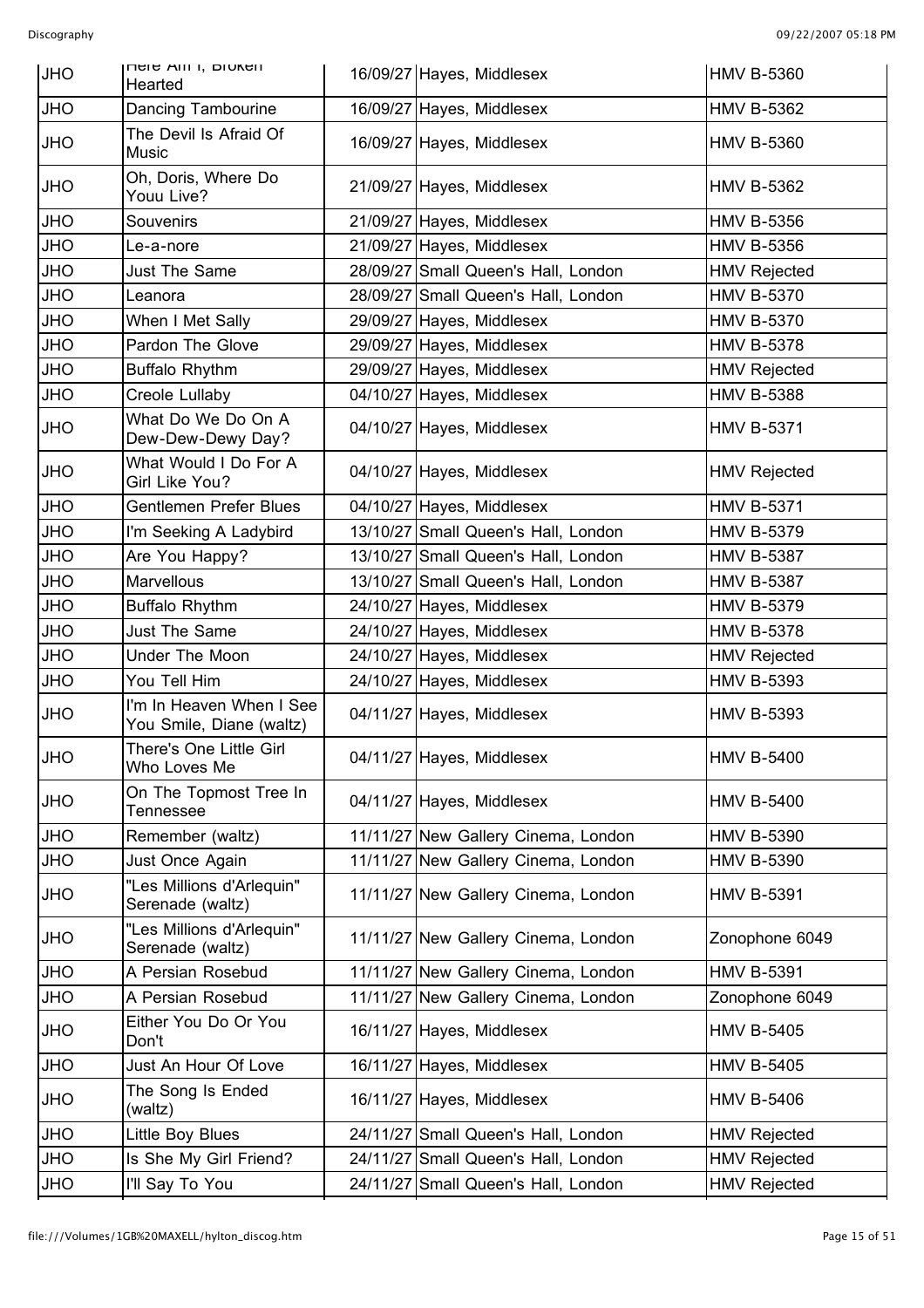| <b>JHO</b> | Where Are You Now?                              | 07/12/27 Small Queen's Hall, London | <b>HMV B-5406</b>   |
|------------|-------------------------------------------------|-------------------------------------|---------------------|
| <b>JHO</b> | Why Did You Say? (waltz)                        | 07/12/27 Small Queen's Hall, London | <b>HMV B-5413</b>   |
| <b>JHO</b> | I'll Be Lonely                                  | 07/12/27 Small Queen's Hall, London | <b>HMV B-5413</b>   |
| <b>JHO</b> | Little Boy Blues                                | 09/12/27 Small Queen's Hall, London | <b>HMV B-5407</b>   |
| <b>JHO</b> | Is She My Girl Friend?                          | 09/12/27 Small Queen's Hall, London | <b>HMV B-5422</b>   |
| <b>JHO</b> | I'll Say To You                                 | 09/12/27 Small Queen's Hall, London | <b>HMV B-5407</b>   |
| <b>JHO</b> | Sing Me A Baby Song                             | 15/12/27 Small Queen's Hall, London | <b>HMV B-5421</b>   |
| <b>JHO</b> | I've Got A "Yes" Girl                           | 15/12/27 Small Queen's Hall, London | <b>HMV B-5421</b>   |
| <b>JHR</b> | Grieving For You                                | 15/12/27 Small Queen's Hall, London | <b>HMV B-5422</b>   |
| <b>JHO</b> | Who's That Knocking At<br>The Door?             | 21/12/27 Small Queen's Hall, London | <b>HMV B-5426</b>   |
| <b>JHO</b> | Georgia Land                                    | 21/12/27 Small Queen's Hall, London | <b>HMV B-5442</b>   |
| <b>JHO</b> | In The Woodshed                                 | 21/12/27 Small Queen's Hall, London | <b>HMV B-5426</b>   |
| <b>JHO</b> | Heut war ich bei der<br>Frieda                  | 26/01/28 Berlin, Germany            | Electrola EG-782    |
| <b>JHO</b> | Wir wollen so tun, als ob<br>wir Freunde waren  | 26/01/28 Berlin, Germany            | Electrola EG-781    |
| <b>JHO</b> | Ja, ja, die Frau'n sing<br>meine Schwache seite | 26/01/28 Berlin, Germany            | Elecrola EG-782     |
| <b>JHO</b> | Passin sie mal auf                              | 26/01/28 Berlin, Germany            | Electrola EG-781    |
| <b>JHO</b> | <b>Sunny Skies</b>                              | 03/02/28 Small Queen's Hall, London | <b>HMV B-5453</b>   |
| <b>JHO</b> | It Don't Do Nothing But<br>Rain                 | 03/02/28 Small Queen's Hall, London | <b>HMV B-5452</b>   |
| <b>JHO</b> | One More Night                                  | 03/02/28 Small Queen's Hall, London | <b>HMV B-5453</b>   |
| <b>JHO</b> | Playground In The Sky                           | 03/02/28 Small Queen's Hall, London | <b>HMV Rejected</b> |
| <b>JHO</b> | I'm Going Back To Old<br>Nebraska               | 03/02/28 Small Queen's Hall, London | <b>HMV Rejected</b> |
| <b>JHO</b> | There's A Cradle In<br>Caroline                 | 03/02/28 Small Queen's Hall, London | <b>HMV B-5443</b>   |
| <b>JHO</b> | Janette (waltz)                                 | 14/02/28 Small Queen's Hall, London | <b>HMV B-5442</b>   |
| <b>JHO</b> | Sunrise (waltz)                                 | 14/02/28 Small Queen's Hall, London | <b>HMV Rejected</b> |
| <b>OHL</b> | Let A Smile Be Your<br>Umbrella                 | 14/02/28 Small Queen's Hall, London | <b>HMV B-5443</b>   |
| <b>JHO</b> | Playground In The Sky                           | 27/02/28 Hayes, Middlesex           | <b>HMV B-5444</b>   |
| <b>JHO</b> | I'm Going Back To Old<br>Nebraska               | 27/02/28 Hayes, Middlesex           | <b>HMV B-5444</b>   |
| <b>JHO</b> | Deep Sea                                        | 27/02/28 Hayes, Middlesex           | <b>HMV B-5450</b>   |
| <b>JHO</b> | Eastern Dreams                                  | 01/03/28 Hayes, Middlesex           | <b>HMV Rejected</b> |
| <b>JHO</b> | You Came Along                                  | 01/03/28 Hayes, Middlesex           | <b>HMV B-5447</b>   |
| <b>JHO</b> | I Fell Head Over Heels In<br>Love               | 01/03/28 Hayes, Middlesex           | <b>HMV Rejected</b> |
| <b>JHO</b> | You Can't Have My Sugar<br>For Tea              | 01/03/28 Hayes, Middlesex           | <b>HMV B-5447</b>   |
| <b>JHO</b> | Together (waltz)                                | 02/03/28 Hayes, Middlesex           | <b>HMV B-5451</b>   |
| <b>JHO</b> | Plenty Of Sunshine                              | 02/03/28 Hayes, Middlesex           | <b>HMV B-5451</b>   |
| <b>JHO</b> | Darby And Joan (waltz)                          | 02/03/28 Hayes, Middlesex           | <b>HMV B-5452</b>   |
| <b>OHL</b> | Sweet Suzanne (waltz)                           | 02/03/28 Hayes, Middlesex           | <b>HMV B-5450</b>   |
| <b>JHO</b> | Sunshine                                        | 03/05/28 Hayes, Middlesex           | <b>HMV B-5474</b>   |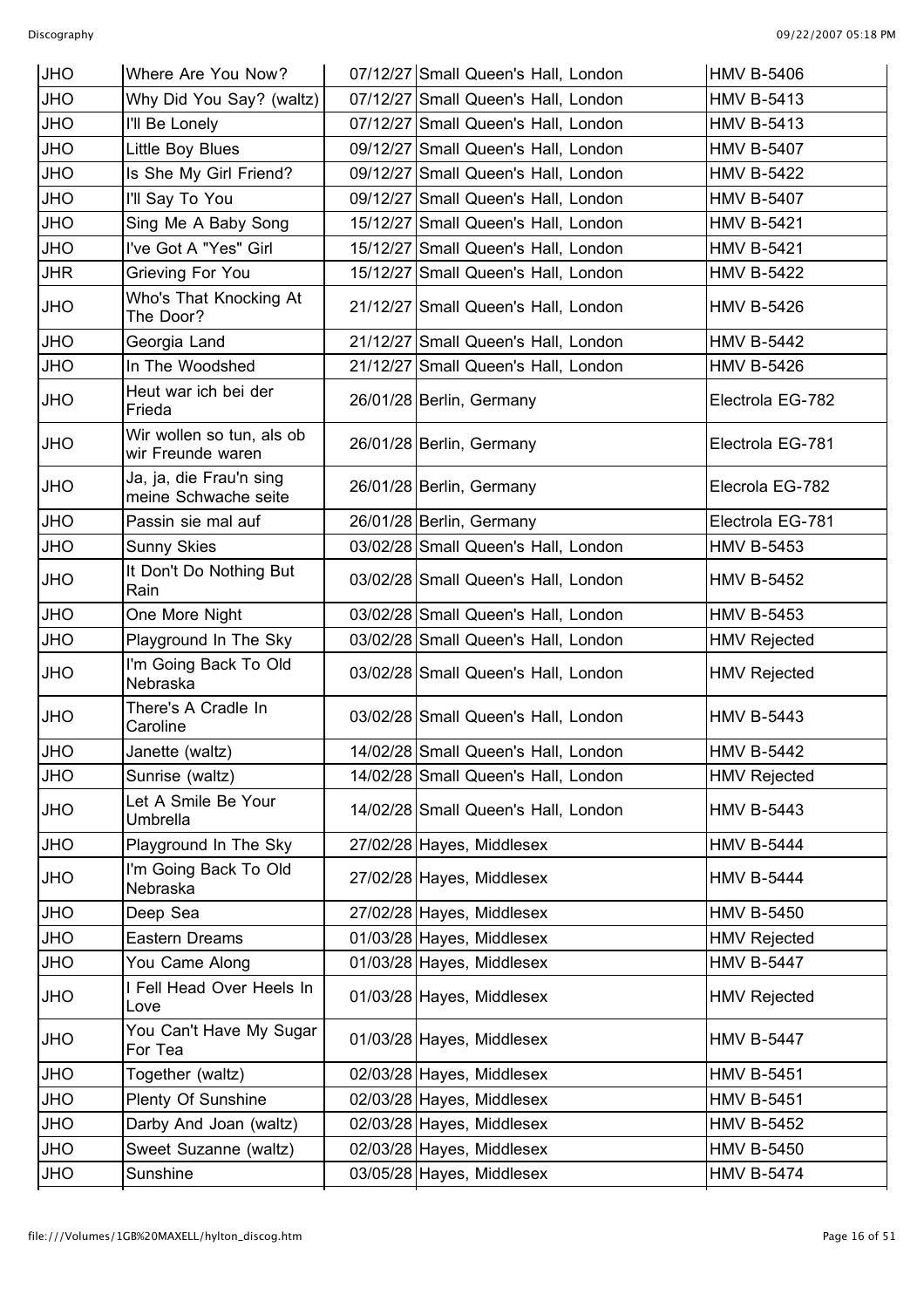| <b>JHO</b> | Ramona (waltz)                                                | 03/05/28 Hayes, Middlesex | <b>HMV B-5474</b>   |
|------------|---------------------------------------------------------------|---------------------------|---------------------|
| <b>OHL</b> | I Never Dreamt (You'd Fall<br>In Love With Me)                | 03/05/28 Hayes, Middlesex | <b>HMV B-5473</b>   |
| <b>JHO</b> | I'll See To It                                                | 03/05/28 Hayes, Middlesex | <b>HMV Rejected</b> |
| <b>JHO</b> | Ça c'est Paris (6/8 One-<br>Step)                             | 03/05/28 Hayes, Middlesex | <b>HMV Rejected</b> |
| <b>OHL</b> | Sweetheart, I'm Dreaming<br>Of You                            | 03/05/28 Hayes, Middlesex | <b>HMV B-5473</b>   |
| <b>JHO</b> | Can't Help Lovin' Dat Man                                     | 09/05/28 Hayes, Middlesex | <b>HMV B-5475</b>   |
| <b>JHO</b> | Ol' Man River                                                 | 09/05/28 Hayes, Middlesex | <b>HMV B-5475</b>   |
| <b>OHL</b> | Sing Me To Sleep With A<br><b>Twilight Song</b>               | 10/05/28 London Palladium | <b>HMV B-5480</b>   |
| <b>JHO</b> | Firefly                                                       | 10/05/28 London Palladium | <b>HMV B-5480</b>   |
| <b>JHO</b> | Spanish Rose                                                  | 10/05/28 London Palladium | <b>HMV B-5481</b>   |
| <b>OHL</b> | The Angelus Was Ringing<br>(waltz)                            | 10/05/28 London Palladium | <b>HMV B-5481</b>   |
| <b>JHO</b> | <b>Back To The Heather</b>                                    | 11/05/28 Hayes, Middlesex | <b>HMV B-5477</b>   |
| <b>JHO</b> | <b>Blue Eyes</b>                                              | 11/05/28 Hayes, Middlesex | <b>HMV B-5477</b>   |
| <b>OHL</b> | How Long Has This Been<br>Going On?                           | 11/05/28 Hayes, Middlesex | <b>HMV B-5485</b>   |
| <b>OHL</b> | Henry's Made A Lady Out<br>Of Lizzie                          | 11/05/28 Hayes, Middlesex | <b>HMV B-5485</b>   |
| <b>JHO</b> | <b>Borneo</b>                                                 | 21/06/28 Hayes, Middlesex | <b>HMV B-5500</b>   |
| <b>JHO</b> | If I Were You, Dear                                           | 21/06/28 Hayes, Middlesex | <b>HMV B-5503</b>   |
| <b>OHL</b> | Constantinople (6/8 One-<br>Step)                             | 21/06/28 Hayes, Middlesex | <b>HMV B-5501</b>   |
| <b>JHO</b> | Dance Of The Blue<br>Danube                                   | 22/06/28 Hayes, Middlesex | <b>HMV B-5500</b>   |
| <b>JHO</b> | <b>Tokio</b>                                                  | 22/06/28 Hayes, Middlesex | <b>HMV B-5513</b>   |
| <b>JHO</b> | I Want To Be Alone With<br>Mary Brown                         | 22/06/28 Hayes, Middlesex | <b>HMV B-5501</b>   |
| <b>JHO</b> | Again (waltz)                                                 | 22/06/28 Hayes, Middlesex | <b>HMV B-5503</b>   |
| <b>JHO</b> | The Best Things In Life<br>Are Free                           | 23/07/28 Hayes, Middlesex | <b>HMV B-5507</b>   |
| <b>JHO</b> | The Varsity Drag                                              | 23/07/28 Hayes, Middlesex | <b>HMV B-5506</b>   |
| <b>OHL</b> | <b>Good News</b>                                              | 24/07/28 Hayes, Middlesex | <b>HMV B-5506</b>   |
| <b>JHO</b> | Lucky In Love                                                 | 24/07/28 Hayes, Middlesex | <b>HMV B-5507</b>   |
| <b>OHL</b> | Mississippi Melody                                            | 25/07/28 Hayes, Middlesex | <b>HMV B-5520</b>   |
| <b>OHL</b> | Bluebird, Sing Me A Song                                      | 25/07/28 Hayes, Middlesex | <b>HMV B-5513</b>   |
| <b>JHO</b> | <b>Bublitchki</b>                                             | 25/07/28 Hayes, Middlesex | <b>HMV Rejected</b> |
| <b>OHL</b> | That's My Weakness Now                                        | 23/08/28 Hayes, Middlesex | <b>HMV B-5520</b>   |
| <b>OHL</b> | In The Shadows (waltz)                                        | 23/08/28 Hayes, Middlesex | <b>HMV Rejected</b> |
| <b>JHO</b> | My One And Only                                               | 23/08/28 Hayes, Middlesex | <b>HMV Rejected</b> |
| <b>OHL</b> | In Old Vienna                                                 | 24/08/28 Hayes, Middlesex | <b>HMV B-5530</b>   |
| <b>JHO</b> | S Wonderful                                                   | 24/08/28 Hayes, Middlesex | <b>HMV B-5536</b>   |
| <b>JHO</b> | Evergreen Eve (vocal -<br>Ennis Parkes [Mrs. Jack<br>Hylton]) | 24/08/28 Hayes, Middlesex | <b>HMV B-5548</b>   |
| <b>JHO</b> | Saskatchewan                                                  | 24/08/28 Hayes, Middlesex | <b>HMV Rejected</b> |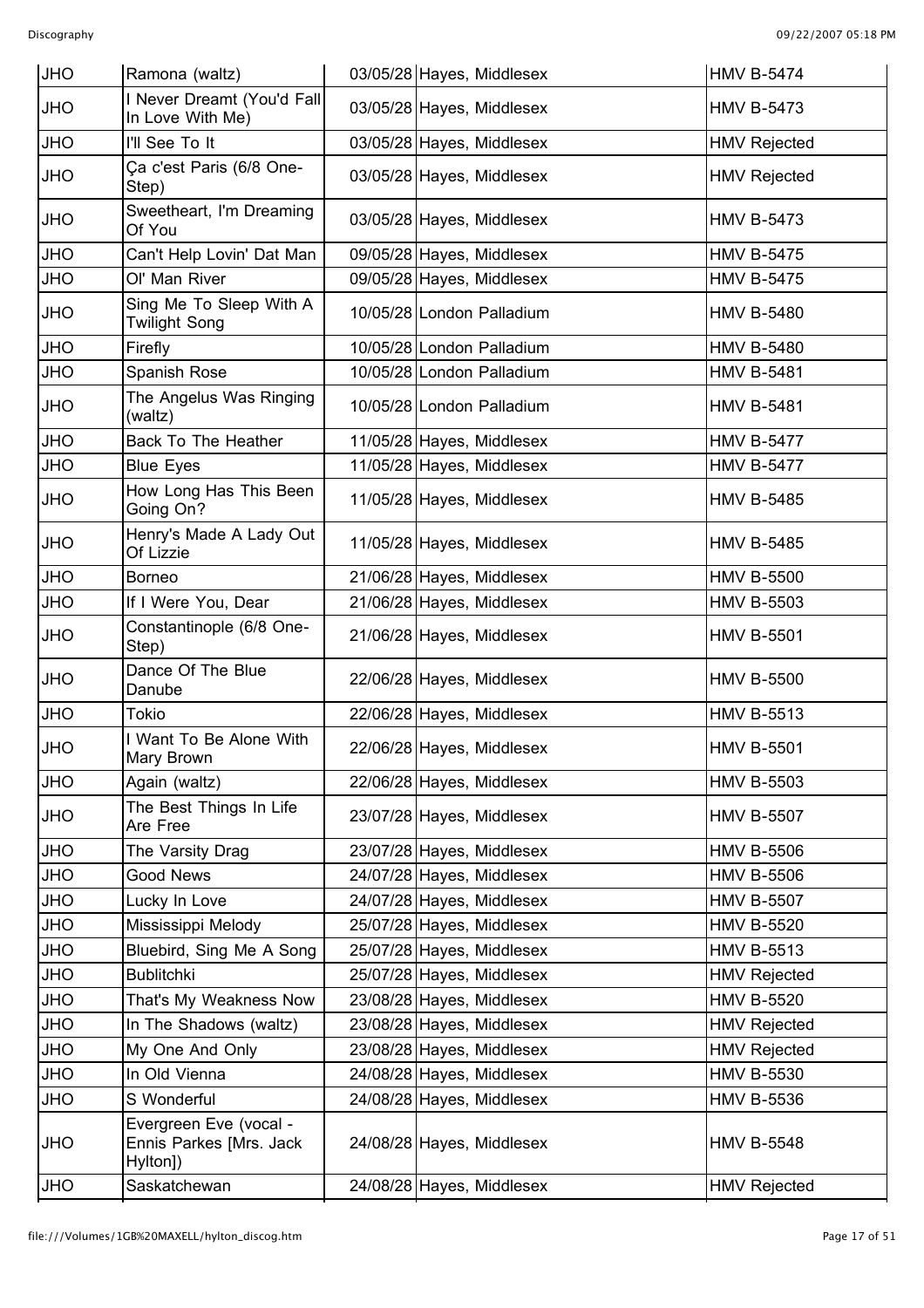| <b>JHO</b> | Glow Worm                                    | 30/08/28 Small Queen's Hall, London | <b>HMV B-5525</b>   |
|------------|----------------------------------------------|-------------------------------------|---------------------|
| <b>JHO</b> | Glow Worm                                    | 30/08/28 Small Queen's Hall, London | Zonophone 6050      |
| <b>JHO</b> | I'm Sorry (waltz)                            | 30/08/28 Small Queen's Hall, London | <b>HMV B-5525</b>   |
| <b>JHO</b> | <b>Beautiful</b>                             | 30/08/28 Small Queen's Hall, London | <b>HMV B-5529</b>   |
| <b>JHO</b> | Melodious Memories -<br>Part 1               | 30/08/28 Small Queen's Hall, London | <b>HMV C-1575</b>   |
| <b>JHO</b> | Melodious Memories -<br>Part 2               | 03/09/28 Small Queen's Hall, London | <b>HMV C-1575</b>   |
| <b>JHO</b> | A Room With A View                           | 03/09/28 Small Queen's Hall, London | <b>HMV Rejected</b> |
| <b>JHO</b> | In A Hidden Corner (waltz)                   | 03/09/28 Small Queen's Hall, London | <b>HMV B-5529</b>   |
| <b>JHO</b> | <b>Underneath The Blue</b>                   | 12/09/28 Small Queen's Hall, London | <b>HMV B-5539</b>   |
| <b>JHO</b> | Sweet Ukulele Maid                           | 12/09/28 Small Queen's Hall, London | <b>HMV B-5539</b>   |
| <b>JHO</b> | My Inspiration Is You                        | 12/09/28 Small Queen's Hall, London | <b>HMV B-5530</b>   |
| <b>JHO</b> | My One And Only                              | 12/09/28 Small Queen's Hall, London | <b>HMV B-5536</b>   |
| <b>JHO</b> | <b>Head Over Heels</b>                       | 12/09/28 Small Queen's Hall, London | <b>HMV Rejected</b> |
| <b>JHO</b> | I Think Of What You Used<br>To Think Of Me   | 19/09/28 Small Queen's Hall, London | <b>HMV B-5542</b>   |
| <b>JHO</b> | Ah! Sweet Mystery Of Life                    | 19/09/28 Small Queen's Hall, London | <b>HMV B-5545</b>   |
| <b>JHO</b> | Rock-a-Bye Baby                              | 19/09/28 Small Queen's Hall, London | <b>HMV B-5544</b>   |
| <b>JHO</b> | The Magic Violin (waltz)                     | 21/09/28 Small Queen's Hall, London | <b>HMV B-5544</b>   |
| <b>JHO</b> | Sunrise (waltz)                              | 21/09/28 Small Queen's Hall, London | <b>HMV B-5545</b>   |
| <b>JHO</b> | Forty-Seven Ginger-<br><b>Headed Sailors</b> | 21/09/28 Small Queen's Hall, London | <b>HMV B-5542</b>   |
| <b>JHO</b> | A Room With A View                           | 26/09/28 Small Queen's Hall, London | <b>HMV C-1577</b>   |
| <b>JHO</b> | My Inspiration Is You                        | 26/09/28 Small Queen's Hall, London | <b>HMV C-1577</b>   |
| <b>JHO</b> | In The Shadows                               | 26/09/28 Small Queen's Hall, London | <b>HMV B-5549</b>   |
| <b>JHO</b> | In The Shadows                               | 26/09/28 Small Queen's Hall, London | Zonophone 6050      |
| <b>JHO</b> | Roll Away, Clouds                            | 02/10/28 Small Queen's Hall, London | <b>HMV B-5546</b>   |
| <b>JHO</b> | All Mine                                     | 02/10/28 Small Queen's Hall, London | <b>HMV B-5547</b>   |
| <b>JHO</b> | Dreams Of Yesterday<br>(waltz)               | 02/10/28 Small Queen's Hall, London | <b>HMV B-5546</b>   |
| <b>JHO</b> | Good Old Songs - Part 1                      | 05/10/28 Small Queen's Hall, London | <b>HMV C-1592</b>   |
| <b>JHO</b> | Good Old Songs - Part 2                      | 05/10/28 Small Queen's Hall, London | <b>HMV C-1592</b>   |
| <b>JHO</b> | For Old Times' Sake<br>(waltz)               | 05/10/28 Small Queen's Hall, London | <b>HMV B-5549</b>   |
| <b>JHO</b> | Paradise Square                              | 09/10/28 Small Queen's Hall, London | <b>HMV B-5547</b>   |
| <b>JHO</b> | In The Hush Of The<br>Twilight               | 09/10/28 Small Queen's Hall, London | <b>HMV B-5548</b>   |
| <b>JHO</b> | The Song I Love                              | 27/11/28 Berlin, Germany            | <b>HMV B-5573</b>   |
| <b>JHO</b> | If You Want The Rainbow                      | 27/11/28 Berlin, Germany            | <b>HMV B-5573</b>   |
| <b>JHO</b> | A Hundred Years From<br><b>Now</b>           | 27/11/28 Berlin, Germany            | <b>HMV B-5574</b>   |
| <b>JHO</b> | I Kiss Your Hand,<br>Madame                  | 27/11/28 Berlin, Germany            | <b>HMV C-1616</b>   |
| <b>JHO</b> | When The White Elder<br>Tree Blooms Again    | 29/11/28 Berlin, Germany            | <b>HMV C-1616</b>   |
| <b>JHO</b> | Laughing Marionette                          | 29/11/28 Berlin, Germany            | <b>HMV B-5574</b>   |
| <b>JHO</b> | High Up On A Hill-Top                        | 29/11/28 Berlin, Germany            | <b>HMV B-5575</b>   |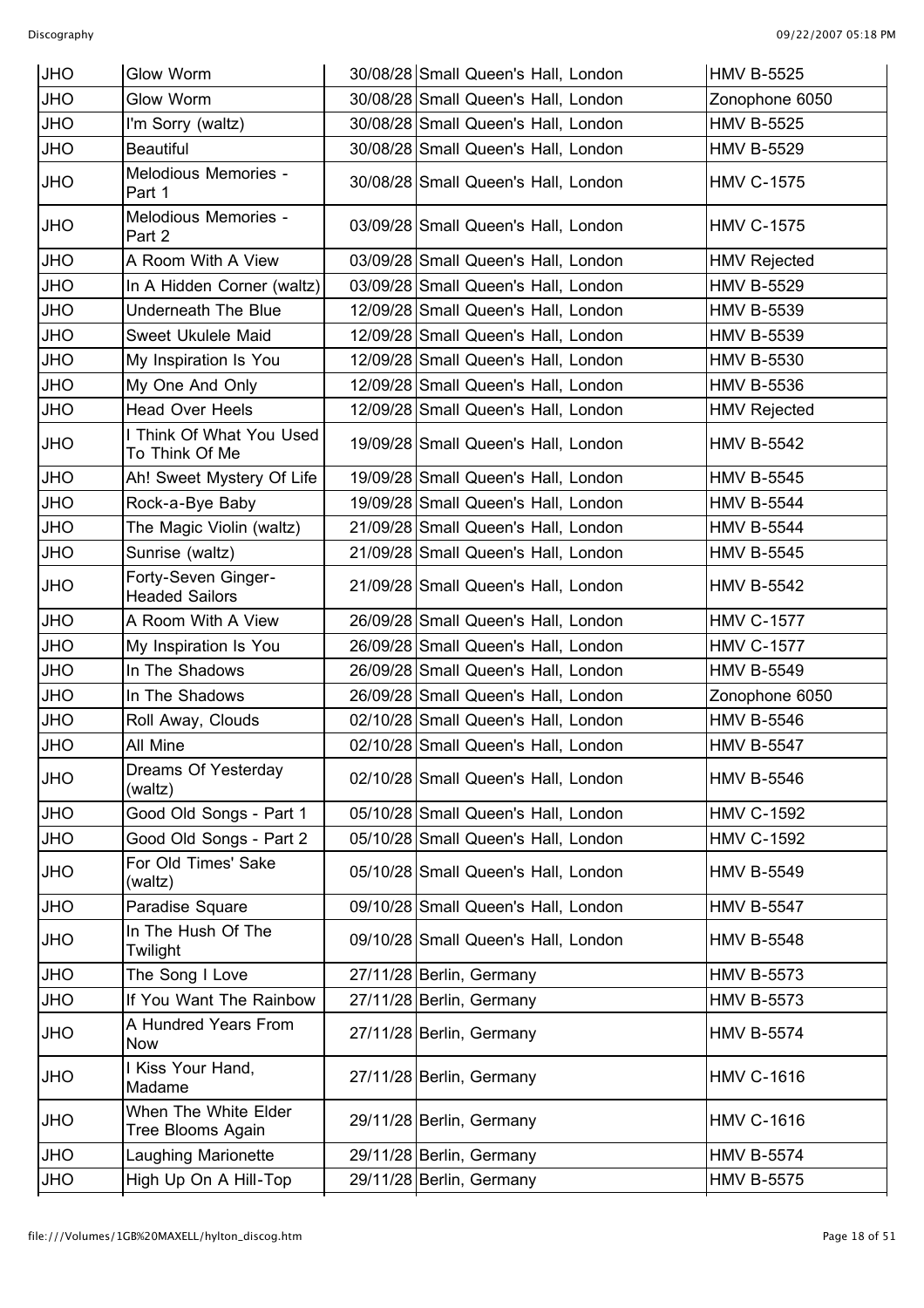| <b>JHO</b> | Considerin'                                                       | 29/11/28 Berlin, Germany            | <b>HMV B-5575</b>   |
|------------|-------------------------------------------------------------------|-------------------------------------|---------------------|
| <b>JHO</b> | <b>Blue Night</b>                                                 | 18/01/29 Berlin, Germany            | <b>HMV B-5595</b>   |
| <b>JHO</b> | Oh! What A Night To Love                                          | 18/01/29 Berlin, Germany            | <b>HMV B-5594</b>   |
| <b>JHO</b> | Where The Shy Little<br><b>Violets Grow</b>                       | 18/01/29 Berlin, Germany            | <b>HMV B-5594</b>   |
| <b>OHL</b> | Forget Me Not                                                     | 18/01/29 Berlin, Germany            | <b>HMV B-5610</b>   |
| <b>OHL</b> | I Don't Care                                                      | 18/01/29 Berlin, Germany            | <b>HMV B-5610</b>   |
| <b>JHO</b> | My Blackbirds Are<br><b>Bluebirds Now</b>                         | 18/01/29 Berlin, Germany            | <b>HMV B-5595</b>   |
| <b>JHO</b> | Oh Maiden, My Maiden                                              | 18/01/29 Berlin, Germany            | <b>HMV B-5748</b>   |
| <b>JHO</b> | Four Words                                                        | 18/01/29 Berlin, Germany            | <b>HMV B-5748</b>   |
| <b>JHO</b> | Ich habe ihnen so viel zu<br>sagen, sehr verehrte<br>gnädige Frau | Jan-29 Berlin, Germany              | Electrola EG-1251   |
| <b>JHO</b> | Pierrot, komm' trag' mich<br>nach Haus                            | Jan-29 Berlin, Germany              | Electrola EG-1251   |
| <b>JHO</b> | Thinking Of You                                                   | 07/02/29 Small Queen's Hall, London | <b>HMV B-5612</b>   |
| <b>JHO</b> | Up In The Clouds                                                  | 07/02/29 Small Queen's Hall, London | <b>HMV B-5612</b>   |
| <b>JHO</b> | All By Yourself In The<br>Moonlight                               | 07/02/29 Small Queen's Hall, London | <b>HMV C-1651</b>   |
| <b>JHO</b> | Wonderful You                                                     | 12/02/29 Small Queen's Hall, London | <b>HMV B-5611</b>   |
| <b>JHO</b> | But I Do Say So                                                   | 12/02/29 Small Queen's Hall, London | <b>HMV B-5611</b>   |
| <b>JHO</b> | You Made Me Love You                                              | 12/02/29 Small Queen's Hall, London | <b>HMV C-1651</b>   |
| <b>JHO</b> | Sarita                                                            | 12/02/29 Small Queen's Hall, London | <b>HMV B-5607</b>   |
| <b>JHO</b> | I Wish I Had A Talking<br>Picture Of You                          | 13/02/29 Small Queen's Hall, London | <b>HMV B-5608</b>   |
| <b>JHO</b> | I Kiss Your Hand,<br>Madame                                       | 13/02/29 Small Queen's Hall, London | <b>HMV B-5602</b>   |
| <b>JHO</b> | <b>Bogey Wail</b>                                                 | 13/02/29 Small Queen's Hall, London | <b>HMV B-5607</b>   |
| <b>JHO</b> | Early Ragtime Memories -<br>Part 1                                | 13/02/29 Small Queen's Hall, London | <b>HMV C-1653</b>   |
| <b>JHO</b> | <b>Glad Feet</b>                                                  | 14/02/29 Small Queen's Hall, London | <b>HMV B-5615</b>   |
| <b>JHO</b> | Sally Of My Dreams                                                | 14/02/29 Small Queen's Hall, London | <b>HMV B-5602</b>   |
| <b>JHO</b> | I Ain't Never Been Kissed                                         | 15/02/29 Small Queen's Hall, London | <b>HMV B-5608</b>   |
| JHO        | A Dicky Bird Told Me So                                           | 15/02/29 Small Queen's Hall, London | <b>HMV B-5615</b>   |
| <b>JHO</b> | Early Ragtime Memories -<br>Part 2                                | 15/02/29 Small Queen's Hall, London | <b>HMV C-1653</b>   |
| <b>JHO</b> | Baby                                                              | 25/02/29 Milan, Italy               | <b>HMV Rejected</b> |
| JHO        | Sweethearts On Parade                                             | 25/02/29 Milan, Italy               | <b>HMV B-5619</b>   |
| JHO        | I Must Have That Man                                              | 25/02/29 Milan, Italy               | <b>HMV B-5617</b>   |
| <b>OHL</b> | Doin' The New Low Down                                            | 25/02/29 Milan, Italy               | <b>HMV B-5647</b>   |
| JHO        | Digga Digga Do                                                    | 25/02/29 Milan, Italy               | <b>HMV Rejected</b> |
| <b>JHO</b> | My Angeline                                                       | 25/02/29 Milan, Italy               | <b>HMV B-5641</b>   |
| JHO        | When Summer Is Gone                                               | 25/02/29 Milan, Italy               | <b>HMV B-5619</b>   |
| <b>JHO</b> | Carolina Moon (waltz)                                             | 25/02/29 Milan, Italy               | <b>HMV B-5617</b>   |
| <b>JHO</b> | Let's Fall In Love (Let's<br>Do $It)$                             | 26/03/29 Small Queen's Hall, London | <b>HMV B-5622</b>   |
| <b>JHO</b> | The Banjo (That Man Joe<br>Plays)                                 | 26/03/29 Small Queen's Hall, London | <b>HMV B-5622</b>   |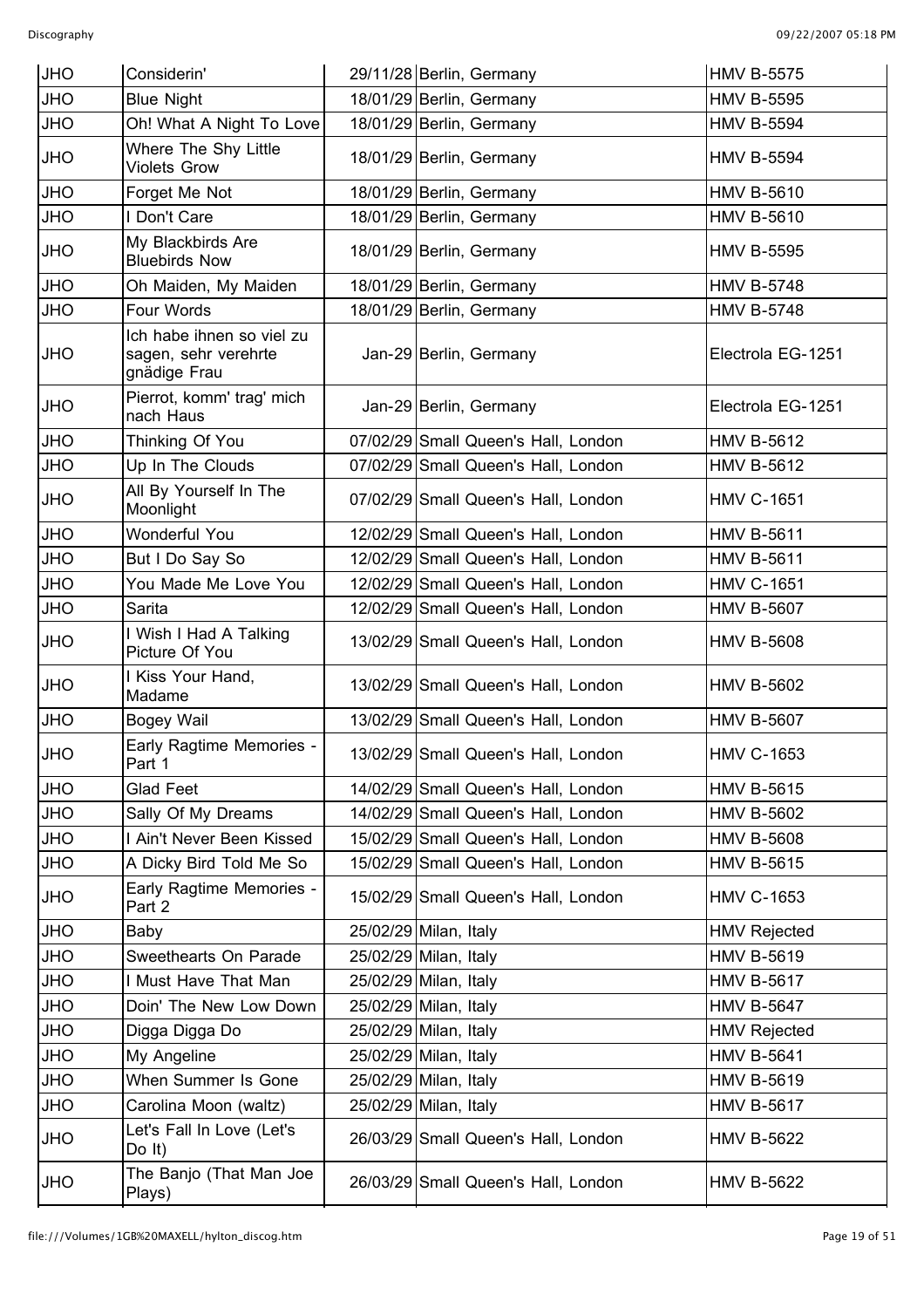| <b>JHO</b> | What Is This Thing Called<br>Love?             | 26/03/29 Small Queen's Hall, London      | <b>HMV B-5621</b>   |
|------------|------------------------------------------------|------------------------------------------|---------------------|
| <b>JHO</b> | Looking At You                                 | 26/03/29 Small Queen's Hall, London      | <b>HMV B-5621</b>   |
| <b>JHO</b> | House On The Hill-Top                          | 04/04/29 Small Queen's Hall, London      | <b>HMV B-5628</b>   |
| <b>JHO</b> | Deep Night                                     | 04/04/29 Small Queen's Hall, London      | <b>HMV B-5638</b>   |
| <b>JHO</b> | A Love Tale Of Alsace-<br>Lorraine             | 04/04/29 Small Queen's Hall, London      | <b>HMV B-5628</b>   |
| <b>JHO</b> | Baby                                           | 04/04/29 Small Queen's Hall, London      | <b>HMV B-5647</b>   |
| <b>JHO</b> | Sweetheart Of All My<br>Dreams                 | 05/04/29 Small Queen's Hall, London      | <b>HMV B-5627</b>   |
| <b>JHO</b> | Glad Rag Doll                                  | 05/04/29 Small Queen's Hall, London      | <b>HMV B-5627</b>   |
| <b>JHO</b> | Softly, As In A Morning<br>Sunrise             | 05/04/29 Small Queen's Hall, London      | <b>HMV Rejected</b> |
| <b>JHO</b> | I Lift Up My Finger And<br>Say "Tweet! Tweet!" | 07/04/29 Friends' Meeting House, London  | <b>HMV B-5629</b>   |
| <b>JHO</b> | There's A Four-Leaf<br>Clover In My Pocket     | 07/04/29 Friends' Meeting House, London  | <b>HMV B-5640</b>   |
| <b>JHO</b> | Shinaniki Da (6/8 One-<br>Step)                | 07/04/29 Friends' Meeting House, London  | <b>HMV B-5629</b>   |
| <b>JHO</b> | Down Among The Sugar<br>Cane                   | 07/04/29 Friends' Meeting House, London  | <b>HMV B-5646</b>   |
| <b>JHO</b> | One Kiss (waltz)                               | 07/04/29 Friends' Meeting House, London  | <b>HMV B-5625</b>   |
| <b>JHO</b> | Digga Digga Do                                 | 07/04/29 Friends' Meeting House, London  | <b>HMV B-5638</b>   |
| <b>JHO</b> | A Precious Little Thing<br><b>Called Love</b>  | 11/04/29 Small Queen's Hall, London      | <b>HMV B-5630</b>   |
| <b>JHO</b> | Sleep, Baby, Sleep                             | 11/04/29 Small Queen's Hall, London      | <b>HMV B-5641</b>   |
| <b>JHO</b> | Softly, As In A Morning<br>Sunrise             | 11/04/29 Small Queen's Hall, London      | <b>HMV B-5625</b>   |
| <b>JHO</b> | Who Wouldn't Be Jealous<br>Of You?             | 12/04/29 Small Queen's Hall, London      | <b>HMV B-5640</b>   |
| JHO        | Weary River                                    | 12/04/29 Small Queen's Hall, London      | <b>HMV B-5630</b>   |
| <b>JHO</b> | My Flame Of Love (waltz)                       | 12/04/29 Small Queen's Hall, London      | <b>HMV B-5636</b>   |
| <b>JHO</b> | All Alone In Lover's Lane                      | 12/04/29 Small Queen's Hall, London      | <b>HMV B-5646</b>   |
| <b>JHO</b> | Everybody Loves You                            | 12/04/29 Small Queen's Hall, London      | <b>HMV B-5651</b>   |
| <b>OHL</b> | Um-Tcha-Um-Tcha Da,<br>Da, Da                  | 12/04/29 Small Queen's Hall, London      | <b>HMV B-5645</b>   |
| <b>JHO</b> | Old-Time Songs - Part 1                        | 25/04/29 Madame Tussaud's Cinema, London | <b>HMV C-1681</b>   |
| <b>JHO</b> | Old-Time Songs - Part 2                        | 25/04/29 Madame Tussaud's Cinema, London | <b>HMV C-1681</b>   |
| <b>OHL</b> | Don't Make My Heart Your<br>Plaything (waltz)  | 25/04/29 Madame Tussaud's Cinema, London | <b>HMV B-5649</b>   |
| <b>JHO</b> | In The Heart Of The<br>Sunset                  | 26/04/29 Small Queen's Hall, London      | <b>HMV B-5636</b>   |
| <b>JHO</b> | Ever So Goosey                                 | 26/04/29 Small Queen's Hall, London      | <b>HMV B-5649</b>   |
| <b>OHL</b> | The Wedding Of The<br>Painted Doll             | 26/04/29 Small Queen's Hall, London      | <b>HMV B-5637</b>   |
| <b>JHO</b> | My Sin                                         | 26/04/29 Small Queen's Hall, London      | <b>HMV B-5637</b>   |
| <b>JHO</b> | My Irish Paradise (waltz)                      | 26/04/29 Small Queen's Hall, London      | <b>HMV B-5645</b>   |
| <b>JHO</b> | You're The Cream In My<br>Coffee               | 13/05/29 Small Queen's Hall, London      | <b>HMV B-5650</b>   |
|            | To Know Vou la Tail ave                        |                                          |                     |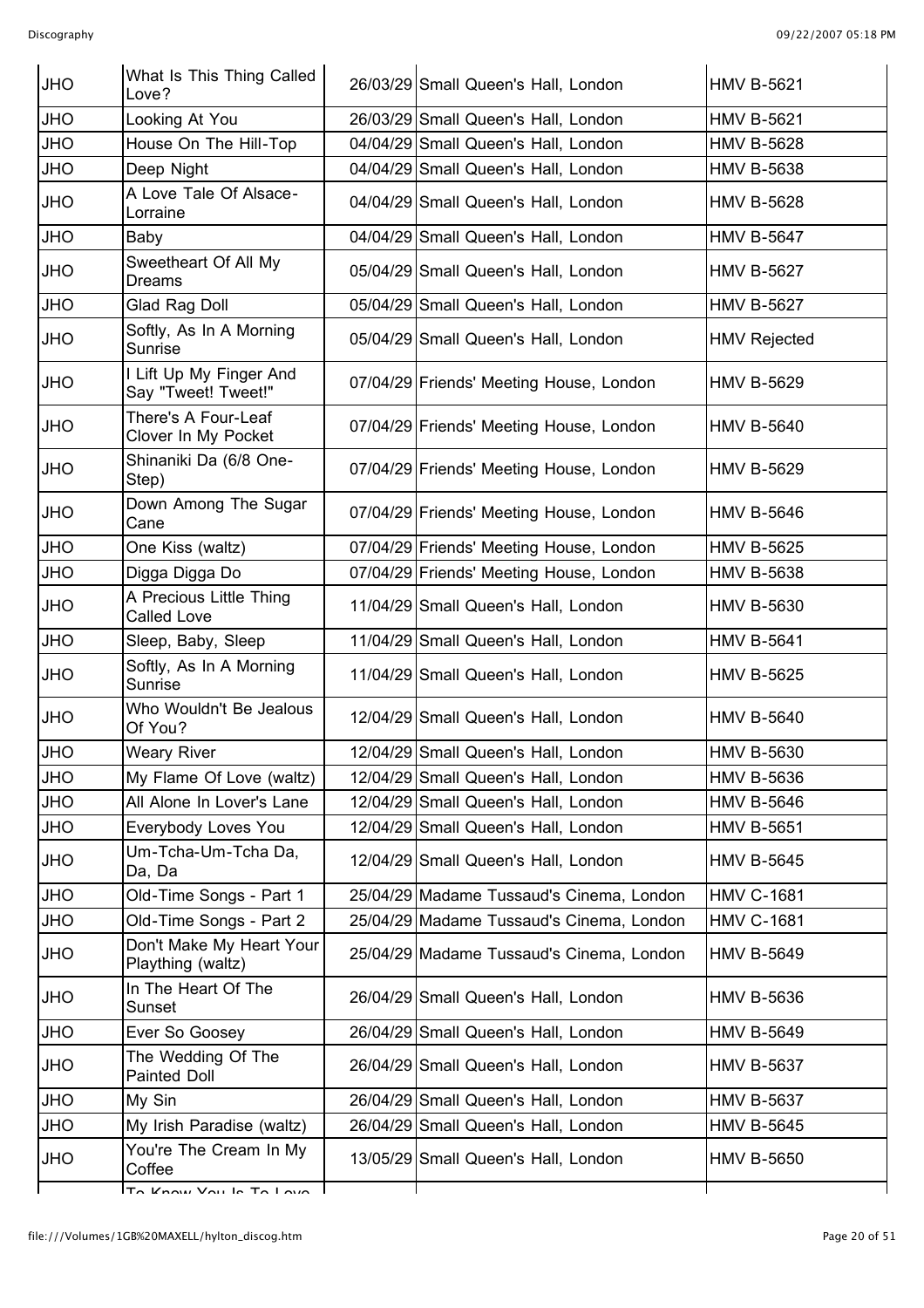| <b>JHO</b> | TO NIIOW TOU IS TO LOVE<br>You             | 13/05/29 Small Queen's Hall, London | <b>HMV B-5650</b>   |
|------------|--------------------------------------------|-------------------------------------|---------------------|
| <b>OHL</b> | Don't Hold Everything                      | 13/05/29 Small Queen's Hall, London | <b>HMV B-5651</b>   |
| <b>JHO</b> | The Toymaker's Dream                       | 30/05/29 Small Queen's Hall, London | <b>HMV B-5656</b>   |
| <b>JHO</b> | Is Izzy Azzy Wozz?                         | 30/05/29 Small Queen's Hall, London | <b>HMV B-5666</b>   |
| <b>OHL</b> | Lover, Come Back To Me                     | 30/05/29 Small Queen's Hall, London | <b>HMV B-5656</b>   |
| <b>OHL</b> | Mean To Me                                 | 30/05/29 Small Queen's Hall, London | <b>HMV B-5657</b>   |
| <b>OHL</b> | I Wanna Go Places And<br>Do Things         | 31/05/29 Small Queen's Hall, London | <b>HMV B-5659</b>   |
| JHO        | My Ideal                                   | 31/05/29 Small Queen's Hall, London | <b>HMV B-5657</b>   |
| <b>JHO</b> | <b>Broadway Melody</b>                     | 31/05/29 Small Queen's Hall, London | <b>HMV B-5659</b>   |
| <b>JHO</b> | Louise                                     | 31/05/29 Small Queen's Hall, London | <b>HMV B-5663</b>   |
| <b>OHL</b> | Breakaway                                  | 17/06/29 Small Queen's Hall, London | <b>HMV B-5658</b>   |
| <b>OHL</b> | That's You, Baby                           | 17/06/29 Small Queen's Hall, London | <b>HMV B-5658</b>   |
| <b>JHO</b> | Honey                                      | 17/06/29 Small Queen's Hall, London | <b>HMV B-5663</b>   |
| <b>OHL</b> | Little Pal                                 | 19/06/29 Small Queen's Hall, London | <b>HMV Rejected</b> |
| <b>OHL</b> | Why Can't You?                             | 19/06/29 Small Queen's Hall, London | <b>HMV Rejected</b> |
| JHO        | When I Met Connie In The<br>Cornfield      | 19/06/29 Small Queen's Hall, London | <b>HMV B-5666</b>   |
| JHO        | Am I Blue?                                 | 27/06/29 Small Queen's Hall, London | <b>HMV B-5674</b>   |
| <b>JHO</b> | Excuse Me, Lady                            | 27/06/29 Small Queen's Hall, London | <b>HMV B-5674</b>   |
| <b>JHO</b> | Sarah Jane                                 | 27/06/29 Small Queen's Hall, London | <b>HMV B-5665</b>   |
| <b>OHL</b> | <b>Empty Hours</b>                         | 27/06/29 Small Queen's Hall, London | <b>HMV B-5665</b>   |
| <b>OHL</b> | Bitter Sweet - Part 1                      | 23/07/29 Small Queen's Hall, London | <b>HMV B-5677</b>   |
| <b>JHO</b> | Bitter Sweet - Part 1                      | 23/07/29 Small Queen's Hall, London | Zonophone 6014      |
| <b>OHL</b> | Bitter Sweet - Part 2                      | 23/07/29 Small Queen's Hall, London | <b>HMV B-5677</b>   |
| <b>OHL</b> | Bitter Sweet - Part 2                      | 23/07/29 Small Queen's Hall, London | Zonophone 6014      |
| <b>JHO</b> | Mother Goose Parade                        | 23/07/29 Small Queen's Hall, London | <b>HMV B-5685</b>   |
| <b>JHO</b> | Get Up Nice And Early In<br>The Morning    | 23/07/29 Small Queen's Hall, London | HMV B-5685          |
| <b>OHL</b> | Bitter Sweet - Selection,<br>Part 1        | 24/07/29 Small Queen's Hall, London | <b>HMV C-1727</b>   |
| <b>OHL</b> | Bitter Sweet - Selection,<br>Part 2        | 24/07/29 Small Queen's Hall, London | <b>HMV C-1727</b>   |
| <b>OHL</b> | Through                                    | 29/08/29 Small Queen's Hall, London | <b>HMV B-5693</b>   |
| <b>OHL</b> | Let Me Dream In Your<br>Arms Again (waltz) | 29/08/29 Small Queen's Hall, London | <b>HMV B-5696</b>   |
| <b>OHL</b> | Mucking About The<br>Garden (6/8 One-Step) | 29/08/29 Small Queen's Hall, London | <b>HMV B-5696</b>   |
| <b>OHL</b> | My Dream Memory                            | 29/08/29 Small Queen's Hall, London | <b>HMV B-5704</b>   |
| JHO        | I'm Perfectly Satisfied                    | 29/08/29 Small Queen's Hall, London | <b>HMV B-5707</b>   |
| <b>OHL</b> | You Wouldn't Fool Me,<br>Would You?        | 29/08/29 Small Queen's Hall, London | <b>HMV B-5695</b>   |
| JHO        | I Want To Be Bad                           | 29/08/29 Small Queen's Hall, London | <b>HMV B-5695</b>   |
| <b>OHL</b> | Pagan Love Song (waltz)                    | 29/08/29 Small Queen's Hall, London | <b>HMV B-5697</b>   |
| <b>OHL</b> | You're My Silver Lining Of<br>Love         | 30/08/29 Kingsway Hall, London      | <b>HMV B-5742</b>   |
| <b>OHL</b> | My Lucky Star                              | 30/08/29 Kingsway Hall, London      | <b>HMV Rejected</b> |
|            | I'm Doing What I'm Doing                   |                                     |                     |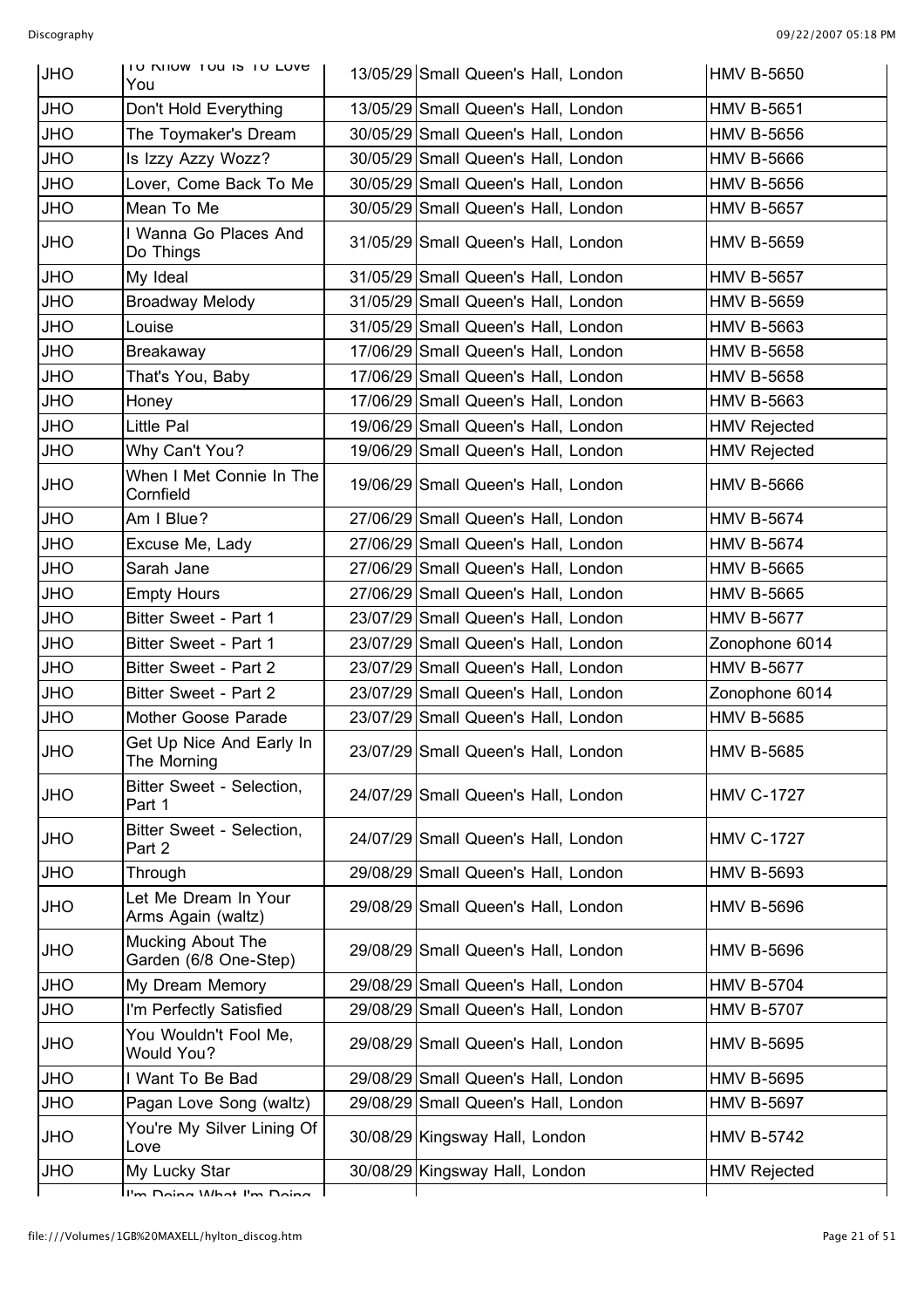| <b>JHO</b> | <b>THE DOING WHAT HE DOING</b><br>For Love | 30/08/29 Kingsway Hall, London      | <b>HMV B-5693</b>   |
|------------|--------------------------------------------|-------------------------------------|---------------------|
| <b>JHO</b> | Lovable And Sweet                          | 30/08/29 Kingsway Hall, London      | <b>HMV Rejected</b> |
| <b>JHO</b> | Button Up Your Overcoat                    | 30/08/29 Kingsway Hall, London      | <b>HMV Rejected</b> |
| <b>OHL</b> | This Is Heaven                             | 30/08/29 Kingsway Hall, London      | <b>HMV B-5697</b>   |
| <b>OHL</b> | Button Up Your Overcoat                    | 09/09/29 Small Queen's Hall, London | <b>HMV B-5703</b>   |
| <b>OHL</b> | I Want To Be Bad                           | 09/09/29 Small Queen's Hall, London | <b>HMV B-5695</b>   |
| <b>OHL</b> | Singin' In The Rain                        | 09/09/29 Small Queen's Hall, London | <b>HMV B-5700</b>   |
| <b>OHL</b> | Orange Blossom Time                        | 09/09/29 Small Queen's Hall, London | <b>HMV B-5700</b>   |
| <b>OHL</b> | Little Pal                                 | 09/09/29 Small Queen's Hall, London | <b>HMV B-5698</b>   |
| <b>OHL</b> | Why Can't You?                             | 09/09/29 Small Queen's Hall, London | <b>HMV B-5698</b>   |
| <b>OHL</b> | My Lucky Star                              | 17/09/29 Small Queen's Hall, London | <b>HMV B-5703</b>   |
| <b>OHL</b> | Come On, Baby                              | 17/09/29 Small Queen's Hall, London | <b>HMV B-5708</b>   |
| <b>OHL</b> | With A Song In My Heart                    | 17/09/29 Small Queen's Hall, London | <b>HMV B-5799</b>   |
| <b>OHL</b> | Love Me Or Leave Me                        | 17/09/29 Small Queen's Hall, London | <b>HMV B-5702</b>   |
| <b>OHL</b> | Makin' Whoopee                             | 17/09/29 Small Queen's Hall, London | <b>HMV B-5702</b>   |
| <b>OHL</b> | I'm Just In The Mood<br>Tonight            | 17/09/29 Small Queen's Hall, London | <b>HMV B-5708</b>   |
| <b>JHO</b> | Lovable And Sweet                          | 18/09/29 Small Queen's Hall, London | <b>HMV B-5704</b>   |
| <b>OHL</b> | My Song Of The Nile<br>(waltz)             | 18/09/29 Small Queen's Hall, London | <b>HMV B-5720</b>   |
| <b>OHL</b> | If I Had My Way                            | 18/09/29 Small Queen's Hall, London | <b>HMV B-5707</b>   |
| <b>JHO</b> | Dreamy Honolulu                            | 18/09/29 Small Queen's Hall, London | <b>HMV B-5715</b>   |
| <b>OHL</b> | You Wanted Someone To<br>Play With (waltz) | 18/09/29 Small Queen's Hall, London | <b>HMV B-5730</b>   |
| <b>OHL</b> | Ain't Misbehavin' (Concert<br>arrangement) | 08/10/29 Small Queen's Hall, London | <b>HMV C-1779</b>   |
| <b>JHO</b> | Excuse Me, Lady                            | 08/10/29 Small Queen's Hall, London | <b>HMV C-1779</b>   |
| <b>JHO</b> | Ain't Misbehavin'                          | 08/10/29 Small Queen's Hall, London | <b>HMV B-5715</b>   |
| <b>JHO</b> | Old Musical Comedy<br>Gems - Part 1        | 09/10/29 Small Queen's Hall, London | <b>HMV C-1773</b>   |
| <b>OHL</b> | Old Musical Comedy<br>Gems - Part 2        | 09/10/29 Small Queen's Hall, London | <b>HMV C-1773</b>   |
| <b>JHO</b> | Good Old Dances - Part 1                   | 09/10/29 Small Queen's Hall, London | <b>HMV Rejected</b> |
| <b>OHL</b> | Good Old Dances - Part 2                   | 09/10/29 Small Queen's Hall, London | <b>HMV Rejected</b> |
| <b>OHL</b> | Good Old Dances - Part 1                   | 15/10/29 Small Queen's Hall, London | <b>HMV C-1784</b>   |
| <b>OHL</b> | Good Old Dances - Part 2                   | 15/10/29 Small Queen's Hall, London | <b>HMV C-1784</b>   |
| <b>OHL</b> | If You Were Mine                           | 15/10/29 Small Queen's Hall, London | <b>HMV B-5720</b>   |
| <b>OHL</b> | More Old Songs - Part 1                    | 15/10/29 Small Queen's Hall, London | <b>HMV C-1783</b>   |
| <b>OHL</b> | More Old Songs - Part 2                    | 15/10/29 Small Queen's Hall, London | <b>HMV C-1783</b>   |
| <b>OHL</b> | Stepping Out                               | 15/10/29 Small Queen's Hall, London | <b>HMV B-5727</b>   |
| <b>OHL</b> | Lonesome Little Doll                       | 15/10/29 Small Queen's Hall, London | <b>HMV B-5727</b>   |
| <b>OHL</b> | Tip-Toe Through The<br>Tulips              | 24/10/29 Small Queen's Hall, London | <b>HMV B-5722</b>   |
| <b>JHO</b> | <b>Yours Sincerely</b>                     | 24/10/29 Small Queen's Hall, London | <b>HMV B-5728</b>   |
| <b>OHL</b> | Moscow (6/8 One-Step)                      | 24/10/29 Small Queen's Hall, London | <b>HMV B-5728</b>   |
| <b>OHL</b> | If I Had A Talking Picture<br>Of You       | 24/10/29 Small Queen's Hall, London | <b>HMV Rejected</b> |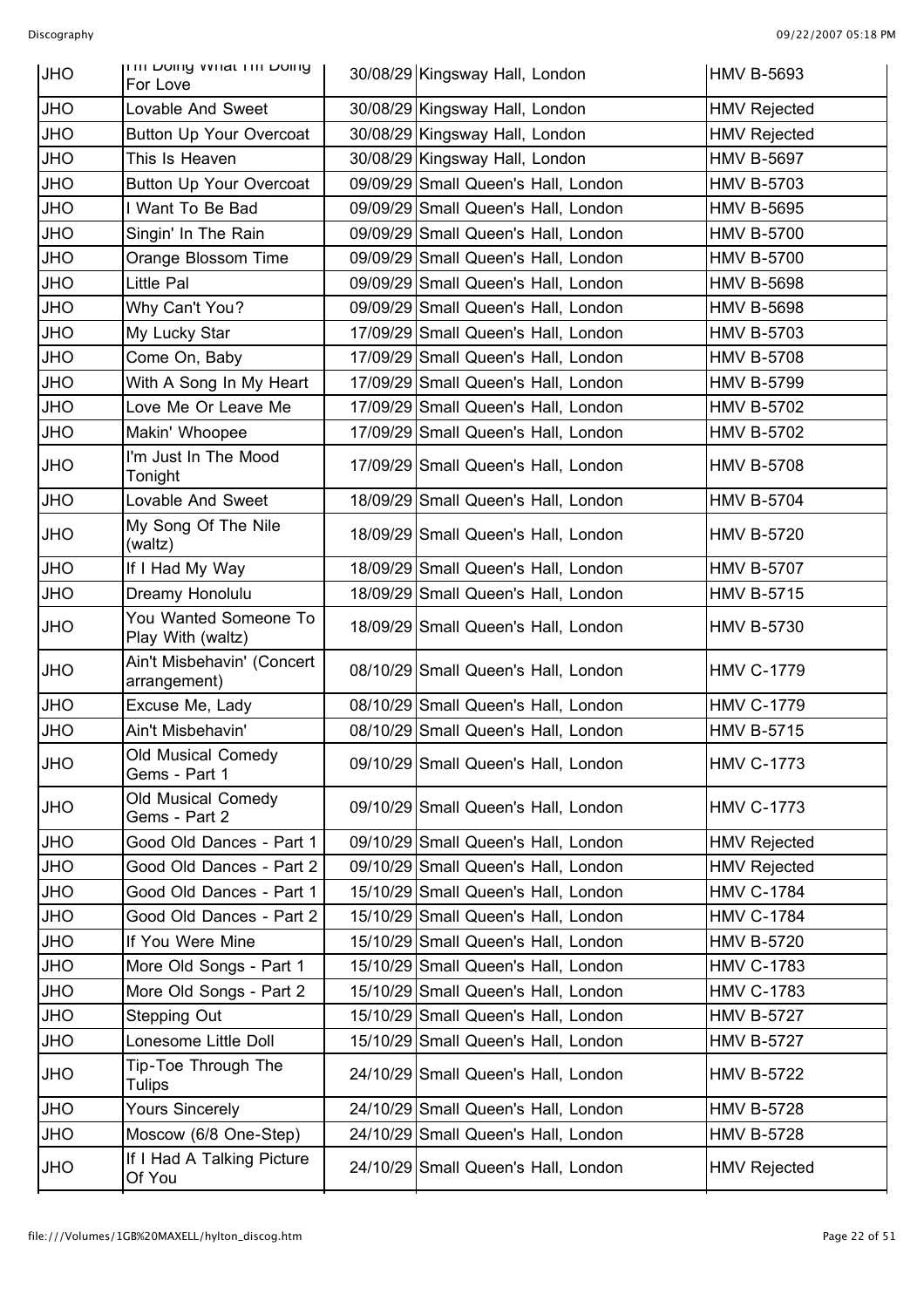| <b>JHO</b> | Parisienne Doll                                   | 25/10/29 Small Queen's Hall, London      | <b>HMV B-5730</b>   |
|------------|---------------------------------------------------|------------------------------------------|---------------------|
| <b>JHO</b> | Painting The Clouds With<br>Sunshine              | 25/10/29 Small Queen's Hall, London      | <b>HMV B-5722</b>   |
| <b>JHO</b> | Tondeleyo                                         | 25/10/29 Small Queen's Hall, London      | <b>HMV B-5721</b>   |
| <b>JHO</b> | Turn On The Heat                                  | 25/10/29 Small Queen's Hall, London      | <b>HMV B-5741</b>   |
| <b>OHL</b> | Memories Of Paris - Part<br>1 (Padilla)           | 30/10/29 Small Queen's Hall, London      | <b>HMV B-3314</b>   |
| <b>OHL</b> | Memories Of Paris - Part<br>2 (Yvain)             | 30/10/29 Small Queen's Hall, London      | <b>HMV B-3273</b>   |
| <b>JHO</b> | Memories Of Paris - Part<br>3 (Moretti)           | 30/10/29 Small Queen's Hall, London      | <b>HMV B-3314</b>   |
| <b>OHL</b> | Memories Of Paris - Part<br>4 (Christine)         | 30/10/29 Small Queen's Hall, London      | <b>HMV B-3273</b>   |
| <b>OHL</b> | She's Such A Comfort To<br>Me                     | 04/11/29 Small Queen's Hall, London      | <b>HMV B-5736</b>   |
| <b>JHO</b> | The Thought Never<br>Entered My Head              | 04/11/29 Small Queen's Hall, London      | <b>HMV B-5736</b>   |
| <b>OHU</b> | My Wife Is On A Diet                              | 04/11/29 Small Queen's Hall, London      | <b>HMV B-5721</b>   |
| <b>JHO</b> | Love                                              | 04/11/29 Small Queen's Hall, London      | <b>HMV B-5735</b>   |
| <b>JHO</b> | The Kinkajou                                      | 08/11/29 Small Queen's Hall, London      | <b>HMV B-5733</b>   |
| <b>OHL</b> | High And Low                                      | 08/11/29 Small Queen's Hall, London      | <b>HMV B-5772</b>   |
| <b>JHO</b> | Who Cares?                                        | 08/11/29 Small Queen's Hall, London      | <b>HMV B-5735</b>   |
| JHO        | Rio Rita                                          | 08/11/29 Small Queen's Hall, London      | <b>HMV B-5733</b>   |
| <b>OHL</b> | If I Had A Talking Picture<br>Of You              | 21/11/29 Small Queen's Hall, London      | <b>HMV B-5741</b>   |
| <b>JHO</b> | <b>Jollity Farm</b>                               | 21/11/29 Small Queen's Hall, London      | <b>HMV B-5744</b>   |
| <b>OHL</b> | Piccolo Pete                                      | 21/11/29 Small Queen's Hall, London      | <b>HMV B-5742</b>   |
| <b>OHL</b> | On Her Doorstep Last<br>Night                     | 21/11/29 Small Queen's Hall, London      | <b>HMV B-5744</b>   |
| <b>JHO</b> | Hang On To Me                                     | 03/01/30 Small Queen's Hall, London      | <b>HMV B-5759</b>   |
| <b>JHO</b> | Just You - Just Me                                | 03/01/30 Small Queen's Hall, London      | <b>HMV B-5759</b>   |
| <b>JHO</b> | I May Be Wrong                                    | 03/01/30 Small Queen's Hall, London      | <b>HMV B-5760</b>   |
| <b>OHL</b> | Bunkey-Doodle-I-Doh (6/8<br>One-Step)             | 03/01/30 Small Queen's Hall, London      | <b>HMV B-5760</b>   |
| <b>OHL</b> | The World's Greatest<br>Sweetheart Is You         | 10/01/30 Small Queen's Hall, London      | <b>HMV B-5765</b>   |
| <b>JHO</b> | Tiger Rag                                         | 10/01/30 Small Queen's Hall, London      | <b>HMV B-5789</b>   |
| JHO        | Limehouse Blues                                   | 10/01/30 Small Queen's Hall, London      | <b>HMV B-5789</b>   |
| JHO        | Marianne                                          | 10/01/30 Small Queen's Hall, London      | <b>HMV B-5764</b>   |
| <b>OHL</b> | When The Organ Played<br>At Twilight (waltz)      | 13/01/30 Madame Tussaud's Cinema, London | <b>HMV B-5763</b>   |
| <b>OHL</b> | Ain't It Great To Be Home<br>Again?               | 13/01/30 Madame Tussaud's Cinema, London | <b>HMV Rejected</b> |
| <b>OHL</b> | I Don't Want Your Kisses                          | 13/01/30 Madame Tussaud's Cinema, London | <b>HMV B-5765</b>   |
| <b>OHL</b> | Give Yourself A Pat On<br>The Back (6/8 One-Step) | 17/01/30 Small Queen's Hall, London      | <b>HMV B-5763</b>   |
| <b>OHL</b> | Say, Sadie                                        | 17/01/30 Small Queen's Hall, London      | <b>HMV B-5768</b>   |
| <b>OHL</b> | Somebody Mighty Like<br>You                       | 17/01/30 Small Queen's Hall, London      | <b>HMV B-5764</b>   |
|            | Connaking Of Kantuaky                             |                                          |                     |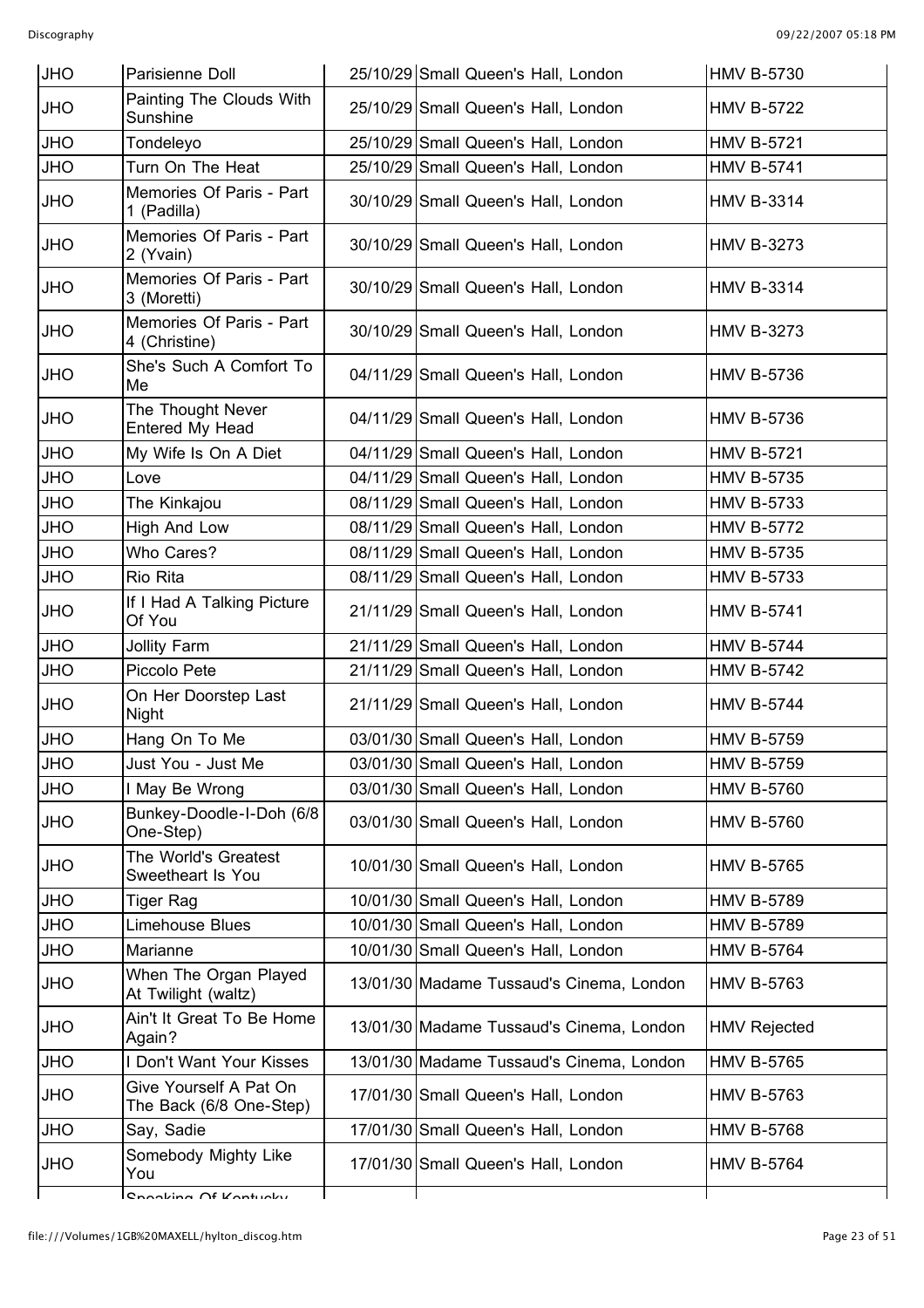| <b>JHO</b> | opeaning Of Nemucky<br>Days                                 | 17/01/30 Small Queen's Hall, London | <b>HMV B-5786</b>   |
|------------|-------------------------------------------------------------|-------------------------------------|---------------------|
| <b>JHO</b> | I'm Like A Sailor                                           | 22/01/30 Small Queen's Hall, London | <b>HMV B-5772</b>   |
| <b>JHO</b> | Nobody's Using It Now                                       | 22/01/30 Small Queen's Hall, London | <b>HMV B-5769</b>   |
| <b>JHO</b> | The Kerb Step                                               | 22/01/30 Small Queen's Hall, London | <b>HMV B-5768</b>   |
| <b>JHO</b> | Dream Lover (waltz)                                         | 22/01/30 Small Queen's Hall, London | <b>HMV Rejected</b> |
| <b>JHO</b> | We're Uncomfortable                                         | 27/01/30 Kingsway Hall, London      | <b>HMV B-5783</b>   |
| <b>JHO</b> | Fancy You Falling For Me                                    | 27/01/30 Kingsway Hall, London      | <b>HMV B-5777</b>   |
| <b>JHO</b> | Maggie's Cold                                               | 27/01/30 Kingsway Hall, London      | <b>HMV B-5778</b>   |
| <b>JHO</b> | My Dream Lover (waltz)                                      | 30/01/30 Small Queen's Hall, London | <b>HMV B-5769</b>   |
| <b>JHO</b> | Happy Days Are Here<br>Again                                | 30/01/30 Small Queen's Hall, London | <b>HMV B-5771</b>   |
| <b>JHO</b> | Lucky Me - Lovable You                                      | 30/01/30 Small Queen's Hall, London | <b>HMV B-5771</b>   |
| <b>JHO</b> | Singin' In The Bathtub                                      | 30/01/30 Small Queen's Hall, London | <b>HMV B-5788</b>   |
| <b>JHO</b> | Medley of Chappell<br>Ballads - Part 1                      | 07/02/30 Kingsway Hall, London      | <b>HMV C-1846</b>   |
| <b>JHO</b> | Medley of Chappell<br>Ballads - Part 2                      | 07/02/30 Kingsway Hall, London      | <b>HMV C-1846</b>   |
| <b>JHO</b> | <b>Body And Soul</b>                                        | 07/02/30 Kingsway Hall, London      | <b>HMV B-5777</b>   |
| <b>JHO</b> | Dance Of The Raindrops                                      | 07/02/30 Kingsway Hall, London      | <b>HMV B-5778</b>   |
| <b>JHO</b> | Punch And Judy Show                                         | 14/02/30 Small Queen's Hall, London | <b>HMV B-5786</b>   |
| <b>JHO</b> | Jack O' Lanterns                                            | 14/02/30 Small Queen's Hall, London | <b>HMV B-5795</b>   |
| <b>JHO</b> | That Wonderful<br>Something Is Love                         | 14/02/30 Small Queen's Hall, London | <b>HMV B-5792</b>   |
| <b>JHO</b> | Chant Of The Jungle                                         | 14/02/30 Small Queen's Hall, London | <b>HMV B-5792</b>   |
| <b>JHO</b> | It's An Old Spanish<br>Custom                               | 14/02/30 Small Queen's Hall, London | <b>HMV B-5783</b>   |
| <b>JHO</b> | H'lo Baby                                                   | 14/02/30 Small Queen's Hall, London | <b>HMV B-5788</b>   |
| <b>JHO</b> | Share Your Lips, Cherie,<br>With Me                         | 14/02/30 Small Queen's Hall, London | <b>HMV B-5851</b>   |
| <b>JHO</b> | Prelude in G minor, Op.<br>23, No. 5 (Rachmaninoff)         | 19/02/30 Kingsway Hall, London      | <b>HMV C-1864</b>   |
| <b>JHO</b> | Prelude in C sharp minor,<br>Op. 3, No. 2<br>(Rachmaninoff) | 19/02/30 Kingsway Hall, London      | <b>HMV C-1864</b>   |
| <b>JHO</b> | With A Song In My Heart                                     | 25/02/30 Small Queen's Hall, London | <b>HMV B-5799</b>   |
| <b>JHO</b> | <b>Body And Soul</b>                                        | 25/02/30 Small Queen's Hall, London | <b>HMV C-1855</b>   |
| <b>JHO</b> | Far Away                                                    | 25/02/30 Small Queen's Hall, London | <b>HMV B-5787</b>   |
| <b>JHO</b> | Wind In The Willows                                         | 26/02/30 Small Queen's Hall, London | <b>HMV B-5795</b>   |
| <b>JHO</b> | Indispensible You                                           | 26/02/30 Small Queen's Hall, London | <b>HMV B-5787</b>   |
| <b>JHO</b> | Moanin' Low                                                 | 26/02/30 Small Queen's Hall, London | <b>HMV B-5952</b>   |
| <b>JHO</b> | Can't We Be Friends?                                        | 26/02/30 Small Queen's Hall, London | <b>HMV B-5952</b>   |
| <b>JHO</b> | Xylophone Stampede                                          | 06/03/30 Small Queen's Hall, London | <b>HMV B-5809</b>   |
| <b>JHO</b> | Why?                                                        | 06/03/30 Small Queen's Hall, London | <b>HMV B-5839</b>   |
| <b>JHO</b> | The Sunshine Of<br><b>Marseilles</b>                        | 06/03/30 Small Queen's Hall, London | <b>HMV B-5798</b>   |
| <b>JHO</b> | Molly (waltz)                                               | 06/03/30 Small Queen's Hall, London | <b>HMV B-5798</b>   |
| <b>JHO</b> | Boosey Ballads - Part 1                                     | 07/03/30 Small Queen's Hall, London | <b>HMV C-1866</b>   |
| <b>JHO</b> | With A Song In My Heart                                     | 07/03/30 Small Queen's Hall, London | <b>HMV C-1855</b>   |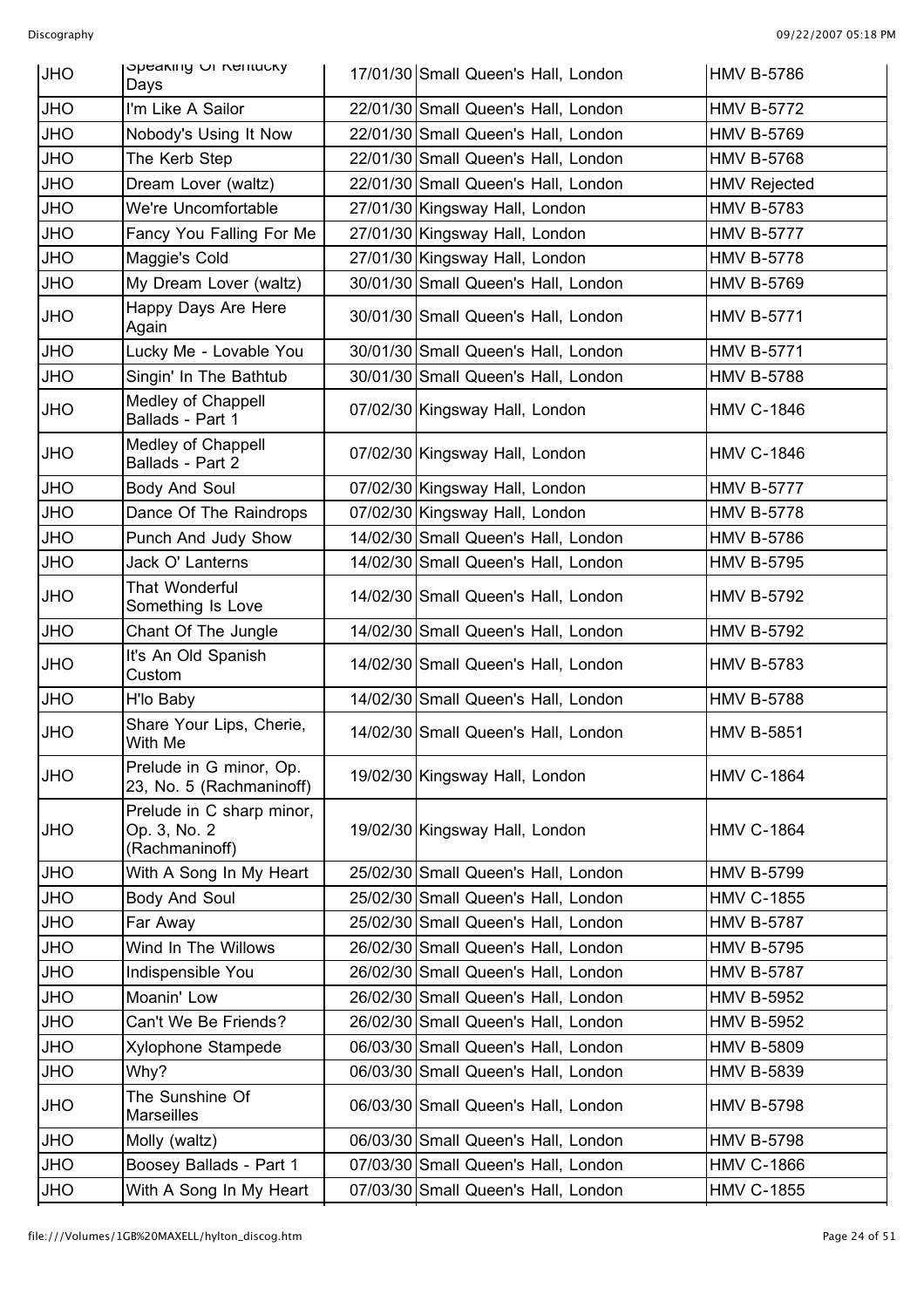| <b>JHO</b> | Just As We Used To Do<br>(waltz)                                                   | 07/03/30 Small Queen's Hall, London      | <b>HMV B-5799</b>   |
|------------|------------------------------------------------------------------------------------|------------------------------------------|---------------------|
| <b>JHO</b> | Vamp Of Baghdad                                                                    | 13/03/30 Madame Tussaud's Cinema, London | <b>HMV B-5809</b>   |
| <b>JHO</b> | Boosey Ballads - Part 2                                                            | 13/03/30 Madame Tussaud's Cinema, London | <b>HMV C-1866</b>   |
| <b>OHL</b> | <b>Tommies' War Time</b><br>Memories                                               | 13/03/30 Madame Tussaud's Cinema, London | <b>HMV C-1888</b>   |
| <b>OHL</b> | Songs Of The Officers'<br>Mess                                                     | 13/03/30 Madame Tussaud's Cinema, London | <b>HMV C-1888</b>   |
| <b>OHL</b> | Jag är törstig efter kyssar                                                        | 14/03/30 Small Queen's Hall, London      | <b>HMV X-3396</b>   |
| <b>OHL</b> | Fast det bara är en liten<br>bit                                                   | 14/03/30 Small Queen's Hall, London      | <b>HMV X-3396</b>   |
| <b>JHO</b> | <b>Cross Your Fingers</b>                                                          | 14/03/30 Small Queen's Hall, London      | <b>HMV B-5839</b>   |
| <b>OHL</b> | <b>Vielles Chansons</b><br>Françaises - Part 1                                     | 14/03/30 Small Queen's Hall, London      | <b>HMV K-5904</b>   |
| <b>OHL</b> | <b>Vielles Chansons</b><br>Françaises - Part 2                                     | 14/03/30 Small Queen's Hall, London      | <b>HMV K-5904</b>   |
| <b>JHO</b> | Song Of The Dawn                                                                   | 09/05/30 Berlin, Germany                 | <b>HMV B-5838</b>   |
| <b>OHL</b> | Happy Feet                                                                         | 09/05/30 Berlin, Germany                 | <b>HMV B-5843</b>   |
| <b>OHL</b> | It Happened In Monterey<br>(waltz)                                                 | 09/05/30 Berlin, Germany                 | <b>HMV B-5838</b>   |
| <b>JHO</b> | Why Was I Born?                                                                    | 09/05/30 Berlin, Germany                 | <b>HMV Rejected</b> |
| <b>JHO</b> | Ragamuffin Romeo                                                                   | 10/05/30 Berlin, Germany                 | <b>HMV B-5843</b>   |
| <b>JHO</b> | Handsome Gigolo                                                                    | 10/05/30 Berlin, Germany                 | <b>HMV C-1970</b>   |
| <b>JHO</b> | They All Fall In Love                                                              | 10/05/30 Berlin, Germany                 | <b>HMV B-5841</b>   |
| <b>JHO</b> | A Cottage For Sale                                                                 | 13/05/30 Berlin, Germany                 | <b>HMV B-5841</b>   |
| <b>OHL</b> | Lazy Lou'siana Moon<br>(waltz)                                                     | 13/05/30 Berlin, Germany                 | <b>HMV B-5840</b>   |
| <b>OHL</b> | Watchung My Dreams Go<br>By                                                        | 13/05/30 Berlin, Germany                 | <b>HMV B-5846</b>   |
| <b>JHO</b> | Oh! What A Silly Place To<br>Kiss A Girl                                           | 13/05/30 Berlin, Germany                 | <b>HMV B-5836</b>   |
| <b>OHL</b> | Ro-Ro-Rollin' Along                                                                | 13/05/30 Berlin, Germany                 | <b>HMV B-5840</b>   |
| <b>JHO</b> | Thine Is My Whole Heart                                                            | 21/05/30 Berlin, Germany                 | <b>HMV C-1970</b>   |
| <b>OHL</b> | Herr Lehmann, Herr<br>Lehmann, was macht die<br>Fraulein Gemahlin in<br>Marienbad? | 21/05/30 Berlin, Germany                 | Electrola EG-1996   |
| <b>OHL</b> | Stein Song (6/8 One-<br>Step)                                                      | 02/06/30 Small Queen's Hall, London      | <b>HMV B-5844</b>   |
| <b>JHO</b> | Amy                                                                                | 02/06/30 Small Queen's Hall, London      | <b>HMV B-5836</b>   |
| <b>OHL</b> | When You're Smiling                                                                | 02/06/30 Small Queen's Hall, London      | <b>HMV B-5852</b>   |
| <b>OHL</b> | <b>Under A Texas Moon</b>                                                          | 03/06/30 Small Queen's Hall, London      | <b>HMV B-5846</b>   |
| JHO        | Here Comes Emily Brown                                                             | 03/06/30 Small Queen's Hall, London      | <b>HMV B-5850</b>   |
| <b>OHL</b> | On The Sunny Side Of<br>The Street                                                 | 03/06/30 Small Queen's Hall, London      | <b>HMV B-5844</b>   |
| <b>JHO</b> | Cheer Up And Smile                                                                 | 06/06/30 Small Queen's Hall, London      | <b>HMV B-5850</b>   |
| <b>OHL</b> | Doin' The Derby                                                                    | 06/06/30 Small Queen's Hall, London      | <b>HMV B-5851</b>   |
| <b>OHL</b> | You Taught Me All I Know                                                           | 06/06/30 Small Queen's Hall, London      | <b>HMV B-5864</b>   |
| <b>OHL</b> | Falling In Love Again<br>(waltz)                                                   | 06/06/30 Small Queen's Hall, London      | <b>HMV B-5864</b>   |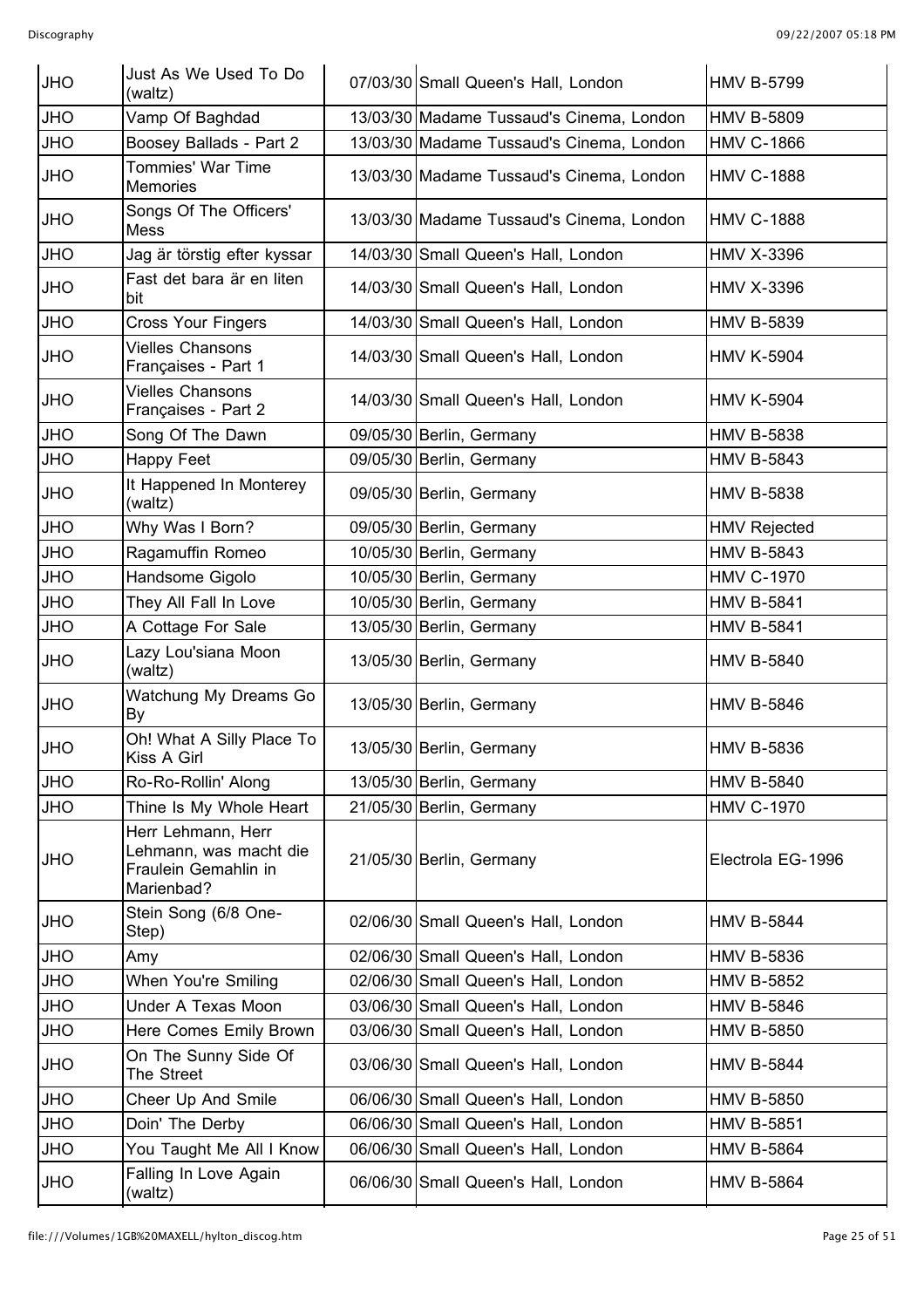| <b>JHO</b> | When I Passed The Old<br>Church Door (waltz)   | 16/06/30 Kingsway Hall, London      | <b>HMV B-5845</b>   |
|------------|------------------------------------------------|-------------------------------------|---------------------|
| <b>OHL</b> | Meet Me In My Dreams<br>Tonight (waltz)        | 16/06/30 Kingsway Hall, London      | <b>HMV B-5852</b>   |
| <b>JHO</b> | Ain't It Great To Be Home<br>Again? (waltz)    | 16/06/30 Kingsway Hall, London      | <b>HMV B-5845</b>   |
| <b>JHO</b> | Harmonica Harry                                | 16/07/30 Glasgow, Scotland          | <b>HMV B-5875</b>   |
| <b>JHO</b> | When It's Springtime In<br>The Rockies (waltz) | 16/07/30 Glasgow, Scotland          | <b>HMV B-5873</b>   |
| <b>JHO</b> | Around The Corner (6/8<br>One-Step)            | 16/07/30 Glasgow, Scotland          | <b>HMV B-5873</b>   |
| <b>JHO</b> | <b>Scottish Medley</b>                         | 16/07/30 Glasgow, Scotland          | <b>HMV B-5872</b>   |
| <b>JHO</b> | One Night Alone With You                       | 16/07/30 Glasgow, Scotland          | <b>HMV B-5871</b>   |
| <b>JHO</b> | Fine Alpine Milkman                            | 16/07/30 Glasgow, Scotland          | <b>HMV B-5874</b>   |
| <b>OHL</b> | A Quiet Little Corner                          | 16/07/30 Glasgow, Scotland          | <b>HMV B-5871</b>   |
| JHO        | Don't Wanna Go Home                            | 16/07/30 Glasgow, Scotland          | <b>HMV B-5874</b>   |
| <b>JHO</b> | The Chum Song                                  | 16/07/30 Glasgow, Scotland          | <b>HMV B-5872</b>   |
| <b>OHL</b> | Suppose                                        | 17/07/30 Glasgow, Scotland          | <b>HMV B-5978</b>   |
| <b>OHL</b> | Rose Of Spain                                  | 17/07/30 Glasgow, Scotland          | <b>HMV B-5950</b>   |
| <b>JHO</b> | Honolulu Moon (waltz)                          | 17/07/30 Glasgow, Scotland          | <b>HMV B-5950</b>   |
| <b>JHO</b> | The King's Horses                              | 17/07/30 Glasgow, Scotland          | <b>HMV B-5875</b>   |
| JHO        | Song Of Swanee                                 | 17/07/30 Glasgow, Scotland          | <b>HMV B-5881</b>   |
| <b>OHL</b> | Our Jack's Back                                | 17/07/30 Glasgow, Scotland          | <b>HMV B-5887</b>   |
| <b>OHL</b> | Sam Sat With Sophie On<br>The Sofa             | 17/07/30 Glasgow, Scotland          | <b>HMV B-5881</b>   |
| <b>OHL</b> | If Your Kisses Can't Hold<br>The Man You Love  | 27/08/30 Small Queen's Hall, London | <b>HMV B-5891</b>   |
| <b>JHO</b> | Without A Song                                 | 27/08/30 Small Queen's Hall, London | <b>HMV B-5879</b>   |
| <b>JHO</b> | Great Day                                      | 27/08/30 Small Queen's Hall, London | <b>HMV B-5879</b>   |
| <b>JHO</b> | The First Week-End In<br>June                  | 27/08/30 Small Queen's Hall, London | <b>HMV Rejected</b> |
| <b>JHO</b> | Little White Lies                              | 28/08/30 Small Queen's Hall, London | <b>HMV B-5887</b>   |
| <b>OHL</b> | Without My Gal                                 | 28/08/30 Small Queen's Hall, London | <b>HMV B-5883</b>   |
| <b>OHL</b> | What A Perfect Night For<br>Love               | 28/08/30 Small Queen's Hall, London | <b>HMV B-5883</b>   |
| <b>JHO</b> | Tid-dle-id-dle-um-pum!                         | 29/08/30 Small Queen's Hall, London | <b>HMV B-5897</b>   |
| <b>OHL</b> | <b>Under The Sweetheart</b><br><b>Tree</b>     | 29/08/30 Small Queen's Hall, London | <b>HMV B-5897</b>   |
| <b>OHL</b> | The Pick Up                                    | 29/08/30 Small Queen's Hall, London | <b>HMV B-5882</b>   |
| <b>OHL</b> | My Future Just Passed                          | 29/08/30 Small Queen's Hall, London | <b>HMV B-5882</b>   |
| OHU        | The First Week-End In<br>June                  | 09/09/30 Small Queen's Hall, London | <b>HMV B-5891</b>   |
| <b>OHL</b> | Owe You                                        | 09/09/30 Small Queen's Hall, London | <b>HMV B-5900</b>   |
| <b>OHL</b> | After Your Kiss                                | 09/09/30 Small Queen's Hall, London | <b>HMV B-5898</b>   |
| <b>OHL</b> | That's Where The South<br><b>Begins</b>        | 09/09/30 Small Queen's Hall, London | <b>HMV B-5899</b>   |
| <b>OHL</b> | There's A Good Time<br>Coming (6/8 One-Step)   | 10/09/30 Small Queen's Hall, London | <b>HMV B-5892</b>   |
| <b>JHO</b> | That Night In Venice                           | 10/09/30 Small Queen's Hall, London | <b>HMV B-5890</b>   |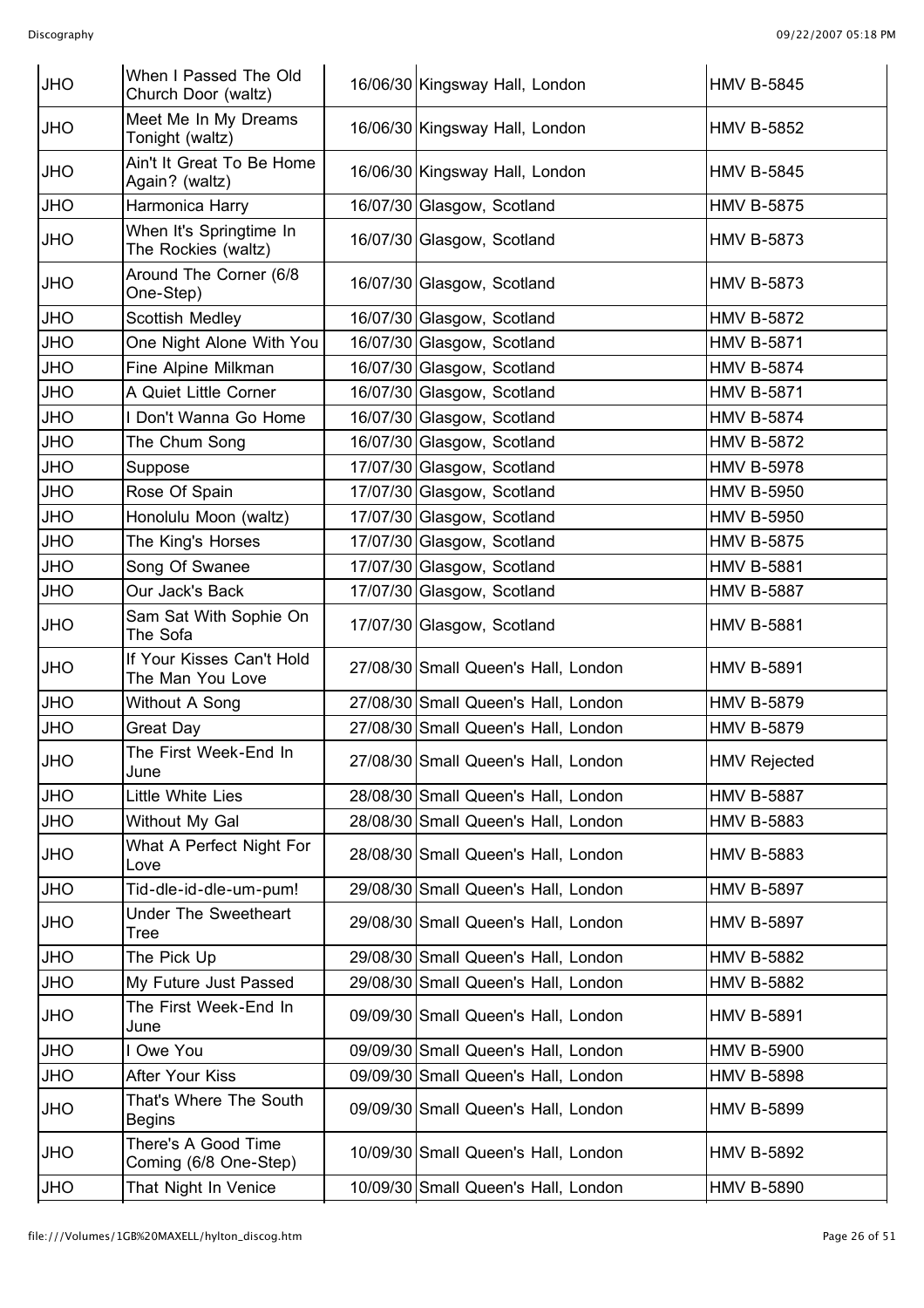| <b>JHO</b> | Dancing With Tears In My<br>Eyes (waltz)                             | 10/09/30 Small Queen's Hall, London |  |                                     | <b>HMV B-5899</b>             |                   |
|------------|----------------------------------------------------------------------|-------------------------------------|--|-------------------------------------|-------------------------------|-------------------|
| <b>JHO</b> | Over The Garden Wall                                                 |                                     |  | 10/09/30 Small Queen's Hall, London |                               | <b>HMV B-5892</b> |
| <b>JHO</b> | In A Japanese Garden                                                 |                                     |  | 12/09/30 Small Queen's Hall, London |                               | <b>HMV B-5900</b> |
| <b>OHU</b> | A Californian Serenade                                               |                                     |  | 12/09/30 Small Queen's Hall, London |                               | <b>HMV B-5890</b> |
| <b>JHO</b> | Adeline                                                              |                                     |  | 12/09/30 Small Queen's Hall, London |                               | <b>HMV B-5889</b> |
| <b>JHO</b> | Absence Makes The Heart<br><b>Grow Fonder</b>                        |                                     |  | 12/09/30 Small Queen's Hall, London |                               | <b>HMV B-5899</b> |
| <b>JHO</b> | Don't Tell Her What<br>Happened To Me                                |                                     |  | 12/09/30 Small Queen's Hall, London |                               | <b>HMV B-5898</b> |
| <b>JHO</b> | Confessin'                                                           |                                     |  | 14/10/30 Small Queen's Hall, London |                               | <b>HMV B-5910</b> |
| <b>JHO</b> | Swingin' In A Hammock                                                |                                     |  | 14/10/30 Small Queen's Hall, London |                               | <b>HMV B-5910</b> |
| <b>JHO</b> | Tomorrow Is Another Day                                              |                                     |  | 14/10/30 Small Queen's Hall, London |                               | <b>HMV B-5912</b> |
| <b>JHO</b> | Cupid On The Cake                                                    |                                     |  | 17/10/30                            | Small Queen's Hall,<br>London | <b>HMV B-5929</b> |
| <b>JHO</b> | Rollin' Down The River                                               |                                     |  | 17/10/30                            | Small Queen's Hall,<br>London | <b>HMV B-5912</b> |
| <b>JHO</b> | I'd Like To Find The Guy That Wrote The<br>Stein Song (6/8 One-Step) |                                     |  | 17/10/30                            | Small Queen's Hall,<br>London | <b>HMV B-5922</b> |
| <b>JHO</b> | Somewhere In Old Wyoming (waltz)                                     |                                     |  | 17/10/30                            | Small Queen's Hall,<br>London | <b>HMV B-5917</b> |
| <b>JHO</b> | Soldier On The Shelf                                                 |                                     |  | 21/10/30                            | Small Queen's Hall,<br>London | <b>HMV B-5917</b> |
| <b>JHO</b> | It's A Great Life                                                    |                                     |  | 21/10/30                            | Small Queen's Hall,<br>London | <b>HMV B-5933</b> |
| <b>JHO</b> | Drinking Songs - Part 1                                              |                                     |  | 21/10/30                            | Small Queen's Hall,<br>London | <b>HMV C-2074</b> |
| <b>JHO</b> | Drinking Songs - Part 2                                              |                                     |  | 21/10/30                            | Small Queen's Hall,<br>London | <b>HMV C-2074</b> |
| <b>JHO</b> | Memories Of Sullivan - Part 1                                        |                                     |  | 22/10/30                            | Kingsway Hall,<br>London      | <b>HMV C-2073</b> |
| <b>JHO</b> | Memories Of Sullivan - Part 2                                        |                                     |  | 22/10/30                            | Kingsway Hall,<br>London      | <b>HMV C-2073</b> |
| <b>OHL</b> | The Smoking Concert - Part 1                                         |                                     |  | 23/10/30                            | Small Queen's Hall,<br>London | <b>HMV C-2079</b> |
| <b>OHL</b> | The Smoking Concert - Part 2                                         |                                     |  | 23/10/30                            | Small Queen's Hall,<br>London | <b>HMV C-2079</b> |
| <b>OHL</b> | Am The Words, You Are The Melody                                     |                                     |  | 23/10/30                            | Small Queen's Hall,<br>London | <b>HMV B-5928</b> |
| JHO        | More Melodious Memories - Part 1                                     |                                     |  | 24/10/30                            | Small Queen's Hall,<br>London | <b>HMV C-2095</b> |
| <b>OHL</b> | More Melodious Memories - Part 2                                     |                                     |  | 24/10/30                            | Small Queen's Hall,<br>London | <b>HMV C-2095</b> |
| <b>OHL</b> | Still More Old Songs - Part 1                                        |                                     |  | 24/10/30                            | Small Queen's Hall,<br>London | <b>HMV C-2082</b> |
| JHO        | Still More Old Songs - Part 2                                        |                                     |  | 27/10/30                            | Small Queen's Hall,<br>London | <b>HMV C-2082</b> |
| <b>OHL</b> | Gorgonzola (6/8 One-Step)                                            |                                     |  | 27/10/30                            | Small Queen's Hall,<br>London | <b>HMV B-5922</b> |
| <b>OHL</b> | There's Something About An Old-Fashioned<br>Girl                     |                                     |  | 27/10/30                            | Small Queen's Hall,<br>London | <b>HMV B-5928</b> |
|            |                                                                      |                                     |  |                                     | <b>Cmall Ougan's Hall</b>     |                   |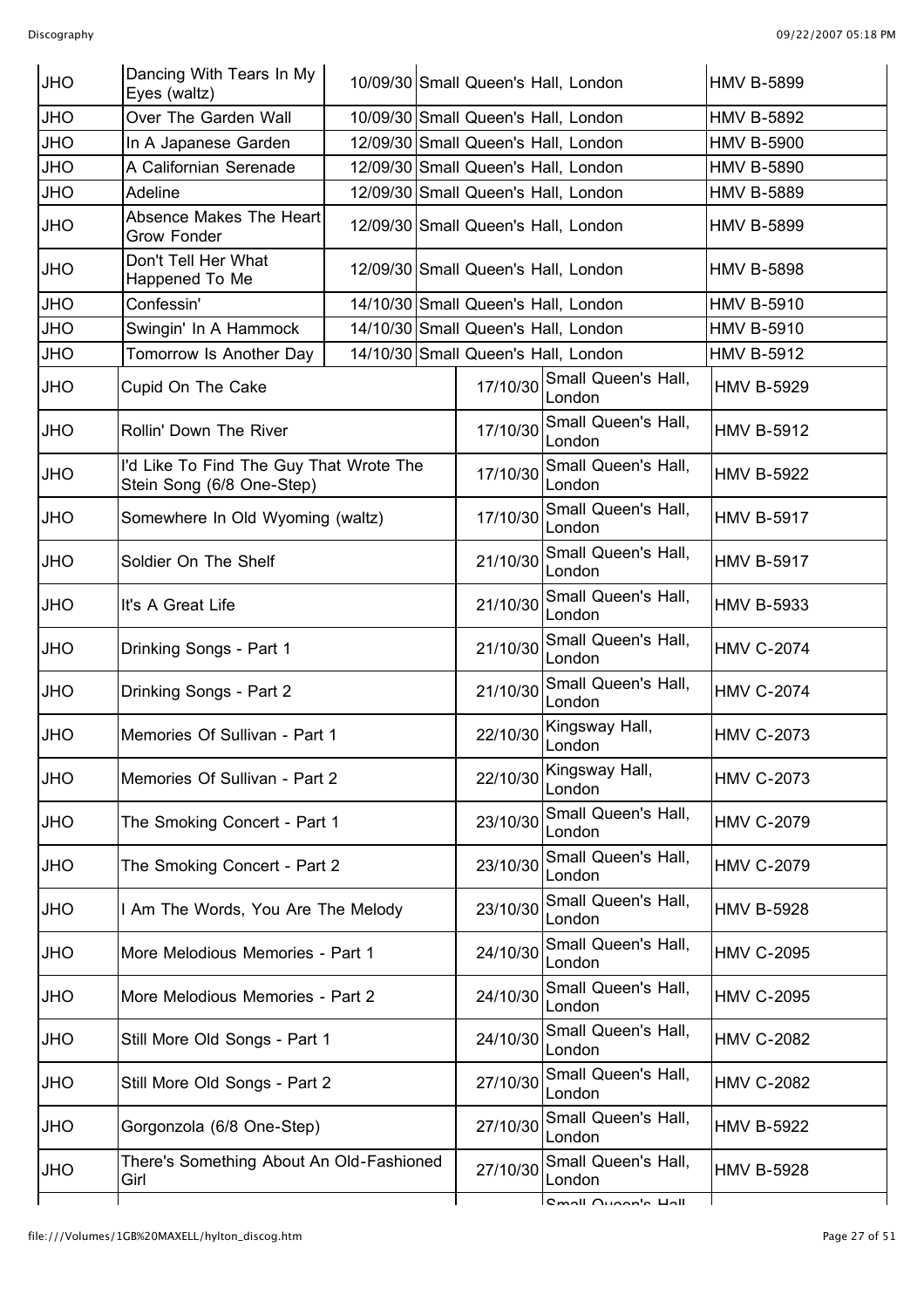| <b>JHO</b> | My Ideal                          |          | $27/10/30$   $\frac{1}{10}$ . $\frac{1}{10}$ where $\frac{1}{10}$ and $\frac{1}{10}$<br>London | <b>HMV B-5933</b>   |
|------------|-----------------------------------|----------|------------------------------------------------------------------------------------------------|---------------------|
| <b>JHO</b> | Never Swat A Fly                  | 28/10/30 | Small Queen's Hall,<br>London                                                                  | <b>HMV B-5943</b>   |
| <b>OHL</b> | <b>Sing Something Simple</b>      | 28/10/30 | Small Queen's Hall,<br>London                                                                  | <b>HMV B-5943</b>   |
| <b>OHL</b> | Tap Your Feet                     | 28/10/30 | Small Queen's Hall,<br>London                                                                  | <b>HMV B-5939</b>   |
| <b>OHL</b> | Stick 'Em Up                      | 28/10/30 | Small Queen's Hall,<br>London                                                                  | <b>HMV B-5929</b>   |
| <b>OHL</b> | Let's Be Sentimental              | 28/10/30 | Small Queen's Hall,<br>London                                                                  | <b>HMV B-5923</b>   |
| <b>OHL</b> | Dancing On The Ceiling            | 30/10/30 | Small Queen's Hall,<br>London                                                                  | <b>HMV B-5923</b>   |
| <b>OHL</b> | Talkie Hits Medley - Part 1       | 30/10/30 | Small Queen's Hall,<br>London                                                                  | <b>HMV B-5926</b>   |
| <b>OHL</b> | Talkie Hits Medley - Part 2       | 30/10/30 | Small Queen's Hall,<br>London                                                                  | <b>HMV B-5926</b>   |
| <b>JHO</b> | Eton Boating Song (waltz)         | 31/10/30 | Small Queen's Hall,<br>London                                                                  | <b>HMV Rejected</b> |
| <b>JHO</b> | Nippy - Selection, Part 1         | 31/10/30 | Small Queen's Hall,<br>London                                                                  | <b>HMV B-5927</b>   |
| <b>OHL</b> | Nippy - Selection, Part 2         | 31/10/30 | Small Queen's Hall,<br>London                                                                  | <b>HMV B-5927</b>   |
| <b>JHO</b> | Beyond The Blue Horizon           | 31/10/30 | Small Queen's Hall,<br>London                                                                  | <b>HMV B-5924</b>   |
| <b>JHO</b> | Give Me A Moment, Please (waltz)  | 31/10/30 | Small Queen's Hall,<br>London                                                                  | <b>HMV B-5924</b>   |
| <b>JHO</b> | Maurice Chevalier Medley - Part 1 |          | 28/11/30 Paris, France                                                                         | <b>HMV B-3686</b>   |
| <b>JHO</b> | Maurice Chevalier Medley - Part 2 |          | 28/11/30 Paris, France                                                                         | <b>HMV B-3686</b>   |
| <b>JHO</b> | Go Home And Tell Your Mother      |          | 28/11/30 Paris, France                                                                         | <b>HMV B-5939</b>   |
| <b>JHO</b> | Maurice Chevalier Medley - Part 3 |          | 28/11/30 Paris, France                                                                         | <b>HMV K-3065</b>   |
| <b>JHO</b> | Maurice Chevalier Medley - Part 4 |          | 28/11/30 Paris, France                                                                         | <b>HMV K-3065</b>   |
| <b>JHO</b> | Singing A Song To The Stars       | 21/12/30 | Small Queen's Hall,<br>London                                                                  | <b>HMV Rejected</b> |
| <b>OHL</b> | Under The Roofs Of Paris (waltz)  | 21/12/30 | Small Queen's Hall,<br>London                                                                  | <b>HMV B-5949</b>   |
| <b>OHL</b> | Sing (A Happy Little Thing)       | 21/12/30 | Small Queen's Hall,<br>London                                                                  | <b>HMV Rejected</b> |
| <b>OHL</b> | Here Comes The Sun                | 21/12/30 | Small Queen's Hall,<br>London                                                                  | <b>HMV B-5948</b>   |
| <b>OHL</b> | Singing A Song To The Stars       | 05/01/31 | Small Queen's Hall,<br>London                                                                  | <b>HMV B-5949</b>   |
| <b>OHL</b> | Sing (A Happy Little Thing)       | 05/01/31 | Small Queen's Hall,<br>London                                                                  | <b>HMV B-5948</b>   |
| <b>OHL</b> | I'm Yours                         | 05/01/31 | Small Queen's Hall,<br>London                                                                  | <b>HMV B-5964</b>   |
| <b>OHL</b> | Sweet Jennie Lee                  | 14/01/31 | Small Queen's Hall,<br>London                                                                  | <b>HMV B-5962</b>   |
| <b>OHL</b> | If You Can't Sing, Whistle        | 14/01/31 | Small Queen's Hall,<br>London                                                                  | <b>HMV B-5962</b>   |
|            |                                   |          | <b>Cmall Ougan's Hall</b>                                                                      |                     |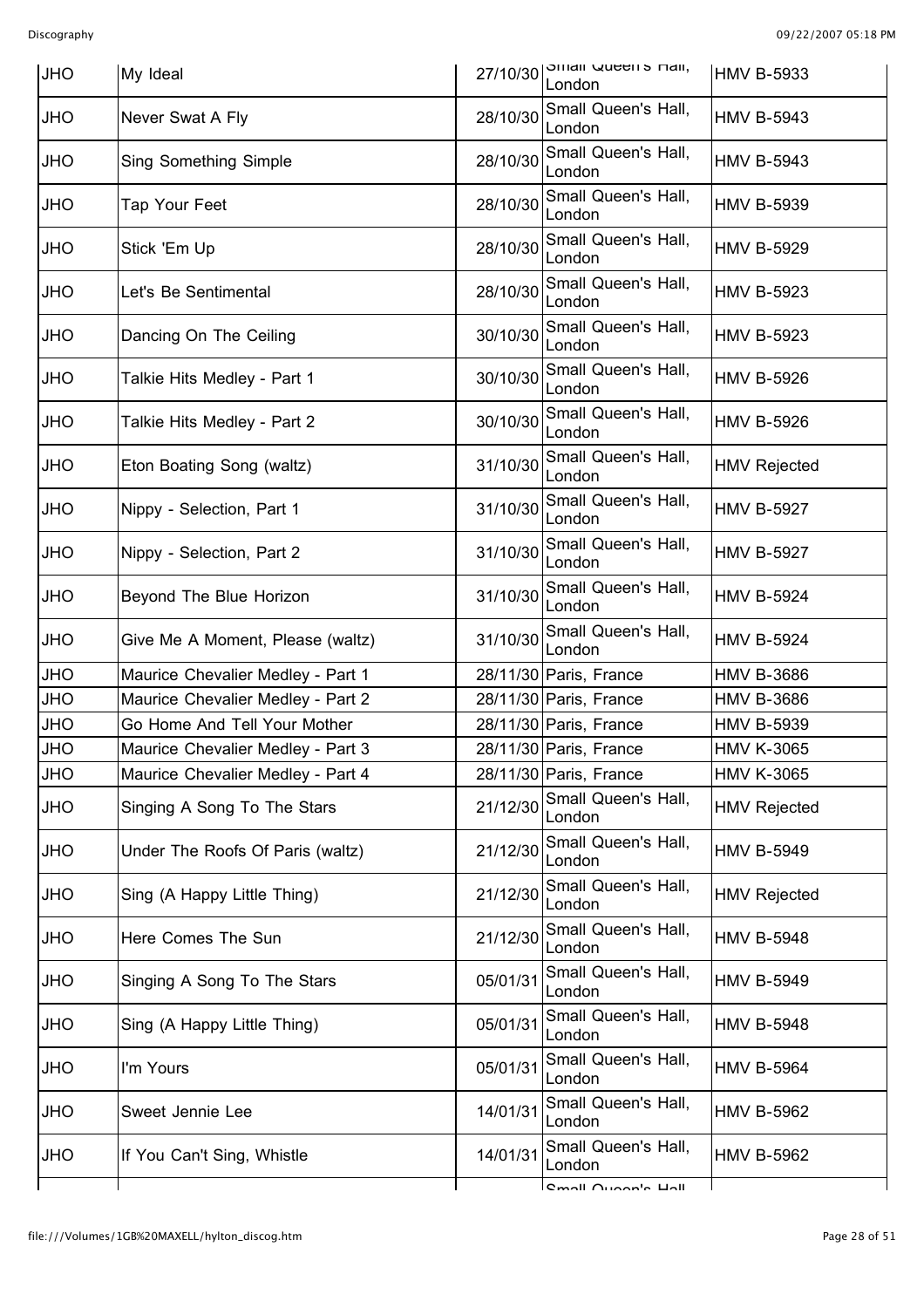| <b>JHO</b> | Sitting On A Five-Barred Gate                     | 14/01/31 | <b>OTTIGII QUEETTS FIGII,</b><br>London | <b>HMV B-5961</b> |
|------------|---------------------------------------------------|----------|-----------------------------------------|-------------------|
| <b>JHO</b> | Oh Donna Clara (tango)                            | 14/01/31 | Small Queen's Hall,<br>London           | <b>HMV B-5963</b> |
| <b>OHL</b> | I Don't Want To Dream                             | 14/01/31 | Small Queen's Hall,<br>London           | <b>HMV B-5963</b> |
| <b>OHL</b> | Always In All Ways                                | 16/01/31 | Small Queen's Hall,<br>London           | <b>HMV B-5964</b> |
| <b>OHL</b> | <b>Baby's Birthday Party</b>                      | 16/01/31 | Small Queen's Hall,<br>London           | <b>HMV B-5966</b> |
| <b>OHL</b> | We All Go Oo-Ha-Ha Together                       | 16/01/31 | Small Queen's Hall,<br>London           | <b>HMV B-5961</b> |
| <b>OHL</b> | Reaching For The Moon (waltz)                     | 16/01/31 | Small Queen's Hall,<br>London           | <b>HMV B-5985</b> |
| <b>JHO</b> | Wedding Bells Are Ringing For Sally (waltz)       | 16/01/31 | Small Queen's Hall,<br>London           | <b>HMV B-5976</b> |
| <b>JHO</b> | Song Of The Drum                                  | 28/01/31 | Small Queen's Hall,<br>London           | <b>HMV B-5970</b> |
| <b>JHO</b> | Between The Devil And The Deep Blue Sea           | 28/01/31 | Small Queen's Hall,<br>London           | <b>HMV B-5966</b> |
| <b>JHO</b> | It's Not You                                      | 30/01/31 | Small Queen's Hall,<br>London           | <b>HMV B-5971</b> |
| <b>JHO</b> | There's Always Tomorrow                           | 30/01/31 | Small Queen's Hall,<br>London           | <b>HMV B-5971</b> |
| <b>JHO</b> | Within My Heart                                   | 30/01/31 | Small Queen's Hall,<br>London           | <b>HMV B-5970</b> |
| <b>OHL</b> | The Little Things In Life                         | 30/01/31 | Small Queen's Hall,<br>London           | <b>HMV B-5972</b> |
| <b>JHO</b> | Shamrock Land - Part 1                            | 02/02/31 | Small Queen's Hall,<br>London           | <b>HMV C-2172</b> |
| <b>JHO</b> | Shamrock Land - Part 2                            | 02/02/31 | Small Queen's Hall,<br>London           | <b>HMV C-2172</b> |
| <b>JHO</b> | Don't Forget Me In Your Dreams                    | 02/02/31 | Small Queen's Hall,<br>London           | <b>HMV B-5988</b> |
| <b>OHL</b> | <b>Cheerful Little Earful</b>                     | 03/02/31 | Small Queen's Hall,<br>London           | <b>HMV B-5972</b> |
| <b>OHL</b> | Choo-Choo                                         | 03/02/31 | Small Queen's Hall,<br>London           | <b>HMV B-5973</b> |
| <b>OHL</b> | Topsy-Turvy Talk                                  | 03/02/31 | Small Queen's Hall,<br>London           | <b>HMV B-5973</b> |
| <b>OHL</b> | Songs I Heard At Mother's Knee                    | 11/02/31 | Friends' Meeting<br>House, London       | <b>HMV B-5986</b> |
| <b>OHL</b> | I'm Alone Because I Love You (waltz)              | 11/02/31 | Friends' Meeting<br>House, London       | <b>HMV B-5986</b> |
| <b>OHL</b> | The Silver-Toned Chimes Of The Angelus<br>(waltz) | 11/02/31 | Friends' Meeting<br>House, London       | <b>HMV B-5978</b> |
| <b>OHL</b> | <b>Clowning The Blues Away</b>                    | 11/02/31 | Friends' Meeting<br>House, London       | <b>HMV B-5976</b> |
| <b>JHO</b> | Say Yes                                           | 13/02/31 | Small Queen's Hall,<br>London           | <b>HMV B-5988</b> |
| <b>OHL</b> | 99 Out Of A Hundred (6/8 One-Step)                | 13/02/31 | Small Queen's Hall,<br>London           | <b>HMV B-5987</b> |
|            |                                                   |          | <b>Cmall Ougan's Hall</b>               |                   |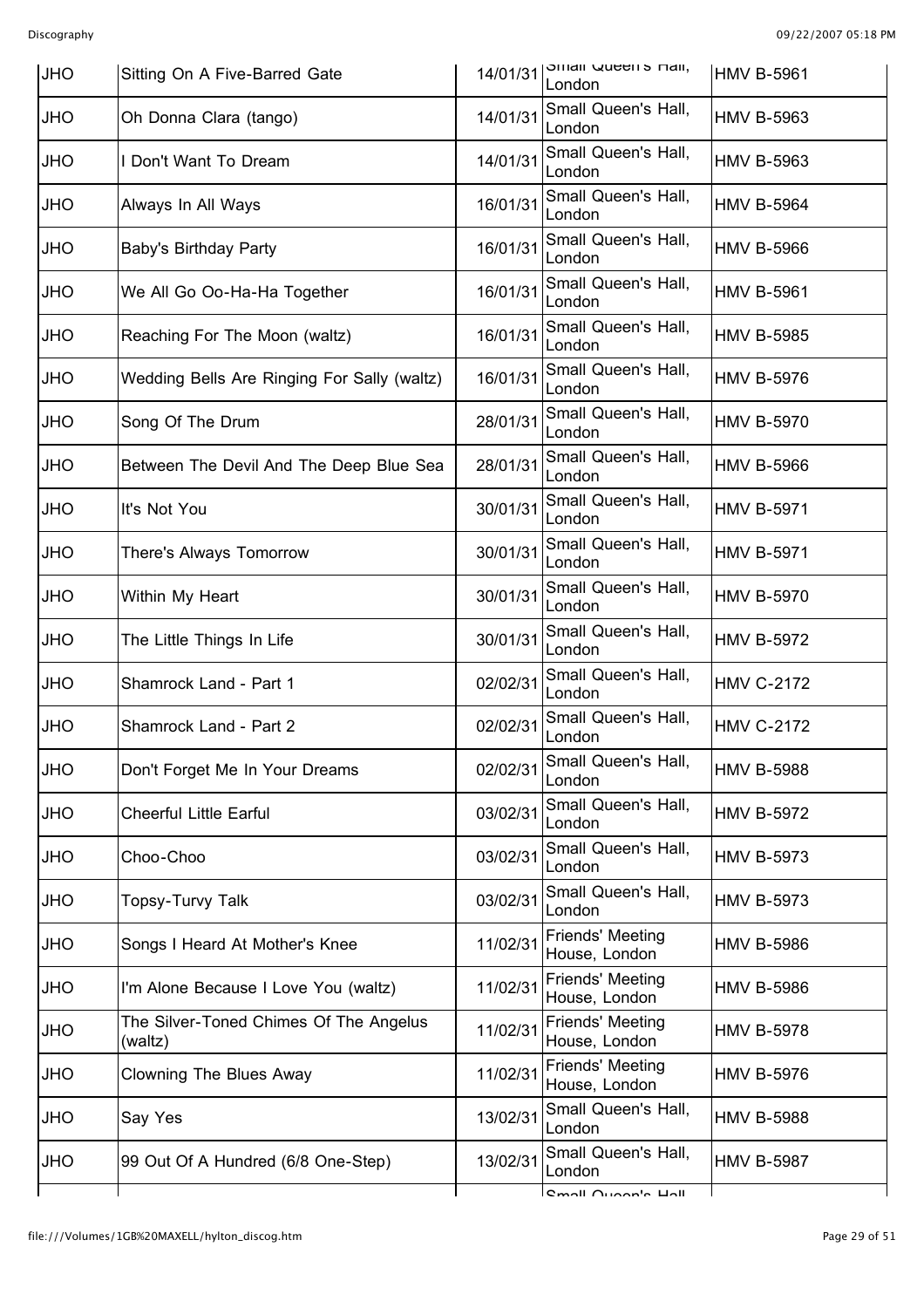| <b>JHO</b> | The Wedding Of The Garden Insects                   | 13/02/31 | omali Queens nali,<br>London         | <b>HMV B-5995</b>   |
|------------|-----------------------------------------------------|----------|--------------------------------------|---------------------|
| <b>OHL</b> | She's A Very Good Friend Of Mine (6/8 One-<br>Step) | 13/02/31 | Small Queen's Hall,<br>London        | <b>HMV B-5985</b>   |
| <b>OHL</b> | Betty Co-ed (6/8 One-Step)                          | 13/02/31 | Small Queen's Hall,<br>London        | <b>HMV B-5987</b>   |
| <b>OHL</b> | Ten Cents A Dance                                   |          | 03/03/31 Milan, Italy                | <b>HMV B-5991</b>   |
| <b>JHO</b> | I Haven't Heard A Single Word From Baby             |          | 03/03/31 Milan, Italy                | <b>HMV B-5991</b>   |
| <b>OHL</b> | Your Eyes                                           |          | 03/03/31 Milan, Italy                | <b>HMV B-5997</b>   |
| <b>OHL</b> | Hurt                                                |          | 09/03/31 Berlin, Germany             | <b>HMV B-5995</b>   |
| <b>JHO</b> | I Lost My Gal Again                                 |          | 09/03/31 Berlin, Germany             | <b>HMV B-5996</b>   |
| <b>JHO</b> | Hello, Beautiful!                                   |          | 09/03/31 Berlin, Germany             | <b>HMV B-5994</b>   |
| <b>OHL</b> | Egyptian-Ella                                       |          | 11/03/31 Berlin, Germany             | <b>HMV B-5996</b>   |
| <b>JHO</b> | The One-Man Band                                    |          | 11/03/31 Berlin, Germany             | <b>HMV B-5994</b>   |
| <b>OHL</b> | O Dorothea                                          |          | 11/03/31 Berlin, Germany             | <b>HMV Rejected</b> |
| <b>OHL</b> | It Would Be Wonderful                               |          | 11/03/31 Berlin, Germany             | <b>HMV B-5997</b>   |
| <b>OHL</b> | <b>Without Love</b>                                 |          | 09/04/31 Paris, France               | <b>HMV B-6003</b>   |
| <b>OHL</b> | Nos Bons Vieux Airs - Part 1                        |          | 09/04/31 Paris, France               | <b>HMV K-6230</b>   |
| <b>OHL</b> | Nos Bons Vieux Airs - Part 2                        |          | 09/04/31 Paris, France               | <b>HMV K-6230</b>   |
| <b>JHO</b> | Potpourri de vielles chansons - Part 1              |          | 09/04/31 Paris, France               | <b>HMV K-6378</b>   |
| <b>OHL</b> | Potpourri de vielles chansons - Part 2              |          | 09/04/31 Paris, France               | <b>HMV K-6378</b>   |
| <b>OHL</b> | Francaise                                           |          | 09/04/31 Paris, France               | <b>HMV Rejected</b> |
| <b>OHL</b> | Lonesome Lover                                      |          | 11/04/31 Paris, France               | <b>HMV B-6004</b>   |
| <b>OHL</b> | Got The Bench, Got The Park                         |          | 11/04/31 Paris, France               | <b>HMV B-6013</b>   |
| <b>OHL</b> | River, Stay 'Way From My Door                       |          | 11/04/31 Paris, France               | <b>HMV B-6004</b>   |
| <b>OHL</b> | White Horse Inn - Selection, Part 1                 |          | 13/04/31 Paris, France               | <b>HMV B-6006</b>   |
| <b>OHL</b> | Hurt                                                |          | 13/04/31 Paris, France               | <b>HMV B-5995</b>   |
| <b>JHO</b> | White Horse Inn - Selection, Part 2                 |          | 13/04/31 Paris, France               | <b>HMV B-6006</b>   |
| <b>JHO</b> | Thank Your Father                                   |          | 13/04/31 Paris, France               | <b>HMV B-6003</b>   |
| <b>JHO</b> | Let's Get Friendly                                  | 04/05/31 | Small Queen's Hall,<br>London        | <b>HMV B-6012</b>   |
| <b>OHL</b> | <b>Bubbling Over With Love</b>                      | 04/05/31 | Small Queen's Hall,<br>London        | <b>HMV B-6012</b>   |
| <b>OHL</b> | <b>Girl Of A Million Dreams</b>                     | 04/05/31 | Small Queen's Hall,<br>London        | <b>HMV B-6013</b>   |
| <b>OHL</b> | When I Take My Sugar To Tea                         | 04/05/31 | Small Queen's Hall,<br>London        | <b>HMV B-6016</b>   |
| <b>OHL</b> | Bweavin' On De Window                               | 06/05/31 | Small Queen's Hall,<br>London        | <b>HMV Rejected</b> |
| <b>OHL</b> | When The Guards Are On Parade                       | 06/05/31 | Small Queen's Hall,<br>London        | <b>HMV B-6015</b>   |
| <b>OHL</b> | City Lights                                         | 06/05/31 | Small Queen's Hall,<br>London        | <b>HMV B-6025</b>   |
| <b>OHL</b> | Oh! Rosalita (tango)                                | 06/05/31 | Small Queen's Hall,<br>London        | <b>HMV B-6015</b>   |
| <b>OHL</b> | By The River Sainte Marie                           | 06/05/31 | Small Queen's Hall,<br>London        | <b>HMV B-6016</b>   |
| <b>JHO</b> | Pretty Kitty Kelly (waltz)                          | 02/06/31 | Empire Theater,<br>Glasgow, Scotland | <b>HMV B-6026</b>   |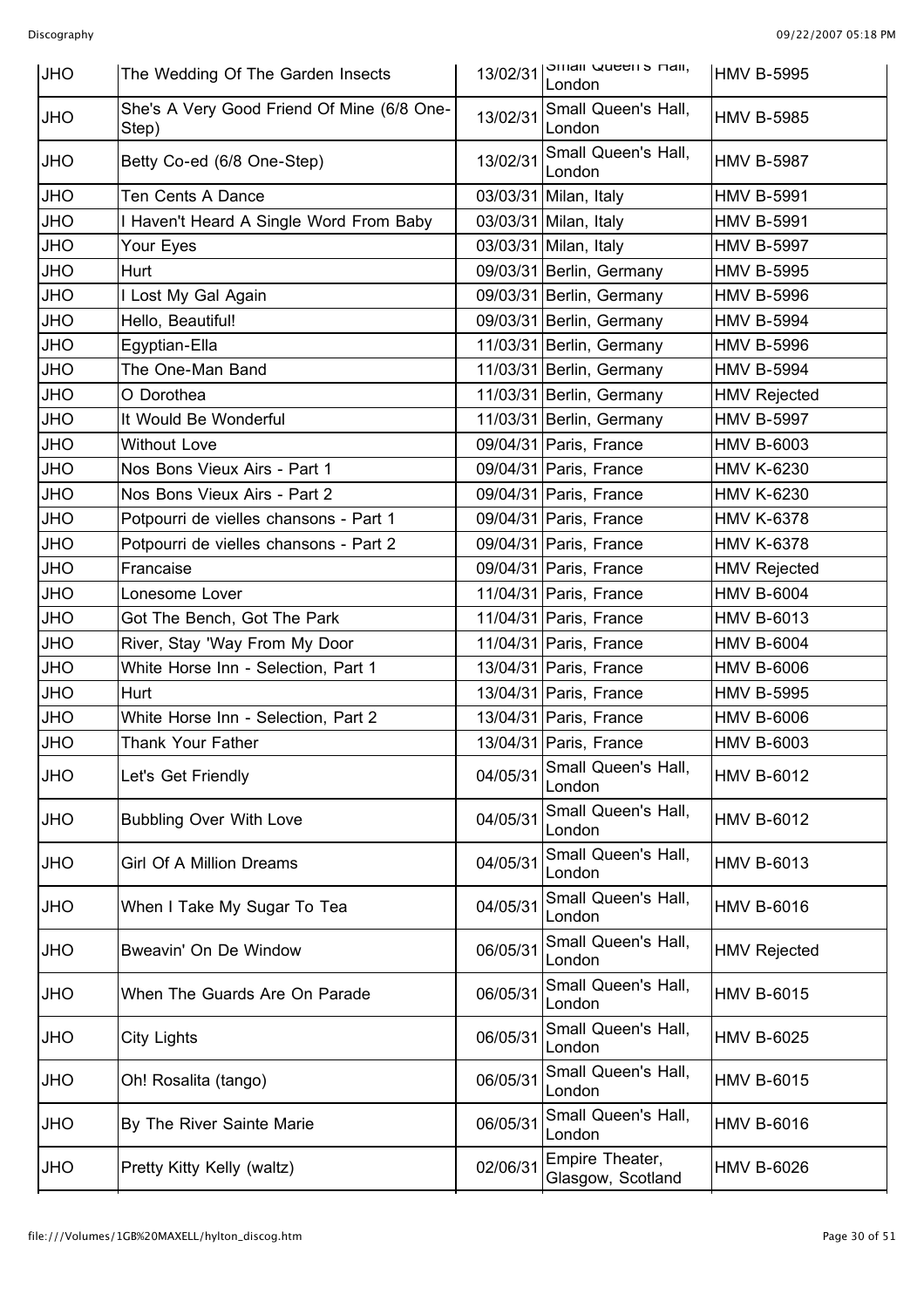| <b>JHO</b> | My Brother Makes The Noises For The<br><b>Talkies</b> | 02/06/31 | Empire Theater,<br>Glasgow, Scotland | <b>HMV B-6024</b> |
|------------|-------------------------------------------------------|----------|--------------------------------------|-------------------|
| <b>OHL</b> | My Brother Makes The Noises For The<br><b>Talkies</b> | 02/06/31 | Empire Theater,<br>Glasgow, Scotland | Zonophone 6012    |
| JHO        | <b>Fourteen Rollicking Sailors</b>                    | 02/06/31 | Empire Theater,<br>Glasgow, Scotland | <b>HMV B-6024</b> |
| JHO        | <b>Fourteen Rollicking Sailors</b>                    | 02/06/31 | Empire Theater,<br>Glasgow, Scotland | Zonophone 6012    |
| <b>OHU</b> | When The Moon Comes Over The Mountain<br>(waltz)      | 02/06/31 | Empire Theater,<br>Glasgow, Scotland | <b>HMV B-6027</b> |
| <b>OHU</b> | Bweavin' On De Window                                 | 02/06/31 | Empire Theater,<br>Glasgow, Scotland | <b>HMV B-6027</b> |
| <b>OHL</b> | Scottish Hikers' Song                                 | 02/06/31 | Empire Theater,<br>Glasgow, Scotland | <b>HMV B-6026</b> |
| <b>OHU</b> | <b>Bell-Bottom Trousers</b>                           | 02/06/31 | Empire Theater,<br>Glasgow, Scotland | <b>HMV B-6025</b> |
| JHO        | Wedding Of The Rose                                   | 16/06/31 | Small Queen's Hall,<br>London        | <b>HMV B-3790</b> |
| <b>JHO</b> | Come To Me                                            | 16/06/31 | Small Queen's Hall,<br>London        | <b>HMV B-6036</b> |
| <b>OHU</b> | Lucerne (waltz)                                       | 16/06/31 | Small Queen's Hall,<br>London        | <b>HMV B-6037</b> |
| <b>OHU</b> | The Grasshoppers' Dance                               | 16/06/31 | Small Queen's Hall,<br>London        | <b>HMV B-3790</b> |
| JHO        | Springtime Reminds Me Of You (waltz)                  | 16/06/31 | Small Queen's Hall,<br>London        | <b>HMV B-6046</b> |
| <b>OHU</b> | Springtime Reminds Me Of You (waltz)                  | 16/06/31 | Small Queen's Hall,<br>London        | Zonophone 6045    |
| <b>OHU</b> | If You Haven't Got Love                               | 18/06/31 | Small Queen's Hall,<br>London        | <b>HMV B-6036</b> |
| JHO        | Little Sweetheart Of The Prairie (waltz)              | 18/06/31 | Small Queen's Hall,<br>London        | <b>HMV B-6043</b> |
| <b>JHO</b> | Little Sweetheart Of The Prairie (waltz)              | 18/06/31 | Small Queen's Hall,<br>London        | Zonophone 6042    |
| <b>OHL</b> | Life                                                  | 18/06/31 | Small Queen's Hall,<br>London        | <b>HMV B-6037</b> |
| <b>OHL</b> | Yet                                                   | 18/06/31 | Small Queen's Hall,<br>London        | <b>HMV B-6043</b> |
| <b>OHL</b> | Yet                                                   | 18/06/31 | Small Queen's Hall,<br>London        | Zonophone 6042    |
| <b>OHL</b> | If You're Really And Truly In Love                    | 26/06/31 | Small Queen's Hall,<br>London        | <b>HMV B-6041</b> |
| OHU        | We're All Good Pals At Last (6/8 One-Step)            | 26/06/31 | Small Queen's Hall,<br>London        | <b>HMV B-6042</b> |
| <b>OHL</b> | <b>Try</b>                                            | 26/06/31 | Small Queen's Hall,<br>London        | <b>HMV B-6042</b> |
| <b>OHL</b> | We're All Alone (waltz)                               | 26/06/31 | Small Queen's Hall,<br>London        | <b>HMV B-6041</b> |
| OHU        | Love For Sale                                         | 02/07/31 | Small Queen's Hall,<br>London        | <b>HMV B-6046</b> |
| <b>OHL</b> | Love For Sale                                         | 02/07/31 | Small Queen's Hall,<br>London        | Zonophone 6045    |
|            |                                                       |          | <b>Cmall Ougan's Hall</b>            |                   |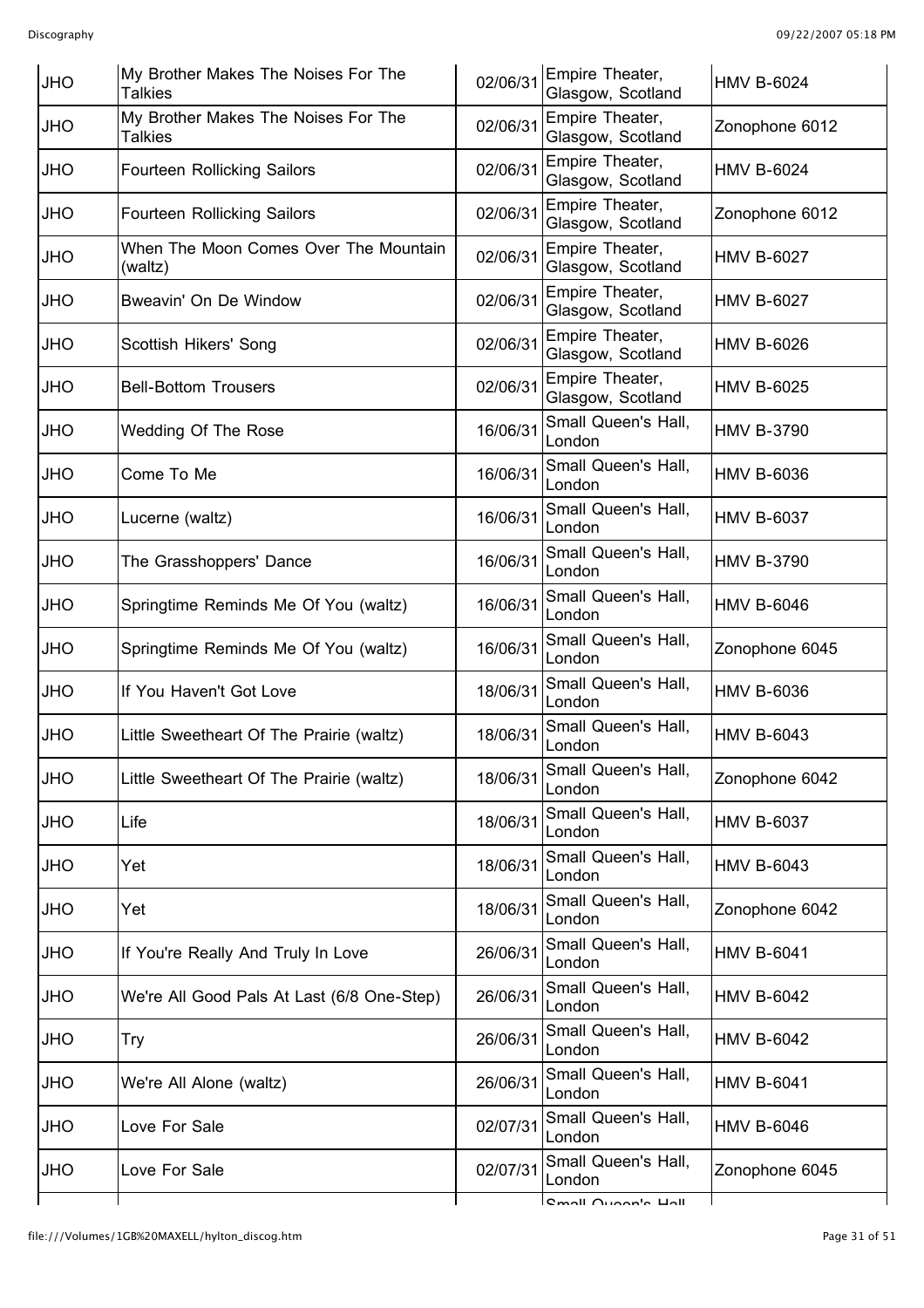| <b>JHO</b> | <b>Trees</b>                                | 02/07/31 | <b>STIRIL QUEELLS FRAIL</b><br>London    | <b>HMV B-6048</b>   |
|------------|---------------------------------------------|----------|------------------------------------------|---------------------|
| <b>JHO</b> | Trees                                       | 02/07/31 | Small Queen's Hall,<br>London            | Zonophone 6044      |
| <b>JHO</b> | O Cara Mia                                  | 02/07/31 | Small Queen's Hall,<br>London            | <b>HMV B-6045</b>   |
| JHO        | O Cara Mia                                  | 02/07/31 | Small Queen's Hall,<br>London            | Zonophone 6051      |
| <b>OHL</b> | Oh! Glory                                   | 02/07/31 | Small Queen's Hall,<br>London            | <b>HMV B-6045</b>   |
| <b>JHO</b> | Oh! Glory                                   | 02/07/31 | Small Queen's Hall,<br>London            | Zonophone 6051      |
| JHO        | The Match Parade                            | 02/07/31 | Small Queen's Hall,<br>London            | <b>HMV B-6048</b>   |
| <b>OHL</b> | The Match Parade                            | 02/07/31 | Small Queen's Hall,<br>London            | Zonophone 6044      |
| <b>JHO</b> | Pardon, Madame                              | 22/07/31 | Small Queen's Hall,<br>London            | <b>HMV B-6053</b>   |
| JHO        | Good-Night                                  | 22/07/31 | Small Queen's Hall,<br>London            | <b>HMV B-6053</b>   |
| <b>OHL</b> | Viktoria And Her Hussar - Selection, Part 1 | 22/07/31 | Small Queen's Hall,<br>London            | <b>HMV B-6054</b>   |
| <b>JHO</b> | Viktoria And Her Hussar - Selection, Part 2 | 22/07/31 | Small Queen's Hall,<br>London            | <b>HMV B-6054</b>   |
| JHO        | Put Your Loving Arms Around Me (waltz)      | 22/07/31 | Small Queen's Hall,<br>London            | <b>HMV B-6060</b>   |
| <b>OHL</b> | Put Your Loving Arms Around Me (waltz)      | 22/07/31 | Small Queen's Hall,<br>London            | Zonophone 6015      |
| <b>JHO</b> | Sitting At A Table Laid For Two             | 25/08/31 | <b>Friends' Meeting</b><br>House, London | <b>HMV Rejected</b> |
| JHO        | You Do Something To Me                      | 25/08/31 | Friends' Meeting<br>House, London        | <b>HMV Rejected</b> |
| <b>OHL</b> | That Certain Thing                          | 25/08/31 | Friends' Meeting<br>House, London        | <b>HMV Rejected</b> |
| <b>OHL</b> | Rocky Mountain Lullaby (waltz)              | 25/08/31 | Friends' Meeting<br>House, London        | <b>HMV Rejected</b> |
| <b>OHL</b> | Little Old Church In The Valley (waltz)     | 26/08/31 | <b>Friends' Meeting</b><br>House, London | <b>HMV Rejected</b> |
| <b>OHL</b> | Waltzes From Vienna - Selection, Part 1     | 26/08/31 | <b>Friends' Meeting</b><br>House, London | <b>HMV Rejected</b> |
| <b>OHL</b> | Waltzes From Vienna - Selection, Part 2     | 26/08/31 | Friends' Meeting<br>House, London        | <b>HMV Rejected</b> |
| <b>OHL</b> | Ain't That The Way It Goes?                 | 26/08/31 | <b>Friends' Meeting</b><br>House, London | <b>HMV Rejected</b> |
| <b>OHL</b> | Would You Take Me Back Again? (waltz)       | 26/08/31 | Friends' Meeting<br>House, London        | <b>HMV Rejected</b> |
| <b>OHL</b> | Today I Feel So Happy                       | 26/08/31 | Friends' Meeting<br>House, London        | <b>HMV Rejected</b> |
| <b>OHL</b> | Sitting At A Table Laid For Two             | 07/09/31 | Small Queen's Hall,<br>London            | <b>HMV B-6070</b>   |
| <b>OHL</b> | Sitting At A Table Laid For Two             | 07/09/31 | Small Queen's Hall,<br>London            | Zonophone 6043      |
|            |                                             |          | <b>Cmall Ougan's Hall</b>                |                     |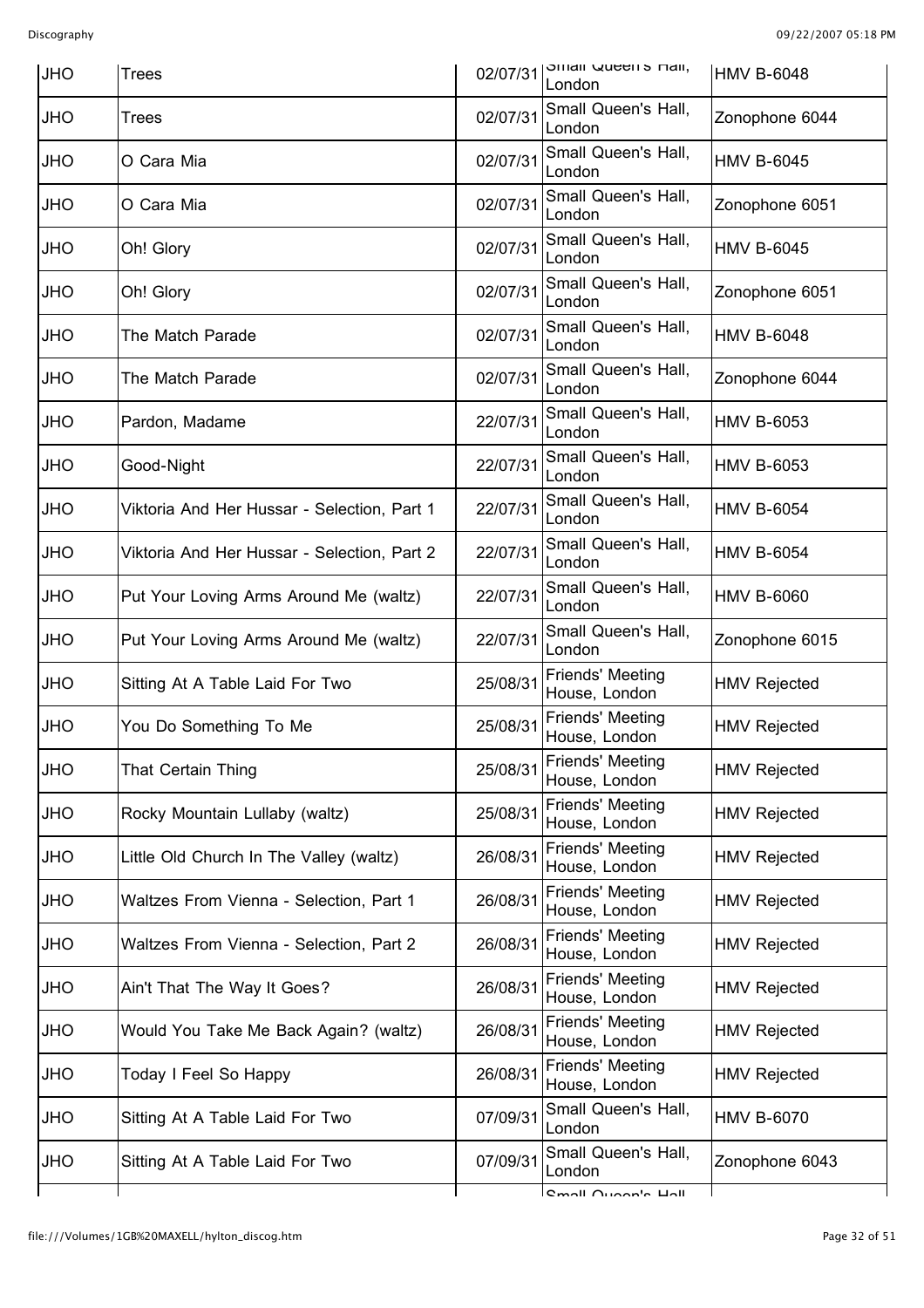| <b>JHO</b> | Today I Feel So Happy                    | 07/09/31 | <b>STIRI QUEETTS HAIL,</b><br>London   | <b>HMV B-6070</b>   |
|------------|------------------------------------------|----------|----------------------------------------|---------------------|
| <b>JHO</b> | Today I Feel So Happy                    | 07/09/31 | Small Queen's Hall,<br>London          | Zonophone 6043      |
| <b>OHL</b> | Rocky Mountain Lullaby (waltz)           | 07/09/31 | Small Queen's Hall,<br>London          | <b>HMV B-6060</b>   |
| <b>OHL</b> | Rocky Mountain Lullaby (waltz)           | 07/09/31 | Small Queen's Hall,<br>London          | Zonophone 6015      |
| JHO        | Little Old Church In The Valley (waltz)  | 07/09/31 | Small Queen's Hall,<br>London          | <b>HMV B-6059</b>   |
| <b>OHL</b> | Little Old Church In The Valley (waltz)  | 07/09/31 | Small Queen's Hall,<br>London          | Zonophone 6046      |
| <b>OHL</b> | Ain't That The Way It Goes?              | 07/09/31 | Small Queen's Hall,<br>London          | <b>HMV B-6059</b>   |
| JHO        | Ain't That The Way It Goes?              | 07/09/31 | Small Queen's Hall,<br>London          | Zonophone 6046      |
| <b>OHL</b> | Jolly Good Company (6/8 One-Step)        | 07/09/31 | Small Queen's Hall,<br>London          | <b>HMV B-6069</b>   |
| <b>JHO</b> | The Changing Of The Guard (6/8 One-Step) | 10/09/31 | Abbey Road, St.<br>John's Wood, London | <b>HMV Rejected</b> |
| JHO        | Waltzes From Vienna - Selection, Part 1  | 10/09/31 | Abbey Road, St.<br>John's Wood, London | <b>HMV Rejected</b> |
| <b>OHL</b> | Waltzes From Vienna - Selection, Part 2  | 10/09/31 | Abbey Road, St.<br>John's Wood, London | <b>HMV Rejected</b> |
| <b>JHO</b> | You Do Something To Me                   | 10/09/31 | Abbey Road, St.<br>John's Wood, London | <b>HMV Rejected</b> |
| JHO        | Would You Take Me Back Again? (waltz)    | 10/09/31 | Abbey Road, St.<br>John's Wood, London | <b>HMV Rejected</b> |
| <b>OHL</b> | <b>Time Alone Will Tell</b>              | 10/09/31 | Abbey Road, St.<br>John's Wood, London | <b>HMV Rejected</b> |
| <b>OHL</b> | Time Alone Will Tell (take 4)            | 11/09/31 | Abbey Road, St.<br>John's Wood, London | <b>HMV B-6064</b>   |
| <b>OHL</b> | Time Alone Will Tell (take 4)            | 11/09/31 | Abbey Road, St.<br>John's Wood, London | Zonophone 6013      |
| <b>JHO</b> | Love Is Like That                        | 11/09/31 | Abbey Road, St.<br>John's Wood, London | <b>HMV Rejected</b> |
| <b>OHL</b> | I Believe In You (take 2)                | 11/09/31 | Abbey Road, St.<br>John's Wood, London | <b>HMV B-6064</b>   |
| <b>OHL</b> | Believe In You (take 2)                  | 11/09/31 | Abbey Road, St.<br>John's Wood, London | Zonophone 6013      |
| <b>JHO</b> | You Are My Heart's Delight               | 11/09/31 | Abbey Road, St.<br>John's Wood, London | <b>HMV Rejected</b> |
| <b>OHL</b> | You Were My Salvation                    | 11/09/31 | Abbey Road, St.<br>John's Wood, London | <b>HMV B-6074</b>   |
| JHO        | You Were My Salvation                    | 11/09/31 | Abbey Road, St.<br>John's Wood, London | Zonophone 6047      |
| <b>JHO</b> | Goodnight, Sweetheart                    | 14/09/31 | Abbey Road, St.<br>John's Wood, London | <b>HMV Rejected</b> |
| JHO        | Time On My Hands                         | 14/09/31 | Abbey Road, St.<br>John's Wood, London | <b>HMV Rejected</b> |
| <b>OHL</b> | When The Circus Comes To Town            | 14/09/31 | Abbey Road, St.<br>John's Wood, London | <b>HMV B-6076</b>   |
|            |                                          |          | <b>Cmall Ougan's Hall</b>              |                     |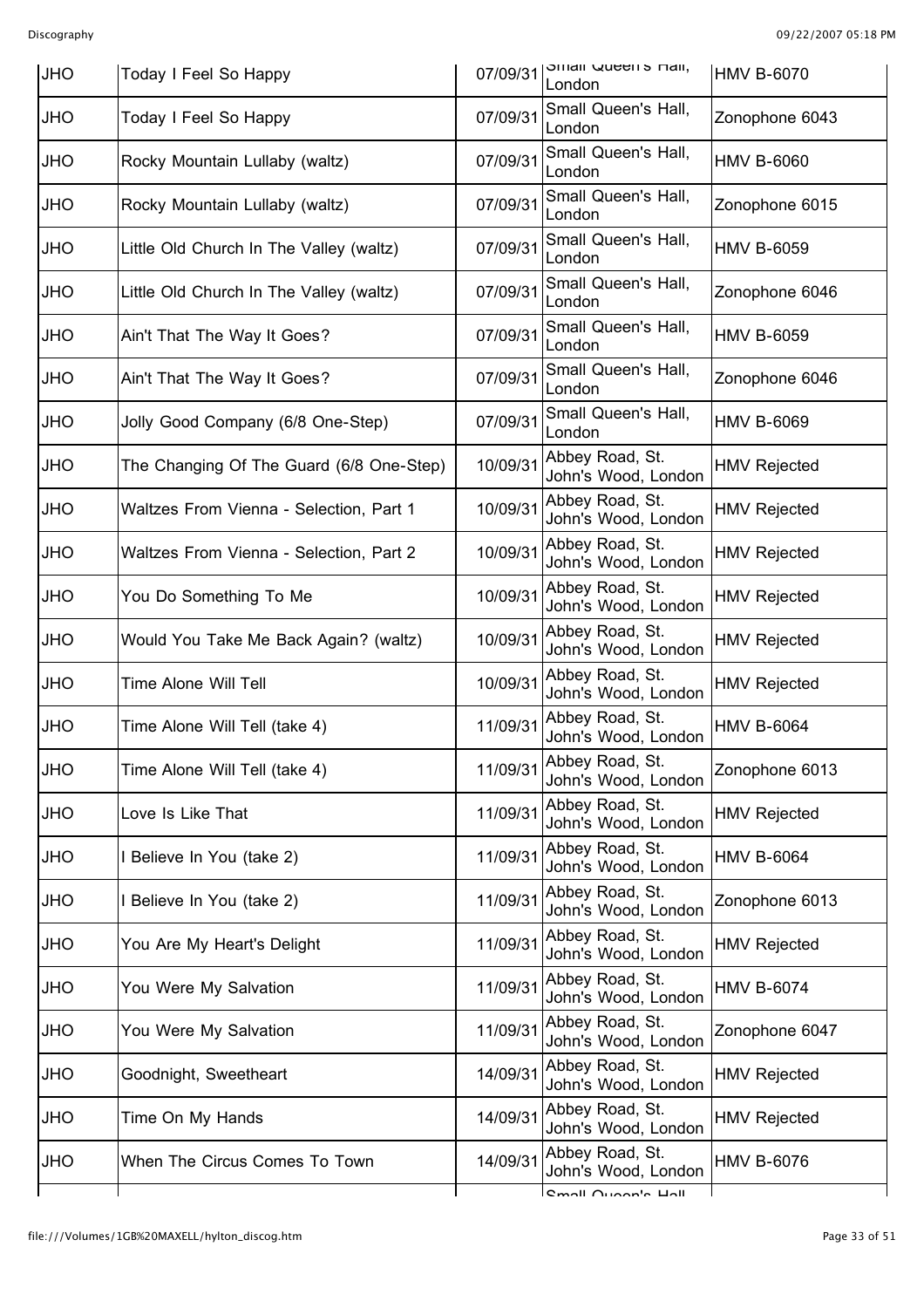| <b>JHO</b> | The Changing Of The Guard (6/8 One-Step) | 21/09/31 | <b>STITAIL QUEELLS MAIL,</b><br>London | <b>HMV B-6071</b>   |
|------------|------------------------------------------|----------|----------------------------------------|---------------------|
| <b>JHO</b> | Waltzes From Vienna - Selection, Part 1  | 21/09/31 | Small Queen's Hall,<br>London          | <b>HMV B-6063</b>   |
| <b>OHL</b> | Waltzes From Vienna - Selection, Part 2  | 21/09/31 | Small Queen's Hall,<br>London          | <b>HMV B-6063</b>   |
| <b>OHL</b> | Would You Take Me Back Again? (waltz)    | 21/09/31 | Small Queen's Hall,<br>London          | <b>HMV B-6069</b>   |
| <b>OHL</b> | Time Alone Will Tell (take 5)            | 21/09/31 | Small Queen's Hall,<br>London          | <b>HMV B-6064</b>   |
| <b>OHL</b> | Time Alone Will Tell (take 5)            | 21/09/31 | Small Queen's Hall,<br>London          | Zonophone 6013      |
| <b>OHL</b> | I Believe In You (take 6)                | 21/09/31 | Small Queen's Hall,<br>London          | <b>HMV B-6064</b>   |
| <b>OHL</b> | I Believe In You (take 6)                | 21/09/31 | Small Queen's Hall,<br>London          | Zonophone 6013      |
| <b>OHL</b> | Love Is Like That                        | 22/09/31 | Small Queen's Hall,<br>London          | <b>HMV B-6074</b>   |
| <b>JHO</b> | Love Is Like That                        | 22/09/31 | Small Queen's Hall,<br>London          | Zonophone 6047      |
| <b>OHL</b> | You Are My Heart's Delight               | 22/09/31 | Small Queen's Hall,<br>London          | <b>HMV B-6071</b>   |
| <b>JHO</b> | Goodnight, Sweetheart                    | 22/09/31 | Small Queen's Hall,<br>London          | <b>HMV C-2283</b>   |
| <b>JHO</b> | Negro Spiritual Medley - Part 1          | 24/09/31 | Small Queen's Hall,<br>London          | <b>HMV C-2287</b>   |
| <b>OHL</b> | Negro Spiritual Medley - Part 2          | 24/09/31 | Small Queen's Hall,<br>London          | <b>HMV C-2287</b>   |
| <b>JHO</b> | When It's Night-Time In Nevada (waltz)   | 25/09/31 | Kingsway Hall,<br>London               | <b>HMV B-6083</b>   |
| JHO        | Looking For You                          | 25/09/31 | Kingsway Hall,<br>London               | <b>HMV B-6081</b>   |
| <b>JHO</b> | My Sunshine Is You                       | 25/09/31 | Small Queen's Hall,<br>London          | <b>HMV C-2283</b>   |
| <b>OHL</b> | Song Of Happiness                        | 25/09/31 | Small Queen's Hall,<br>London          | <b>HMV B-6076</b>   |
| JHO        | What's Gonna Happen To Me?               | 25/09/31 | Small Queen's Hall,<br>London          | <b>HMV B-6081</b>   |
| <b>OHL</b> | Cherie, c'est vous                       | 07/10/31 | Kingsway Hall,<br>London               | <b>HMV B-6083</b>   |
| <b>OHL</b> | Over The Blue                            | 07/10/31 | Kingsway Hall,<br>London               | <b>HMV B-6085</b>   |
| JHO        | Over The Blue                            | 07/10/31 | Kingsway Hall,<br>London               | Zonophone 5996      |
| <b>OHL</b> | Neath The Spell Of Monte Carlo           | 07/10/31 | Kingsway Hall,<br>London               | <b>HMV B-6085</b>   |
| <b>JHO</b> | Neath The Spell Of Monte Carlo           | 07/10/31 | Kingsway Hall,<br>London               | Zonophone 5996      |
| JHO        | You've Got That Thing                    | 07/10/31 | Kingsway Hall,<br>London               | <b>HMV Rejected</b> |
| <b>OHL</b> | Song Of Happiness                        | 07/10/31 | Kingsway Hall,<br>London               | <b>HMV B-6076</b>   |
|            |                                          |          | Kingowov Holl                          |                     |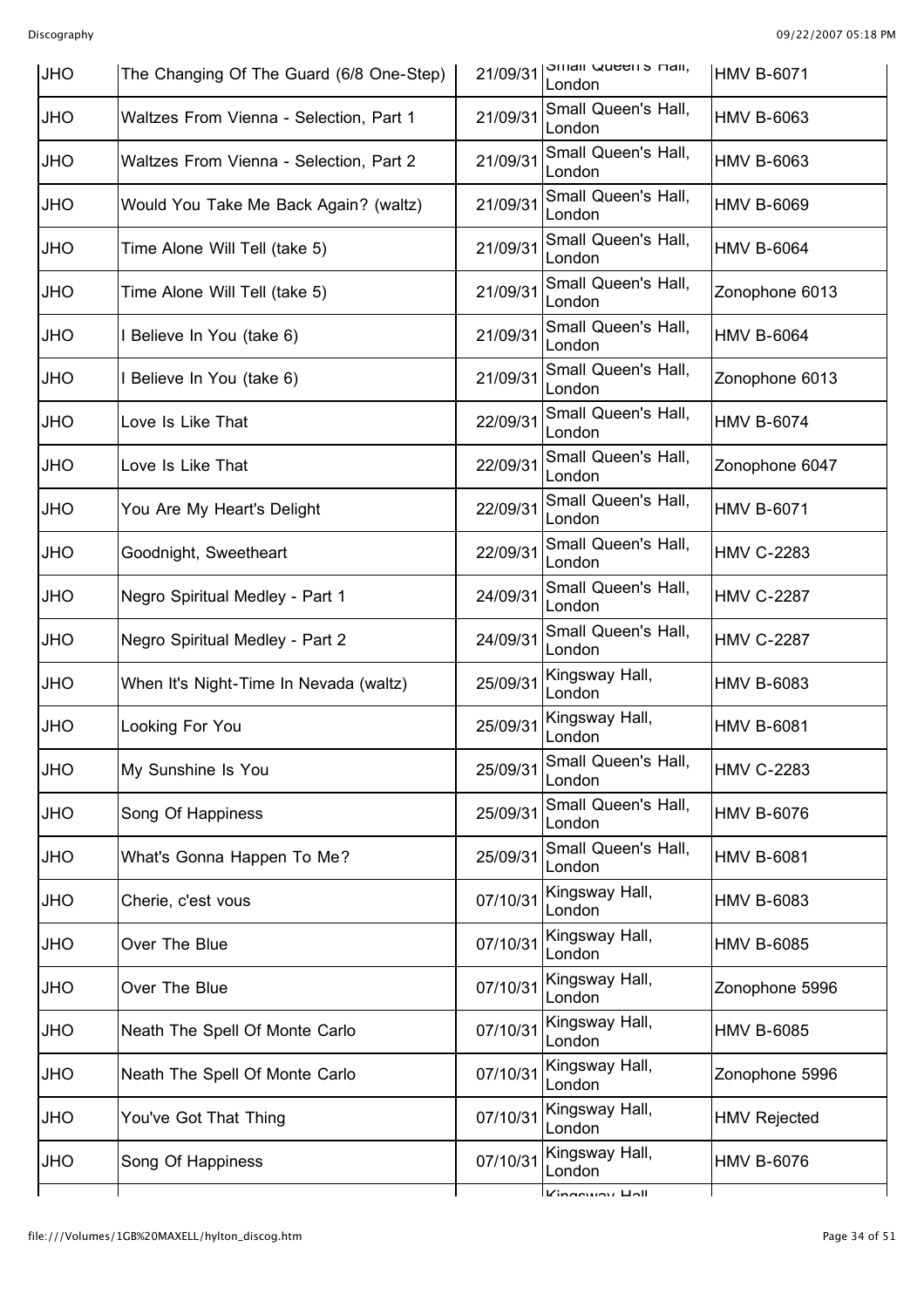| <b>JHO</b> | Guilty                               | 09/10/31        | INIIYYWAY Hall,<br>London | Zonophone 5992    |
|------------|--------------------------------------|-----------------|---------------------------|-------------------|
| <b>JHO</b> | The Birthday Of A Kiss               | 09/10/31        | Kingsway Hall,<br>London  | Zonophone 5998    |
| <b>JHO</b> | This Is The Missus                   | 09/10/31        | Kingsway Hall,<br>London  | Zonophone 5995    |
| JHO        | Dreaming Of You                      | 09/10/31        | Kingsway Hall,<br>London  | Zonophone 5998    |
| <b>JHO</b> | Life Is Just A Bowl Of Cherries      | 14/10/31        | Kingsway Hall,<br>London  | Zonophone 5995    |
| <b>JHO</b> | Got A Date With An Angel             | 14/10/31        | Kingsway Hall,<br>London  | Zonophone 5993    |
| <b>JHO</b> | On A Cold And Frosty Morning         | 14/10/31        | Kingsway Hall,<br>London  | Zonophone 5994    |
| <b>JHO</b> | Life's Desire                        | 14/10/31        | Kingsway Hall,<br>London  | Zonophone 5994    |
| <b>JHO</b> | For The Love Of Mike                 | 15/10/31        | Kingsway Hall,<br>London  | Zonophone 5993    |
| <b>JHO</b> | The Smoking Concert, No. 2 - Part 2  | 15/10/31        | Kingsway Hall,<br>London  | <b>HMV C-2306</b> |
| <b>JHO</b> | The Smoking Concert, No. 2 - Part 1  | 16/10/31        | Kingsway Hall,<br>London  | <b>HMV C-2306</b> |
| <b>JHO</b> | Further Old Songs - Part 1           | 16/10/31        | Kingsway Hall,<br>London  | <b>HMV C-2307</b> |
| <b>JHO</b> | Further Old Songs - Part 2           | 16/10/31        | Kingsway Hall,<br>London  | <b>HMV C-2303</b> |
| JHO        | Old-Time Sea Songs - Part 1          | 16/10/31        | Kingsway Hall,<br>London  | <b>HMV C-2303</b> |
| <b>JHO</b> | Old-Time Sea Songs - Part 2          | 16/10/31        | Kingsway Hall,<br>London  | <b>HMV C-2307</b> |
| <b>JHO</b> | Rhymes - Part 1                      | 16/10/31        | Kingsway Hall,<br>London  | Zonophone 5997    |
| <b>JHO</b> | The Wooden Rocking Horse             | 16/10/31        | Kingsway Hall,<br>London  | Zonophone 5992    |
| <b>JHO</b> | Rhymes - Part 2                      | 27/10/31        | Kingsway Hall,<br>London  | Zonophone 5997    |
| <b>JHO</b> | <b>Nevertheless</b>                  | 02/11/31 London |                           | Decca F-2664      |
| <b>OHL</b> | You're My Decline And Fall           | 02/11/31 London |                           | Decca F-2664      |
| <b>JHO</b> | Tom Thumb's Drum                     | 02/11/31 London |                           | Decca F-2672      |
| <b>OHL</b> | Just One More Chance                 | 02/11/31 London |                           | Decca Rejected    |
| <b>OHL</b> | My Sunshine Is You                   | 02/11/31 London |                           | Decca Rejected    |
| <b>JHO</b> | For The Sake Of Days Gone By (waltz) | 02/11/31 London |                           | Decca F-2666      |
| <b>OHL</b> | Heartaches                           | 02/11/31 London |                           | Decca F-2665      |
| <b>OHL</b> | El Relicario (3/4 One-Step)          | 03/11/31 London |                           | Decca F-2678      |
| <b>OHL</b> | Me!                                  | 03/11/31 London |                           | Decca F-2684      |
| <b>OHL</b> | Oh, What A Night                     | 03/11/31 London |                           | Decca F-2672      |
| <b>OHL</b> | For You (waltz)                      | 03/11/31 London |                           | Decca F-2685      |
| <b>OHL</b> | Close Your Eyes                      | 03/11/31 London |                           | Decca F-2665      |
| <b>OHL</b> | Cavalcade - Selection, Part 1        | 04/11/31 London |                           | Decca K-619       |
| <b>JHO</b> | The Chocolate Soldier - Selection    | 04/11/31 London |                           | Decca K-620       |
| <b>JHO</b> | Carry On (6/8 One-Step)              | 04/11/31 London |                           | Decca F-2666      |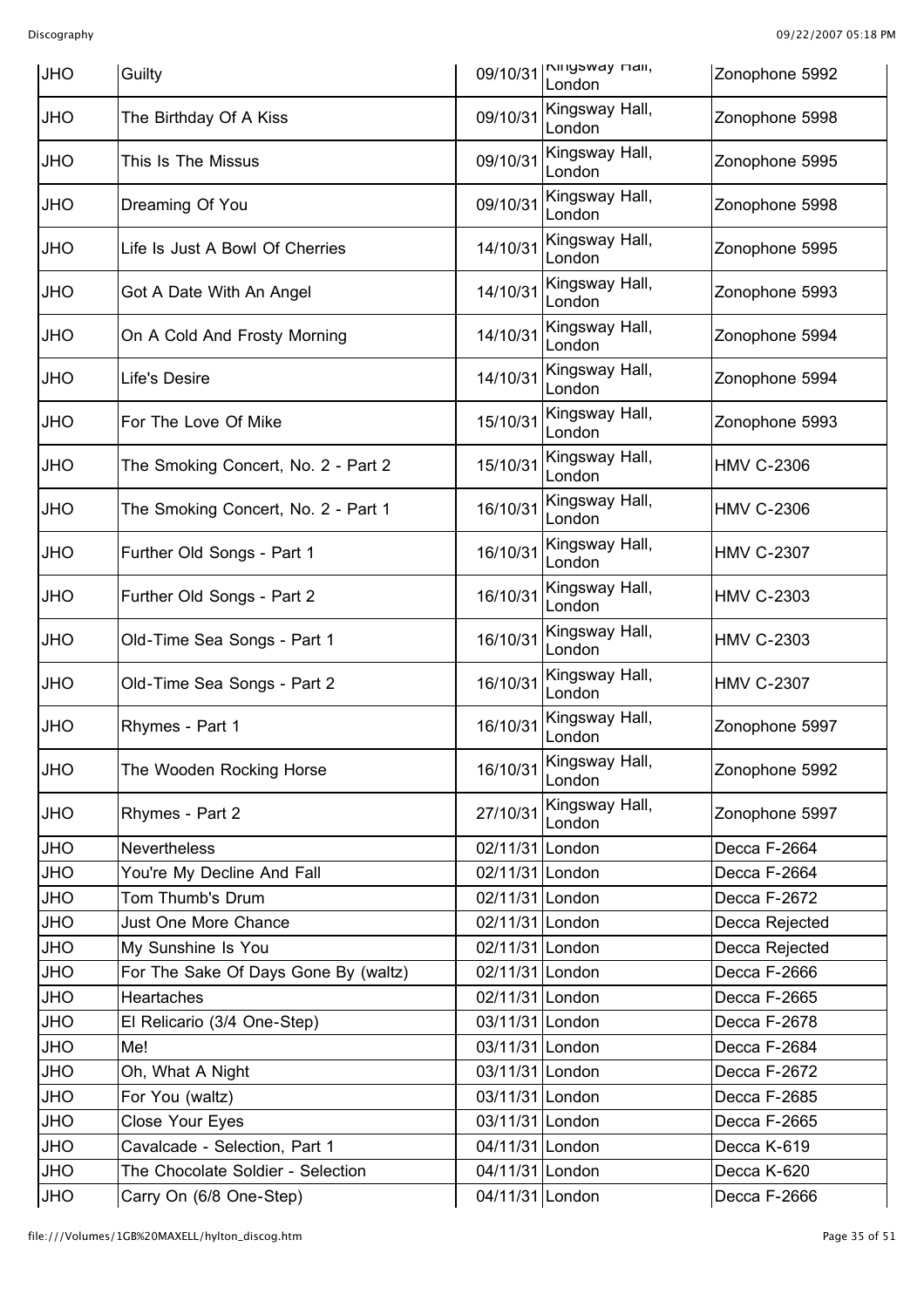| <b>JHO</b>     | The Merry Widow - Selection                                            | 05/11/31 London     | Decca K-620     |
|----------------|------------------------------------------------------------------------|---------------------|-----------------|
| <b>JHO</b>     | Time Alone Will Tell                                                   | 05/11/31 London     | Decca K-618     |
| JHO            | Cavalcade - Selection, Part 2                                          | 05/11/31 London     | Decca K-619     |
| <b>JHO</b>     | Rhymes - Part 1                                                        | 05/11/31 London     | Decca F-2679    |
| JHO            | Rhymes - Part 2                                                        | 05/11/31 London     | Decca F-2679    |
| JHO            | Ça c'est Paris (6/8 One-Step)                                          | 06/11/31 London     | Decca F-2678    |
| <b>OHL</b>     | When It's Sleepy-Time Down South                                       | 06/11/31 London     | Decca F-2681    |
| <b>JHO</b>     | Just One More Chance                                                   | 10/11/31 London     | Decca K-618     |
| JHO            | I Don't Know Why                                                       | 10/11/31 London     | Decca F-2684    |
| <b>OHL</b>     | Rio de Janeiro (3/4 One-Step)                                          | 10/11/31 London     | Decca F-2685    |
| <b>JHO</b>     | Old-Time Favourites - Part 1 (take 2)                                  | 10/11/31 London     | Decca K-624     |
| <b>JHO</b>     | Old-Time Favourites - Part 1 (take 3)                                  | 11/11/31 London     | Decca Rejected  |
| <b>JHO</b>     | My Sunshine Is You                                                     | 11/11/31 London     | Decca K-622     |
| <b>JHO</b>     | Goodnight, Sweetheart                                                  | 11/11/31 London     | Decca K-622     |
| <b>JHO</b>     | Running Round The Trees                                                | 11/11/31 London     | Decca F-2700    |
| <b>JHO</b>     | Sea Songs - Part 1                                                     | 11/11/31 London     | Decca K-625     |
| <b>JHO</b>     | Sea Songs - Part 2                                                     | 11/11/31 London     | Decca K-625     |
| <b>JHO</b>     | <b>Three Little Times</b>                                              | 12/11/31 London     | Decca F-2681    |
| <b>JHO</b>     | I'll Always Be Dreaming Of You                                         | 12/11/31 London     | Decca F-2699    |
| <b>JHO</b>     | When The Music Is Playing                                              | 12/11/31 London     | Decca F-2698    |
| <b>JHO</b>     | Old-Time Favourites - Part 2                                           | 13/11/31 London     | Decca K-624     |
| <b>OHL</b>     | A Smoking Concert - Part 1                                             | 13/11/31 London     | Decca K-623     |
| <b>JHO</b>     | Under The Spell Of The Waltz (waltz)                                   | 13/11/31 London     | Decca F-2699    |
| <b>JHO</b>     | A Smoking Concert - Part 2                                             | 13/11/31 London     | Decca K-623     |
| <b>OHL</b>     | Just Once For All Time                                                 | 13/11/31 London     | Decca F-2698    |
| <b>JHO</b>     | Joey The Clown                                                         | 13/11/31 London     | Decca F-2700    |
| <b>JHO</b>     | Pantomime Hits - Part 1 (labelled as Peter<br>Yorke and His Band)      | 20/11/31 London     | Decca F-2702    |
| <b>JHO</b>     | Pantomime Hits - Part 2 (labelled as Peter<br>Yorke and His Band)      | 20/11/31 London     | Decca F-2702    |
| <b>OHL</b>     | More Pantomime Hits - Part 1 (labelled as<br>Peter Yorke and His Band) | 20/11/31 London     | Decca F-2703    |
| <b>OHL</b>     | More Pantomime Hits - Part 2 (labelled as<br>Peter Yorke and His Band) | 20/11/31 London     | Decca F-2703    |
| <b>OHL</b>     | Life Is Just A Bowl Of Cherries                                        | 01/12/31 London     | Decca F-2701    |
| <b>JHO</b>     | Song Of Happiness                                                      | 01/12/31 London     | Decca F-2701    |
| <b>OHL</b>     | Cavalcade - Selection, Part 1                                          | 14/12/31 London     | Decca F-2729    |
| <b>OHL</b>     | Cavalcade - Selection, Part 2                                          | 14/12/31 London     | Decca F-2729    |
| <b>OHL</b>     | Resolutions for 1932                                                   | 16/12/31 London     | Decca F-2753    |
| <b>OHL</b>     | Live, Laugh and Love (waltz)                                           | 16/12/31 London     | Decca F-2751    |
| <b>OHL</b>     | I Wanna Be Loved By You                                                | 16/12/31 London     | Decca F-2758    |
| <b>OHL</b>     | Today I Feel So Happy                                                  | 17/12/31 London     | Decca F-2751    |
| <b>OHL</b>     | <b>Apologise</b>                                                       | 17/12/31 London     | Decca F-2756    |
| <b>JHO</b>     | Meet Me Tonight In The Cowshed                                         | 17/12/31 London     | Decca F-2754    |
| <b>OHL</b>     | Eleven More Months And Ten More Days -<br>Part 1                       | 17/12/31 London     | Decca F-2752    |
| I <sub>H</sub> | Eleven More Months And Ten More Days -                                 | $17/19/21$ ll ondon | $Inacos E-2752$ |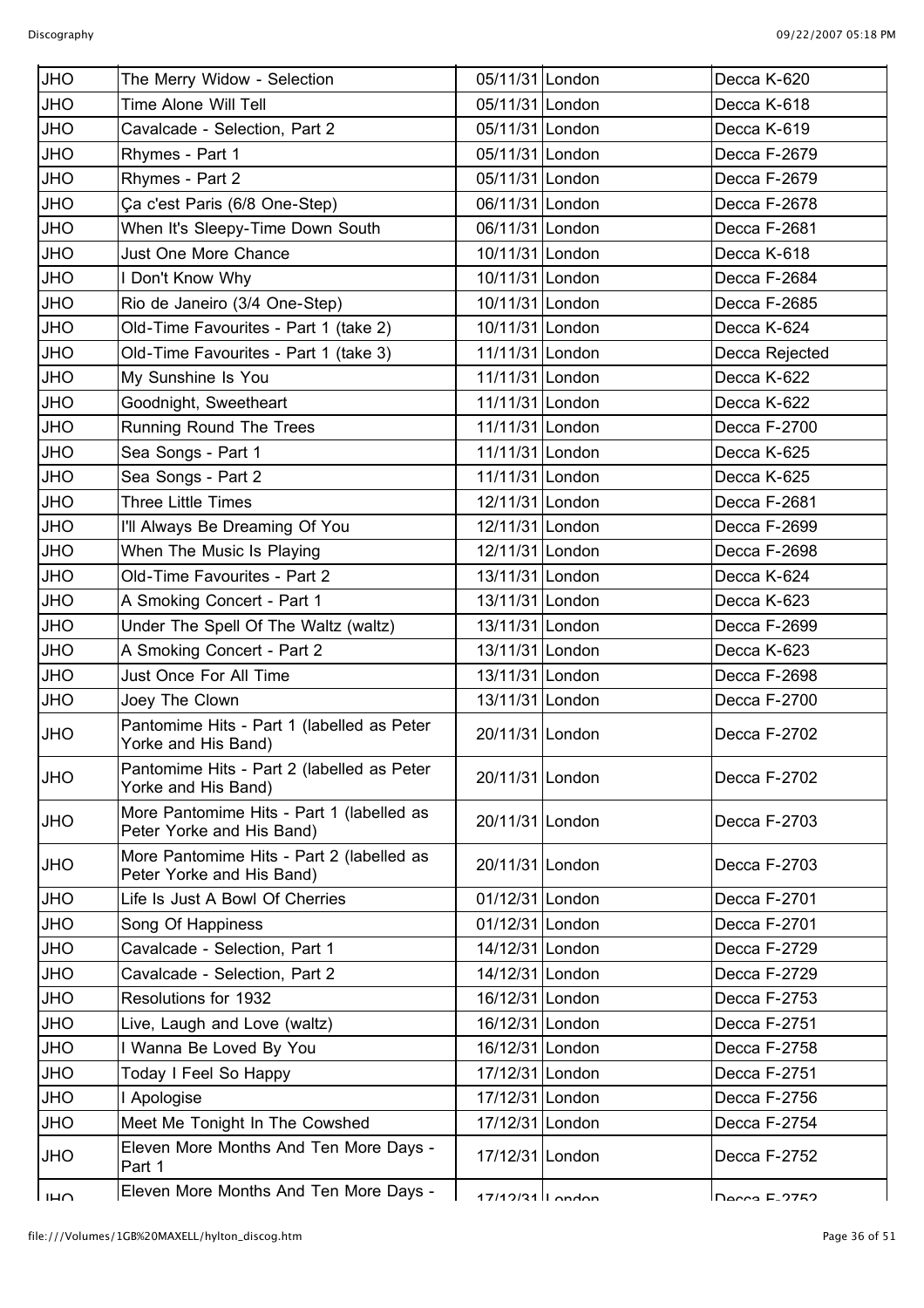| טו וט      | Part 2                                                  | <b>ITT IZIVITLUITUUIT</b> | <b>DEULA I - ZI JZ</b> |
|------------|---------------------------------------------------------|---------------------------|------------------------|
| <b>JHO</b> | Put Your Little Arms Around Me                          | 17/12/31 London           | Decca F-2769           |
| <b>JHO</b> | Consolation                                             | 17/12/31 London           | Decca F-2756           |
| <b>JHO</b> | Yodle-Odle                                              | 17/12/31 London           | Decca F-2754           |
| <b>JHO</b> | The Cough-Drop Shop                                     | 18/12/31 London           | Decca F-2753           |
| <b>JHO</b> | Love Came Into My Heart                                 | 18/12/31 London           | Decca F-2784           |
| <b>JHO</b> | Tonight Or Never                                        | 18/12/31 London           | Decca F-2784           |
| <b>JHO</b> | Cuban Love Song                                         | 18/12/31 London           | Decca F-2769           |
| <b>JHO</b> | It's Great To Be In Love                                | 21/12/31 London           | Decca F-2758           |
| <b>JHO</b> | Lies                                                    | 21/12/31 London           | Decca F-2771           |
| <b>JHO</b> | Sweet And Lovely                                        | 21/12/31 London           | Decca K-633            |
| <b>JHO</b> | Sentenced For Life                                      | 21/12/31 London           | Decca F-2767           |
| <b>JHO</b> | <b>Sunshine And Roses</b>                               | 21/12/31 London           | Decca F-2768           |
| <b>JHO</b> | I Found You                                             | 21/12/31 London           | Decca K-633            |
| <b>JHO</b> | Flame Of Desire                                         | 21/12/31 London           | Decca Rejected         |
| <b>JHO</b> | More Rhymes - Part 1                                    | 21/12/31 London           | Decca F-2750           |
| <b>JHO</b> | More Rhymes - Part 2                                    | 21/12/31 London           | Decca F-2750           |
| <b>JHO</b> | You're Blasé                                            | 22/12/99 London           | Decca F-2757           |
| <b>JHO</b> | A Faded Summer Love                                     | 22/12/99 London           | Decca F-2767           |
| <b>JHO</b> | <b>Starlight Serenade</b>                               | 22/12/99 London           | Decca F-2771           |
| <b>JHO</b> | Mona Lisa                                               | 22/12/99 London           | Decca F-2757           |
| <b>JHO</b> | Flame Of Desire                                         | 13/01/32 London           | Decca F-2768           |
| <b>JHO</b> | My Mystery Girl                                         | 13/01/32 London           | Decca F-2788           |
| <b>JHO</b> | Colonel Bogey                                           | 13/01/32 London           | Decca F-2785           |
| <b>JHO</b> | The Changing Of The Guard (6/8 One-Step)                | 13/01/32 London           | Decca F-2785           |
| <b>JHO</b> | That's My Desire                                        | 13/01/32 London           | Decca F-2788           |
| <b>JHO</b> | Dancing In The Dark                                     | 15/01/32 London           | Decca F-2786           |
| <b>JHO</b> | Helen - Selection                                       | 15/01/32 London           | Decca F-2786           |
| <b>JHO</b> | By The Fireside                                         | 15/01/32 London           | Decca F-2802           |
| <b>JHO</b> | One Of Us Was Wrong                                     | 15/01/32 London           | Decca F-2802           |
| <b>JHO</b> | Let's All Sing Like One O' Clock (6/8 One-<br>Step)     | 15/01/32 London           | Decca F-2795           |
| <b>JHO</b> | Home                                                    | 26/01/32 London           | Decca F-2796           |
| <b>JHO</b> | All Of Me                                               | 26/01/32 London           | Decca F-2814           |
| <b>JHO</b> | One More Kiss, Then Goodnight                           | 26/01/32 London           | Decca F-2797           |
| <b>JHO</b> | Once Aboard The Lugger                                  | 26/01/32 London           | Decca F-2795           |
| <b>JHO</b> | My Heart Is Bluer Than Your Eyes (waltz)                | 30/01/32 London           | Decca F-2796           |
| <b>JHO</b> | <b>Just Friends</b>                                     | 30/01/32 London           | Decca F-2797           |
| <b>JHO</b> | He Played His Ukulele As The Ship Went<br>Down - Part 1 | 30/01/32 London           | Decca F-2798           |
| <b>JHO</b> | He Played His Ukulele As The Ship Went<br>Down - Part 2 | 30/01/32 London           | Decca F-2798           |
| <b>JHO</b> | Open Up Dem Pearly Gates                                | 08/02/32 London           | Decca F-2824           |
| <b>JHO</b> | By The Sycamore Tree                                    | 08/02/32 London           | Decca F-2845           |
| <b>JHO</b> | Now's The Time To Fall In Love                          | 08/02/32 London           | Decca F-2823           |
| <b>JHO</b> | In The Bushes At The Bottom Of The<br>Garden            | 08/02/32 London           | Decca F-2896           |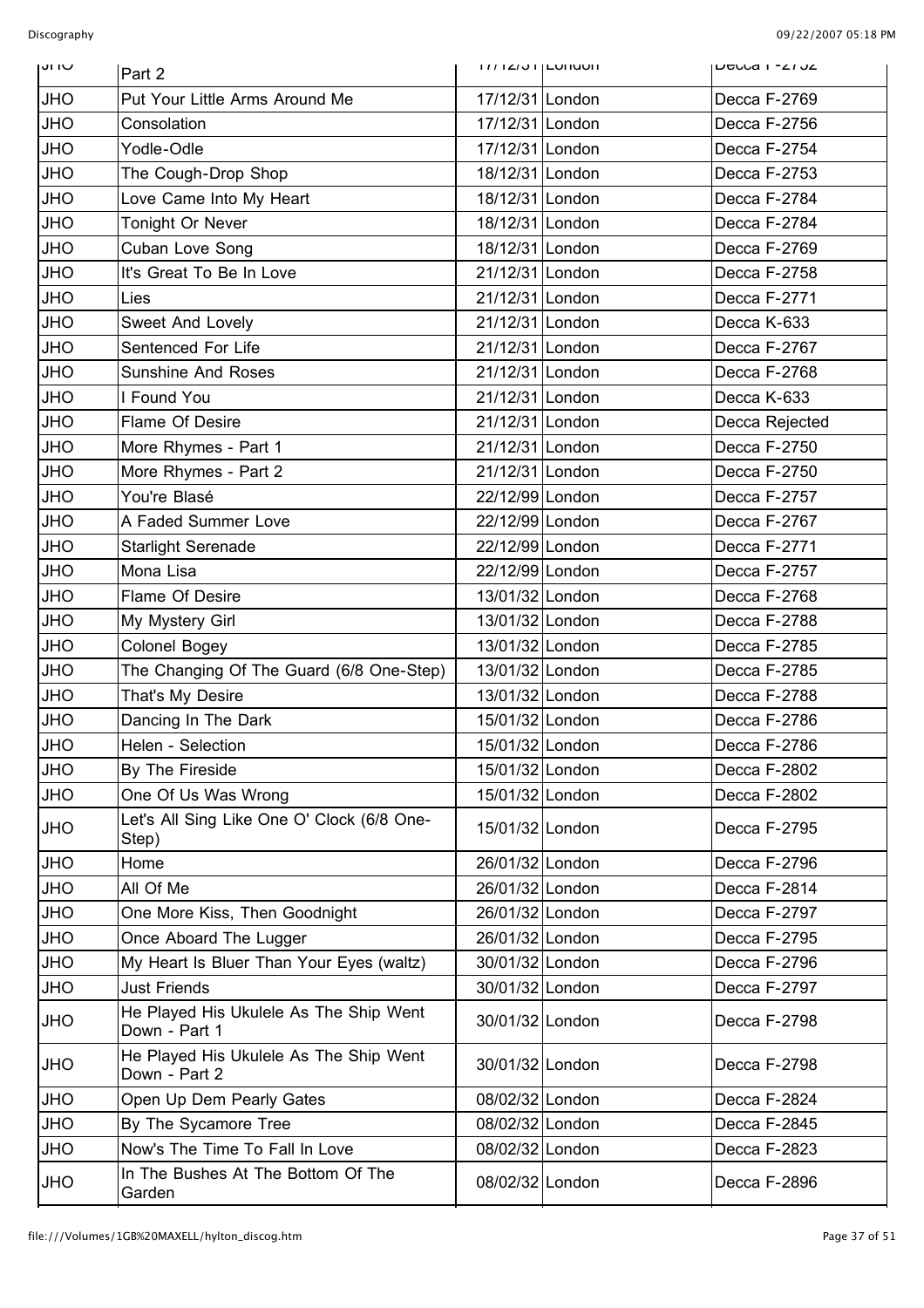| <b>JHO</b> | You Try Somebody Else                                              | 08/02/32 London | Decca F-2823 |
|------------|--------------------------------------------------------------------|-----------------|--------------|
| <b>JHO</b> | In The Jailhouse Now                                               | 08/02/32 London | Decca F-2824 |
| <b>JHO</b> | The Whistling Waltz                                                | 08/02/32 London | Decca F-2847 |
| <b>JHO</b> | Save The Last Dance For Me (waltz)                                 | 08/02/32 London | Decca F-2814 |
| <b>JHO</b> | Sweetheart In My Dreams Tonight                                    | 09/02/32 London | Decca F-2847 |
| <b>JHO</b> | When The Rest Of The Crowd Goes Home<br>(waltz)                    | 09/02/32 London | Decca F-2845 |
| <b>JHO</b> | Goopy Geer                                                         | 09/02/32 London | Decca F-2876 |
| <b>JHO</b> | Ever Since I Kissed Her On The Volga                               | 09/02/32 London | Decca F-2876 |
| <b>JHO</b> | Hello, Twins!                                                      | 09/02/32 London | Decca F-2846 |
| <b>JHO</b> | The King Was In The Counting-House                                 | 09/02/32 London | Decca F-2846 |
| <b>JHO</b> | Too Late                                                           | 03/03/32 London | Decca F-2883 |
| <b>JHO</b> | Now That You're Gone                                               | 03/03/32 London | Decca F-2883 |
| <b>JHO</b> | Who's Your Little Who-Zis?                                         | 03/03/32 London | Decca F-2904 |
| <b>JHO</b> | Perry Werry Winkle                                                 | 03/03/32 London | Decca F-2896 |
| <b>JHO</b> | With Love In My Heart                                              | 03/03/32 London | Decca F-2904 |
| <b>JHO</b> | Dick Turpin's Ride To York - Part 1                                | 29/03/32 London | Decca F-2894 |
| <b>JHO</b> | Dick Turpin's Ride To York - Part 2                                | 29/03/32 London | Decca F-2894 |
| <b>JHO</b> | Back Again To Happy-Go-Lucky Days (6/8<br>One-Step)                | 29/03/32 London | Decca F-2917 |
| <b>JHO</b> | Old Man Bluebeard                                                  | 01/04/32 London | Decca F-2917 |
| <b>JHO</b> | Auf Wiedersehen, My Dear                                           | 20/04/32 London | Decca F-2983 |
| <b>JHO</b> | Rain On The Roof                                                   | 20/04/32 London | Decca F-2939 |
| <b>JHO</b> | With All My Love And Kisses                                        | 20/04/32 London | Decca F-2938 |
| <b>JHO</b> | Where The Blue Of The Night (Meets The<br>Gold Of The Day) (waltz) | 20/04/32 London | Decca F-2939 |
| <b>JHO</b> | Rhythm Like This                                                   | 20/04/32 London | Decca F-2958 |
| <b>JHO</b> | Snuggled On Your Shoulder                                          | 28/04/32 London | Decca F-2959 |
| <b>JHO</b> | Five Minutes To Twelve (waltz)                                     | 28/04/32 London | Decca F-2959 |
| <b>JHO</b> | How Long Will It Last?                                             | 28/04/32 London | Decca F-2984 |
| <b>JHO</b> | <b>Just Humming Along</b>                                          | 28/04/32 London | Decca F-2949 |
| <b>JHO</b> | Lonely Little Silhouette                                           | 28/04/32 London | Decca F-2949 |
| <b>JHO</b> | One Hour With You                                                  | 28/04/32 London | Decca F-2960 |
| <b>JHO</b> | You                                                                | 30/04/32 London | Decca K-664  |
| <b>JHO</b> | Give My Heart                                                      | 30/04/32 London | Decca F-2958 |
| <b>JHO</b> | By The Fireside                                                    | 30/04/32 London | Decca K-660  |
| <b>JHO</b> | Goodnight, Vienna - Selection, Part 1                              | 30/04/32 London | Decca K-666  |
| <b>JHO</b> | Goodnight, Vienna - Selection, Part 2                              | 30/04/32 London | Decca K-666  |
| <b>JHO</b> | You Said It                                                        | 30/04/32 London | Decca F-3039 |
| <b>JHO</b> | Paradise                                                           | 02/05/32 London | Decca K-660  |
| <b>JHO</b> | Lawd, You Made The Night Too Long                                  | 02/05/32 London | Decca K-664  |
| <b>JHO</b> | What Would You Do?                                                 | 02/05/32 London | Decca F-2960 |
| <b>JHO</b> | Lawd, You Made The Night Too Long                                  | 02/05/32 London | Decca F-2984 |
| <b>JHO</b> | Nursery Masquerade                                                 | 31/05/32 London | Decca F-3000 |
| <b>JHO</b> | I Love A Parade (6/8 One-Step)                                     | 31/05/32 London | Decca F-3000 |
| <b>JHO</b> | Paradise (waltz)                                                   | 31/05/32 London | Decca F-3030 |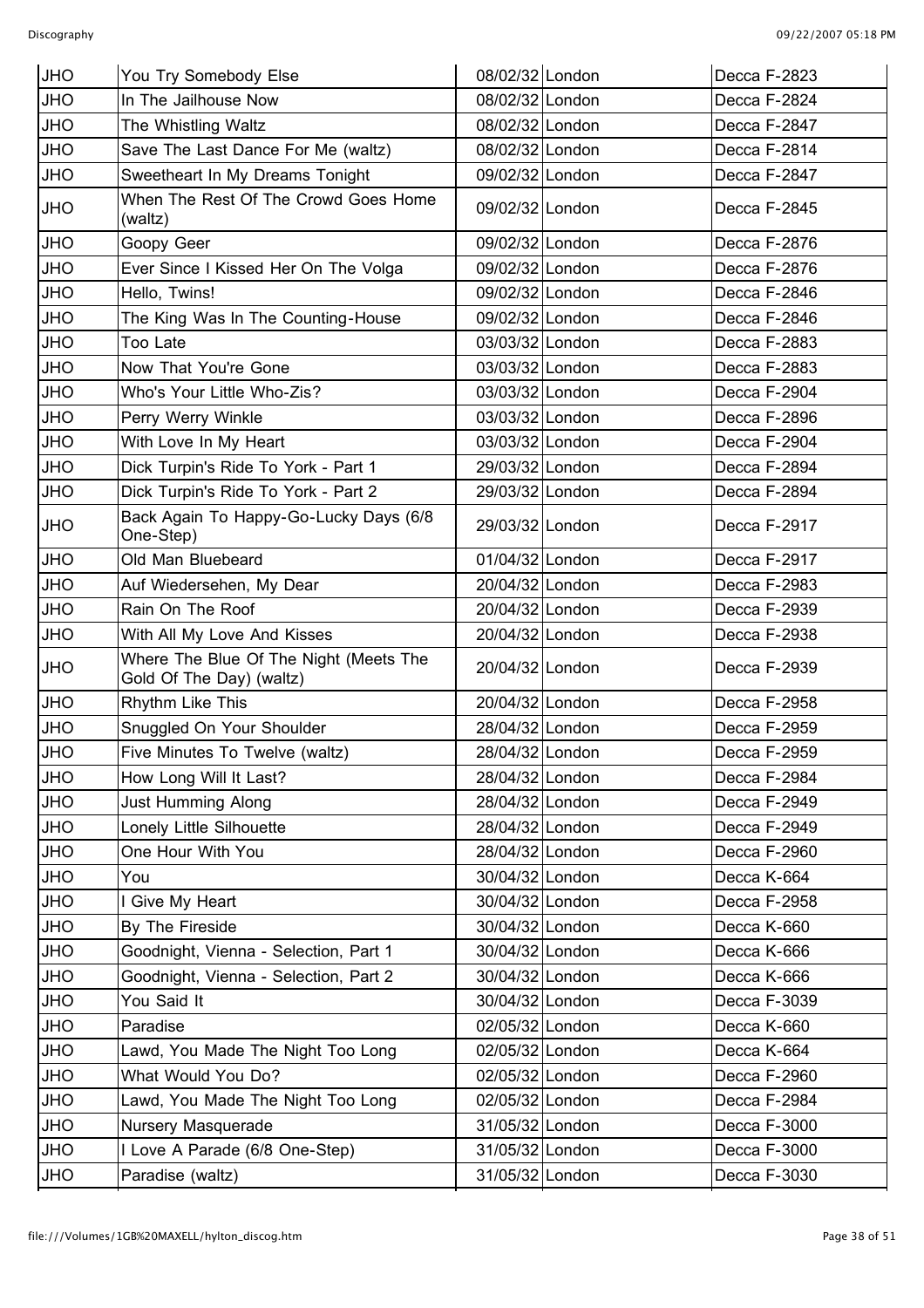| <b>JHO</b> | Dream Sweetheart                                                           | 31/05/32 London | Decca Rejected |
|------------|----------------------------------------------------------------------------|-----------------|----------------|
| <b>JHO</b> | The Derby Of 1932 - Part 1                                                 | 03/06/32 London | Decca F-3027   |
| <b>JHO</b> | The Derby Of 1932 - Part 2                                                 | 03/06/32 London | Decca F-3027   |
| <b>JHO</b> | Dream Sweetheart                                                           | 17/06/32 London | Decca F-3030   |
| <b>JHO</b> | Sing, Brothers                                                             | 17/06/32 London | Decca Rejected |
| <b>JHO</b> | Hoch, Caroline                                                             | 17/06/32 London | Decca Rejected |
| <b>JHO</b> | When Work Is Through                                                       | 17/06/32 London | Decca F-3039   |
| <b>JHO</b> | Sing, Brothers                                                             | 23/06/32 London | Decca F-3033   |
| <b>JHO</b> | Hoch, Caroline                                                             | 23/06/32 London | Decca F-3033   |
| <b>JHO</b> | Little Anna Gramm                                                          | 23/06/32 London | Decca F-3040   |
| <b>JHO</b> | You're Taking A Chance With Me                                             | 23/06/32 London | Decca F-3040   |
| <b>JHO</b> | I Want To Cling To Ivy                                                     | 01/07/32 London | Decca F-3050   |
| <b>JHO</b> | The Flies Crawled Up The window                                            | 01/07/32 London | Decca F-3050   |
| <b>JHO</b> | Do-De-O-Do                                                                 | 01/07/32 London | Decca F-3079   |
| <b>JHO</b> | <b>Chinese Blues</b>                                                       | 01/07/32 London | Decca F-3079   |
| <b>JHO</b> | A Bungalow, A Piccolo And You                                              | 29/07/32 London | Decca F-3070   |
| <b>JHO</b> | <b>Underneath The Arches</b>                                               | 29/07/32 London | Decca F-3070   |
| <b>JHO</b> | Pagan Moon (waltz)                                                         | 29/07/32 London | Decca F-3092   |
| <b>JHO</b> | Little Spanish Villa By The Sea                                            | 29/07/32 London | Decca F-3092   |
| <b>JHO</b> | The Daily Herald Switch Medley - Part 1                                    | 29/07/32 London | Decca F-3075   |
| <b>JHO</b> | The Daily Herald Switch Medley - Part 2                                    | 29/07/32 London | Decca F-3075   |
| <b>JHO</b> | <b>Brave Jim</b>                                                           | 24/08/32 London | Decca F-3108   |
| <b>JHO</b> | When The Band Goes Marching By (6/8<br>One-Step)                           | 24/08/32 London | Decca F-3108   |
| <b>JHO</b> | A Great Big Bunch Of You                                                   | 24/08/32 London | Decca F-3109   |
| <b>JHO</b> | The Clouds Will Soon Roll By                                               | 24/08/32 London | Decca F-3109   |
| <b>JHO</b> | Happy-Go-Lucky You (And Broken-Hearted<br>Me)                              | 24/08/32 London | Decca F-3111   |
| <b>JHO</b> | They All Start Whistling Mary                                              | 24/08/32 London | Decca F-3111   |
| <b>JHO</b> | Wrap Your Arms Around Me                                                   | 07/09/32 London | Decca F-3161   |
| <b>JHO</b> | There's Another Trumpet Playing In The Sky                                 | 07/09/32 London | Decca F-3147   |
| <b>JHO</b> | Marching Along Together (6/8 One-Step)                                     | 07/09/32 London | Decca F-3148   |
| <b>JHO</b> | She Was Only Somebody's Daughter                                           | 07/09/32 London | Decca F-3148   |
| <b>JHO</b> | Then We'll Have Some More                                                  | 07/09/32 London | Decca F-3147   |
| <b>JHO</b> | Masquerade (waltz)                                                         | 23/09/32 London | Decca F-3161   |
| <b>JHO</b> | We Just Couldn't Say Goodbye                                               | 23/09/32 London | Decca F-3183   |
| JHO        | In A Shanty In Old Shanty Town                                             | 23/09/32 London | Decca F-3183   |
| <b>JHO</b> | Sweet Sixteen And Never Been Kissed                                        | 23/09/32 London | Decca F-3227   |
| <b>JHO</b> | Song Of The Bells (waltz)                                                  | 28/09/32 London | Decca Rejected |
| JHO        | Listen To The German Band                                                  | 28/09/32 London | Decca Rejected |
| <b>JHO</b> | Mad About The Boy                                                          | 28/09/32 London | Decca Rejected |
| <b>JHO</b> | The Younger Generation                                                     | 28/09/32 London | Decca Rejected |
| <b>JHO</b> | Silver Hair And Heart Of Gold (waltz)                                      | 28/09/32 London | Decca Rejected |
| <b>JHO</b> | Special record of a Strauss waltz for Sonia<br>Henie, the ice-skating star | 28/09/32 London | Decca Special  |
| <b>JHO</b> | Special record for Sonia Henie (details<br>unknown)                        | 28/09/32 London | Decca Special  |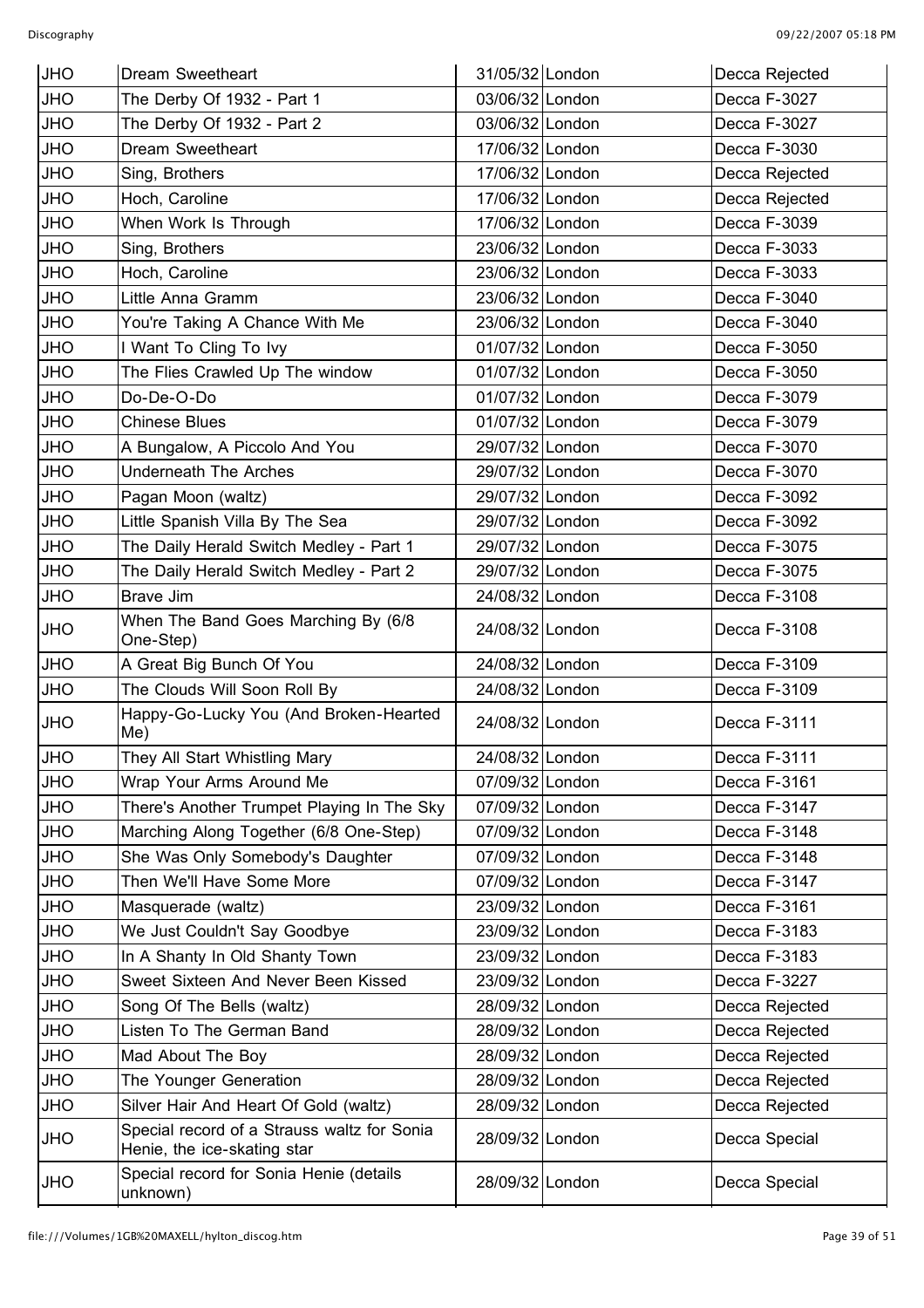| <b>JHO</b> | Listen To The German Band                                    | 03/10/32 London |                        | Decca F-3204   |
|------------|--------------------------------------------------------------|-----------------|------------------------|----------------|
| <b>JHO</b> | Mad About The Boy                                            | 03/10/32 London |                        | Decca F-3185   |
| <b>JHO</b> | The Younger Generation                                       | 03/10/32 London |                        | Decca F-3185   |
| <b>JHO</b> | Silver Hair And Heart Of Gold (waltz)                        | 03/10/32 London |                        | Decca F-3221   |
| <b>JHO</b> | Song Of The Bells (waltz)                                    | 04/10/32 London |                        | Decca F-3221   |
| <b>JHO</b> | Love Is The Sweetest Thing                                   | 04/10/32 London |                        | Decca F-3253   |
| <b>JHO</b> | After Tonight We Say Goodbye                                 | 04/10/32 London |                        | Decca F-3215   |
| <b>JHO</b> | How Are You?                                                 | 04/10/32 London |                        | Decca F-3204   |
| <b>JHO</b> | Someday We'll Meet Again                                     | 04/10/32 London |                        | Decca F-3238   |
| <b>JHO</b> | A Bed-Time Story                                             | 05/10/32 London |                        | Decca F-3223   |
| <b>JHO</b> | St. Louis Blues                                              | 05/10/32 London |                        | Decca F-3239   |
| <b>JHO</b> | Same Old Moon (waltz)                                        | 05/10/32 London |                        | Decca F-3216   |
| <b>JHO</b> | Goodbye Blues                                                | 05/10/32 London |                        | Decca F-3216   |
| <b>JHO</b> | Mad About The Boy                                            | 12/10/32 London |                        | Decca Rejected |
| <b>JHO</b> | Goodbye Blues                                                | 12/10/32 London |                        | Decca Rejected |
| <b>JHO</b> | The Baked Potato Man                                         | 12/10/32 London |                        | Decca F-3222   |
| <b>JHO</b> | <b>Bird Of Love Divine</b>                                   | 12/10/32 London |                        | Decca Rejected |
| <b>JHO</b> | I Hear You Calling Me                                        | 12/10/32 London |                        | Decca Rejected |
| <b>JHO</b> | <b>Hylton Stomp</b>                                          | 12/10/32 London |                        | Decca F-3239   |
| <b>JHO</b> | I'm Bloomin' Well Glad To Be Alive                           | 12/10/32 London |                        | Decca Rejected |
| <b>JHO</b> | Pal Of My Dreams                                             | 12/10/32 London |                        | Decca F-3227   |
| <b>JHO</b> | Marry Me                                                     | 12/10/32 London |                        | Decca F-3215   |
| <b>JHO</b> | Yes, Mr. Brown                                               | 12/10/32 London |                        | Decca F-3285   |
| <b>JHO</b> | Round The Bend Of The Road                                   | 12/10/32 London |                        | Decca F-3253   |
| <b>JHO</b> | Where Is This Lady?                                          | 12/10/32 London |                        | Decca F-3224   |
| <b>JHO</b> | Say It Isn't So                                              | 12/10/32 London |                        | Decca F-3240   |
| <b>JHO</b> | You, Just You                                                | 13/10/32 London |                        | Decca F-3213   |
| <b>JHO</b> | Rock Your Cares Away                                         | 13/10/32 London |                        | Decca F-3223   |
| <b>JHO</b> | On A Dreamy Afternoon                                        | 13/10/32 London |                        | Decca F-3240   |
| <b>JHO</b> | Don't Say Goodbye                                            | 13/10/32 London |                        | Decca F-3213   |
| <b>JHO</b> | The Old Kitchen Kettle                                       | 13/10/32 London |                        | Decca F-3222   |
| <b>JHO</b> | Tell Me Tonight                                              | 13/10/32 London |                        | Decca F-3224   |
| <b>JHO</b> | I Told My Baby With The Ukulele (issued as<br>George Formby) | 13/10/32 London |                        | Decca F-3219   |
| <b>JHO</b> | Sweet Muchacha (rumba)                                       | 13/10/32 London |                        | Decca F-3238   |
| <b>JHO</b> | If You Don't Want The Goods (issued as<br>George Formby)     | 13/10/32 London |                        | Decca F-3219   |
| <b>JHO</b> | The Yo Yo Men Of England - Part 1                            | 13/10/32 London |                        | Decca Rejected |
| JHO        | The Yo Yo Men Of England - Part 2                            | 13/10/32 London |                        | Decca Rejected |
| <b>JHO</b> | Underneath The Arches (issued as Master<br>David Kidd)       | 13/10/32 London |                        | Decca F-3217   |
| <b>OHL</b> | Song Of The Bells (waltz)(issued as Master<br>David Kidd)    | 13/10/32 London |                        | Decca F-3217   |
| <b>JHO</b> | Der alte Schwede                                             |                 | Nov-32 Berlin, Germany | Decca F-40303  |
| <b>JHO</b> | O wie schöne ist ein Feiertag                                |                 | Nov-32 Berlin, Germany | Decca F-40304  |
| <b>JHO</b> | Sag mit mir wenn du ausgehst                                 |                 | Nov-32 Berlin, Germany | Decca F-40303  |
| <b>JHO</b> | Sag mit mir wenn du ausgehst                                 |                 | Nov-32 Berlin, Germany | Decca F-40312  |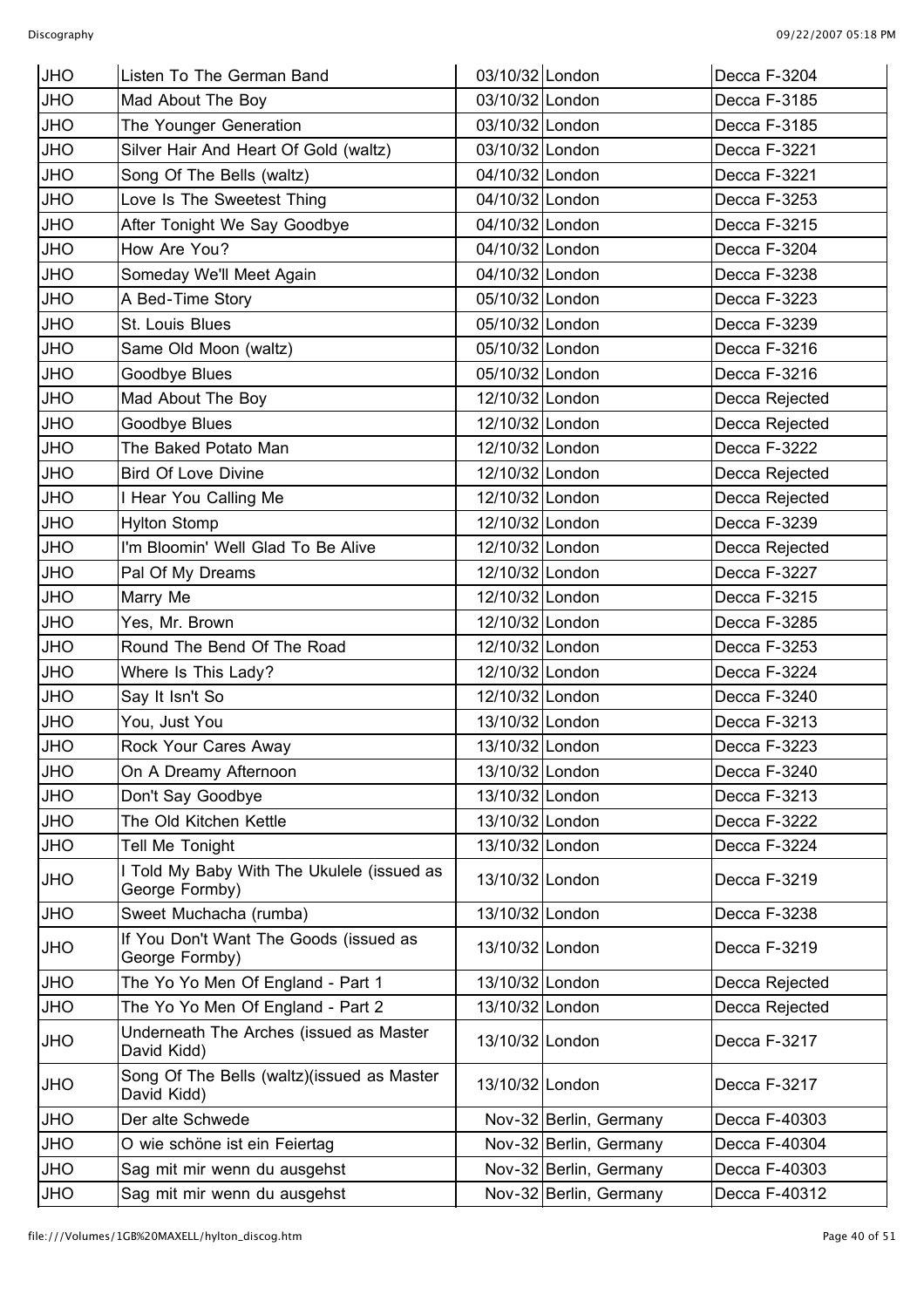| <b>JHO</b> | Wenn ich einmal traurig bin                                                  |                 | Nov-32 Berlin, Germany       | Decca F-40304   |
|------------|------------------------------------------------------------------------------|-----------------|------------------------------|-----------------|
| <b>JHO</b> | Wenn ich einmal traurig bin                                                  |                 | Nov-32 Berlin, Germany       | Decca F-40312   |
| <b>JHO</b> | Wenn ich einmal traurig bin                                                  |                 | Nov-32 Berlin, Germany       | Decca F-3285    |
| <b>JHO</b> | Frau Wirtin empfangt Jack Hylton and His<br>Boys - Part 1                    |                 | Nov-32 Berlin, Germany       | Decca F-40305   |
| <b>JHO</b> | Frau Wirtin empfangt Jack Hylton and His<br>Boys - Part 2                    |                 | Nov-32 Berlin, Germany       | Decca F-40305   |
| <b>JHO</b> | Just A Little Home For The Old Folks                                         | 05/01/33        | Chelsea Town Hall,<br>London | Decca F-3395    |
| <b>JHO</b> | Standing On The Corner                                                       | 05/01/33        | Chelsea Town Hall,<br>London | Decca F-3409    |
| <b>JHO</b> | Old Father Thames                                                            | 05/01/33        | Chelsea Town Hall,<br>London | Decca F-3425    |
| <b>JHO</b> | I'll Never Have To Dream Again                                               | 05/01/33        | Chelsea Town Hall,<br>London | Decca F-3395    |
| <b>JHO</b> | Pu-leeze! Mr. Hemingway                                                      | 05/01/33        | Chelsea Town Hall,<br>London | Decca F-3409    |
| <b>JHO</b> | Try A Little Tenderness                                                      | 18/01/33 London |                              | Decca F-3440    |
| <b>JHO</b> | Take Me Away From The River                                                  | 18/01/33 London |                              | Decca F-3425    |
| <b>JHO</b> | Sweethearts Of Yesterday - Part 1                                            | 18/01/33 London |                              | Decca F-3426    |
| <b>JHO</b> | Sweethearts Of Yesterday - Part 2                                            | 18/01/33 London |                              | Decca F-3426    |
| <b>JHO</b> | Play, Fiddle, Play                                                           | 19/01/33 London |                              | Decca F-3440    |
| <b>JHO</b> | Fit As A Fiddle                                                              | 19/01/33 London |                              | Decca F-3424    |
| <b>JHO</b> | Fit As A Fiddle                                                              | 19/01/33 London |                              | Mayfair G-329   |
| <b>JHO</b> | I'm Sure Of Everything But You                                               | 19/01/33 London |                              | Decca F-3424    |
| <b>JHO</b> | A Boy And Girl Were Dancing (waltz)                                          | 19/01/33 London |                              | Decca F-3427    |
| <b>JHO</b> | Puss! Puss! Puss!                                                            | 19/01/33 London |                              | Decca F-3427    |
| <b>JHO</b> | Why Don't Women Like Me? (issued as<br>George Formby)                        | 29/01/33 London |                              | Decca F-3524    |
| <b>JHO</b> | Running Round The Fountains In Trafalgar<br>Square (issued as George Formby) | 29/01/33 London |                              | Decca F-3524    |
| <b>JHO</b> | Sitting On The Ice At The Ice-Rink (issued<br>as George Formby)              | 29/01/33 London |                              | Decca F-3458    |
| <b>JHO</b> | Levi's Monkey Mike (issued as George<br>Formby)                              | 29/01/33 London |                              | Decca F-3458    |
| <b>JHO</b> | Can't We Meet Again                                                          | 06/02/33 London |                              | Decca F-3459    |
| <b>JHO</b> | I'm Playing With Fire                                                        | 06/02/33 London |                              | Decca F-3475    |
| <b>JHO</b> | Do You Know?                                                                 | 06/02/33 London |                              | Decca F-3445    |
| <b>JHO</b> | Sunny Madeira                                                                | 06/02/33 London |                              | Decca F-3489    |
| <b>JHO</b> | Sunny Madeira                                                                | 06/02/33 London |                              | Mayfair G-321   |
| <b>TR</b>  | Sunny Madeira                                                                | 06/02/33 London |                              | Panachord 25519 |
| <b>JHO</b> | I Wish I Knew A Bigger Word Than Love                                        | 09/02/33 London |                              | Decca F-3475    |
| <b>JHO</b> | Pickaninnies' Heaven                                                         | 09/02/33 London |                              | Decca F-3516    |
| <b>JHO</b> | There's Something About A Soldier (take 2)                                   | 09/02/33 London |                              | Decca F-3476    |
| <b>JHO</b> | Have You Ever Been Lonely?                                                   | 09/02/33 London |                              | Decca F-3476    |
| <b>JHO</b> | There's Something About A Soldier (take 4)                                   | 17/02/33 London |                              | Decca F-3476    |
| <b>JHO</b> | Jolly Old Ma, Jolly Old Pa                                                   | 17/02/33 London |                              | Decca F-3490    |
| <b>JHO</b> | I Want To Go Home                                                            | 17/02/33 London |                              | Decca F-3484    |
|            |                                                                              |                 |                              |                 |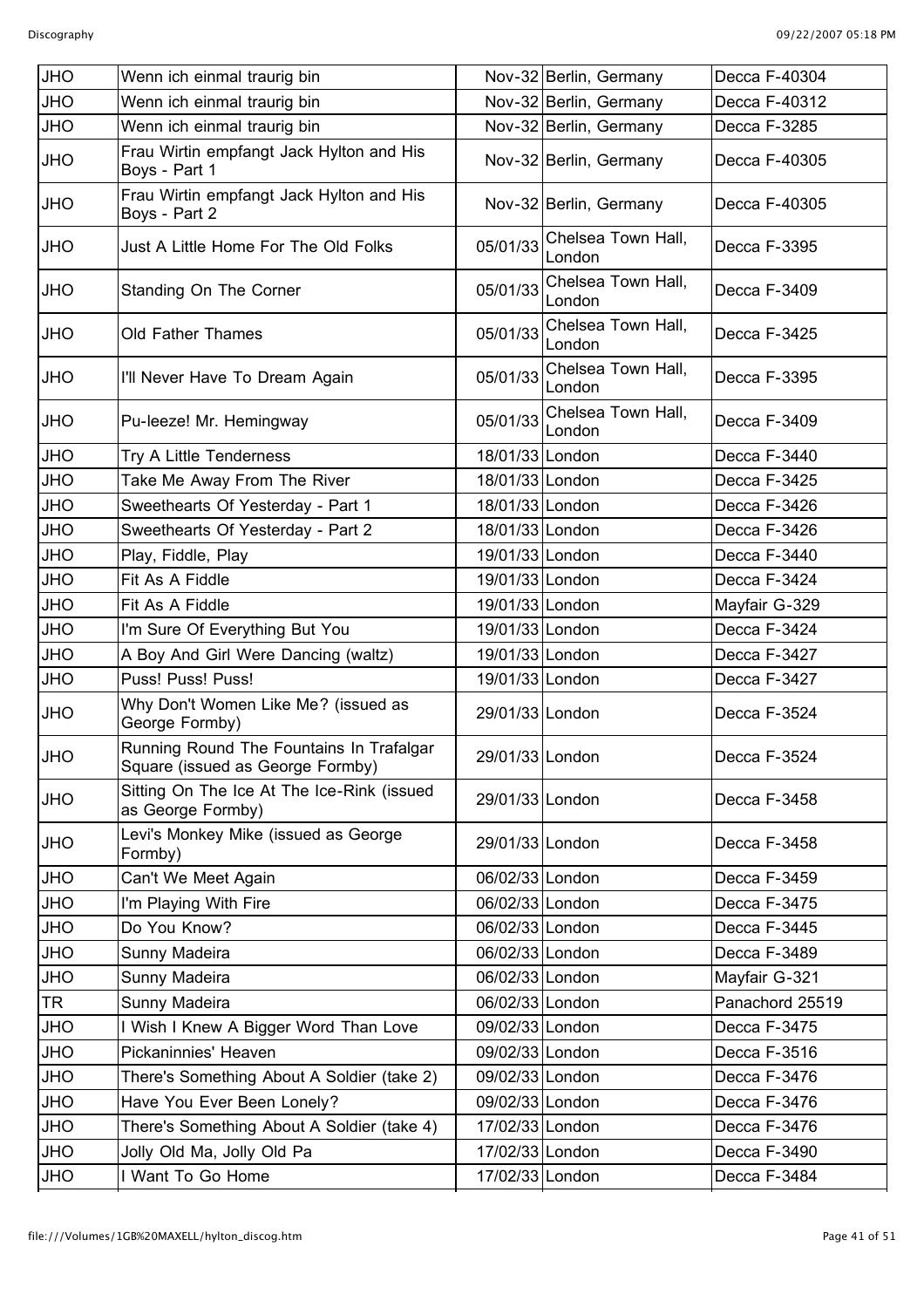| <b>JHO</b> | I May Never Pass Your Way Again                         | 17/02/33 London | Decca F-3484    |
|------------|---------------------------------------------------------|-----------------|-----------------|
| <b>JHO</b> | I Love To Yodel                                         | 17/02/33 London | Decca F-3445    |
| <b>JHO</b> | Let Bygones Be Bygones                                  | 17/02/33 London | Decca F-3489    |
| <b>JHO</b> | Let Bygones Be Bygones                                  | 17/02/33 London | Mayfair G-321   |
| <b>TR</b>  | Let Bygones Be Bygones                                  | 17/02/33 London | Panachord 25519 |
| <b>JHO</b> | My Darling                                              | 17/02/33 London | Decca F-3490    |
| <b>JHO</b> | Farewell To Arms                                        | 14/03/33 London | Decca F-3515    |
| <b>JHO</b> | Moon Song (That Wasn't Meant For Me)                    | 14/03/33 London | Decca F-3516    |
| <b>JHO</b> | Hallelujah! I'm A Tramp                                 | 14/03/33 London | Decca F-3573    |
| <b>JHO</b> | The Lord Mayor's Show                                   | 14/03/33 London | Decca F-3519    |
| <b>JHO</b> | Her Name Is Mary                                        | 14/03/33 London | Decca F-3515    |
| JHO        | If You Believe                                          | 22/03/33 London | Decca Rejected  |
| <b>JHO</b> | Put A Little Springtime In The Winter Of Their<br>Lives | 22/03/33 London | Decca F-3519    |
| <b>JHO</b> | That's My Home                                          | 22/03/33 London | Decca F-3520    |
| JHO        | That's My Home                                          | 22/03/33 London | Mayfair G-332   |
| TR         | That's My Home                                          | 22/03/33 London | Panachord 25521 |
| <b>JHO</b> | Sitting In The Dark                                     | 22/03/33 London | Decca F-3520    |
| <b>JHO</b> | What A Lady Josephine Must Have Been                    | 23/03/33 London | Decca F-3548    |
| <b>JHO</b> | Stay On The Right Side Of The Road                      | 23/03/33 London | Decca F-3528    |
| <b>JHO</b> | Pop Gun                                                 | 23/03/33 London | Decca F-3526    |
| <b>JHO</b> | They All Do The Rumba (rumba)                           | 23/03/33 London | Decca Rejected  |
| <b>JHO</b> | Waltzing In A Dream (waltz)                             | 23/03/33 London | Decca Rejected  |
| <b>JHO</b> | I Sigh For You, Rio Rita                                | 23/03/33 London | Decca F-3527    |
| <b>JHO</b> | I Sigh For You, Rio Rita                                | 23/03/33 London | Panachord 25525 |
| <b>JHO</b> | My Wishing Song                                         | 23/03/33 London | Decca Rejected  |
| <b>JHO</b> | They All Do The Rumba (rumba)                           | 06/04/33 London | Decca F-3527    |
| <b>JHO</b> | Waltzing In A Dream (waltz)                             | 06/04/33 London | Decca F-3526    |
| <b>JHO</b> | My Wishing Song                                         | 06/04/33 London | Decca F-3528    |
| <b>JHO</b> | Hyde Park Corner (6/8 One-Step)                         | 06/04/33 London | Decca F-3548    |
| <b>JHO</b> | Hyde Park Corner (6/8 One-Step)                         | 06/04/33 London | Mayfair G-332   |
| <b>JHO</b> | Hyde Park Corner (6/8 One-Step)                         | 06/04/33 London | Panachord 25521 |
| <b>JHO</b> | It's The Band (6/8 One-Step)                            | 06/04/33 London | Decca F-3549    |
| <b>JHO</b> | It's The Band (6/8 One-Step)                            | 06/04/33 London | Panachord 25525 |
| <b>JHO</b> | If You Believe                                          | 12/04/33 London | Decca Rejected  |
| <b>JHO</b> | Rock-a-Bye Moon (waltz)                                 | 12/04/33 London | Decca Rejected  |
| <b>JHO</b> | Little Miss Muffet                                      | 12/04/33 London | Decca Rejected  |
| <b>JHO</b> | We'll Always Be Friends                                 | 12/04/33 London | Decca Rejected  |
| <b>JHO</b> | The Jubilee Song                                        | 12/04/33 London | Decca F-3540    |
| <b>JHO</b> | Sure And Steadfast                                      | 12/04/33 London | Decca Rejected  |
| <b>JHO</b> | This Is The Rhythm For Me                               | 12/04/33 London | Decca F-3549    |
| <b>JHO</b> | Rock-a-Bye Moon (waltz)                                 | 21/04/33 London | Decca F-3569    |
| <b>JHO</b> | We'll Always Be Friends                                 | 21/04/33 London | Decca F-3568    |
| <b>JHO</b> | The Song Is You                                         | 21/04/33 London | Decca F-3545    |
| <b>JHO</b> | And Love Was Born                                       | 21/04/33 London | Decca F-3545    |
| <b>JHO</b> | I've Told Every Little Star                             | 21/04/33 London | Decca F-3544    |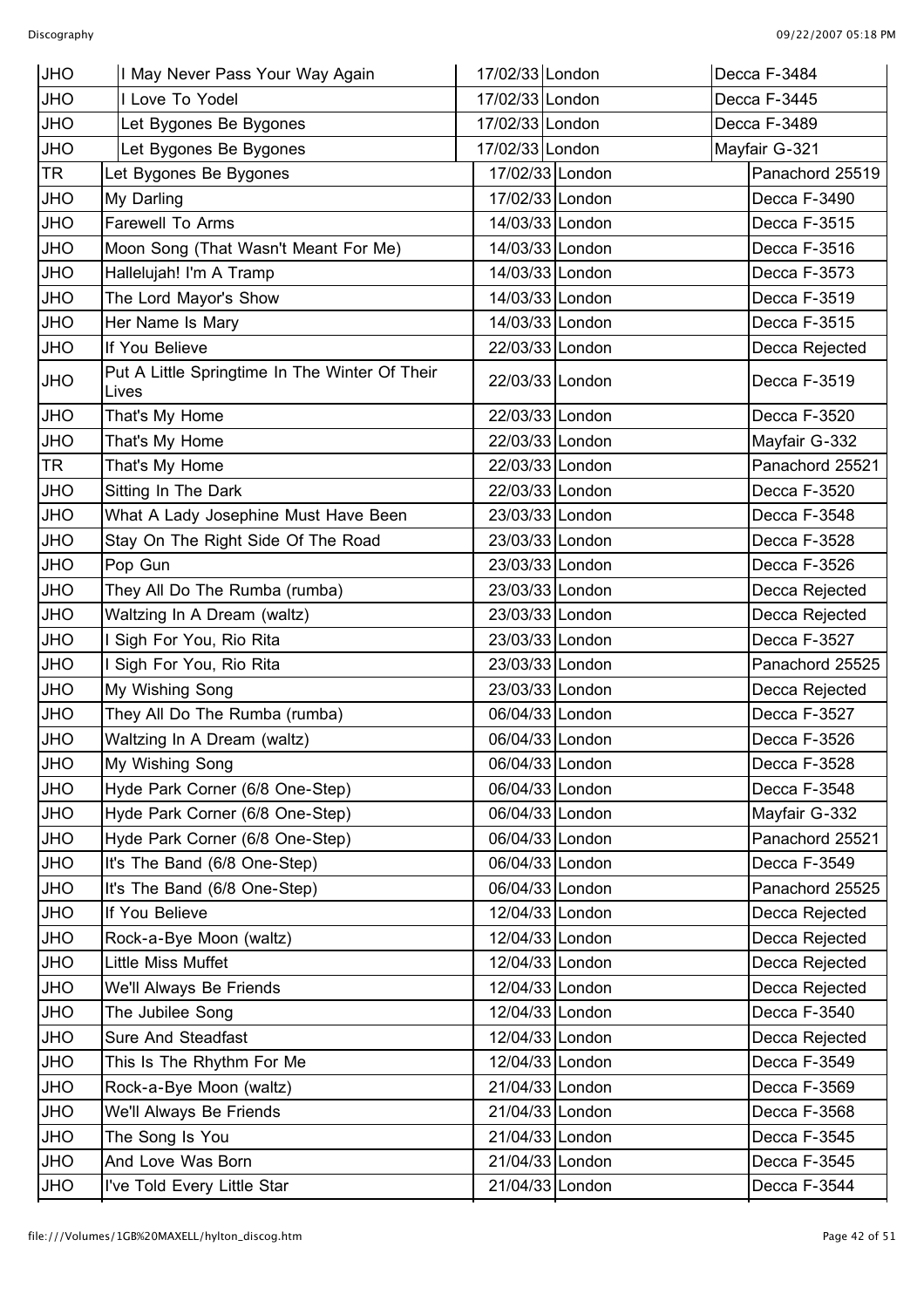| <b>JHO</b> | We Belong Together                          | 21/04/33 London | Decca F-3544   |
|------------|---------------------------------------------|-----------------|----------------|
| <b>JHO</b> | If You Believe                              | 25/04/33 London | Decca F-3568   |
| JHO        | Little Miss Muffet                          | 25/04/33 London | Decca F-3567   |
| <b>OHL</b> | I'm One Of The Lads Of Valencia (waltz)     | 25/04/33 London | Decca Rejected |
| <b>OHL</b> | Wear A Great Big Smile                      | 25/04/33 London | Decca F-3569   |
| <b>OHL</b> | Out In The Open                             | 25/04/33 London | Decca F-3567   |
| <b>JHO</b> | In Every Nook And Corner You Are Missing    | 25/04/33 London | Decca Rejected |
| <b>OHL</b> | You've Got Me Crying Again                  | 11/05/33 London | Decca F-3572   |
| <b>JHO</b> | Stormy Weather                              | 11/05/33 London | Decca F-3572   |
| <b>JHO</b> | You Are Too Beautiful                       | 11/05/33 London | Decca F-3573   |
| <b>OHL</b> | How Do You Do, Honolulu                     | 11/05/33 London | Decca F-3614   |
| JHO        | You're Mine, You                            | 30/06/33 London | Decca F-3600   |
| <b>JHO</b> | You're Mine, You                            | 30/06/33 London | Mayfair G-355  |
| <b>JHO</b> | Dancing Butterfly                           | 30/06/33 London | Decca F-3613   |
| <b>OHL</b> | Dancing Butterfly                           | 30/06/33 London | Mayfair G-358  |
| <b>JHO</b> | Hold Me                                     | 30/06/33 London | Decca F-3600   |
| <b>JHO</b> | Hold Me                                     | 30/06/33 London | Mayfair G-355  |
| JHO        | Having A Good Time, Wish You Were Here      | 30/06/33 London | Decca F-3613   |
| <b>OHL</b> | I Can't Remember (waltz)                    | 30/06/33 London | Decca F-3614   |
| <b>OHL</b> | I Can't Remember (waltz)                    | 30/06/33 London | Mayfair G-358  |
| JHO        | "Daily Herald" Competition Record - Part 1  | 05/07/33 London | Decca F-3616   |
| <b>JHO</b> | "Daily Herald" Competition Record - Part 2  | 05/07/33 London | Decca F-3616   |
| <b>OHL</b> | 42nd Street - Selection, Part 1             | 05/07/33 London | Decca F-3619   |
| JHO        | 42nd Street - Selection, Part 2             | 05/07/33 London | Decca F-3619   |
| <b>OHL</b> | The Gold-Diggers' Song (We're In The Money) | 28/07/33 London | Decca F-3672   |
| <b>JHO</b> | Learn To Croon                              | 28/07/33 London | Decca F-3633   |
| <b>JHO</b> | Learn To Croon                              | 28/07/33 London | Mayfair G-359  |
| <b>JHO</b> | Moonstruck                                  | 28/07/33 London | Decca F-3633   |
| <b>JHO</b> | Moonstruck                                  | 28/07/33 London | Mayfair G-359  |
| <b>OHL</b> | Si Petite (waltz)                           | 28/07/33 London | Decca Rejected |
| JHO        | Pettin' In The Park                         | 28/07/33 London | Decca F-3673   |
| JHO        | Shadow Waltz (waltz)                        | 28/07/33 London | Decca F-3672   |
| JHO        | I've Got To Sing A Torch Song               | 28/07/33 London | Decca F-3673   |
| JHO        | <b>Black And Blue Rhythm</b>                | 28/07/33 London | Decca Rejected |
| JHO        | Some Of These Days                          | 28/07/33 London | Decca Rejected |
| <b>OHL</b> | Don't Blame Me                              | 13/09/33 London | Decca F-3659   |
| JHO        | Lazybones                                   | 13/09/33 London | Decca F-3659   |
| JHO        | In The Valley Of The Moon (waltz)           | 13/09/33 London | Decca F-3658   |
| <b>OHL</b> | Sweetheart Darlin'                          | 13/09/33 London | Decca F-3658   |
| JHO        | With You And Me Here                        | 13/09/33 London | Decca F-3670   |
| JHO        | You're An Old Smoothie                      | 13/09/33 London | Decca Rejected |
| <b>OHL</b> | <b>Tick Tock</b>                            | 13/09/33 London | Decca Rejected |
| JHO        | The Wedding Of Mr. Mickey Mouse             | 14/09/33 London | Decca Rejected |
| JHO        | The Grasshopper's Dance                     | 14/09/33 London | Decca F-3662   |
| <b>OHL</b> | The Wedding Of The Rose                     | 14/09/33 London | Decca F-3662   |
| <b>OHL</b> | Poëme (Fibich)(take 1)                      | 14/09/33 London | Decca K-708    |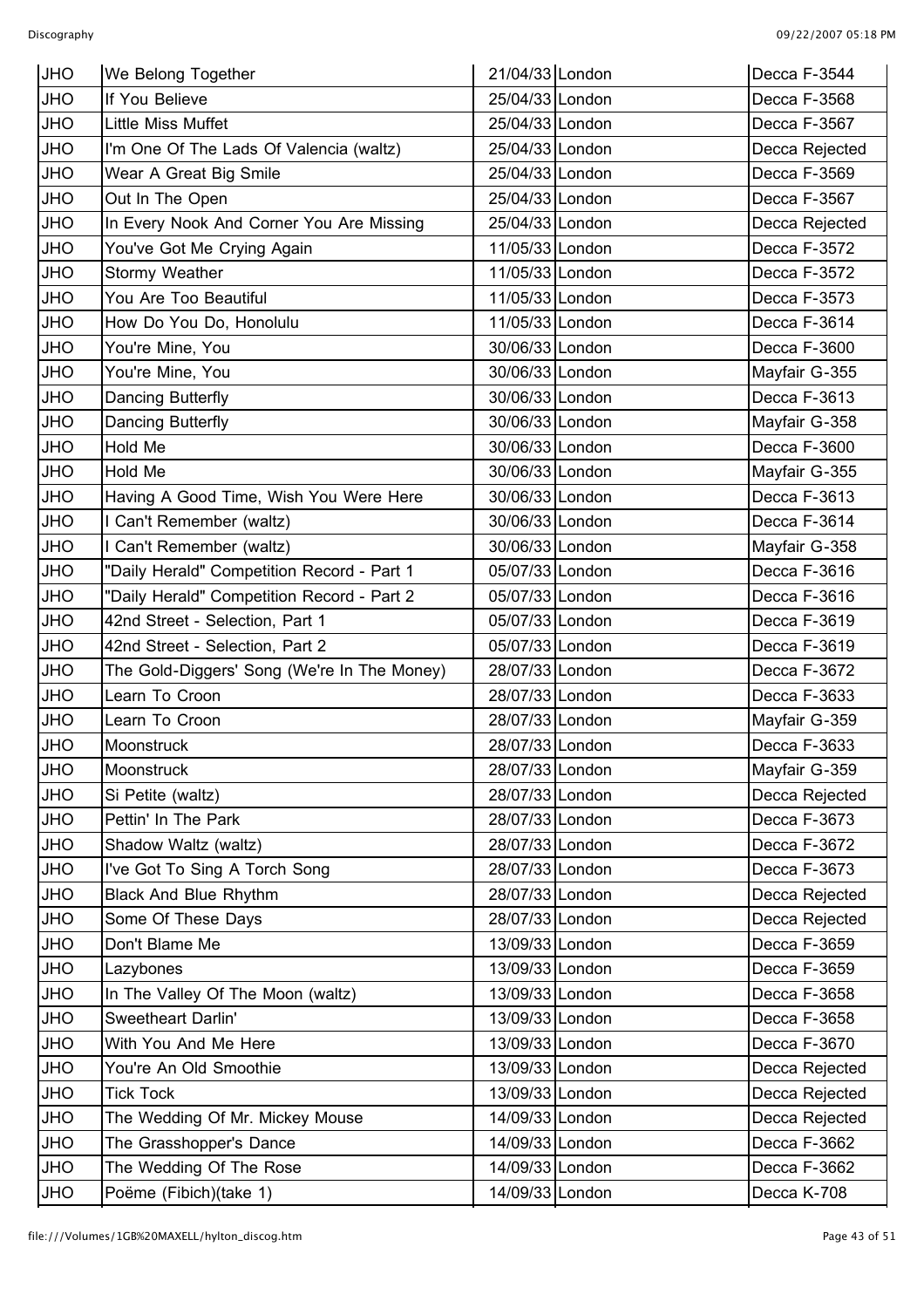| <b>JHO</b> | Praeludium (Järnefelt) (take 2)                    | 14/09/33 London | Decca K-708    |
|------------|----------------------------------------------------|-----------------|----------------|
| <b>JHO</b> | Negro Spiritual Medley - Part 1                    | 14/09/33 London | Decca Rejected |
| <b>JHO</b> | Negro Spiritual Medley - Part 2                    | 14/09/33 London | Decca Rejected |
| <b>JHO</b> | Drinking Songs - Part 1                            | 14/09/33 London | Decca K-709    |
| <b>OHL</b> | Drinking Songs - Part 2                            | 14/09/33 London | Decca K-709    |
| <b>OHL</b> | Trouble In Paradise                                | 16/09/33 London | Decca F-3663   |
| <b>JHO</b> | Happy As The Day Is Long                           | 16/09/33 London | Decca Rejected |
| <b>OHL</b> | I Like To Go Back In The Evening                   | 16/09/33 London | Decca Rejected |
| JHO        | Reflections In The Water (waltz)                   | 16/09/33 London | Decca Rejected |
| <b>JHO</b> | <b>Black And Blue Rhythm</b>                       | 16/09/33 London | Decca Rejected |
| <b>OHL</b> | Some Of These Days                                 | 16/09/33 London | Decca F-3767   |
| <b>OHL</b> | Poëme (Fibich)(take 4)                             | 26/09/33 London | Decca K-708?   |
| <b>JHO</b> | Praeludium (Järnefelt) (take 3 or 4)               | 26/09/33 London | Decca Rejected |
| <b>JHO</b> | Trouble In Paradise                                | 26/09/33 London | Decca Rejected |
| <b>JHO</b> | I Like To Go Back In The Evening                   | 26/09/33 London | Decca Rejected |
| <b>JHO</b> | Reflections In The Water (waltz)                   | 26/09/33 London | Decca F-3671   |
| OHU        | <b>Black And Blue Rhythm</b>                       | 26/09/33 London | Decca F-3767   |
| <b>JHO</b> | You're An Old Smoothie                             | 27/09/33 London | Decca Rejected |
| <b>JHO</b> | <b>Tick Tock</b>                                   | 27/09/33 London | Decca F-3669   |
| <b>OHL</b> | Some Of These Days                                 | 27/09/33 London | Decca Rejected |
| <b>JHO</b> | The Merry Widow (waltz)                            | 27/09/33 London | Decca Rejected |
| <b>JHO</b> | Night And Day                                      | 27/09/33 London | Decca F-3698   |
| <b>OHL</b> | You're An Old Smoothie                             | 06/10/33 London | Decca F-3670   |
| <b>JHO</b> | The Wedding Of Mr. Mickey Mouse                    | 06/10/33 London | Decca F-3669   |
| <b>JHO</b> | Happy As The Day Is Long                           | 06/10/33 London | Decca F-3671   |
| <b>JHO</b> | I Like To Go Back In The Evening                   | 06/10/33 London | Decca F-3663   |
| <b>JHO</b> | It's The Talk Of The Town                          | 06/10/33 London | Decca F-3687   |
| <b>JHO</b> | The Last Round-Up                                  | 06/10/33 London | Decca F-3687   |
| <b>JHO</b> | After You                                          | 20/10/33 London | Decca F-3698   |
| <b>JHO</b> | Old-Fashioned Sweetheart                           | 20/10/33 London | Decca F-3713   |
| JHO        | Aunt Sally - Selection, Part 1                     | 20/10/33 London | Decca F-3718   |
| <b>OHL</b> | Aunt Sally - Selection, Part 2                     | 20/10/33 London | Decca F-3718   |
| <b>OHL</b> | Yvonne (waltz)                                     | 20/10/33 London | Decca F-3714   |
| JHO        | A Couple Of Pals (6/8 One-Step)                    | 20/10/33 London | Decca F-3713   |
| <b>JHO</b> | He Was A Handsome Young Soldier (6/8 One-<br>Step) | 20/10/33 London | Decca F-3715   |
| <b>JHO</b> | Hand In Hand                                       | 20/10/33 London | Decca F-3714   |
| JHO        | One-Horse Town                                     | 20/10/33 London | Decca F-3808   |
| JHO        | Did My Heart Beat, Did I Fall In Love?             | 20/10/33 London | Decca F-3715   |
| <b>OHL</b> | Sousa Marches - Medley, Part 1                     | 24/10/33 London | Decca F-5216   |
| JHO        | Sousa Marches - Medley, Part 2                     | 24/10/33 London | Decca F-5216   |
| <b>JHO</b> | <b>Swingy Little Thingy</b>                        | 24/10/33 London | Decca F-3808   |
| <b>OHL</b> | Too Much Harmony - Selection, Part 2               | 24/10/33 London | Decca F-3774   |
| JHO        | There's A Home In Wyoming                          | 24/10/33 London | Decca F-3743   |
| <b>OHL</b> | Too Much Harmony - Selection, Part 1               | 24/10/33 London | Decca F-3774   |
| <b>JHO</b> | Musical Comedies - Medley, Part 1                  | 25/10/33 London | Decca K-711    |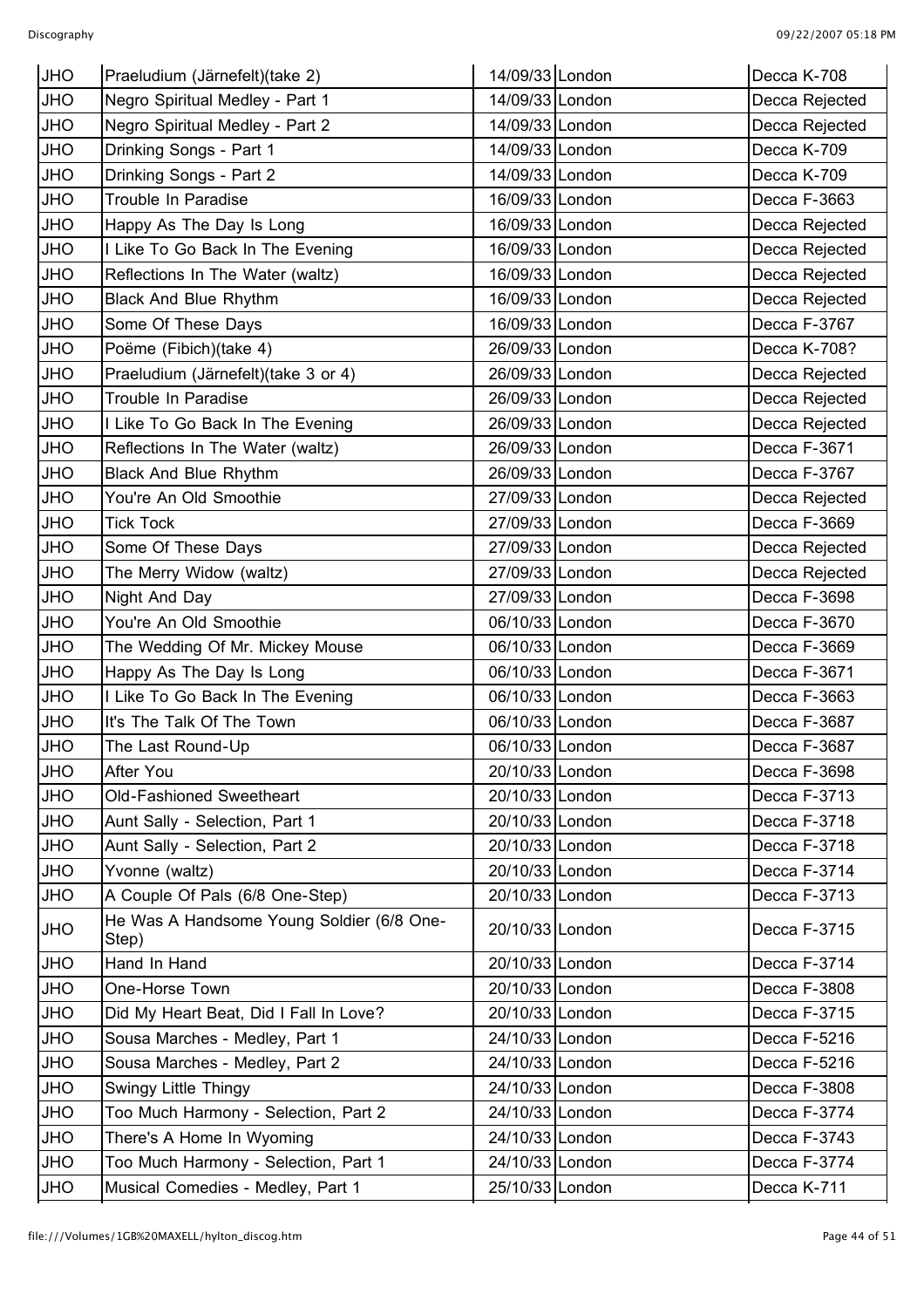| <b>JHO</b> | Musical Comedies - Medley, Part 2         | 25/10/33 London | Decca K-711         |
|------------|-------------------------------------------|-----------------|---------------------|
| <b>JHO</b> | Gilbert And Sullivan Medley - Part 1      | 25/10/33 London | Decca K-712         |
| <b>JHO</b> | Gilbert And Sullivan Medley - Part 2      | 25/10/33 London | Decca K-712         |
| <b>JHO</b> | Rhapsody In Blue - Part 1                 | 18/11/33 London | Decca F-3763        |
| <b>JHO</b> | Ellingtonia                               | 18/11/33 London | Decca F-3764        |
| <b>JHO</b> | Rhapsody In Blue - Part 2                 | 18/11/33 London | Decca F-3763        |
| <b>JHO</b> | Dinah (A Band That Money Can't Buy)       | 18/11/33 London | Decca F-3764        |
| <b>JHO</b> | Tain't                                    | 18/11/33 London | Decca F-3743        |
| <b>JHO</b> | La-Di-Da-Di-Da                            | 18/11/33 London | Decca F-3780        |
| <b>JHO</b> | Honeymoon Hotel                           | 18/11/33 London | Decca F-3806        |
| <b>JHO</b> | By A Waterfall                            | 18/11/33 London | Decca F-3806        |
| <b>JHO</b> | What Is The Use Of It Now?                | 18/11/33 London | Decca F-3807        |
| <b>JHO</b> | I'm Hitching My Wagon To You              | 18/11/33 London | Decca F-3780        |
| <b>JHO</b> | My Song Goes Round The World              | 18/11/33 London | Decca F-3807        |
| <b>JHO</b> | The Glow Worm Idyll                       | 28/11/33 London | Decca F-3857        |
| <b>JHO</b> | Down South                                | 28/11/33 London | Decca F-3857        |
| <b>JHO</b> | Kasmiri Song                              | 28/11/33 London | Decca F-3829        |
| <b>JHO</b> | <b>Temple Bells</b>                       | 28/11/33 London | Decca F-3829        |
| <b>JHO</b> | Life Begins At Oxford Circus              | 12/03/35 London | <b>HMV Rejected</b> |
| <b>JHO</b> | Put On An Old Pair Of Shoes               | 12/03/35 London | <b>HMV Rejected</b> |
| <b>JHO</b> | I Believe In Miracles                     | 12/03/35 London | <b>HMV Rejected</b> |
| <b>JHO</b> | She Wore A Little Jacket Of Blue          | 12/03/35 London | <b>HMV Rejected</b> |
| <b>JHO</b> | Put On An Old Pair Of Shoes               | 15/03/35 London | <b>HMV Rejected</b> |
| <b>JHO</b> | I Believe In Miracles                     | 15/03/35 London | <b>HMV Rejected</b> |
| <b>JHO</b> | Life Begins At Oxford Circus              | 20/03/35 London | <b>HMV BD-142</b>   |
| <b>JHO</b> | Put On An Old Pair Of Shoes               | 20/03/35 London | <b>HMV BD-142</b>   |
| <b>JHO</b> | I Believe In Miracles                     | 20/03/35 London | <b>HMV BD-143</b>   |
| <b>JHO</b> | She Wore A Little Jacket Of Blue          | 20/03/35 London | HMV BD-143          |
| <b>JHO</b> | My Dance                                  | 13/04/35 London | <b>HMV BD-150</b>   |
| <b>JHO</b> | So Red The Rose                           | 13/04/35 London | <b>HMV BD-149</b>   |
| <b>JHO</b> | Far Away In Shanty Town                   | 13/04/35 London | <b>HMV BD-150</b>   |
| <b>JHO</b> | If The Moon Turns Green                   | 13/04/35 London | HMV BD-149          |
| <b>JHO</b> | Life Begins Again                         | 13/04/35 London | <b>HMV BD-157</b>   |
| <b>JHO</b> | Chinatown, My Chinatown                   | 26/04/35 London | <b>HMV Unissued</b> |
| <b>JHO</b> | Gentlemen! The King                       | 26/04/35 London | <b>HMV BD-157</b>   |
| <b>JHO</b> | Jubilee Cavalcade - Part 1                | 26/04/35 London | <b>HMV C-2744</b>   |
| <b>JHO</b> | Jubilee Cavalcade - Part 2                | 26/04/35 London | <b>HMV C-2744</b>   |
| <b>JHO</b> | Solitude                                  | 26/04/35 London | <b>HMV BD-5035</b>  |
| <b>JHO</b> | The Girl With The Dreamy Eyes             | 11/05/35 London | <b>HMV BD-164</b>   |
| <b>JHO</b> | Orchids To My Lady                        | 11/05/35 London | <b>HMV BD-164</b>   |
| <b>JHO</b> | Zing! Went The Strings Of My Heart        | 11/05/35 London | <b>HMV BD-163</b>   |
| <b>JHO</b> | Olga Pullofski, The Beautiful Spy (waltz) | 11/05/35 London | <b>HMV BD-163</b>   |
| <b>JHO</b> | Anything Goes - Selection, Part 1         | 06/06/35 London | <b>HMV C-2757</b>   |
| <b>JHO</b> | Anything Goes - Selection, Part 2         | 06/06/35 London | <b>HMV C-2757</b>   |
| <b>JHO</b> | <b>Anything Goes</b>                      | 06/06/35 London | <b>HMV BD-172</b>   |
| <b>JHO</b> | You're The Top                            | 06/06/35 London | <b>HMV BD-172</b>   |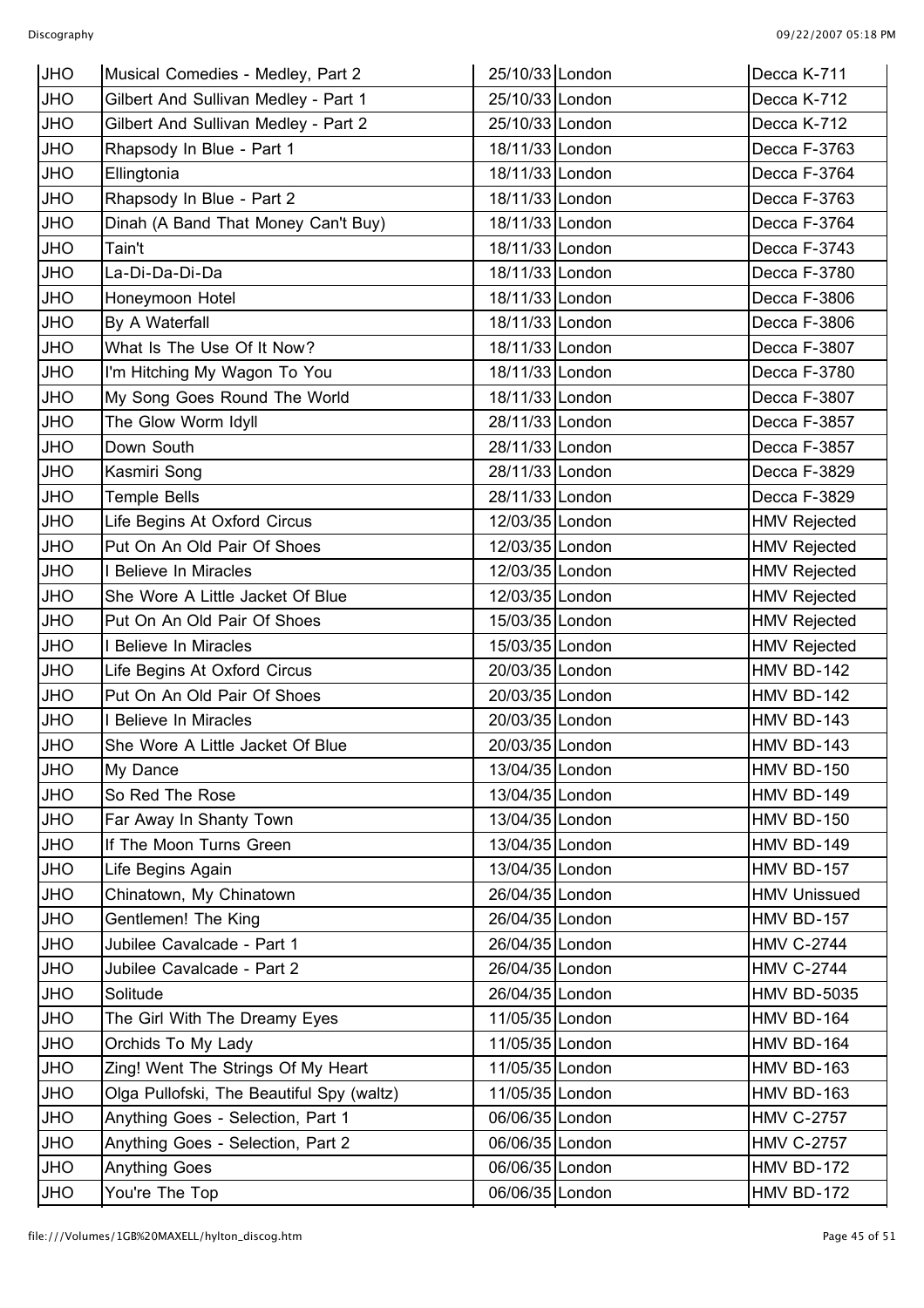| <b>JHO</b> | Give A Broken Heart A Break                                    | 04/07/35 London |                           | <b>HMV BD-198</b>   |
|------------|----------------------------------------------------------------|-----------------|---------------------------|---------------------|
| <b>JHO</b> | I Won't Dance                                                  | 04/07/35 London |                           | <b>HMV BD-200</b>   |
| <b>JHO</b> | Lovely To Look At                                              | 04/07/35 London |                           | <b>HMV BD-200</b>   |
| <b>JHO</b> | <b>Chasing Shadows</b>                                         | 04/07/35 London |                           | <b>HMV BD-197</b>   |
| <b>JHO</b> | Jump On The Wagon                                              | 04/07/35 London |                           | <b>HMV BD-198</b>   |
| <b>JHO</b> | Kiss Me Goodnight                                              | 04/07/35 London |                           | <b>HMV BD-197</b>   |
| <b>JHO</b> | Love Me Forever (waltz)                                        | 15/07/35 London |                           | <b>HMV BD-203</b>   |
| <b>JHO</b> | Footloose And Fancy Free                                       | 15/07/35 London |                           | HMV BD-204          |
| <b>JHO</b> | I'll Never Say "Never Again" Again                             | 15/07/35 London |                           | <b>HMV BD-204</b>   |
| <b>JHO</b> | South American Joe (rumba)                                     | 15/07/35 London |                           | <b>HMV BD-203</b>   |
| <b>JHO</b> | She's A Latin From Manhattan                                   | 26/08/35 London |                           | <b>HMV BD-212</b>   |
| <b>JHO</b> | About A Quarter To Nine                                        | 26/08/35 London |                           | <b>HMV BD-212</b>   |
| <b>JHO</b> | Weather Man                                                    | 26/08/35 London |                           | <b>HMV BD-216</b>   |
| <b>OHL</b> | In The Middle Of A Kiss                                        | 26/08/35 London |                           | <b>HMV BD-215</b>   |
| <b>JHO</b> | Every Single Little Tingle Of My Heart                         | 28/08/35 London |                           | <b>HMV BD-216</b>   |
| <b>JHO</b> | Lovely Liza Lee                                                | 28/08/35 London |                           | HMV BD-214          |
| <b>JHO</b> | Nothing Lives Longer Than Love (waltz)                         | 28/08/35 London |                           | <b>HMV BD-215</b>   |
| <b>JHO</b> | Lonely Villa                                                   | 28/08/35 London |                           | <b>HMV BD-236</b>   |
| <b>JHO</b> | Where The Arches Used To Be                                    | 28/08/35 London |                           | <b>HMV BD-214</b>   |
| <b>OHL</b> | Car Of Dreams                                                  | 27/09/35 London |                           | <b>HMV BD-296</b>   |
| <b>OHL</b> | You Give Me Ideas                                              | 27/09/35 London |                           | <b>HMV BD-235</b>   |
| <b>JHO</b> | When The Rain Comes Rolling Down                               | 27/09/35 London |                           | HMV BD-236          |
| <b>JHO</b> | Song Of The 'Cello                                             | 27/09/35 London |                           | <b>HMV BD-235</b>   |
| <b>JHO</b> | Schoolboy Howlers, Part 1                                      | 04/12/35 London |                           | <b>HMV BD-5005</b>  |
| <b>JHO</b> | Schoolboy Howlers, Part 2                                      | 04/12/35 London |                           | <b>HMV BD-5005</b>  |
| <b>JHO</b> | Everything Stops For Tea                                       | 04/12/35 London |                           | <b>HMV BD-5006</b>  |
| <b>JHO</b> | When The Guardsman Started Crooning On<br>Parade               | 04/12/35 London |                           | <b>HMV BD-5006</b>  |
| <b>JHO</b> | Lights Out                                                     |                 | 02/01/36 Chicago, IL. USA | <b>HMV BD-5030</b>  |
| <b>JHO</b> | The Music Goes 'Round And Around                               |                 | 02/01/36 Chicago, IL. USA | <b>HMV BD-5030</b>  |
| <b>OHL</b> | Eeny Meeny Miney Mo                                            |                 | 02/01/36 Chicago, IL. USA | <b>HMV BD-5035</b>  |
| JHO        | A Little Bit Independent                                       |                 | 02/01/36 Chicago, IL. USA | <b>HMV Rejected</b> |
| <b>JHO</b> | She Shall Have Music                                           | 03/01/36 London |                           | <b>HMV BD-5017</b>  |
| <b>OHL</b> | Doin' The Runaround                                            | 03/01/36 London |                           | <b>HMV BD-5017</b>  |
| JHO        | My First Thrill                                                | 03/01/36 London |                           | <b>HMV BD-5018</b>  |
| <b>JHO</b> | May All Your Troubles Be Little Ones                           | 03/01/36 London |                           | <b>HMV BD-5018</b>  |
| <b>OHL</b> | Sailing Along On A Carpet Of Clouds                            | 19/01/36 London |                           | <b>HMV BD-5024</b>  |
| JHO        | Moanin' Minnie                                                 | 19/01/36 London |                           | <b>HMV BD-5024</b>  |
| <b>OHL</b> | Why Did She Fall For The Leader Of The Band?<br>(6/8 One-Step) | 19/01/36 London |                           | <b>HMV BD-5023</b>  |
| <b>JHO</b> | The Darling Of The Guards                                      | 19/01/36 London |                           | <b>HMV BD-5023</b>  |
| JHO        | Swing                                                          | 14/02/36 London |                           | <b>HMV BD-5034</b>  |
| <b>JHO</b> | Hypnotised                                                     | 14/02/36 London |                           | <b>HMV BD-5034</b>  |
| <b>OHL</b> | This'll Make You Whistle                                       | 14/02/36 London |                           | <b>HMV BD-5037</b>  |
| JHO        | There Isn't Any Limit To My Love                               | 14/02/36 London |                           | <b>HMV BD-5037</b>  |
| <b>JHO</b> | Fancy Meeting You                                              | 28/03/36 London |                           | <b>HMV BD-5054</b>  |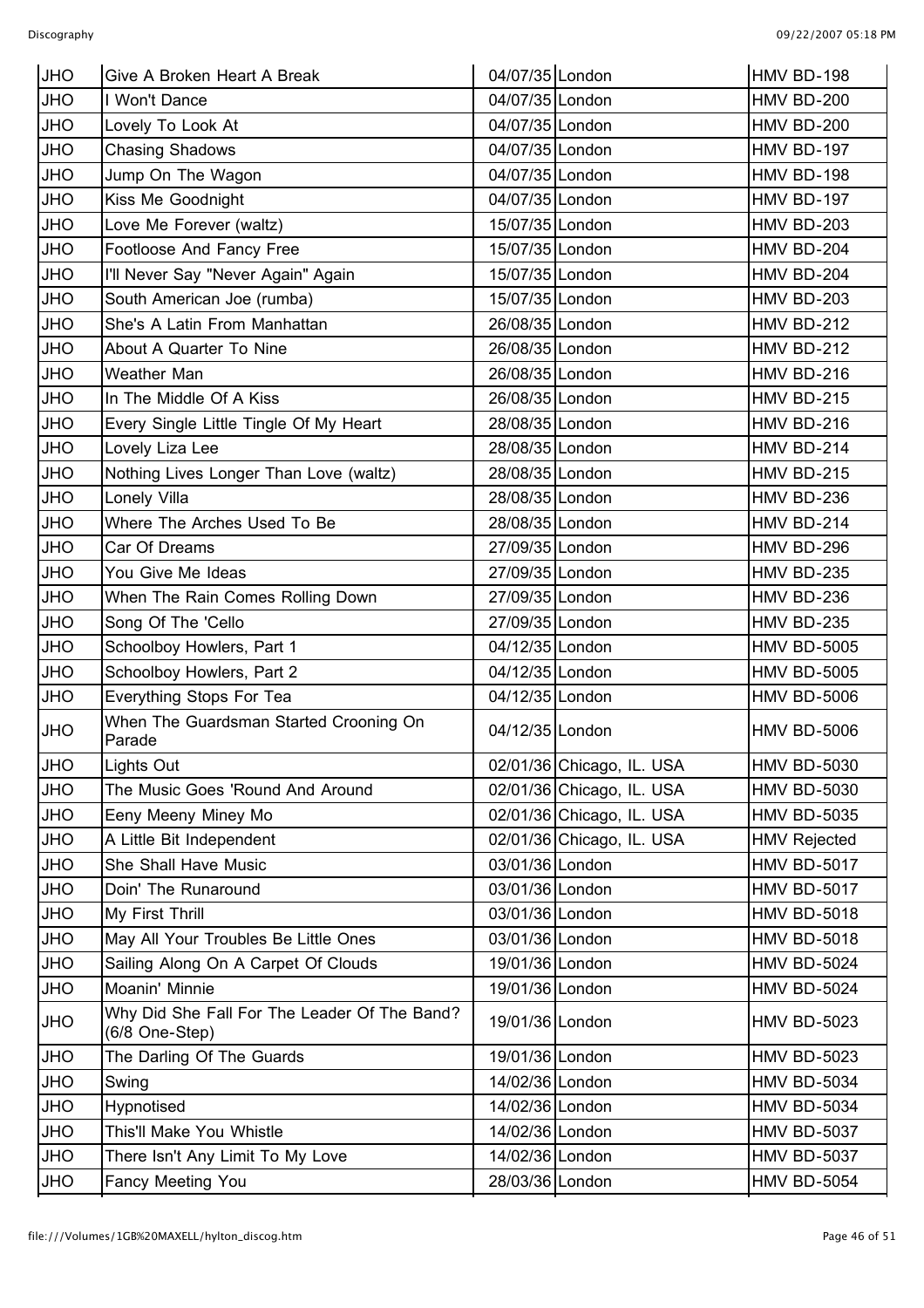| <b>JHO</b> | Yours Truly Is Truly Yours              | 28/03/36 London | HMV BD-5054         |
|------------|-----------------------------------------|-----------------|---------------------|
| <b>JHO</b> | He Went In Like A Lion                  | 28/03/36 London | <b>HMV BD-5055</b>  |
| <b>JHO</b> | When H'I Was H'Out in H'India           | 28/03/36 London | <b>HMV BD-5055</b>  |
| <b>JHO</b> | <b>Tiger Rag</b>                        | 24/08/36 London | <b>HMV BD-5128</b>  |
| <b>JHO</b> | Sweet Sue                               | 24/08/36 London | <b>HMV C-2856</b>   |
| JHO        | Grinzing                                | 25/08/36 London | <b>HMV C-2856</b>   |
| <b>JHO</b> | Free (Isn't It The Way It Ought To Be?) | 25/08/36 London | <b>HMV BD-5102</b>  |
| <b>JHO</b> | The Fleet's In Port Again               | 25/08/36 London | <b>HMV BD-5102</b>  |
| <b>JHO</b> | Knock, Knock, Who's There?              | 25/08/36 London | <b>HMV BD-5103</b>  |
| <b>JHO</b> | Did I Remember?                         | 25/08/36 London | <b>HMV BD-5103</b>  |
| <b>JHO</b> | Rose Room                               | 25/08/36 London | <b>HMV BD-5128</b>  |
| <b>OHL</b> | Does Your Heart Beat For Me?            | 07/10/36 London | <b>HMV BD-5119</b>  |
| <b>JHO</b> | You've Got The Wrong Rumba              | 07/10/36 London | <b>HMV BD-5119</b>  |
| <b>JHO</b> | Drop In Next Time You're Passing        | 07/10/36 London | <b>HMV BD-5118</b>  |
| <b>JHO</b> | Unbelievable                            | 07/10/36 London | <b>HMV BD-5118</b>  |
| <b>JHO</b> | Sing, Baby, Sing                        | 17/10/36 London | <b>HMV BD-5127</b>  |
| <b>JHO</b> | You Turned The Tables On Me             | 17/10/36 London | <b>HMV BD-5127</b>  |
| <b>OHL</b> | Just Say Aloha                          | 17/10/36 London | <b>HMV BD-5136</b>  |
| <b>JHO</b> | <b>Little Audrey</b>                    | 17/10/36 London | <b>HMV Rejected</b> |
| <b>JHO</b> | Organ Grinder's Swing                   | 05/11/36 London | <b>HMV BD-5137</b>  |
| <b>JHO</b> | Midnight Blue                           | 05/11/36 London | <b>HMV BD-5137</b>  |
| <b>JHO</b> | I'm In A Dancing Mood                   | 05/11/36 London | <b>HMV BD-5136</b>  |
| <b>JHO</b> | Cabin On The Hilltop                    | 05/11/36 London | <b>HMV BD-5144</b>  |
| <b>OHL</b> | Mendel's Son's Swing Song               | 05/11/36 London | <b>HMV BD-5144</b>  |
| <b>JHO</b> | Bolero (Ravel)                          | 13/11/36 London | <b>HMV BD-393</b>   |
| <b>JHO</b> | Vienna, City Of My Dreams               | 13/11/36 London | <b>HMV BD-393</b>   |
| <b>JHO</b> | Goodbye                                 | 13/11/36 London | HMV BD-394          |
| <b>JHO</b> | Rockin' Chair                           | 13/11/36 London | HMV BD-394          |
| <b>JHO</b> | Jack Hylton Throws A Party - Part 1     | 16/11/36 London | <b>HMV C-2883</b>   |
| <b>JHO</b> | Jack Hylton Throws A Party - Part 2     | 16/11/36 London | <b>HMV C-2883</b>   |
| JHO        | Did You Mean It?                        | 01/12/36 London | <b>HMV BD-5142</b>  |
| <b>OHL</b> | Have You Forgotten So Soon? (waltz)     | 01/12/36 London | <b>HMV BD-5142</b>  |
| <b>OHL</b> | Goodbye, Little Dream, Goodbye          | 01/12/36 London | <b>HMV BD-5143</b>  |
| JHO        | When A Woman Smiles                     | 01/12/36 London | <b>HMV BD-5143</b>  |
| <b>OHL</b> | At The Balalaika                        | 10/01/37 London | <b>HMV BD-5165</b>  |
| <b>JHO</b> | Pennies From Heaven                     | 10/01/37 London | <b>HMV BD-5166</b>  |
| JHO        | On Your Toes                            | 10/01/37 London | <b>HMV BD-5164</b>  |
| <b>OHL</b> | There's A Small Hotel                   | 10/01/37 London | <b>HMV BD-5164</b>  |
| <b>OHL</b> | One, Two, Button Your Shoe              | 10/01/37 London | <b>HMV BD-5166</b>  |
| JHO        | Delyse (waltz)                          | 10/01/37 London | <b>HMV BD-5165</b>  |
| <b>OHL</b> | Timber                                  | 10/01/37 London | <b>HMV BD-5167</b>  |
| <b>OHL</b> | Goodnight, My Love                      | 10/01/37 London | <b>HMV BD-5167</b>  |
| JHO        | Making Up A Song                        | 06/04/37 London | <b>HMV BD-5201</b>  |
| <b>OHL</b> | Swing Is In The Air                     | 06/04/37 London | <b>HMV BD-5200</b>  |
| <b>OHL</b> | Red, White And Blue                     | 06/04/37 London | <b>HMV BD-5200</b>  |
| <b>OHL</b> | Boo-Hoo                                 | 06/04/37 London | <b>HMV BD-5201</b>  |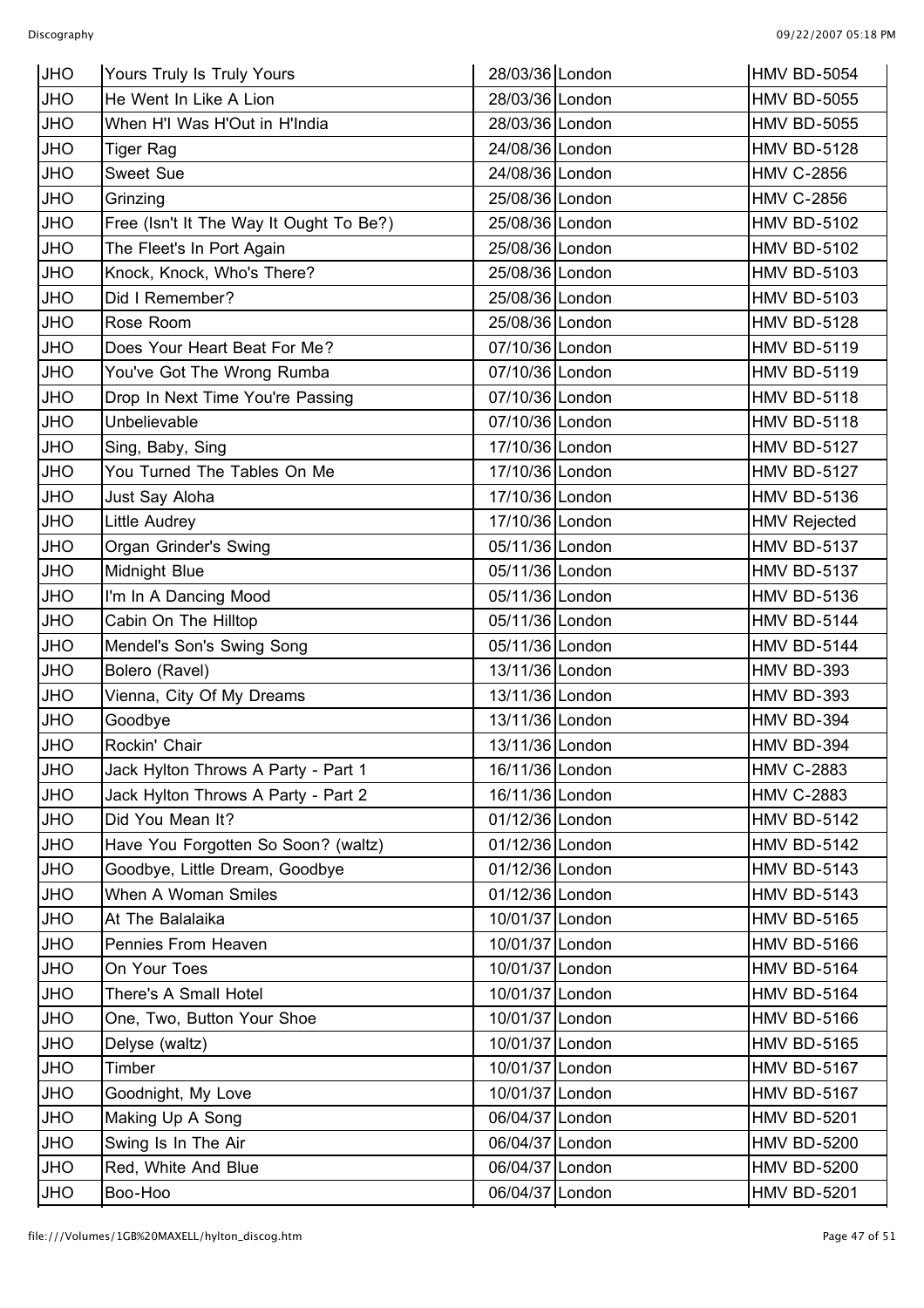| <b>JHO</b> | That Song In My Heart                                   | 23/04/37 London | HMV BD-5208         |
|------------|---------------------------------------------------------|-----------------|---------------------|
| <b>JHO</b> | The Dart Song                                           | 23/04/37 London | <b>HMV BD-5207</b>  |
| <b>JHO</b> | The Love Bug Will Bite You                              | 23/04/37 London | <b>HMV BD-5207</b>  |
| <b>JHO</b> | With A Twinkle In Your Eye                              | 23/04/37 London | <b>HMV BD-5208</b>  |
| <b>JHO</b> | September In The Rain                                   | 07/05/37 London | <b>HMV BD-5216</b>  |
| <b>JHO</b> | Gangway                                                 | 07/05/37 London | <b>HMV BD-5255</b>  |
| <b>JHO</b> | Melody For Two                                          | 07/05/37 London | <b>HMV BD-5216</b>  |
| <b>JHO</b> | Moon Or No Moon                                         | 07/05/37 London | <b>HMV Rejected</b> |
| <b>JHO</b> | When You Gotta Sing, You Gotta Sing                     | 13/05/37 London | <b>HMV BD-5256</b>  |
| <b>JHO</b> | Lord And Lady Whoozis                                   | 13/05/37 London | <b>HMV BD-5256</b>  |
| <b>JHO</b> | Love Live Forever And Rule My Heart (waltz)             | 13/05/37 London | <b>HMV BD-5217</b>  |
| <b>JHO</b> | Girls Were Made To Love And Kiss (waltz)                | 13/05/37 London | <b>HMV Rejected</b> |
| <b>JHO</b> | Moon Or No Moon                                         | 31/05/37 London | <b>HMV BD-5255</b>  |
| <b>JHO</b> | Girls Were Made To Love And Kiss (waltz)                | 31/05/37 London | <b>HMV BD-5217</b>  |
| <b>JHO</b> | Music, Maestro, Please                                  | 20/09/38 London | <b>HMV BD-5407</b>  |
| <b>JHO</b> | A-Tisket, A-Tasket                                      | 20/09/38 London | <b>HMV BD-5407</b>  |
| <b>JHO</b> | Ride, Tenderfoot, Ride                                  | 20/09/38 London | <b>HMV BD-5408</b>  |
| <b>JHO</b> | When You Dream About Hawaii                             | 20/09/38 London | <b>HMV BD-5408</b>  |
| <b>JHO</b> | Watermelon Fete                                         | 27/09/38 London | HMV BD-603          |
| <b>JHO</b> | Down South                                              | 27/09/38 London | <b>HMV BD-603</b>   |
| <b>JHO</b> | The Whistler And His Dog                                | 27/09/38 London | HMV BD-620          |
| <b>JHO</b> | Colonel Bogey                                           | 27/09/38 London | HMV BD-620          |
| <b>JHO</b> | Neil Gwynne Suite (German) No. 1: Country<br>Dance      | 03/10/38 London | HMV BD-604          |
| <b>JHO</b> | Neil Gwynne Suite (German) No. 2: Pastoral<br>Dance     | 03/10/38 London | HMV BD-604          |
| <b>JHO</b> | Neil Gwynne Suite (German) No. 3:<br>Merrymakers' Dance | 03/10/38 London | HMV BD-606          |
| <b>JHO</b> | Neil Gwynne Suite (German) No. 4: Morris<br>Dance       | 03/10/38 London | HMV BD-606          |
| <b>JHO</b> | Alexander's Ragtime Band                                | 10/10/38 London | <b>HMV BD-5413</b>  |
| <b>JHO</b> | Now It Can Be Told                                      | 10/10/38 London | <b>HMV BD-5413</b>  |
| <b>JHO</b> | When The Circus Comes To Town                           | 10/10/38 London | <b>HMV BD-5417</b>  |
| <b>JHO</b> | What Goes On Here In My Heart?                          | 10/10/38 London | <b>HMV BD-5417</b>  |
| <b>JHO</b> | Cinderella Sweetheart (waltz)                           | 10/11/38 London | <b>HMV BD-5426</b>  |
| <b>JHO</b> | <b>Change Partners</b>                                  | 10/11/38 London | <b>HMV BD-5425</b>  |
| <b>JHO</b> | Rhythm Is The Alphabet                                  | 10/11/38 London | <b>HMV BD-5426</b>  |
| <b>JHO</b> | I Used To Be Colour Blind                               | 10/11/38 London | <b>HMV BD-5425</b>  |
| <b>JHO</b> | The Old Sow                                             | 10/11/38 London | <b>HMV Rejected</b> |
| <b>JHO</b> | The Bassoon                                             | 10/11/38 London | HMV BD-635          |
| <b>JHO</b> | Stop Beatin' Round The Mulberry Bush                    | 02/12/38 London | <b>HMV BD-5440</b>  |
| <b>JHO</b> | All Ashore                                              | 02/12/38 London | <b>HMV BD-5440</b>  |
| <b>JHO</b> | Love Makes The World Go Around                          | 02/12/38 London | <b>HMV BD-5439</b>  |
| <b>JHO</b> | The Chestnut Tree                                       | 02/12/38 London | <b>HMV BD-5439</b>  |
| <b>JHO</b> | Ya Got Something There                                  | 02/12/38 London | HMV BD-635          |
| <b>JHO</b> | Blue Skies Are Round The Corner                         | 13/12/38 London | <b>HMV BD-5446</b>  |
| <b>JHO</b> | I'm Singing A Song For The Old Folks                    | 13/12/38 London | <b>HMV BD-5446</b>  |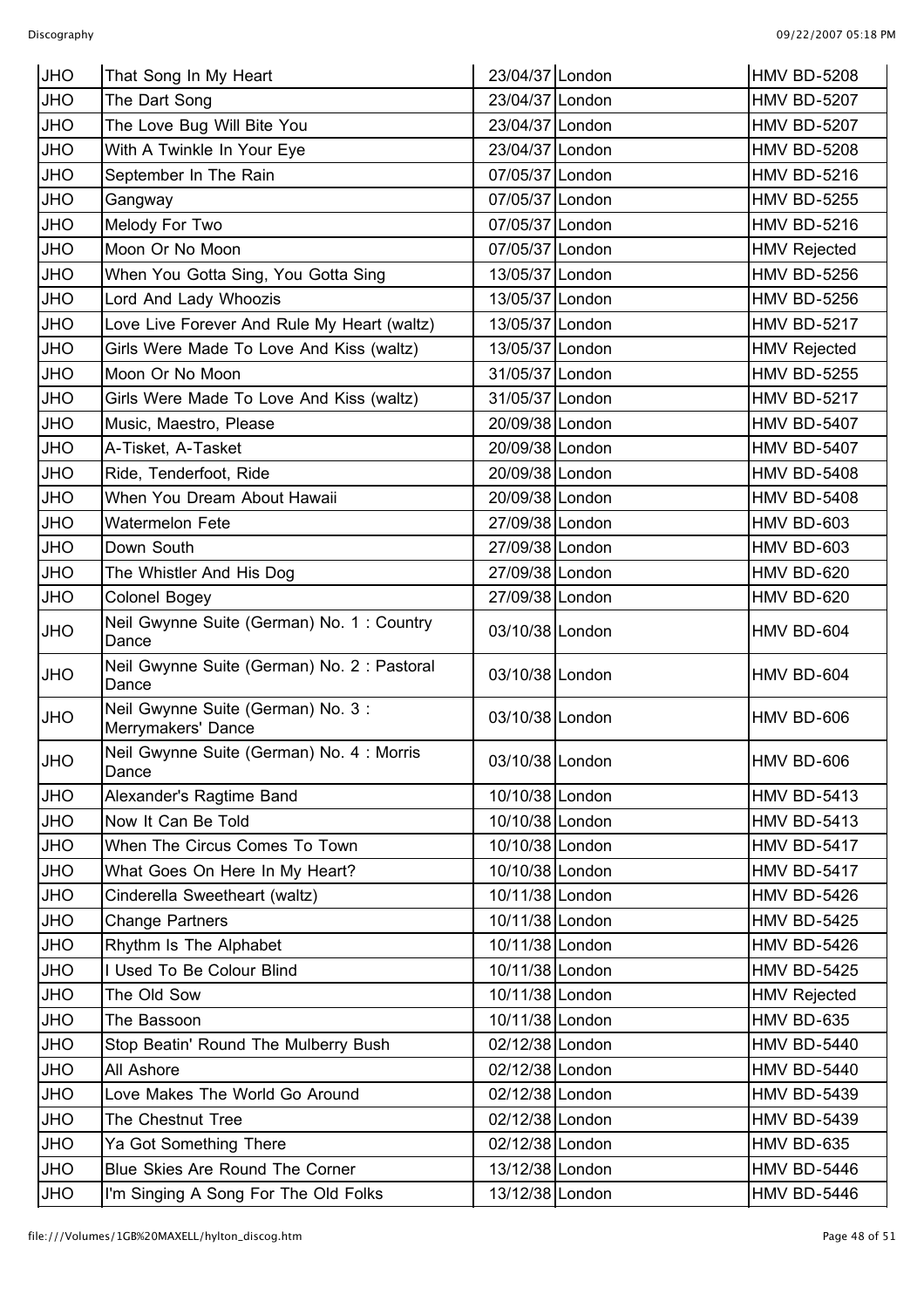| <b>JHO</b> | Don't Let That Moon Get Away                  | 13/12/38 London | HMV BD-5445         |
|------------|-----------------------------------------------|-----------------|---------------------|
| <b>JHO</b> | Why Doesn't Somebody Tell Me These Things?    | 13/12/38 London | <b>HMV BD-5445</b>  |
| <b>OHL</b> | There's A New Apple Tree                      | 06/01/39 London | <b>HMV BD-5451</b>  |
| <b>OHL</b> | Day After Day                                 | 06/01/39 London | <b>HMV BD-5451</b>  |
| <b>OHL</b> | Ferdinand The Bull (waltz)                    | 06/01/39 London | <b>HMV BD-5450</b>  |
| <b>OHL</b> | The Umbrella Man (waltz)                      | 06/01/39 London | <b>HMV BD-5450</b>  |
| <b>JHO</b> | Nice People                                   | 31/01/39 London | <b>HMV BD-5455</b>  |
| <b>OHL</b> | I Shall Always Remember You Smiling (waltz)   | 31/01/39 London | <b>HMV BD-5456</b>  |
| JHO        | Sha-Sha                                       | 31/01/39 London | <b>HMV BD-5456</b>  |
| <b>OHL</b> | You Must Have Been A Beautiful Baby           | 31/01/39 London | <b>HMV BD-5455</b>  |
| <b>OHL</b> | Gotta Get Some Shut-Eye                       | 08/03/39 London | <b>HMV BD-5466</b>  |
| <b>OHL</b> | Say It With A Kiss                            | 08/03/39 London | <b>HMV BD-5465</b>  |
| JHO        | Jeepers Creepers                              | 08/03/39 London | <b>HMV BD-5465</b>  |
| <b>OHL</b> | I Go For That                                 | 08/03/39 London | <b>HMV BD-5466</b>  |
| JHO        | I Can't Get You Out Of My Mind                | 14/04/39 London | <b>HMV BD-5475</b>  |
| <b>JHO</b> | Hold Tight                                    | 14/04/39 London | <b>HMV BD-5475</b>  |
| <b>JHO</b> | The Masquerade Is Over                        | 14/04/39 London | <b>HMV BD-5474</b>  |
| <b>OHL</b> | Hurry Home                                    | 14/04/39 London | <b>HMV BD-5474</b>  |
| JHO        | Poor Contrary Mary                            | 04/05/39 London | <b>HMV BD-5483</b>  |
| <b>OHL</b> | <b>Gypsy Tears</b>                            | 04/05/39 London | <b>HMV BD-5484</b>  |
| <b>OHL</b> | Chopsticks                                    | 04/05/39 London | <b>HMV BD-5484</b>  |
| JHO        | Apple Blossom Time                            | 04/05/39 London | <b>HMV BD-5483</b>  |
| JHO        | Youth Take A Bow - Part 1                     | 04/05/39 London | <b>HMV C-3103</b>   |
| <b>OHL</b> | Youth Take A Bow - Part 2                     | 04/05/39 London | <b>HMV C-3103</b>   |
| JHO        | The Handsome Territorial                      | 25/05/39 London | <b>HMV BD-5489</b>  |
| <b>OHL</b> | Wishing (Will Make It So)                     | 25/05/39 London | <b>HMV BD-5492</b>  |
| <b>JHO</b> | <b>Summer Sweetheart</b>                      | 25/05/39 London | <b>HMV BD-5499</b>  |
| <b>JHO</b> | Sing, My Heart                                | 25/05/39 London | <b>HMV BD-5492</b>  |
| <b>JHO</b> | Beer Barrel Polka                             | 25/05/39 London | <b>HMV BD-5490</b>  |
| <b>JHO</b> | The Birthday Of The Little Princess           | 26/05/39 London | <b>HMV BD-5491</b>  |
| <b>OHU</b> | Three Little Fishies                          | 26/05/39 London | <b>HMV BD-5491</b>  |
| JHO        | Deep Purple                                   | 26/05/39 London | <b>HMV BD-5489</b>  |
| <b>OHL</b> | Goosey Goosey                                 | 26/05/39 London | <b>HMV BD-5490</b>  |
| <b>OHU</b> | My Melancholy Baby                            | 26/05/39 London | <b>HMV BD-5550</b>  |
| JHO        | Darktown Strutter's Ball                      | 26/05/39 London | <b>HMV BD-5550</b>  |
| <b>OHL</b> | You Grow Sweeter As The Years Go By           | 29/06/39 London | <b>HMV BD-5500</b>  |
| <b>OHU</b> | The Shabby Old Cabby (waltz)                  | 29/06/39 London | <b>HMV Rejected</b> |
| JHO        | Our Love                                      | 29/06/39 London | <b>HMV BD-5500</b>  |
| <b>OHL</b> | Sing A Song Of Sunbeams                       | 29/06/39 London | <b>HMV BD-5503</b>  |
| <b>OHU</b> | That Sly Old Gentleman (From Featherbed Lane) | 29/06/39 London | <b>HMV BD-5503</b>  |
| JHO        | Boomps-A-Daisy                                | 29/06/39 London | <b>HMV BD-5499</b>  |
| <b>OHL</b> | Stairway To The Stars                         | 24/07/39 London | <b>HMV BD-5513</b>  |
| <b>OHU</b> | My Prayer                                     | 24/07/39 London | <b>HMV BD-5508</b>  |
| JHO        | Dance Hits Of The Day - Part 1                | 24/07/39 London | <b>HMV BD-5509</b>  |
| <b>OHL</b> | Wish Me Luck                                  | 24/07/39 London | HMV BD-5508         |
| JHO        | Dance Hits Of The Day - Part 2                | 24/07/39 London | <b>HMV BD-5509</b>  |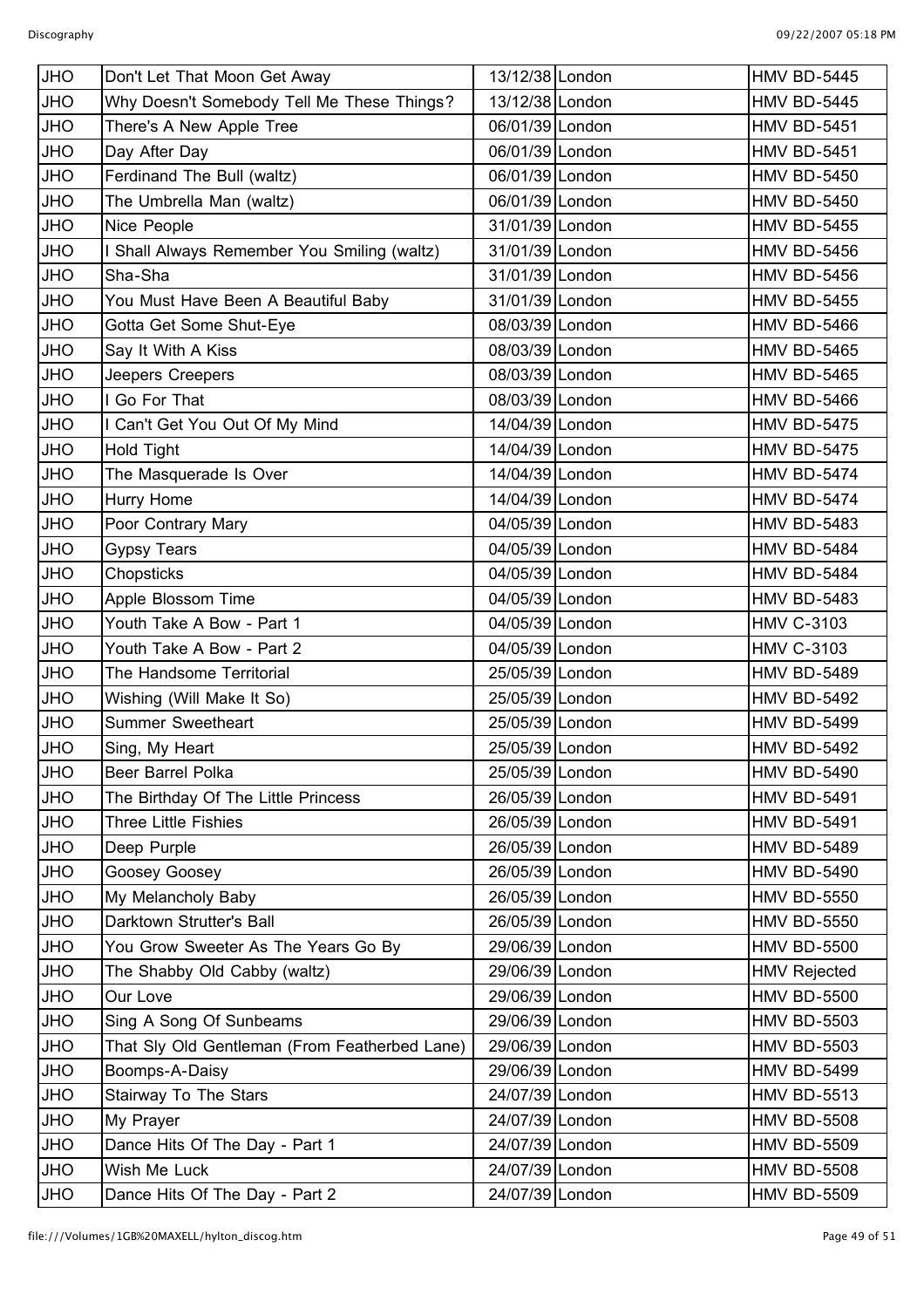| <b>JHO</b> | Sunrise Serenade                                                          | 24/07/39 London | <b>HMV BD-5513</b>  |
|------------|---------------------------------------------------------------------------|-----------------|---------------------|
| <b>JHO</b> | <b>White Sails</b>                                                        | 14/09/39 London | <b>HMV BD-5518</b>  |
| <b>JHO</b> | I Poured My Heart Into A Song                                             | 14/09/39 London | <b>HMV BD-5517</b>  |
| <b>JHO</b> | The Girl Who Loves A Sailor                                               | 14/09/39 London | <b>HMV BD-5523</b>  |
| <b>JHO</b> | An Old Fashioned Song Is Always New                                       | 14/09/39 London | <b>HMV BD-5517</b>  |
| <b>JHO</b> | Moon Love                                                                 | 14/09/39 London | <b>HMV BD-5518</b>  |
| <b>JHO</b> | Run, Rabbit, Run                                                          | 14/09/39 London | <b>HMV BD-5523</b>  |
| <b>JHO</b> | Bon Voyage, Cherie                                                        | 09/10/39 London | <b>HMV BD-5526</b>  |
| <b>JHO</b> | Good Luck Until We Meet Again                                             | 09/10/39 London | <b>HMV BD-5525</b>  |
| <b>JHO</b> | Love Never Grows Old (waltz)                                              | 09/10/39 London | <b>HMV BD-5526</b>  |
| <b>JHO</b> | The Daughter of Madamoiselle From Armentieres                             | 09/10/39 London | <b>HMV BD-5525</b>  |
| <b>JHO</b> | I'll Remember                                                             | 06/11/39 London | <b>HMV BD-5537</b>  |
|            |                                                                           |                 |                     |
| <b>JHO</b> | Lords Of The Air                                                          | 06/11/39 London | <b>HMV BD-5537</b>  |
| <b>JHO</b> | If A Grey-Haired Lady Says "How's Your Father?                            | 06/11/39 London | <b>HMV BD-5528</b>  |
| <b>JHO</b> | Ridin' Home                                                               | 06/11/39 London | <b>HMV BD-5528</b>  |
| <b>JHO</b> | Day In, Day Out                                                           | 06/11/39 London | <b>HMV BD-5539</b>  |
| <b>JHO</b> | <b>Blue Orchids</b>                                                       | 06/11/39 London | <b>HMV BD-5539</b>  |
| <b>JHO</b> | A Mother's Prayer At Twilight                                             | 08/11/39 London | <b>HMV BD-5530</b>  |
| <b>JHO</b> | Most Gentlemen Don't Like Love                                            | 08/11/39 London | <b>HMV BD-5538</b>  |
| <b>JHO</b> | Crash! Bang! I Want To Go Home                                            | 08/11/39 London | <b>HMV BD-766</b>   |
| <b>JHO</b> | Oh, Ain't It Grand To Be In The Navy?                                     | 08/11/39 London | <b>HMV BD-765</b>   |
| <b>JHO</b> | The Hole In The wall                                                      | 08/11/39 London | <b>HMV BD-765</b>   |
| <b>JHO</b> | Willow, Tit Willow                                                        | 08/11/39 London | <b>HMV BD-766</b>   |
| <b>JHO</b> | Have You Met Miss Jones?                                                  | 08/11/39 London | <b>HMV BD-5529</b>  |
| <b>JHO</b> | Al Clear - Medley                                                         | 10/11/39 London | <b>HMV BD-783</b>   |
| <b>JHO</b> | <b>Black Velvet - Medley</b>                                              | 10/11/39 London | <b>HMV BD-783</b>   |
| <b>JHO</b> | Get Out Of Town                                                           | 10/11/39 London | <b>HMV BD-5529</b>  |
| <b>JHO</b> | My Heart Belongs To Daddy                                                 | 10/11/39 London | <b>HMV Rejected</b> |
| <b>JHO</b> | Goodbye, Sally                                                            | 10/11/39 London | <b>HMV BD-5530</b>  |
| <b>JHO</b> | My Heart Belongs To Daddy                                                 | 17/11/39 London | <b>HMV BD-5538</b>  |
| <b>JHO</b> | Heaven Will Be Heavenly                                                   | 17/11/39 London | <b>HMV BD-802</b>   |
| <b>JHO</b> | My Heart Belongs To Daddy                                                 | 17/11/39 London | <b>HMV BD-785</b>   |
| <b>JHO</b> | Most Gentlemen Don't Like Love                                            | 17/11/39 London | <b>HMV BD-785</b>   |
| <b>JHO</b> | Follow The White Line (issued under Arthur<br>Askey's name)               | 28/11/39 London | <b>HMV BD-781</b>   |
| <b>JHO</b> | I'll Remember (issued under Arthur Askey's<br>name)                       | 28/11/39 London | HMV BD-788          |
| <b>JHO</b> | I'm Sending A Letter To Santa Claus (issued<br>under Arthur Askey's name) | 28/11/39 London | HMV BD-788          |
| <b>JHO</b> | F. D. R. Jones (issued under Arthur Askey's<br>name)                      | 28/11/39 London | <b>HMV BD-781</b>   |
| <b>JHO</b> | We'll Meet Again                                                          | 29/11/39 London | <b>HMV BD-5540</b>  |
| <b>JHO</b> | Somewhere In France With You                                              | 29/11/39 London | <b>HMV BD-5540</b>  |
| <b>JHO</b> | I Hear A Dream                                                            | 29/11/39 London | <b>HMV BD-5541</b>  |
| JHO        | <b>Faithful Forever</b>                                                   | 29/11/39 London | <b>HMV BD-5541</b>  |
| <b>JHO</b> | The Organ Grinder Grinds All Day                                          | 01/12/39 London | <b>HMV BD-5548</b>  |
|            |                                                                           |                 |                     |